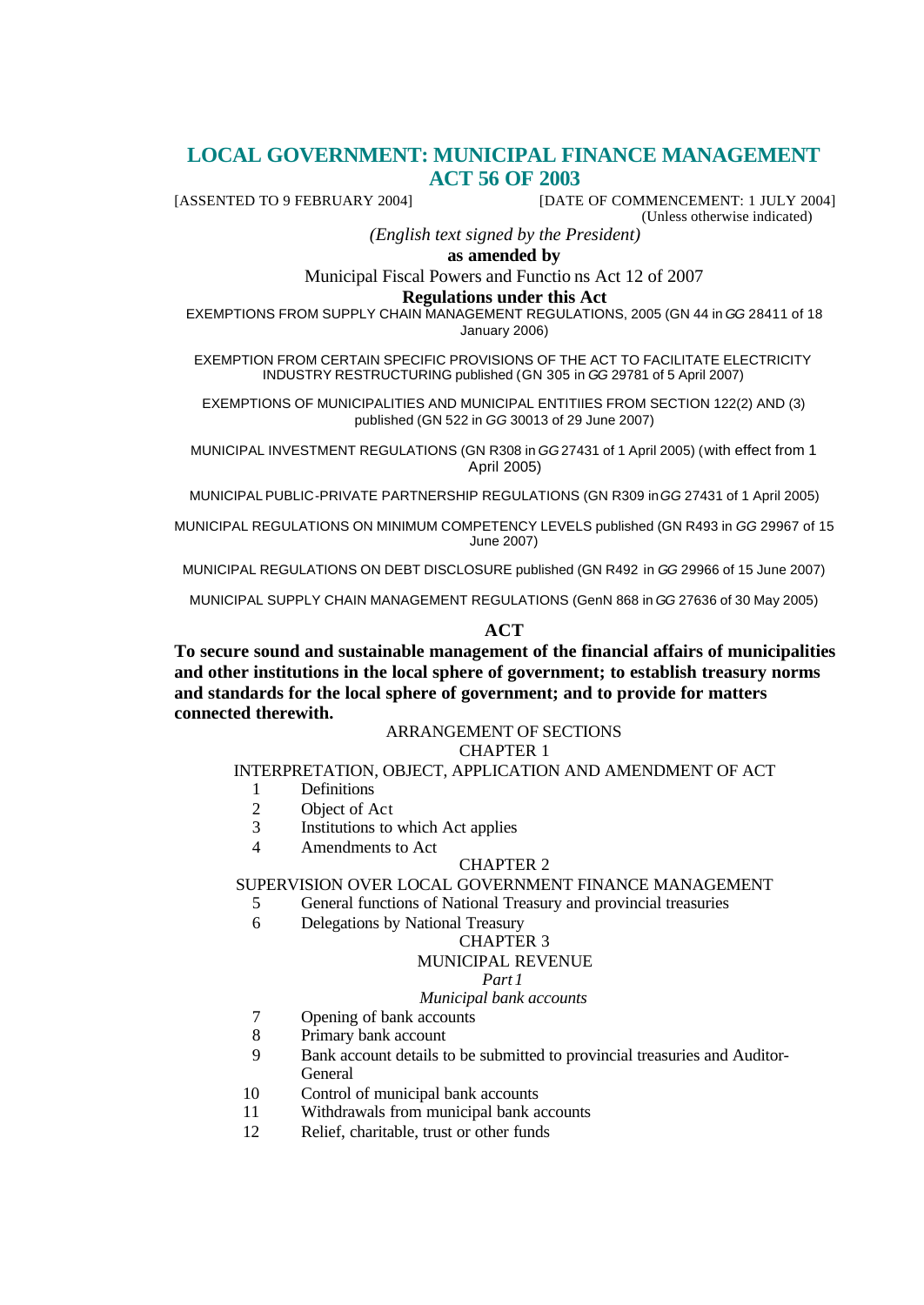# 

## *Part 2*

#### *Cash, investment and asset management*

- Cash management and investments
- Disposal of capital assets

## CHAPTER 4

## MUNICIPAL BUDGETS

- 15 Appropriation of funds for expenditure<br>16 Annual budgets
- Annual budgets
- Contents of annual budgets and supporting documents
- Funding of expenditure
- Capital projects
- Matters to be prescribed
- Budget preparation process
- Publication of annual budgets
- 23 Consultations on tabled budgets<br>24 Approval of annual budgets
- Approval of annual budgets
- Failure to approve budget before start of budget year
- Consequences of failure to approve budget before start of budget year
- Non-compliance with provisions of this Chapter
- Municipal adjustments budgets
- Unforeseen and unavoidable expenditure
- Unspent funds
- Shifting of funds between multi-year appropriations
- Unauthorised, irregular or fruitless and wasteful expenditure
- Contracts having future budgetary implications

## CHAPTER 5

## CO-OPERATIVE GOVERNMENT

- Capacity building
- Promotion of co-operative government by national and provincial institutions
- 36 National and provincial allocations to municipalities<br>37 Promotion of co-operative government by municipalities
- Promotion of co-operative government by municipalities
- Stopping of funds to municipalities
- Stopping of equitable share allocations to municipalities
- Stopping of other allocations to municipalities
- Monitoring of prices and payments for bulk resources
- Price increases of bulk resources for provision of municipal services
- Applicability of tax and tariff capping on municipalities
- Disputes between organs of state

## CHAPTER 6

## DEBT

- Short-term debt
- Long-term debt
- Conditions applying to both short-term and long-term debt
- Security
- Disclosure
- Municipal guarantees
- National and provincial guarantees

#### CHAPTER 7

#### RESPONSIBILITIES OF MAYORS

- General responsibilities
- Budget processes and related matters
- Budgetary control and early identification of financial problems
- Report to provinc ial executive if conditions for provincial intervention exist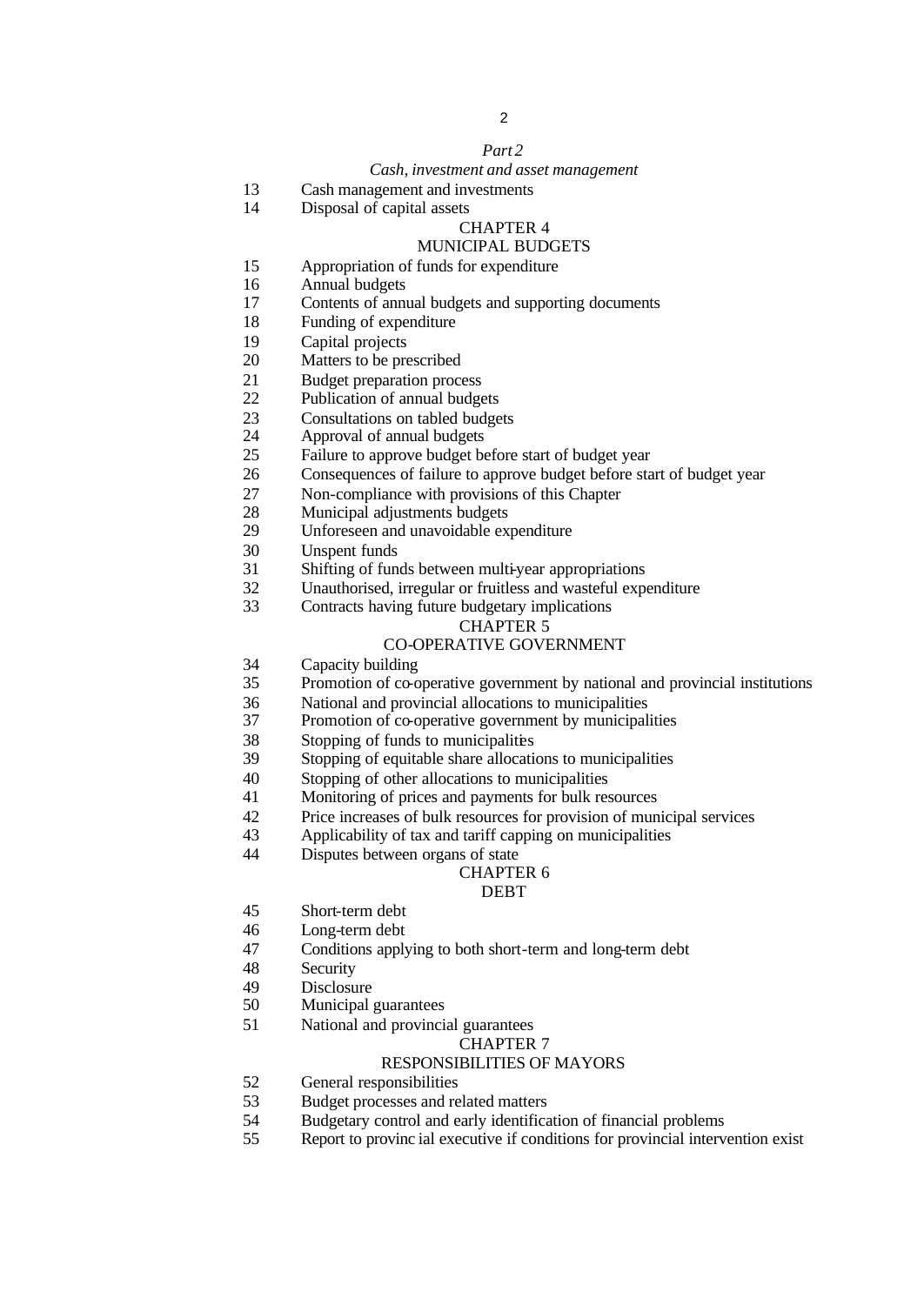- Exercise of rights and powers over municipal entities
- Municipalities which do not have mayors
- Municipalities with executive committees
- Delegations of mayoral powers and dutie s
	- CHAPTER 8

## RESPONSIBILITIES OF MUNICIPAL OFFICIALS

# *Part 1*

# *Accounting officers*

- Municipal managers to be accounting officers
- Fiduciary responsibilities of accounting officers

#### *Financial management*

- General financial management functions
- Asset and liability management
- Revenue management
- Expenditure management
- Expenditure on staff benefits
- Funds transferred to organisations and bodies outside government
- Budget preparation
- Budget implementation
- Impending shortfalls, overspending and overdrafts

#### *Reports and reportable matters*

- Monthly budget statements
- Mid-year budget and performance assessment
- Reports on failure to adopt or implement budget-related and other policies
- General reporting obligation
- Information to be placed on websites of municipalities
- Protection of accounting officer

#### *Part 2*

#### *Financial administration*

- 77 Top management of municipalities<br>78 Senior managers and other officials
- Senior managers and other officials of municipalities
- Delegations

#### CHAPTER 9

#### MUNICIPAL BUDGET AND TREASURY OFFICES

- Establishment
- Role of chief financial officer
- Delegations
- Competency levels of professional financial officials

# CHAPTER 10

# MUNICIPAL ENTITIES

# *Part 1*

- *Establishment*
- Financial implications for municipalities

## *Part 2*

#### *Financial governance*

- Bank accounts
- Bank account details
- Budgets
- Mid-year budget and performance assessment
- Remuneration packages
- Disposal of capital assets
- Financial year
- Audit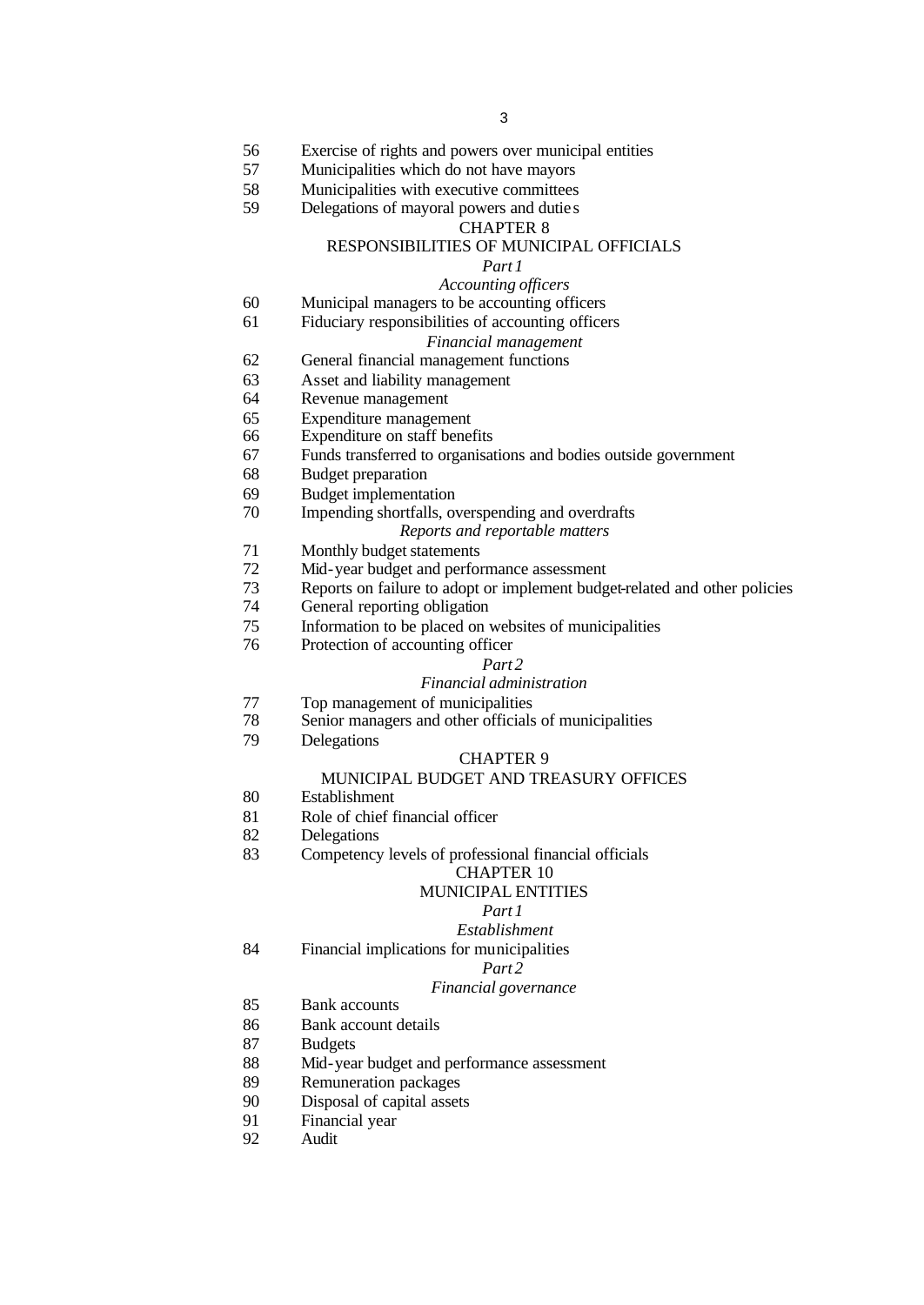## *Part 3*

## *Accounting officers*

- Chief executive officer to be accounting officer
- Fiduciary duties of accounting officers
- General financial management functions of accounting officers
- Asset and liability management
- Revenue management
- 98 Monthly reconciliation of revenue and accounts<br>99 Expenditure management
- Expenditure management
- Budget implementation

#### *Part 4*

#### *Reports and reportable matters*

- Impending under-collection, shortfalls, overspending, overdrafts and nonpayment
- Irregular or fruitless and wasteful expenditure
- Reporting of improper interference by councillors
- General reporting obligations

#### *Part 5*

## *Other officials of municipal entities*

- Duties of other officials
- Delegation of powers and duties by accounting officers
- Competency levels of professional financial officials

#### *Part 6 General*

- Borrowing of money
- Financial problems in municipal entities

#### CHAPTER 11

## GOODS AND SERVICES

#### *Part 1*

### *Supply chain management*

- Application of this Part
- Supply chain management policy
- Supply chain management policy to comply with prescribed framework
- Unsolicited bids
- Approval of tenders not recommended
- Implementation of system
- Contracts and contract management
- Councillors barred from serving on municipa l tender committees
- Interference
- Competency levels of officials involved in municipal supply chain management

#### *Part 2*

#### *Public -private partnerships*

Conditions and process for public-private partnerships

## CHAPTER 12

#### FINANCIAL REPORTING AND AUDITING

- Preparation and adoption of annual reports
- Preparation of financial statements
- Disclosures on intergovernmental and other allocations
- Disclosures concerning councillors, directors and officials
- Other compulsory disclosures
- Submission and auditing of annual financial statements
- Submission and tabling of annual reports
- Compliance to be monitored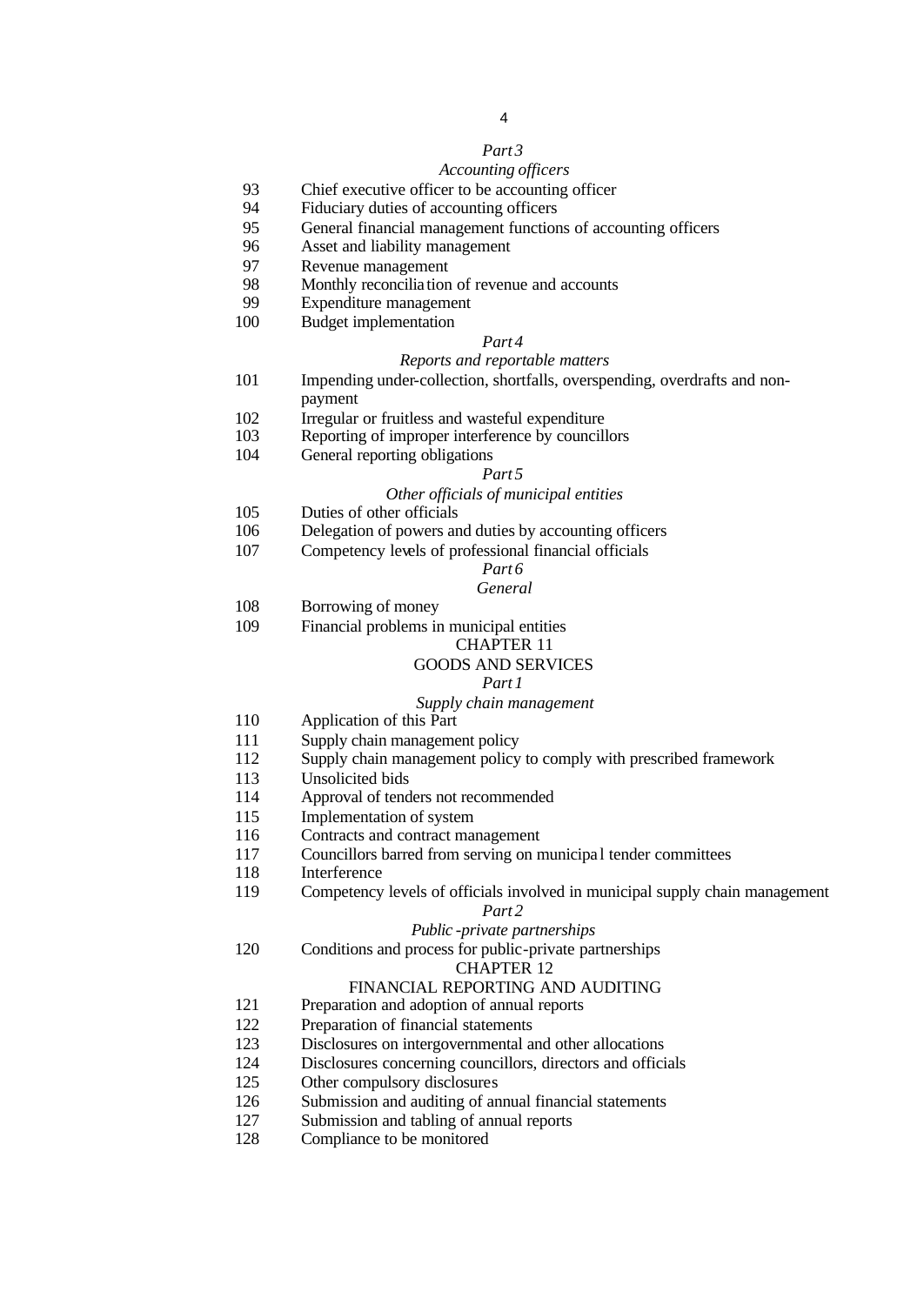- Oversight reports on annual reports
- Council meetings open to public and certain public officials
- Issues raised by Auditor-General in audit reports
- Submissions to provincial legislatures
- Consequences of non-compliance with certain provisions
- Annual report to Parliament

## CHAPTER 13

## RESOLUTION OF FINANCIAL PROBLEMS

## *Part 1*

## *Identification of financial problems*

Primary responsibility for resolution of financial problems

## *Part 2*

### *Provincial interventions*

- Types of provincial interventions
- Discretionary provincial interventions
- Criteria for determining serious financial problems
- Mandatory provincial interventions arising from financial crises
- Criteria for determining serious or persistent material breach of financial
	- commitments
- Preparation of financial recovery plans
- Criteria for financial recovery plans
- Approval of financial recovery plans
- Amendment of financial recovery plans
- Implementation of financial recovery plans in discretionary provincial interventions
- Implementation of financial recovery plans in mandatory provincial interventions
- Regular review of provincial interventions
- Termination of provincial interventions
- 149 Access to information, records and documents of municipalities<br>150 National interventions
	- National interventions

# *Part 3*

## *Debt relief and restructuring*

- Legal rights
- Application for stay of legal proceedings
- Application for extraordinary relief
- Suspension of financial obligations
- Termination of financial obligations and settlement of claims
- Matters to be prescribed

#### *Part 4*

#### *Municipal Financial Recovery Service*

- Establishment
- Functions and powers
- Appointment of Head
- Responsibilities of Head
- Staff
- Delegations

#### CHAPTER 14

## GENERAL TREASURY MATTERS

- Liabilities and risks payable in foreign currencies
- Forbidden activities
- Internal audit unit
- Audit committees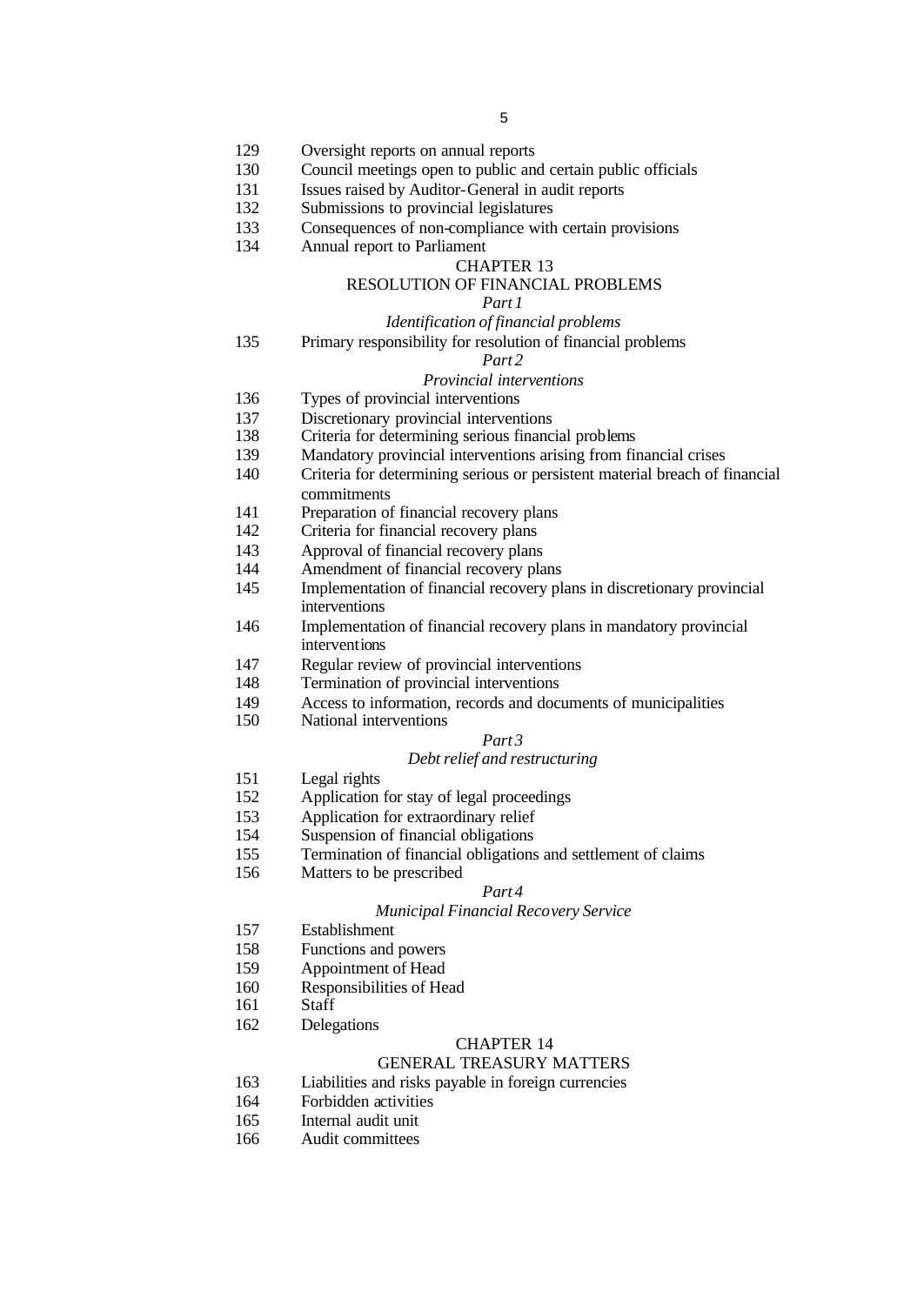- 167 Councillors' remuneration
- 168 Treasury regulations and guidelines
- 169 Consultative processes before promulgation of regulations
- 170 Departures from treasury regulations or conditions

#### CHAPTER 15

#### FINANCIAL MISCONDUCT

## *Part 1*

- *Disciplinary proceedings*
- 171 Financial misconduct by municipal officials
- 172 Financial misconduct by officials of municipal entities

## *Part 2*

#### *Criminal proceedings*

- 173 Offences
- 174 Penalties

# *Part 3*

## *General*

175 Regulations on financial misconduct procedures and criminal proceedings

# CHAPTER 16

#### **MISCELLANEOUS**

- 176 Liability of functionaries exercising powers and functions in terms of this Act
- 177 Delays and exemptions
- 178 Transitional provisions
- 179 Repeal and amendment of legislation
- 180 Short title and commencement Schedule

#### **CHAPTER 1**

## **INTERPRETATION, OBJECT, APPLICATION AND AMENDMENT OF ACT (ss**

#### **1-4)**

## **1 Definitions**

(1) In this Act, unless the context indicates otherwise-

#### **'accounting officer'**-

- *(a)* in relation to a municipality, means the municipal official referred to in section 60; or
- *(b)* in relation to a municipal entity, means the official of the entity referred to in section 93,

and includes a person acting as the accounting officer;

**'allocation'**, in relation to a municipality, means-

- *(a)* a municipality's share of the local government's equitable share referred to in section 214 (1) *(a)* of the Constitution;
- *(b)* an allocation of money to a municipality in terms of section 214 (1) *(c)* of the Constitution;
- *(c)* an allocation of money to a municipality in terms of a provincial budget; or
- *(d)* any other allocation of money to a municipality by an organ of state, including by another municipality, otherwise than in compliance with a commercial or other business transaction;

**'annual Division of Revenue Act'** means the Act of Parliament which must be enacted annually in terms of section 214 (1) of the Constitution;

**'annual report'**, in relation to a municipality or municipal entity, means an annual report contemplated in section 121;

**'approved budget'** means an annual budget-

*(a)* approved by a municipal council; or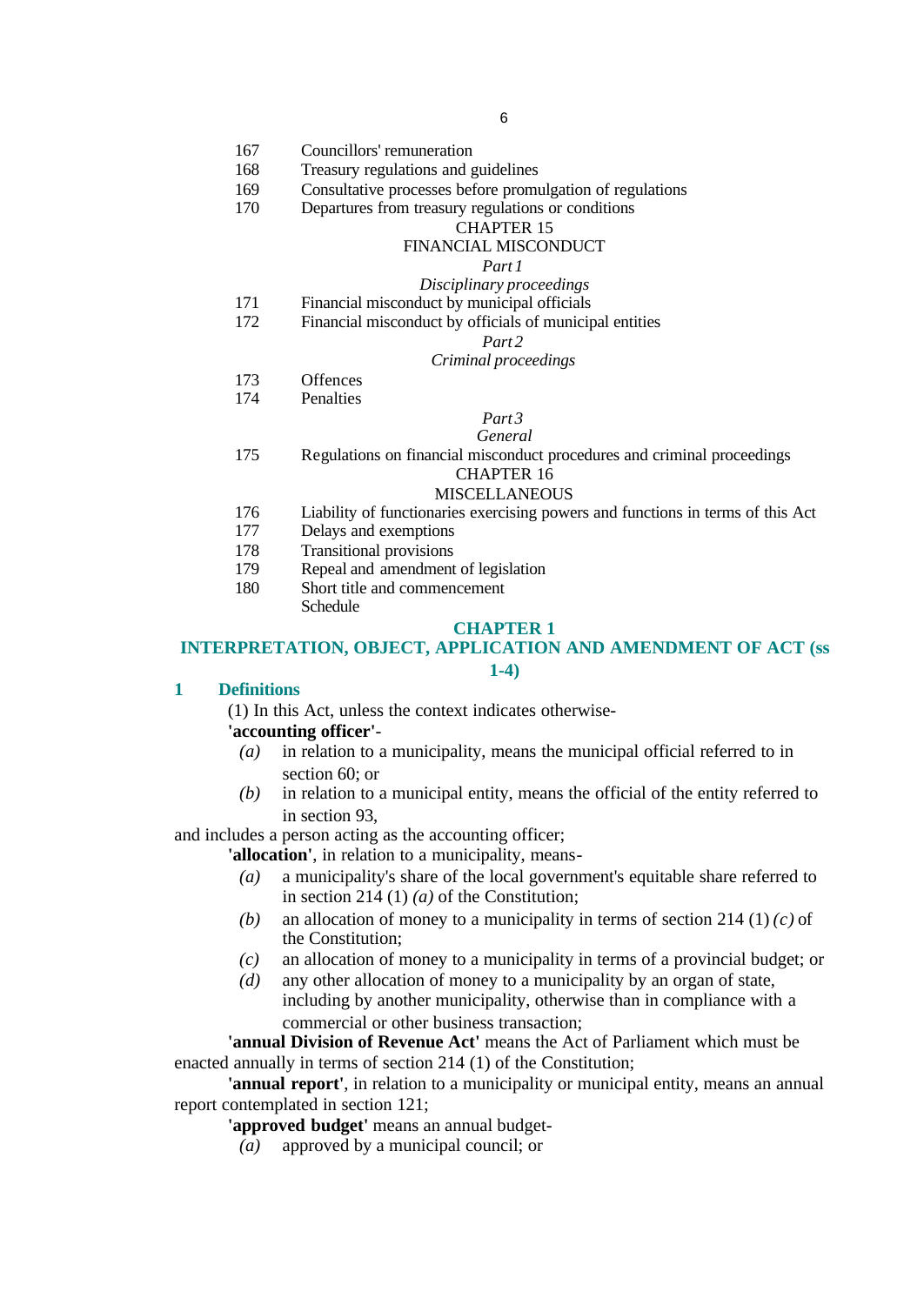*(b)* approved by a provincial or the national executive following an intervention in terms of section 139 of the Constitution,

and includes such an annual budget as revised by an adjustments budget in terms of section 28;

**'Auditor-General'** means the person appointed as Auditor-General in terms of section 193 of the Constitution, and includes a person-

- *(a)* acting as Auditor-General;
- *(b)* acting in terms of a delegation by the Auditor-General; or
- *(c)* designated by the Auditor-General to exercise a power or perform a duty of the Auditor-General;

**'basic municipal service'** means a municipal service that is necessary to ensure an acceptable and reasonable quality of life and which, if not provided, would endanger public health or safety or the environment;

**'board of directors'**, in relation to a municipal entity, has the meaning assigned to it in section 1 of the Municipal Systems Act;

**'Budget Forum'** has the meaning assigned in section 1 of the Intergovernmental Fiscal Relations Act, 1997 (Act 97 of 1997);

**'budget-related policy'** means a policy of a municipality affecting or affected by the annual budget of the municipality, including-

- *(a)* the tariffs policy which the municipality must adopt in terms of section 74 of the Municipal Systems Act;
- *(b)* the rates policy which the municipality must adopt in terms of legislation regulating municipal property rates; or
- *(c)* the credit control and debt collection policy which the municipality must adopt in terms of section 96 of the Municipal Systems Act;

**'budget year'** means the financial year for which an annual budget is to be approved in terms of section 16 (1);

**'category'**, in relation to municipalities, means a category A, B or C municipality referred to in section 155 (1) of the Constitution;

**'chief financial officer'** means a person designated in terms of section 80 (2) *(a)*; **'councillor'** means a member of a municipal council;

**'creditor'**, in relation to a municipality, means a person to whom money is owing by the municipality;

**'current year'** means the financial year which has already commenced, but not yet ended;

**'debt'** means-

- *(a)* a monetary liability or obligation created by a financing agreement, note, debenture, bond or overdraft, or by the issuance of municipal debt instruments; or
- *(b)* a contingent liability such as that created by guaranteeing a monetary liability or obligation of another;

**'delegation'**, in relation to a duty, includes an instruction or request to perform or to assist in performing the duty;

**'district municipality'** means a municipality that has municipal executive and legislative authority in an area that includes more than one municipality, and which is described in section 155 (1) of the Constitution as a category C municipality;

**'financial recovery plan'** means a plan prepared in terms of section 141;

**'financial statements'**, in relation to municipality or municipal entity, means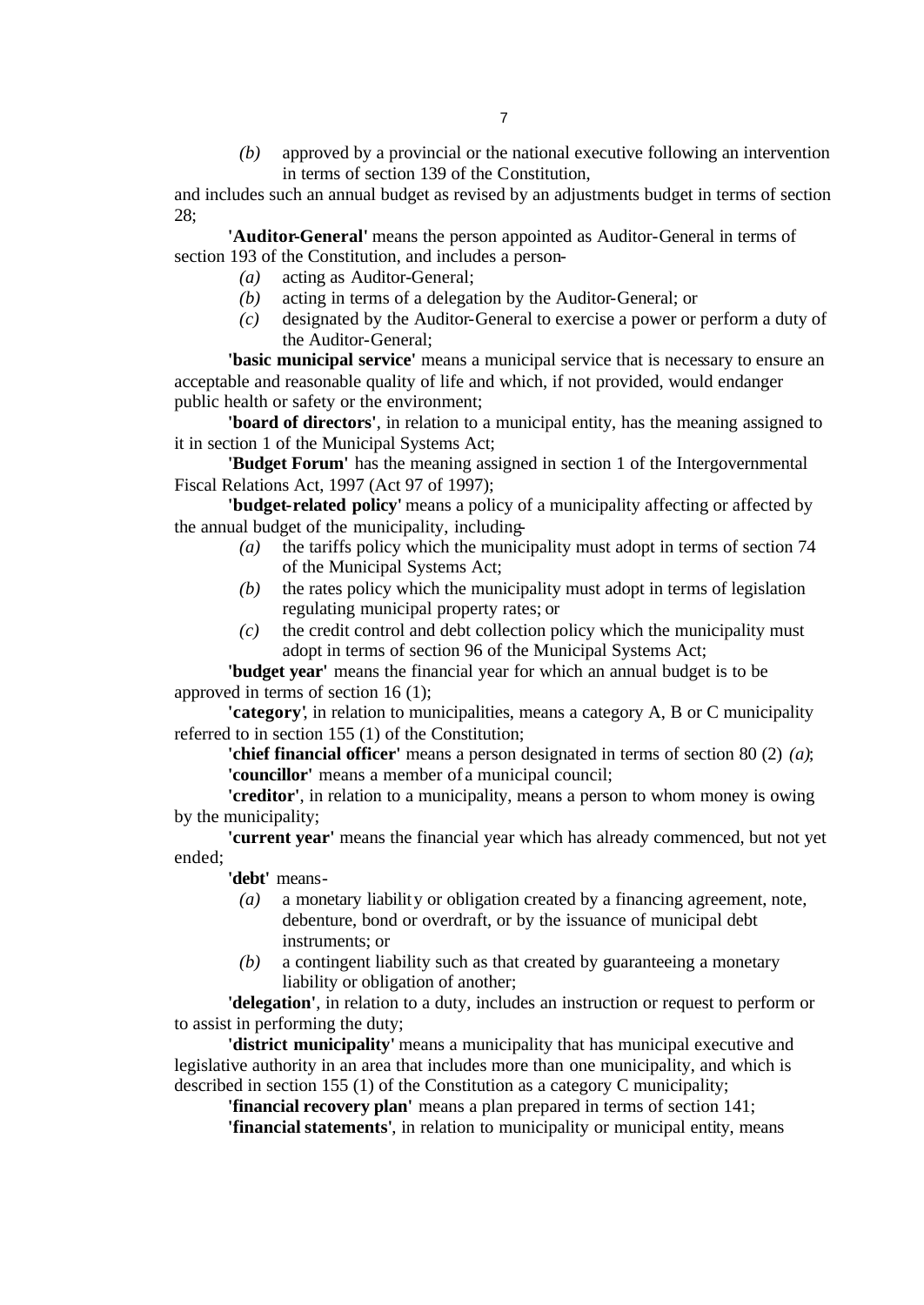statements consisting of at least-

- *(a)* a statement of financial position;
- *(b)* a statement of financial performance;
- *(c)* a cash-flow statement;
- *(d)* any other statements that may be prescribed; and
- *(e)* any notes to these statements;

**'financial year'** means a year ending on 30 June;

**'financing agreement'** includes any loan agreement, lease, instalment purchase contract or hire purchase arrangement under which a municipality undertakes to repay a long-term debt over a period of time;

**'fruitless and wasteful expenditure'** means expenditure that was made in vain and would have been avoided had reasonable care been exercised;

- **'Head'**, in relation to the Municipal Finance Recovery Service, means a person-
	- *(a)* appointed in terms of section 159 as the Head of the Service; or
	- *(b)* acting as the Head of the Service;

**'irregular expenditure'**, in relation to a municipality or municipal entity, means-

- *(a)* expenditure incurred by a municipality or municipal entity in contravention of, or that is not in accordance with, a requirement of this Act, and which has not been condoned in terms of section 170;
- *(b)* expenditure incurred by a municipality or municipal entity in contravention of, or that is not in accordance with, a requirement of the Municipal Systems Act, and which has not been condoned in terms of that Act;
- *(c)* expenditure incurred by a municipality in contravention of, or that is not in accordance with, a requirement of the Public Office-Bearers Act, 1998 (Act 20 of 1998); or
- *(d)* expenditure incurred by a municipality or municipal entity in contravention of, or that is not in accordance with, a requirement of the supply chain management policy of the municipality or entity or any of the municipality's by-laws giving effect to such policy, and which has not been condoned in terms of such policy or by-law,

but excludes expenditure by a municipality which falls within the definition of 'unauthorised expenditure';

**'investment'**, in relation to funds of a municipality, means-

- *(a)* the placing on deposit of funds of a municipality with a financial institution; or
- *(b)* the acquisition of assets with funds of a municipality not immediately required, with the primary aim of preserving those funds;

**'lender'**, in relation to a municipality, means a person who provides debt finance to a municipality;

**'local community'** has the meaning assigned to it in section 1 of the Municipal Systems Act;

**'local municipality'** means a municipality that shares municipal executive and legislative authority in its area with a district municipality within whose area it falls, and which is described in section 155 (1) of the Constitution as a category B municipality;

**'long-term debt'** means debt repayable over a period exceeding one year; **'mayor'**, in relation to-

*(a)* a municipality with an executive mayor, means the councillor elected as the executive mayor of the municipality in terms of section 55 of the Municipal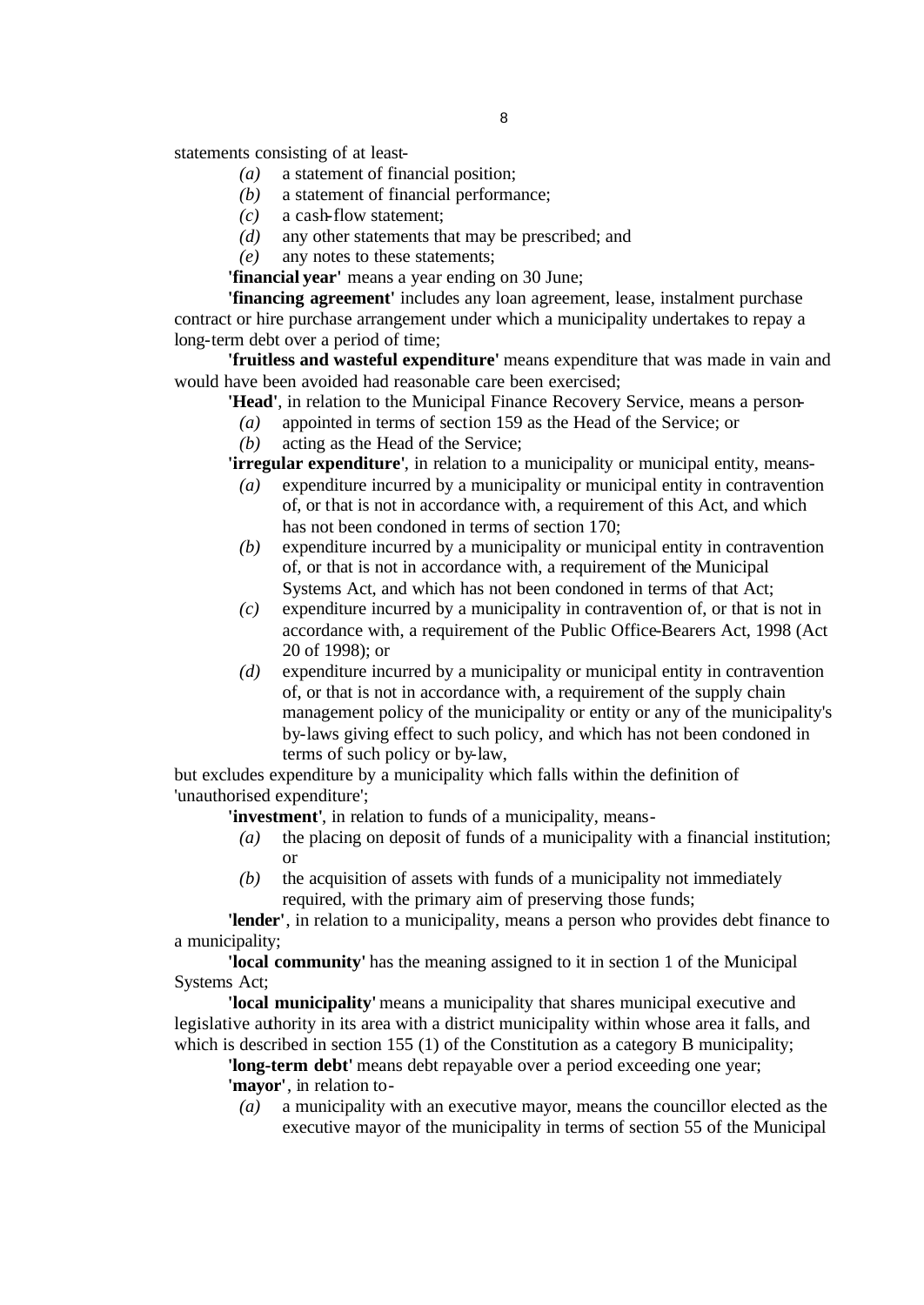Structures Act; or

*(b)* a municipality with an executive committee, means the councillor elected as the mayor of the municipality in terms of section 48 of that Act;

**'MEC for finance'** means the member of the Executive Council of a province who is responsible for finance in that province;

**'MEC for local government'** means the member of the Executive Council of a province who is responsible for local government in that province;

**'Minister'** means the Cabinet member responsible for finance;

**'month'** means one of the 12 months of a calendar year;

**'multi-jurisdictional service utility'** has the meaning assigned to it in section 1 of the Municipal Systems Act;

**'municipal council'** or **'council'** means the council of a municipality referred to in section 18 of the Municipal Structures Act;

**'municipal debt instrument'** means any note, bond, debenture or other evidence of indebtedness issued by a municipality, including dematerialised or electronic evidence of indebtedness intended to be used in trade;

**'municipal entity'** has the meaning assigned to it in section 1 of the Municipal Systems Act;

**'Municipal Financial Recovery Service'** means the Municipal Financial Recovery Service established by section 157;

## **'municipality'**-

- *(a)* when referred to as a corporate body, means a municipality as described in section 2 of the Municipal Systems Act; or
- *(b)* when referred to as a geographic area, means a municipal area determined in terms of the Local Government: Municipal Demarcation Act, 1998 (Act 27 of 1998);

**'municipal manager'** means a person appointed in terms of section 82 (1) *(a)* or *(b)* of the Municipal Structures Act;

**'municipal service'** has the meaning assigned to it in section 1 of the Municipal Systems Act;

**'Municipal Structures Act'** means the Local Government: Municipal Structures Act, 1998 (Act 117 of 1998);

**'Municipal Systems Act'** means the Local Government: Municipal Systems Act, 2000 (Act 32 of 2000);

**'municipal tariff'** means a tariff for services which a municipality may set for the provision of a service to the local community, and includes a surcharge on such tariff;

**'municipal tax'** means property rates or other taxes, levies or duties that a municipality may impose;

**'National Treasury'** means the National Treasury established by section 5 of the Public Finance Management Act;

**'official'**, in relation to a municipality or municipal entity, means-

- *(a)* an employee of a municipality or municipal entity;
- *(b)* a person seconded to a municipality or municipal entity to work as a member of the staff of the municipality or municipal entity; or
- *(c)* a person contracted by a municipality or municipal entity to work as a member of the staff of the municipality or municipal entity otherwise than as an employee;

**'organised local government'** means an organisation recognised in terms of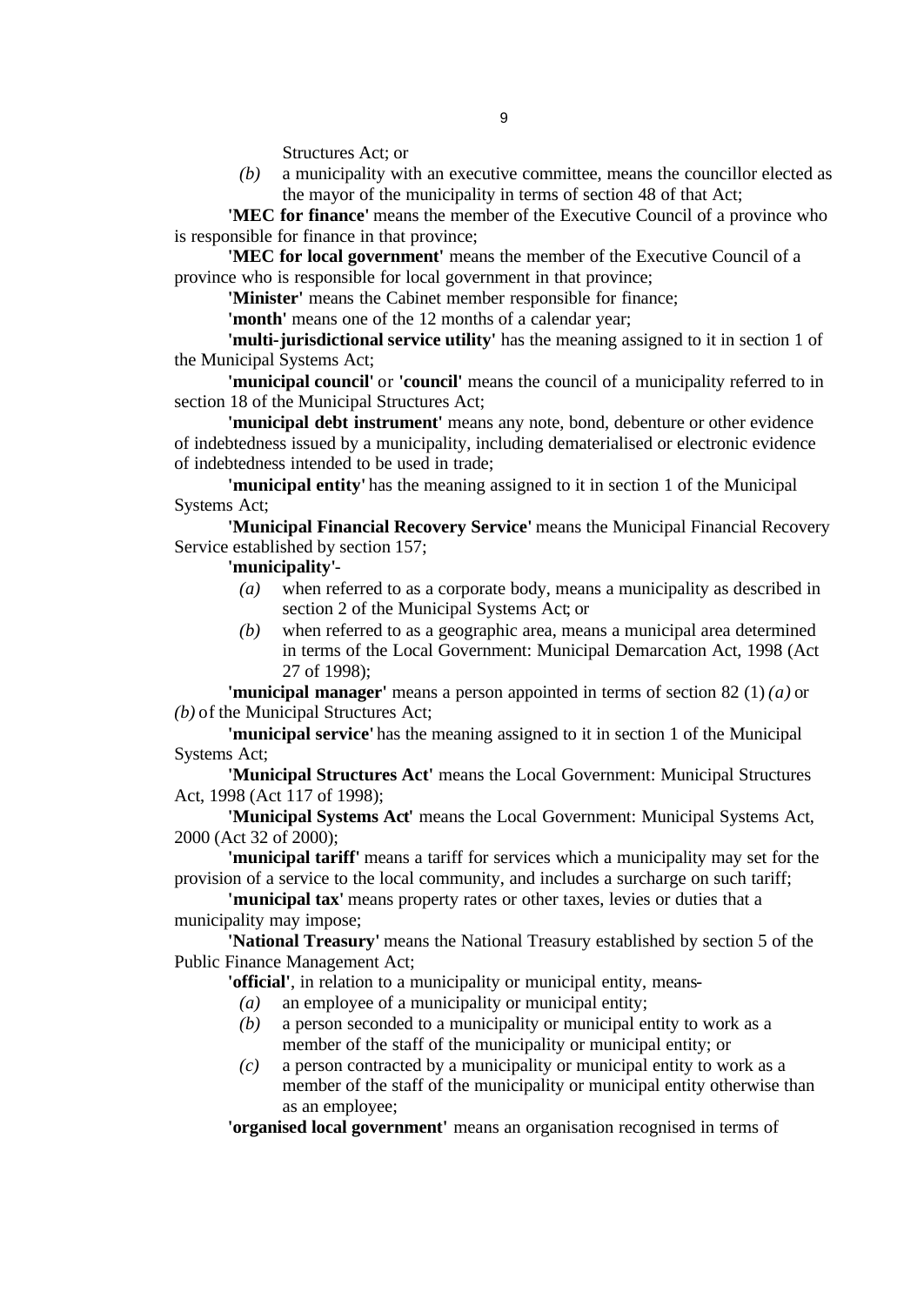section 2 (1) of the Organised Local Government Act, 1997 (Act 52 of 1997), to represent local government nationally or provincially;

## **'overspending'**-

- *(a)* in relation to the budget of a municipality, means causing the operational or capital expenditure incurred by the municipality during a financial year to exceed the total amount appropriated in that year's budget for its operational or capital expenditure, as the case may be;
- *(b)* in relation to a vote, means causing expenditure under the vote to exceed the amount appropriated for that vote; or
- *(c)* in relation to expenditure under section 26, means causing expenditure under that section to exceed the limits allowed in subsection (5) of that section;

**'parent municipality'** has the meaning assigned to it in section 1 of the Municipal Systems Act;

**'past financial year'** means the financial year preceding the current year; **'political office-bearer'**, in relation to a municipality, means-

- *(a)* the speaker, executive mayor, deputy executive mayor, mayor, deputy mayor or a member of the executive or mayoral committee of a municipality elected, designated or appointed in terms of a specific provision of the Municipal Structures Act; or
- *(b)* a councillor referred to in section 57 (1) of this Act;

**'political structure'**, in relation to a municipality, means-

- *(a)* the council of a municipality; or
- *(b)* any committee or other collective structure of a municipality elected, designated or appointed in terms of a specific provision of the Municipal Structures Act;

**'prescribe'** means prescribe by regulation in terms of section 168;

**'primary bank account'** means a bank account referred to in section 8 (1); **'private company'** means a company referred to in sections 19 and 20 of the

Companies Act, 1973 (Act 61 of 1973);

**'provincial department'** means a department listed in Schedule 2 of the Public Service Act, 1994 (Proclamation 103 of 1994), which falls within a provincial administration listed in Schedule 1 to that Act;

**'provincial treasury'** means a treasury established in terms of section 17 of the Public Finance Management Act;

**'Public Finance Management Act'** means the Public Finance Management Act, 1999 (Act 1 of 1999);

**'quarter'** means any of the following periods in a financial year:

- *(a)* 1 July to 30 September;
- *(b)* 1 October to 31 December;
- *(c)* 1 January to 31 March; or
- *(d)* 1 April to 30 June;

#### **'senior manager'**-

- *(a)* in relation to a municipality, means a manager referred to in section 56 of the Municipal Systems Act; or
- *(b)* in relation to a municipal entity, means a manager directly accountable to the chief executive officer of the entity;

**'security'** means any mechanism intended to secure the interest of a lender or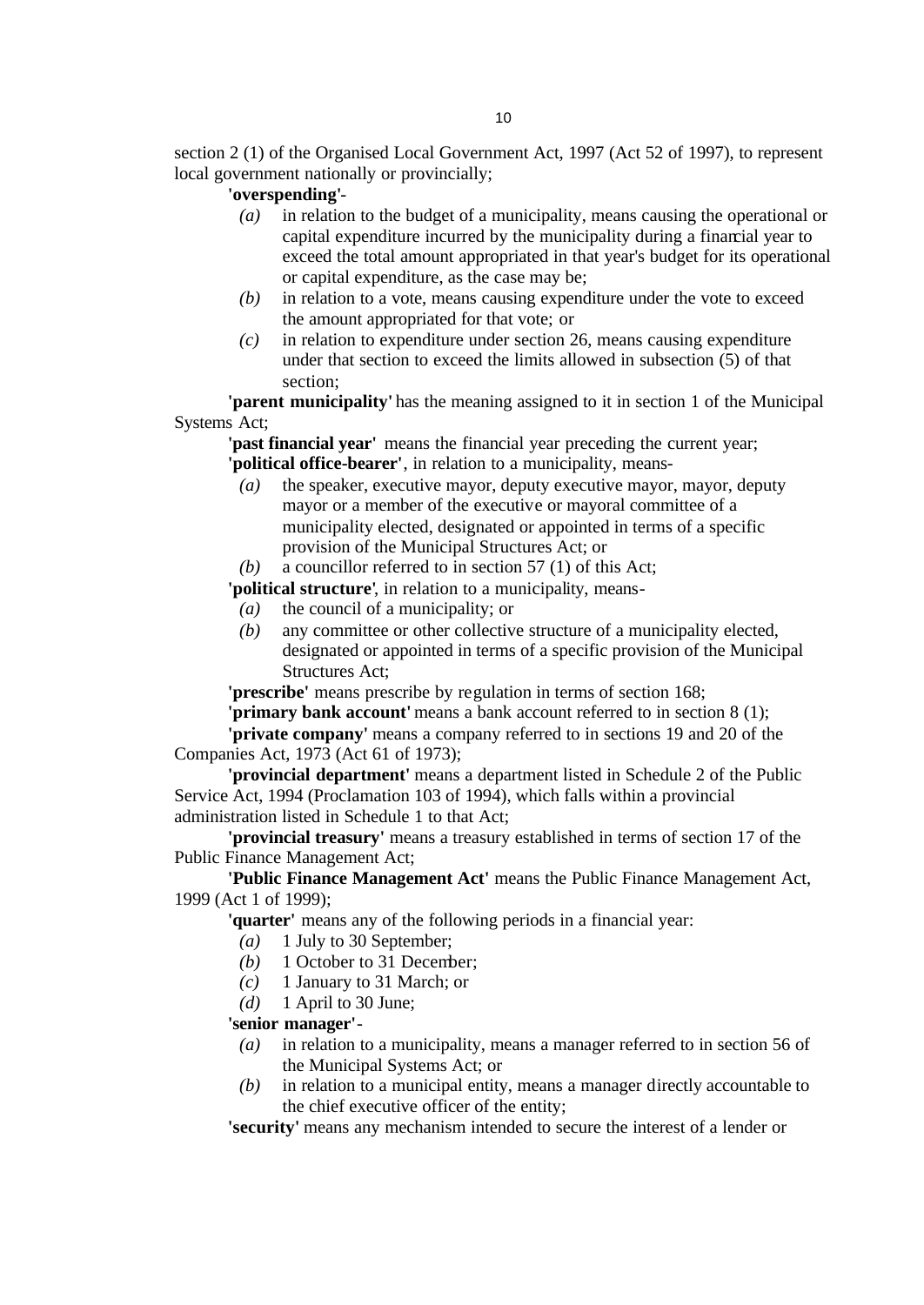investor, and includes any of the mechanisms mentioned in section 48 (2);

**'service delivery agreement'** has the meaning assigned to it in section 1 of the Municipal Systems Act;

**'service delivery and budget implementation plan'** means a detailed plan approved by the mayor of a municipality in terms of section 53 (1) $(c)$  (ii) for implementing the municipality's delivery of municipal services and its annual budget, and which must indicate-

- *(a)* projections for each month of-
	- (i) revenue to be collected, by source; and
	- (ii) operational and capital expenditure, by vote;
- *(b)* service delivery targets and performance indicators for each quarter; and *(c)* any other matters that may be prescribed,

and includes any revisions of such plan by the mayor in terms of section 54 (1) *(c)*;

**'service utility'** has the meaning assigned to it in section 1 of the Municipal Systems Act;

**'shared control'**, in relation to a municipal entity, means the rights and powers a municipality has over a municipal entity which is-

> *(a)* a private company in which effective control as defined in section 1 of the Municipal Systems Act is vested in that municipality and one or more other municipalities collectively; or

> *(b)* a multi-jurisdictional service utility in which that municipality participates;

**'short-term debt'** means debt repayable over a period not exceeding one year; **'sole control'**, in relation to a municipal entity, means the rights and powers a

municipality has over a municipal entity which is-

- *(a)* a private company in which effective control as defined in section 1 of the Municipal Systems Act is vested in that municipality alone; or
- *(b)* a service utility established by the municipality;

**'standards of generally recognised accounting practice'** means an accounting practice complying with standards applicable to municipalities or municipal entities and issued in terms of Chapter 11 of the Public Finance Management Act;

**'this Act'** includes regulations made in terms of section 168 or 175;

**'unauthorised expenditure'**, in relation to a municipality, means any expenditure incurred by a municipality otherwise than in accordance with section 15 or 11 (3), and includes-

- *(a)* overspending of the total amount appropriated in the municipality's approved budget;
- *(b)* overspending of the total amount appropriated for a vote in the approved budget;
- *(c)* expenditure from a vote unrelated to the department or functional area covered by the vote;
- *(d)* expenditure of money appropriated for a specific purpose, otherwise than for that specific purpose;
- *(e)* spending of an allocation referred to in paragraph *(b)*, *(c)* or *(d)* of the definition of 'allocation' otherwise than in accordance with any conditions of the allocation; or

*(f)* a grant by the municipality otherwise than in accordance with this Act;

```
'vote' means-
```
*(a)* one of the main segments into which a budget of a municipality is divided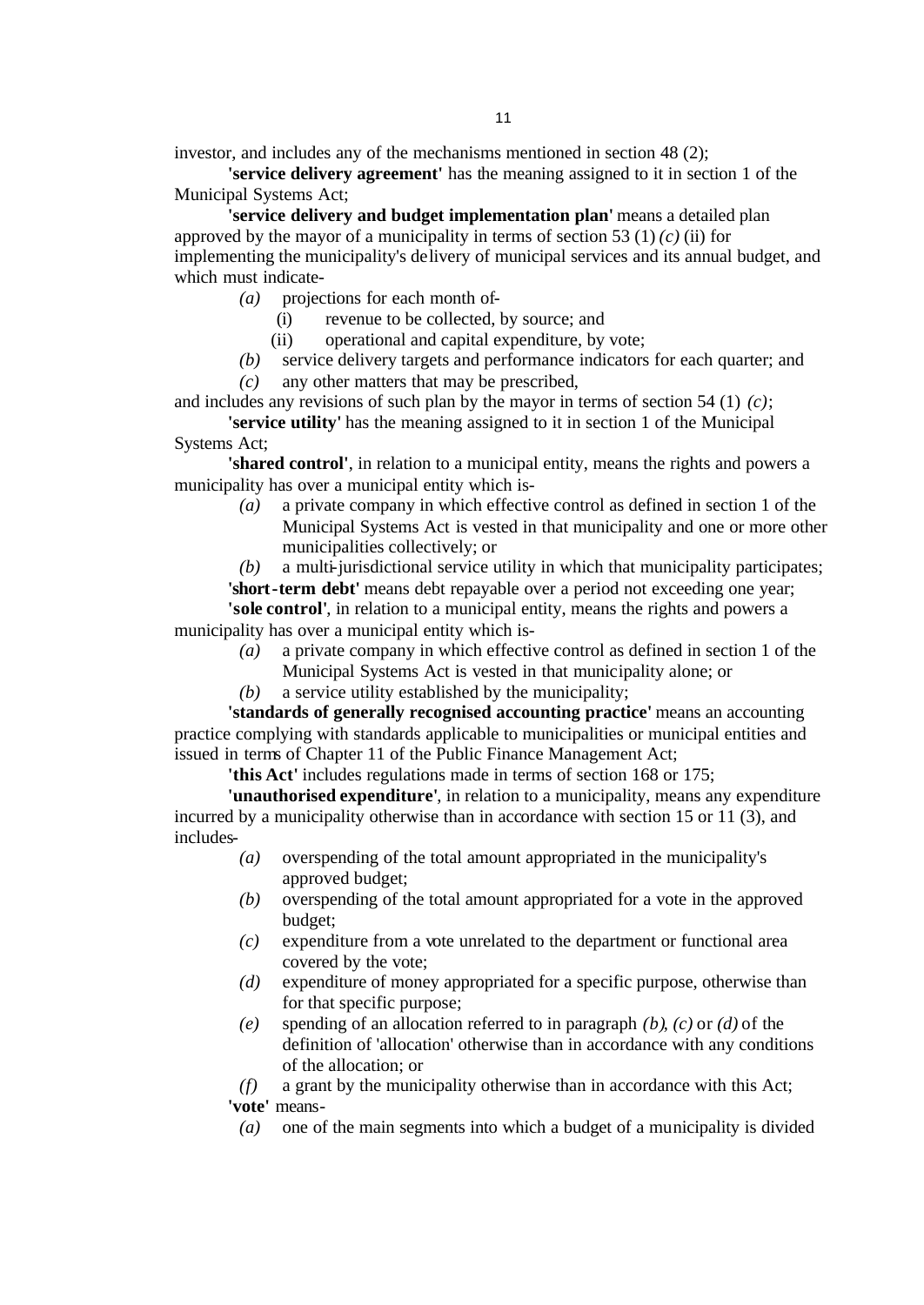for the appropriation of money for the different departments or functional areas of the municipality; and

*(b)* which specifies the total amount that is appropriated for the purposes of the department or functional area concerned.

(2) In this Act, a word or expression derived from a word or expression defined in subsection (1) has a corresponding meaning unless the context indicates that another meaning is intended.

# **2 Object of Act**

The object of this Act is to secure sound and sustainable management of the fiscal and financial affairs of municipalities and municipal entities by establishing norms and standards and other requirements for-

- *(a)* ensuring transparency, accountability and appropriate lines of responsibility in the fiscal and financial affairs of municipalities and municipal entities;
- *(b)* the management of their revenues, expenditures, assets and liabilities and the handling of their financial dealings;
- *(c)* budgetary and financial planning processes and the co-ordination of those processes with the processes of organs of state in other spheres of government;
- *(d)* borrowing;
- *(e)* the handling of financial problems in municipalities;
- *(f)* supply chain management; and
- *(g)* other financial matters.

# **3 Institutions to which Act applies**

(1) This Act applies to-

- *(a)* all municipalities;
- *(b)* all municipal entities; and
- *(c)* national and provincial organs of state to the extent of their financial dealings with municipalities.

(2) In the event of any inconsistency between a provision of this Act and any other legislation in force when this Act takes effect and which regulates any aspect of the fiscal and financial affairs of municipalities or municipal entities, the provision of this Act prevails.

## **4 Amendments to Act**

Draft national legislation directly or indirectly amending this Act, or providing for the enactment of subordinate legislation that may conflict with this Act, may be introduced in Parliament only after the Minister and the Financial and Fiscal Commission have been consulted in writing on the contents of the draft legislation, and have responded in writing.

## **CHAPTER 2**

# **SUPERVISION OVER LOCAL GOVERNMENT FINANCE MANAGEMENT (ss 5-**

**6)**

# **5 General functions of National Treasury and provincial treasuries**

(1) The National Treasury must-

- *(a)* fulfil its responsibilities in terms of Chapter 13 of the Constitution and this Act;
- *(b)* promote the object of this Act as stated in section 2-
	- (i) within the framework of co-operative government set out in Chapter 3 of the Constitution; and
	- (ii) when coordinating intergovernmental financial and fiscal relations in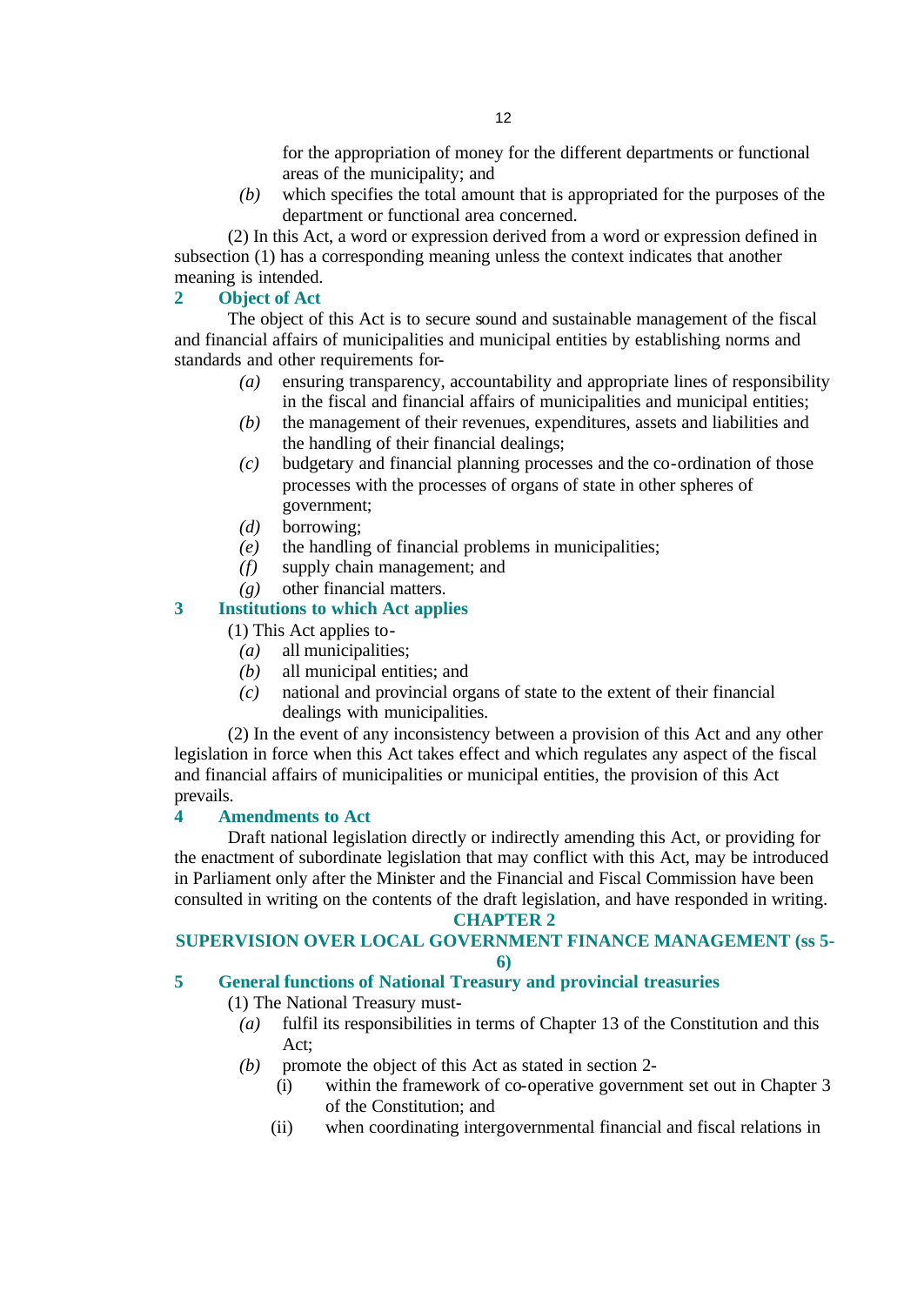terms of the Intergovernmental Fiscal Relations Act, 1997 (Act 97 of 1997), the annual Division of Revenue Act and the Public Finance Management Act; and

*(c)* enforce compliance with the measures established in terms of section 216 (1) of the Constitution, including those established in terms of this Act.

(2) To the extent necessary to comply with subsection (1), the National Treasury

may-

- *(a)* monitor the budgets of municipalities to establish whether they-
	- (i) are consistent with the national government's fiscal and macroeconomic policy; and
	- (ii) comply with Chapter 4;
- *(b)* promote good budget and fiscal management by municipalities, and for this purpose monitor the implementation of municipal budgets, including their expenditure, revenue collection and borrowing;
- *(c)* monitor and assess compliance by municipalities and municipal entities with-
	- (i) this Act; and
	- (ii) any applicable standards of generally recognised accounting practice and uniform expenditure and revenue classification systems;
- *(d)* investigate any system of financial management and internal control in any municipality or municipal entity and recommend improvements;
- *(e)* take appropriate steps if a municipality or municipal entity commits a breach of this Act, including the stopping of funds to a municipality in terms of section 216 (2) of the Constitution if the municipality, or a municipal entity under the sole or shared control of that municipality, commits a serious or persistent material breach of any measures referred to in that section; and
- *(f)* take any other appropriate steps necessary to perform its functions effectively.
- (3) A provincial treasury must in accordance with a prescribed framework-
	- *(a)* fulfil its responsibilities in terms of this Act;
	- *(b)* promote the object of this Act as stated in section 2 within the framework of co-operative government set out in Chapter 3 of the Constitution; and
	- *(c)* assist the National Treasury in enforcing compliance with the measures established in terms of section 216 (1) of the Constitution, including those established in terms of this Act.

[Date of commencement of sub-s. (3): 1 July 2005.]

(4) To the extent necessary to comply with subsection (3), a provincial treasury-

- *(a)* must monitor-
	- (i) compliance with this Act by municipalities and municipal entities in the province;
	- (ii) the preparation by municipalities in the province of their budgets;
	- (iii) the monthly outcome of those budgets; and
	- (iv) the submission of reports by municipalities in the province as required in terms of this Act;
- *(b)* may assist municipalities in the province in the preparation of their budgets;
- *(c)* may exercise any powers and must perform any duties delegated to it by the National Treasury in terms of this Act; and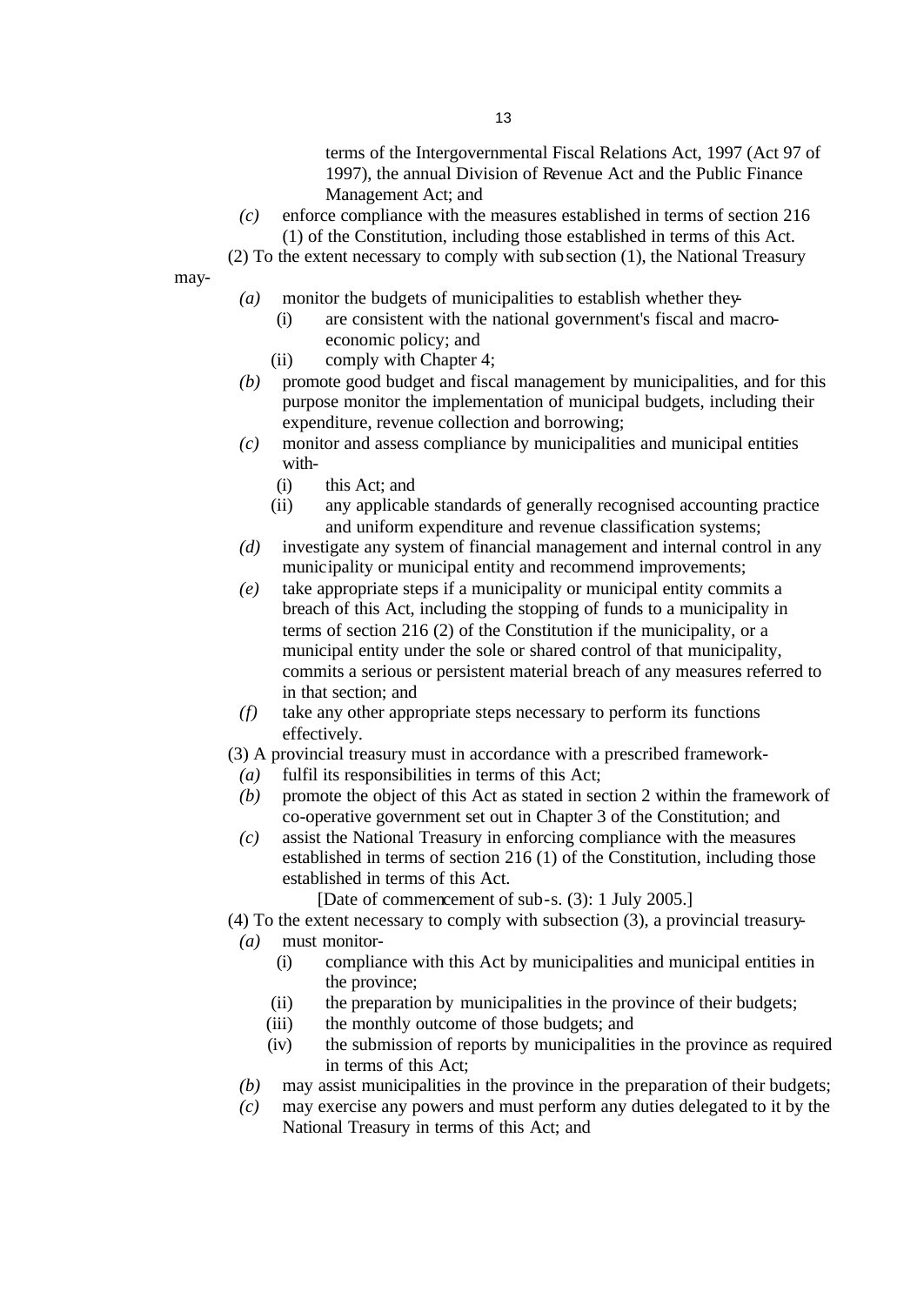*(d)* may take appropriate steps if a municipality or municipal entity in the province commits a breach of this Act.

[Date of commencement of sub-s. (4): 1 July 2005.]

(5) The functions assigned to the National Treasury or a provincial treasury in terms of this Act are additional to those assigned to the National Treasury or a provincial treasury in terms of the Public Finance Management Act.

(6) The Minister, as the head of the National Treasury, takes all decisions of the National Treasury in terms of this Act, except those decisions taken as a result of a delegation in terms of section 6 (1).

(7) The MEC for finance in a province, as the head of the provincial treasury, takes all decisions of the provincial treasury in terms of this Act, except those decisions taken as a result of a delegation in terms of section 6 (4).

(8) A provincial treasury must submit all information submitted to it in terms of this Act to the National Treasury on a quarterly basis, or when requested.

[Date of commencement of sub-s. (8): 1 July 2005.]

## **6 Delegations by National Treasury**

(1) The Minister may delegate any of the powers or duties assigned to the National Treasury in terms of this Act to-

- *(a)* the Director-General of the National Treasury; or
- *(b)* the MEC responsible for a provincial department, as the Minister and the MEC may agree.

(2) The Minister may not delegate the National Treasury's power to stop funds to a municipality in terms of section 5 (2) *(e)*.

(3) A delegation in terms of subsection (1)-

- *(a)* must be in writing;
- *(b)* is subject to any limitations or conditions which the Minister may impose;
- *(c)* may, subject to any such limitations or conditions, authorise-
	- (i) the Director-General of the National Treasury to sub-delegate a delegated power or duty to a staff member of the National Treasury; and
	- (ii) the MEC responsible for the relevant provincial department to subdelegate a delegated power or duty to a staff member of that department; and
- *(d)* does not divest the National Treasury of the responsibility concerning the exercise of the delegated power or the performance of the delegated duty.

(4) The MEC for finance in a province may delegate any of the powers or duties assigned to a provincial treasury in terms of this Act to the head of the relevant provincial department of which the provincial treasury forms part.

(5) A delegation in terms of subsection (4)-

- *(a)* must be in writing;
- *(b)* is subject to any limitations or conditions which the MEC for finance in the province may impose;
- *(c)* may, subject to any such limitations or conditions, authorise the relevant head of the provincial department to sub-delegate a delegated power or duty to a staff member of that treasury; and
- *(d)* does not divest the provincial treasury of the responsibility concerning the exercise of the delegated power or the performance of the delegated duty.
- (6) The Minister or MEC for finance in a province, as may be appropriate, may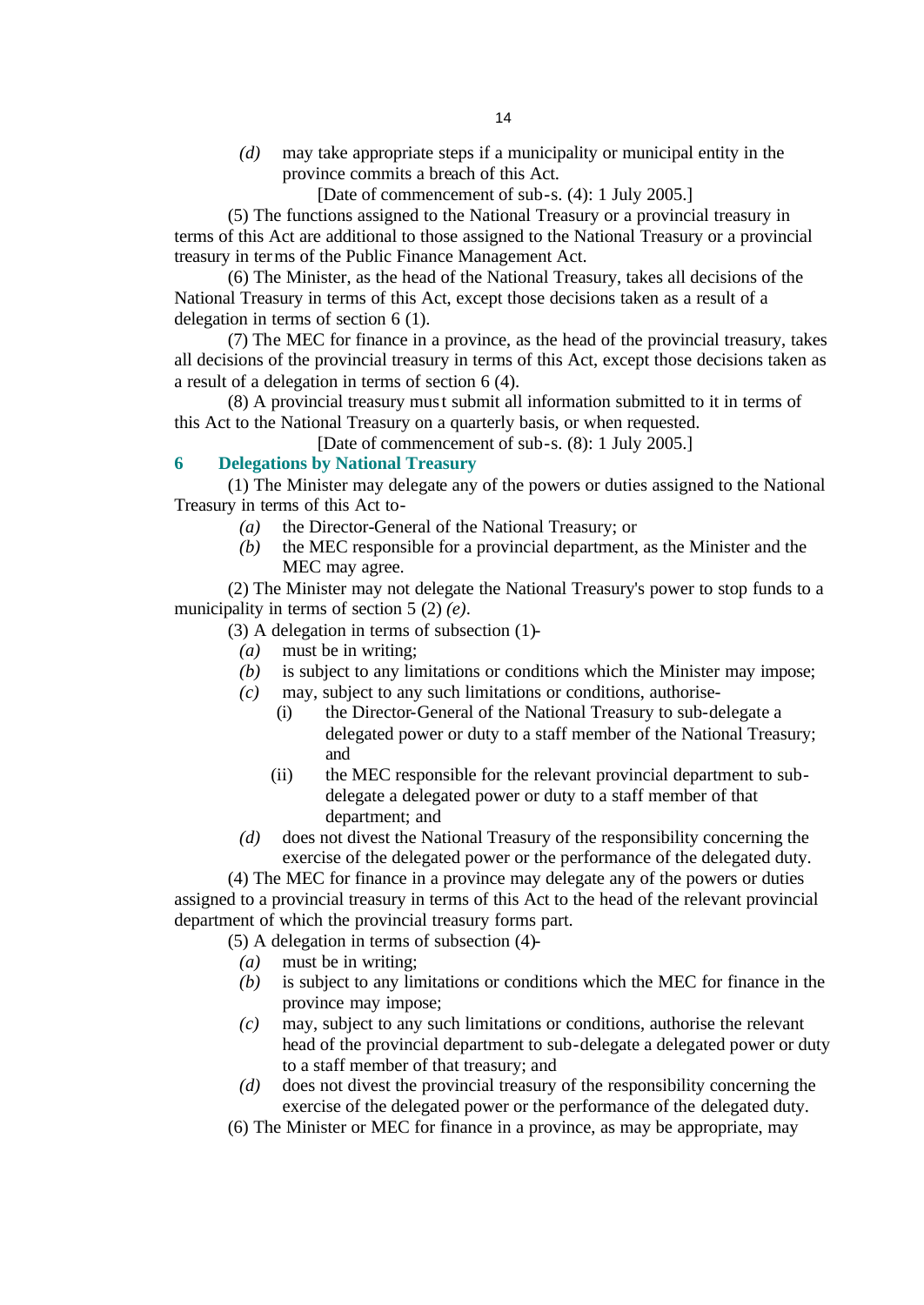confirm, vary or revoke any decision taken in consequence of a delegation or subdelegation in terms of this section, but no such variation or revocation of a decision may detract from any rights that may have accrued as a result of the decision.

## **CHAPTER 3**

## **MUNICIPAL REVENUE (ss 7-14)**

#### *Part 1*

## *Municipal bank accounts* **(ss 7-12)**

# **7 Opening of bank accounts**

(1) Every municipality must open and maintain at least one bank account in the name of the municipality.

(2) All money received by a municipality must be paid into its bank account or accounts, and this must be done promptly and in accordance with this Chapter and any requirements that may be prescribed.

(3) A municipality may not open a bank account-

- *(a)* abroad;
- *(b)* with an institution not registered as a bank in terms of the Banks Act, 1990 (Act 94 of 1990); or
- *(c)* otherwise than in the name of the municipality.

(4) Money may be withdrawn from a municipal bank account only in terms of section 11 (1).

## **8 Primary bank account**

- (1) A municipality must have a primary bank account. If a municipality-
	- *(a)* has only one bank account, that account is its primary bank account; or
	- *(b)* has more than one bank account, it must designate one of those bank accounts as its primary bank account.

(2) The following moneys must be paid into a municipality's primary bank account:

- *(a)* All allocations to the municipality, including those made to the municipality for transmission to a municipal entity or other external mechanism assisting the municipality in the performance of its functions;
- *(b)* all income received by the municipality on its investments;
- *(c)* all income received by the municipality in connection with its interest in any municipal entity, including dividends;
- *(d)* all money collected by a municipal entity or other external mechanism on behalf of the municipality; and
- *(e)* any other moneys as may be prescribed.

(3) A municipality must take all reasonable steps to ensure that all moneys referred to in subsection (2) are paid into its primary bank account.

(4) No organ of state in the national, provincial or local sphere of government may transfer an allocation of money referred to in subsection (2) to a municipality except through the municipality's primary bank account. All allocations due by an organ of state to a municipal entity must be made through the parent municipality, or if there are more than one parent municipality, any of those parent municipalities as may be agreed between the parent municipalities.

(5) The accounting officer of a municipality must submit to the National Treasury, the relevant provincial treasury and the Auditor-General, in writing, the name of the bank where the primary bank account of the municipality is held, and the type and number of the account. If a municipality wants to change its primary bank account, it may do so only after the accounting officer has informed the National Treasury and the Auditor-General,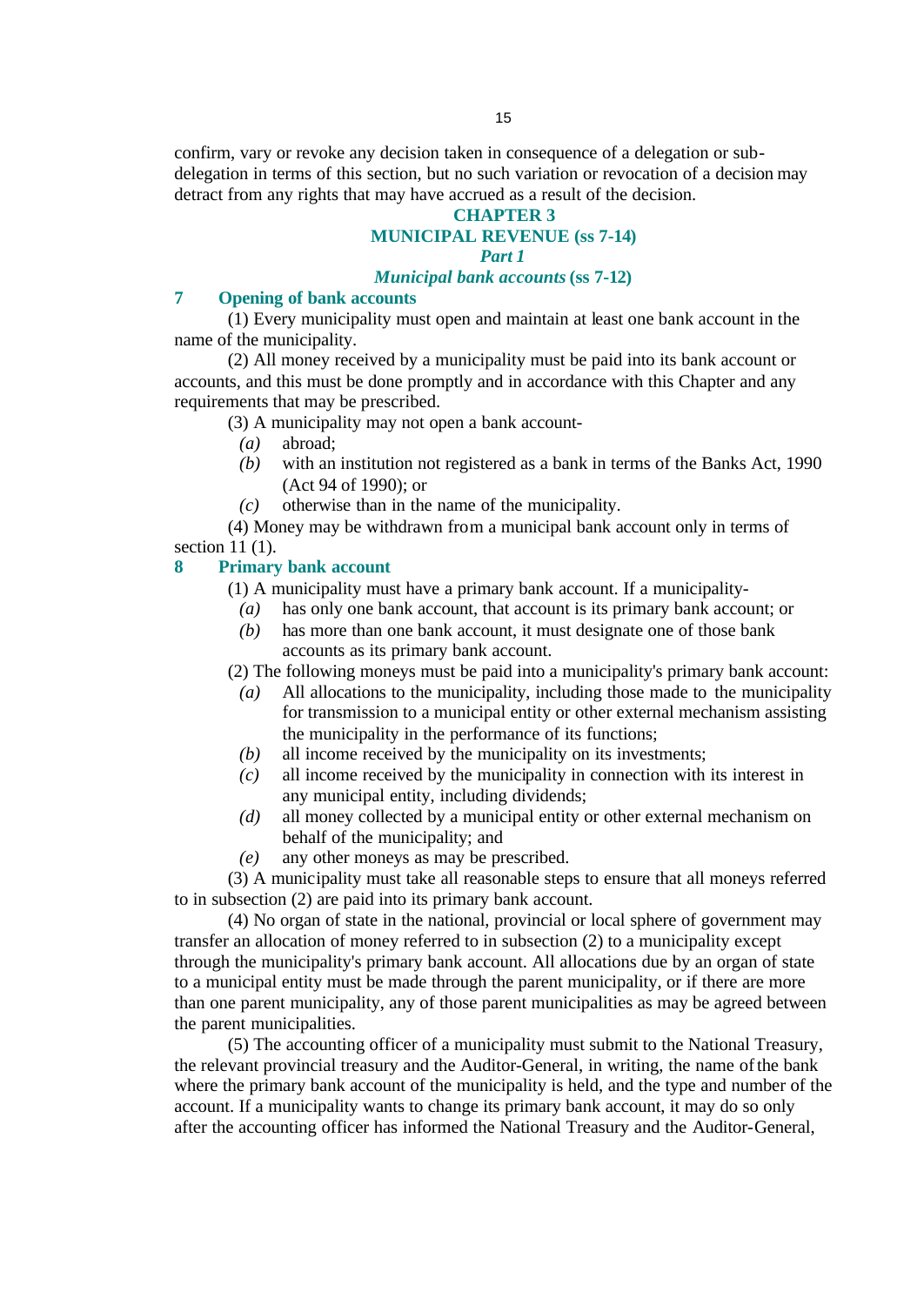in writing, at least 30 days before effecting the change.

**9 Bank account details to be submitted to provincial treasuries and Auditor-General**

The accounting officer of a municipality must submit to the relevant provincial treasury and the Auditor-General, in writing-

- *(a)* within 90 days after the municipality has opened a new bank account, the name of the bank where the account has been opened, and the type and number of the account; and
- *(b)* annually before the start of a financial year, the name of each bank where the municipality holds a bank account, and the type and number of each account.
	- [Date of commencement of s. 9: 1 April 2005.]

## **10 Control of municipal bank accounts**

(1) The accounting officer of a municipality-

- *(a)* must administer all the municipality's bank accounts, including a bank account referred to in section 12 or 48 (2) *(d)*;
- *(b)* is accountable to the municipal council for the municipality's bank accounts; and
- *(c)* must enforce compliance with sections 7, 8 and 11.

(2) The accounting officer may delegate the duties referred to in subsection (1) *(c)* to the municipality's chief financial officer only.

## **11 Withdrawals from municipal bank accounts**

(1) Only the accounting officer or the chief financial officer of a municipality, or any other senior financial official of the municipality acting on the written authority of the accounting officer, may withdraw money or authorise the withdrawal of money from any of the municipality's bank accounts, and may do so only-

- *(a)* to defray expenditure appropriated in terms of an approved budget;
- *(b)* to defray expenditure authorised in terms of section 26 (4);
- *(c)* to defray unforeseeable and unavoidable expenditure authorised in terms of section 29 (1);
- *(d)* in the case of a bank account opened in terms of section 12, to make payments from the account in accordance with subsection (4) of that section;
- *(e)* to pay over to a person or organ of state money received by the municipality on behalf of that person or organ of state, including-
	- (i) money collected by the municipality on behalf of that person or organ of state by agreement; or
	- (ii) any insurance or other payments received by the municipality for that person or organ of state;
- *(f)* to refund money incorrectly paid into a bank account;
- *(g)* to refund guarantees, sureties and security deposits;
- *(h)* for cash management and investment purposes in accordance with section 13;
- *(i)* to defray increased expenditure in terms of section 31; or
- *(j)* for such other purposes as may be prescribed.

(2) Any authorisation in terms of subsection (1) to a senior financial official to withdraw money or to authorise the withdrawal of money from a bank account must be in accordance with a framework as may be prescribed. The accounting officer may not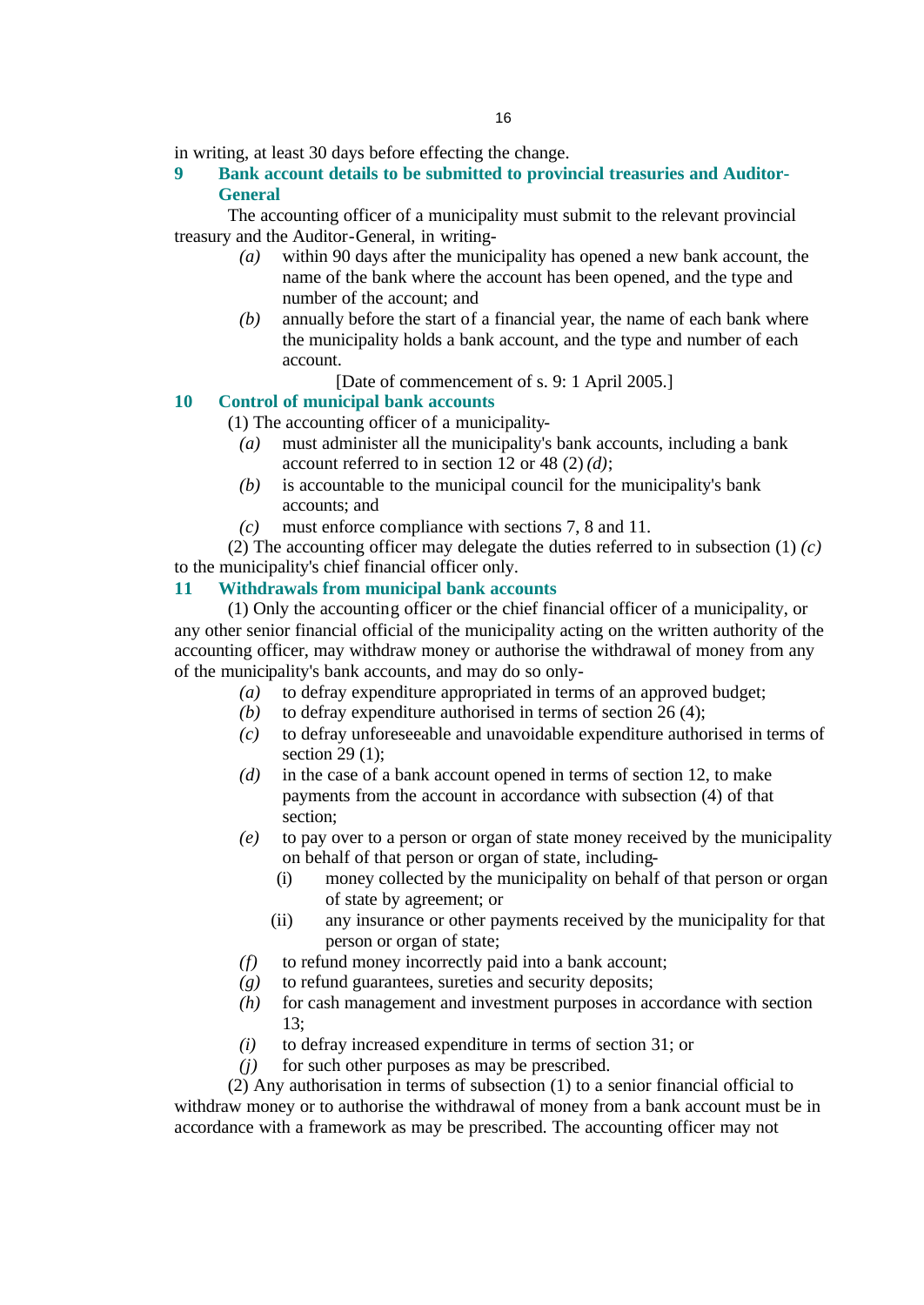authorise any official other than the chief financial officer to withdraw money or to authorise the withdrawal of money from the municipality's primary bank account if the municipality has a primary bank account which is separate from its other bank accounts.

(3) Money may be withdrawn from a bank account in terms of subsection (1) *(b)* to *(j)* without appropriation in terms of an approved budget.

(4) The accounting officer must within 30 days after the end of each quarter-

- *(a)* table in the municipal council a consolidated report of all withdrawals made in terms of subsection (1) *(b)* to *(j)* during that quarter; and
- *(b)* submit a copy of the report to the relevant provincial treasury and the Auditor-General.

## **12 Relief, charitable, trust or other funds**

(1) No political structure or office-bearer of a municipality may set up a relief, charitable, trust or other fund of whatever description except in the name of the municipality. Only the municipal manager may be the accounting officer of any such fund.

(2) A municipality may in terms of section 7 open a separate bank account in the name of the municipality for the purpose of a relief, charitable, trust or other fund.

(3) Money received by the municipality for the purpose of a relief, charitable, trust or other fund must be paid into a bank account of the municipality, or if a separate bank account has been opened in terms of subsection (2), into that account.

(4) Money in a separate account opened in terms of subsection (2) may be withdrawn from the account without appropriation in terms of an approved budget, but only-

- *(a)* by or on the written authority of the accounting officer acting in accordance with decisions of the municipal council; and
- *(b)* for the purposes for which, and subject to any conditions on which, the fund was established or the money in the fund was donated.

#### *Part 2*

## *Cash, investment and asset management* **(ss 13-14)**

## **13 Cash management and investments**

(1) The Minister, acting with the concurrence of the Cabinet member responsible for local government, may prescribe a framework within which municipalities must-

- *(a)* conduct their cash management and investments; and
- *(b)* invest money not immediately required.

(2) A municipality must establish an appropriate and effective cash management and investment policy in accordance with any framework that may be prescribed in terms of subsection (1).

(3) A bank where a municipality at the end of a financial year holds a bank account, or held a bank account at any time during a financial year, must-

- *(a)* within 30 days after the end of that financial year notify the Auditor-General, in writing, of such bank account, including-
	- (i) the type and number of the account; and
	- (ii) the opening and closing balances of that bank account in that financial year; and
- *(b)* promptly disclose information regarding the account when so requested by the National Treasury or the Auditor-General.

(4) A bank, insurance company or other financial institution which at the end of a financial year holds, or at any time during a financial year held, an investment for a municipality, must-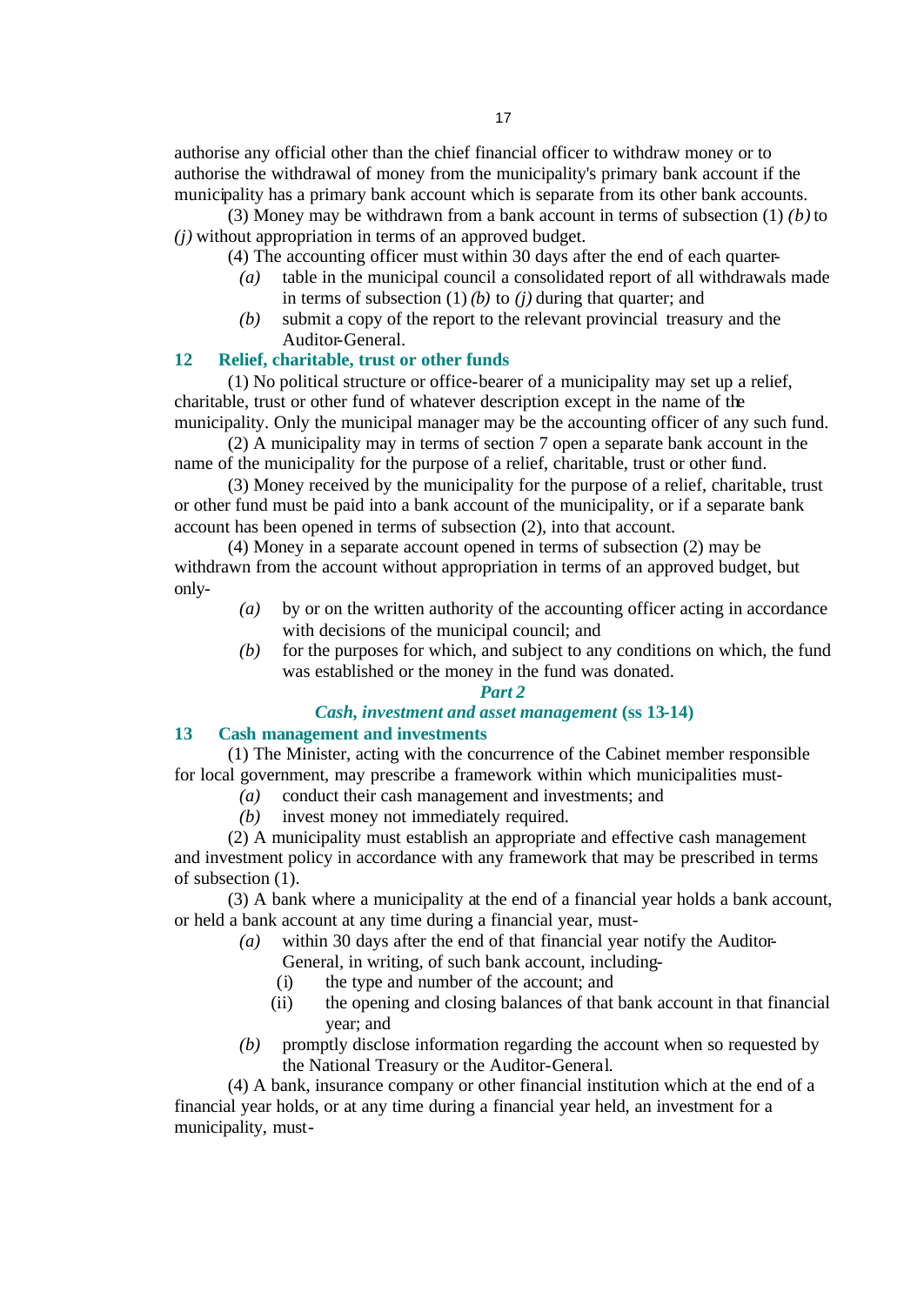- *(a)* within 30 days after the end of that financial year, notify the Auditor-General, in writing, of that investment, including the opening and closing balances of that investment in that financial year; and
- *(b)* promptly disclose information regarding the investment when so requested by the National Treasury or the Auditor-General.

## **14 Disposal of capital assets**

(1) A municipality may not transfer ownership as a result of a sale or other transaction or otherwise permanently dispose of a capital asset needed to provide the minimum level of basic municipal services.

(2) A municipality may transfer ownership or otherwise dispose of a capital asset other than one contemplated in subsection (1), but only after the municipal council, in a meeting open to the public-

- *(a)* has decided on reasonable grounds that the asset is not needed to provide the minimum level of basic municipal services; and
- *(b)* has considered the fair market value of the asset and the economic and community value to be received in exchange for the asset.

(3) A decision by a municipal council that a specific capital asset is not needed to provide the minimum level of basic municipal services, may not be reversed by the municipality after that asset has been sold, transferred or otherwise disposed of.

(4) A municipal council may delegate to the accounting officer of the municipality its power to make the determinations referred to in subsection (2) *(a)* and *(b)* in respect of movable capital assets below a value determined by the council.

(5) Any transfer of ownership of a capital asset in terms of subsection (2) or (4) must be fair, equitable, transparent, competitive and consistent with the supply chain management policy which the municipality must have and maintain in terms of section 111.

(6) This section does not apply to the transfer of a capital asset to another municipality or to a municipal entity or to a national or provincial organ of state in circumstances and in respect of categories of assets approved by the National Treasury, provided that such transfers are in accordance with a prescribed framework.<sup>i\*</sup>

## **CHAPTER 4**

## **MUNICIPAL BUDGETS (ss 15-33)**

## **15 Appropriation of funds for expenditure**

A municipality may, except where otherwise provided in this Act, incur expenditure only-

- *(a)* in terms of an approved budget; and
- *(b)* within the limits of the amounts appropriated for the different votes in an approved budget.

## **16 Annual budgets**

(1) The council of a municipality must for each financial year approve an annual budget for the municipality before the start of that financial year.

(2) In order for a municipality to comply with subsection (1), the mayor of the municipality must table the annual budget at a council meeting at least 90 days before the start of the budget year.

(3) Subsection (1) does not preclude the appropriation of money for capital expenditure for a period not exceeding three financial years, provided a separate appropriation is made for each of those financial years.

**17 Contents of annual budgets and supporting documents**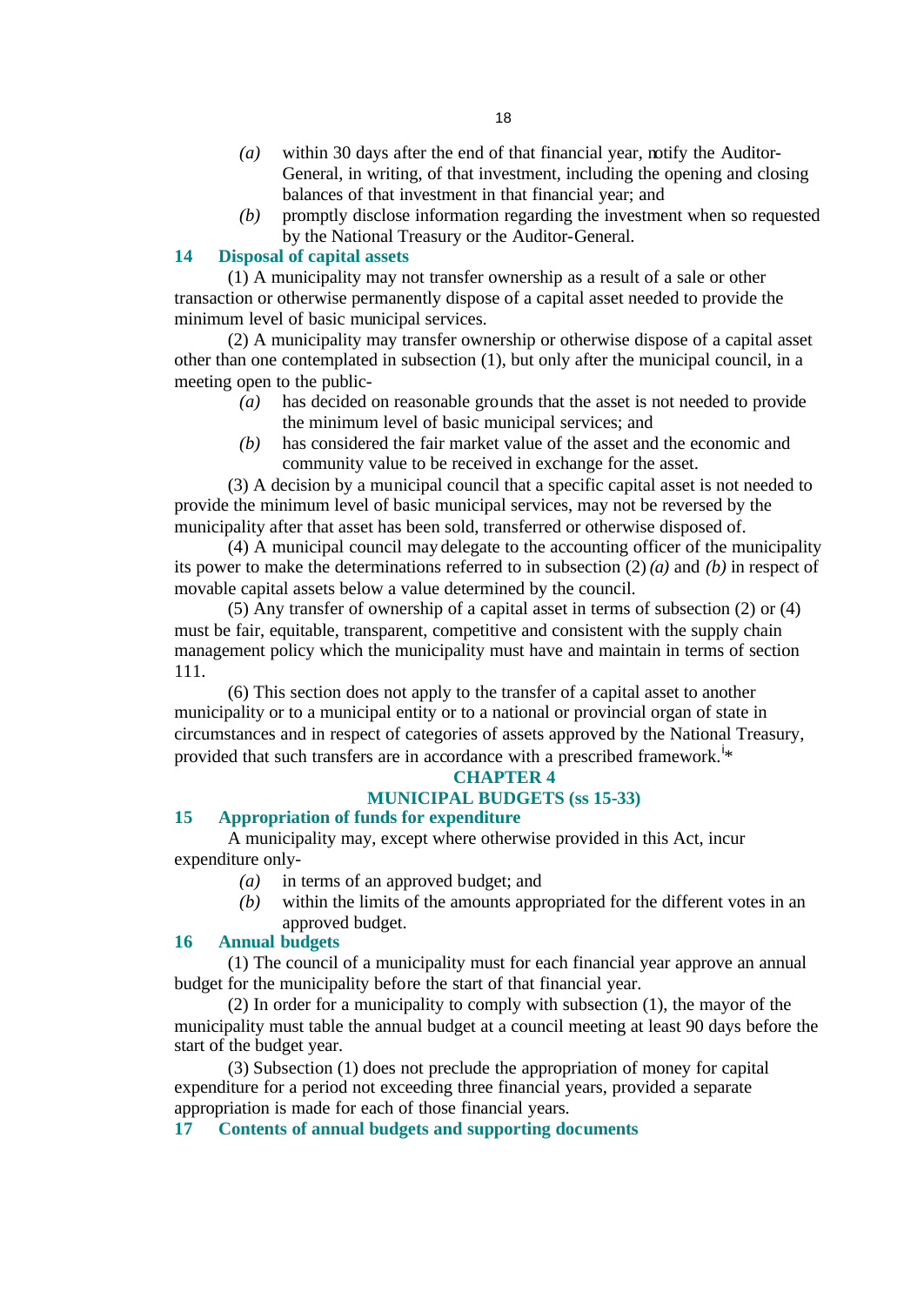(1) An annual budget of a municipality must be a schedule in the prescribed format-

- *(a)* setting out realistically anticipated revenue for the budget year from each revenue source;
- *(b)* appropriating expenditure for the budget year under the different votes of the municipality;
- *(c)* setting out indicative revenue per revenue source and projected expenditure by vote for the two financial years following the budget year;
- *(d)* setting out-
	- (i) estimated revenue and expenditure by vote for the current year; and
	- (ii) actual revenue and expenditure by vote for the financial year preceding the current year; and
- *(e)* a statement containing any other information required by section 215 (3) of the Constitution or as may be prescribed.

(2) An annual budget must generally be divided into a capital and an operating budget in accordance with international best practice, as may be prescribed.

(3) When an annual budget is tabled in terms of section 16 (2), it must be accompanied by the following documents:

- *(a)* Draft resolutions-
	- (i) approving the budget of the municipality;
	- (ii) imposing any municipal tax and setting any municipal tariffs as may be required for the budget year; and
	- (iii) approving any other matter that may be prescribed;
- *(b)* measurable performance objectives for revenue from each source and for each vote in the budget, taking into account the municipality's integrated development plan;
- *(c)* a projection of cash flow for the budget year by revenue source, broken down per month;
- *(d)* any proposed amendments to the municipality's integrated development plan following the annual review of the integrated development plan in terms of section 34 of the Municipal Systems Act;
- *(e)* any proposed amendments to the budge t-related policies of the municipality;
- *(f)* particulars of the municipality's investments;
- *(g)* any prescribed budget information on municipal entities under the sole or shared control of the municipality;
- *(h)* particulars of all proposed new municipal entities which the municipality intends to establish or in which the municipality intends to participate;
- *(i)* particulars of any proposed service delivery agreements, including material amendments to existing service delivery agreements;
- *(j)* particulars of any proposed allocations or grants by the municipality to- (i) other municipalities;
	- (ii) any municipal entities and other external mechanisms assisting the municipality in the exercise of its functions or powers;
	- (iii) any other organs of state;
	- (iv) any organisations or bodies referred to in section 67 (1);
- *(k)* the proposed cost to the municipality for the budget year of the salary, allowances and benefits of-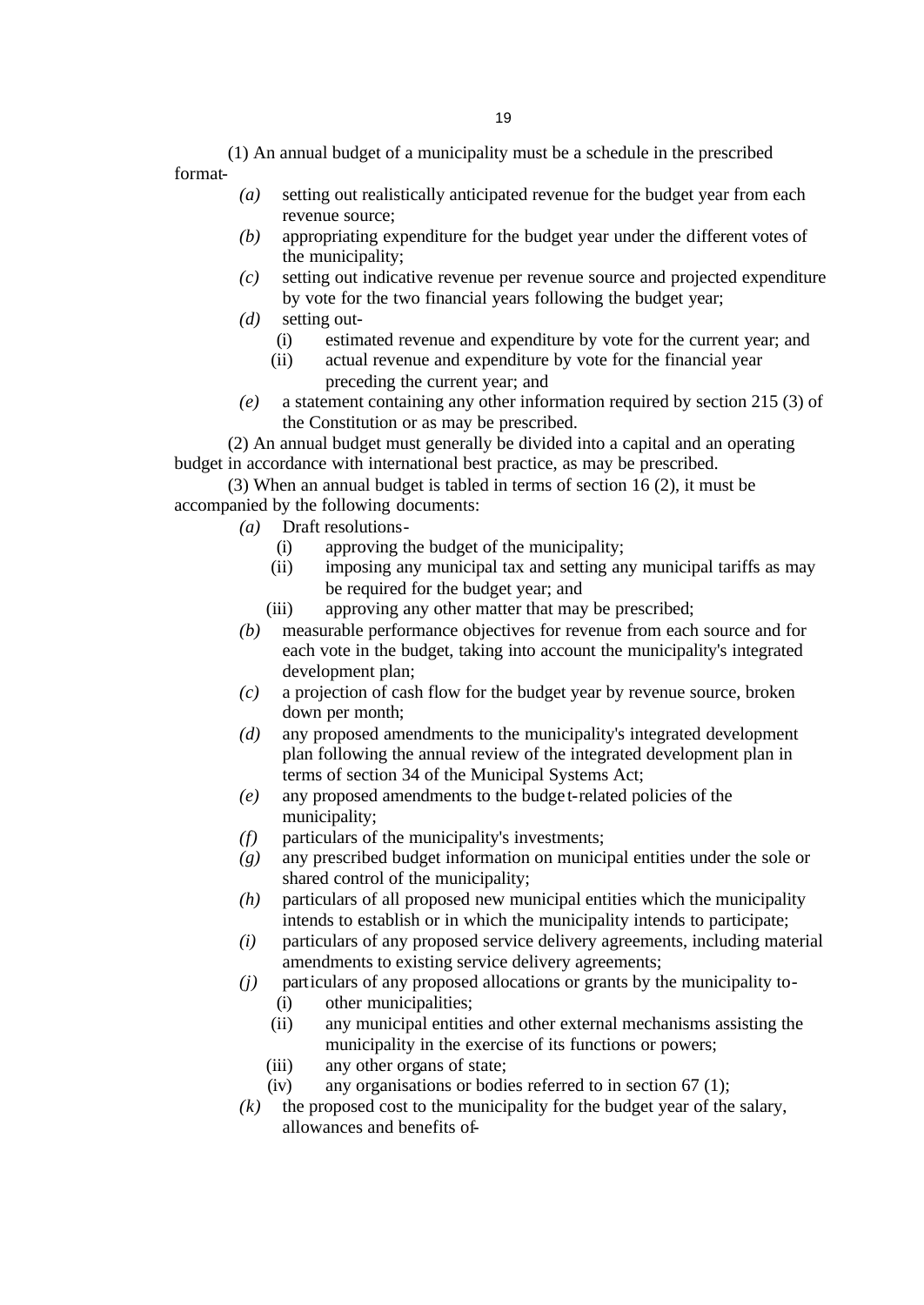- (i) each political office-bearer of the municipality;
- (ii) councillors of the municipality; and
- (iii) the municipal manager, the chief financial officer, each senior manager of the municipality and any other official of the municipality having a remuneration package greater than or equal to that of a senior manager;
- *(l)* the proposed cost for the budget year to a municipal entity under the sole or shared control of the municipality of the salary, allowances and benefits of-
	- (i) each member of the entity's board of directors; and
	- (ii) the chief executive officer and each senior manager of the entity; and
- *(m)* any other supporting documentation as may be prescribed.

# **18 Funding of expenditure**

- (1) An annual budget may only be funded from-
	- *(a)* realistically anticipated revenues to be collected;
	- *(b)* cash-backed accumulated funds from previous years' surpluses not committed for other purposes; and
- *(c)* borrowed funds, but only for the capital budget referred to in section 17 (2). (2) Revenue projections in the budget must be realistic, taking into account-
- 
- *(a)* projected revenue for the current year based on collection levels to date; and *(b)* actual revenue collected in previous financial years.

## **19 Capital projects**

- (1) A municipality may spend money on a capital project only if-
- *(a)* the money for the project, excluding the cost of feasibility studies conducted by or on behalf of the municipality, has been appropriated in the capital budget referred to in section 17 (2);
- *(b)* the project, including the total cost, has been approved by the council;
- *(c)* section 33 has been complied with, to the extent that that section may be applicable to the project; and
- *(d)* the sources of funding have been considered, are available and have not been committed for other purposes.

(2) Before approving a capital project in terms of subsection (1) *(b)*, the council of a municipality must consider-

- *(a)* the projected cost covering all financial years until the project is operational; and
- *(b)* the future operational costs and revenue on the project, including municipal tax and tariff implications.

(3) A municipal council may in terms of subsection (1) *(b)* approve capital projects below a prescribed value either individually or as part of a consolidated capital programme.

## **20 Matters to be prescribed**

(1) The Minister, acting with the concurrence of the Cabinet member responsible for local government-

- *(a)* must prescribe the form of the annual budget of municipalities; and
- *(b)* may prescribe-
	- (i) the form of resolutions and supporting documentation relating to the annual budget;
	- (ii) the number of years preceding and following the budget year for which revenue and expenditure history or projections must be shown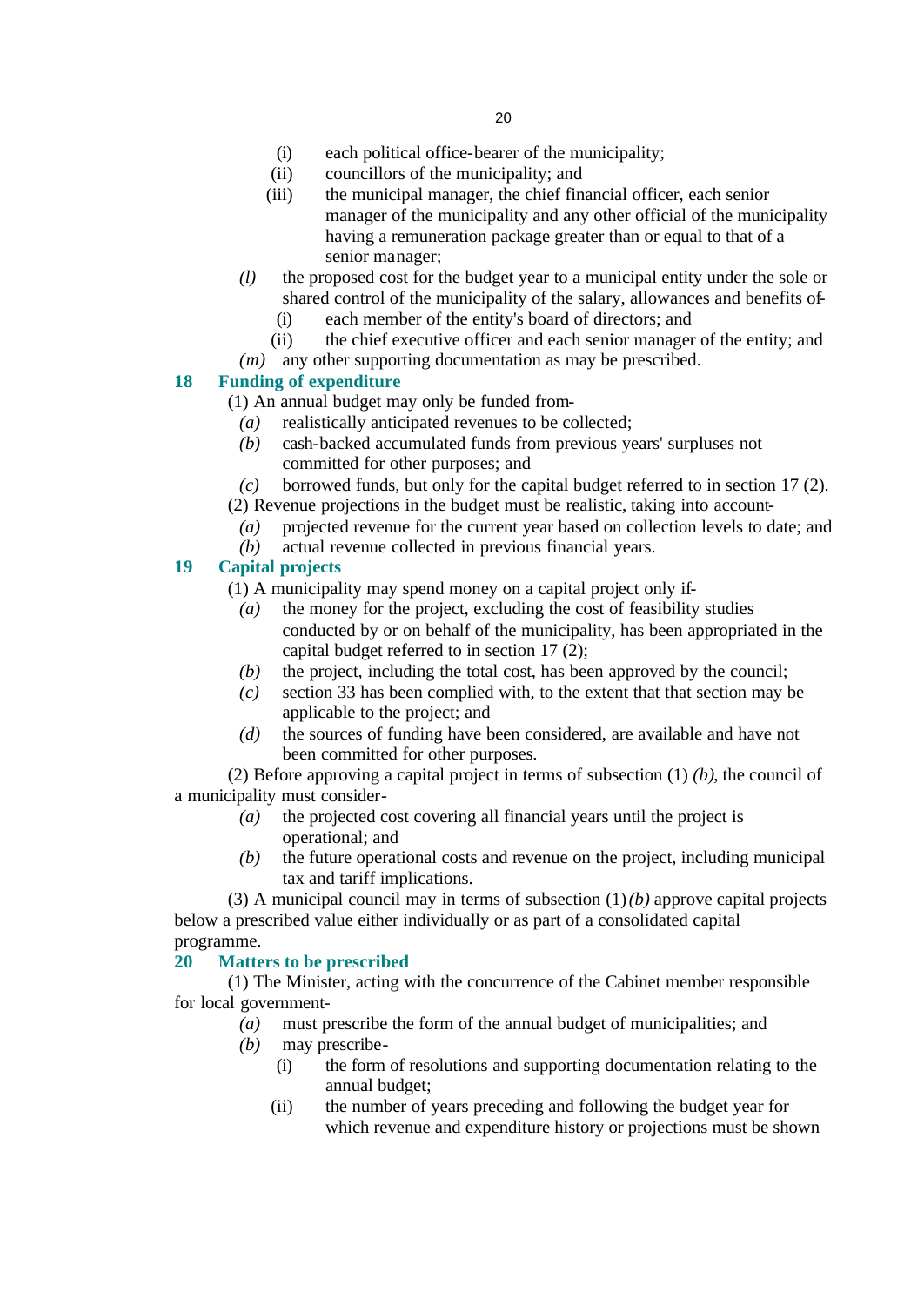in the supporting documentation;

- (iii) inflation projections to be used with regard to the budget;
- (iv) uniform norms and standards concerning the setting of municipal tariffs, financial risks and other matters where a municipality uses a municipal entity or other external mechanism for the performance of a municipal service or other function;
- (v) uniform norms and standards concerning the budgets of municipal entities; or
- (vi) any other uniform norms and standards aimed at promoting transparency and expenditure control.
- $(2)$  ......
- [Sub-s. (2) repealed by s. 13 of Act 12 of 2007.]

# **21 Budget preparation process**

- (1) The mayor of a municipality must-
	- *(a)* co-ordinate the processes for preparing the annual budget and for reviewing the municipality's integrated development plan and budget-related policies to ensure that the tabled budget and any revisions of the integrated development plan and budget-related policies are mutually consistent and credible;
	- *(b)* at least 10 months before the start of the budget year, table in the municipal council a time schedule outlining key deadlines for-
		- (i) the preparation, tabling and approval of the annual budget;
		- (ii) the annual review of-
			- *(aa)* the integrated development plan in terms of section 34 of the Municipal Systems Act; and
			- *(bb)* the budget-related policies;
		- (iii) the tabling and adoption of any amendments to the integrated development plan and the budget-related policies; and
		- (iv) any consultative processes forming part of the processes referred to in subparagraphs  $(i)$ ,  $(ii)$  and  $(iii)$ .
- (2) When preparing the annual budget, the mayor of a municipality must-
	- *(a)* take into account the municipality's integrated development plan;
	- *(b)* take all reasonable steps to ensure that the municipality revises the integrated development plan in terms of section 34 of the Municipal Systems Act, taking into account realistic revenue and expenditure projections for future years;
	- *(c)* take into account the national budget, the relevant provincial budget, the national government's fiscal and macro-economic policy, the annual Division of Revenue Act and any agreements reached in the Budget Forum;
	- *(d)* consult-
		- (i) the relevant district municipality and all other local municipalities within the area of the district municipality, if the municipality is a local municipality;
		- (ii) all local municipalities within its area, if the municipality is a district municipality;
		- (iii) the relevant provincial treasury, and when requested, the National Treasury; and
		- (iv) any national or provincial organs of state, as may be prescribed; and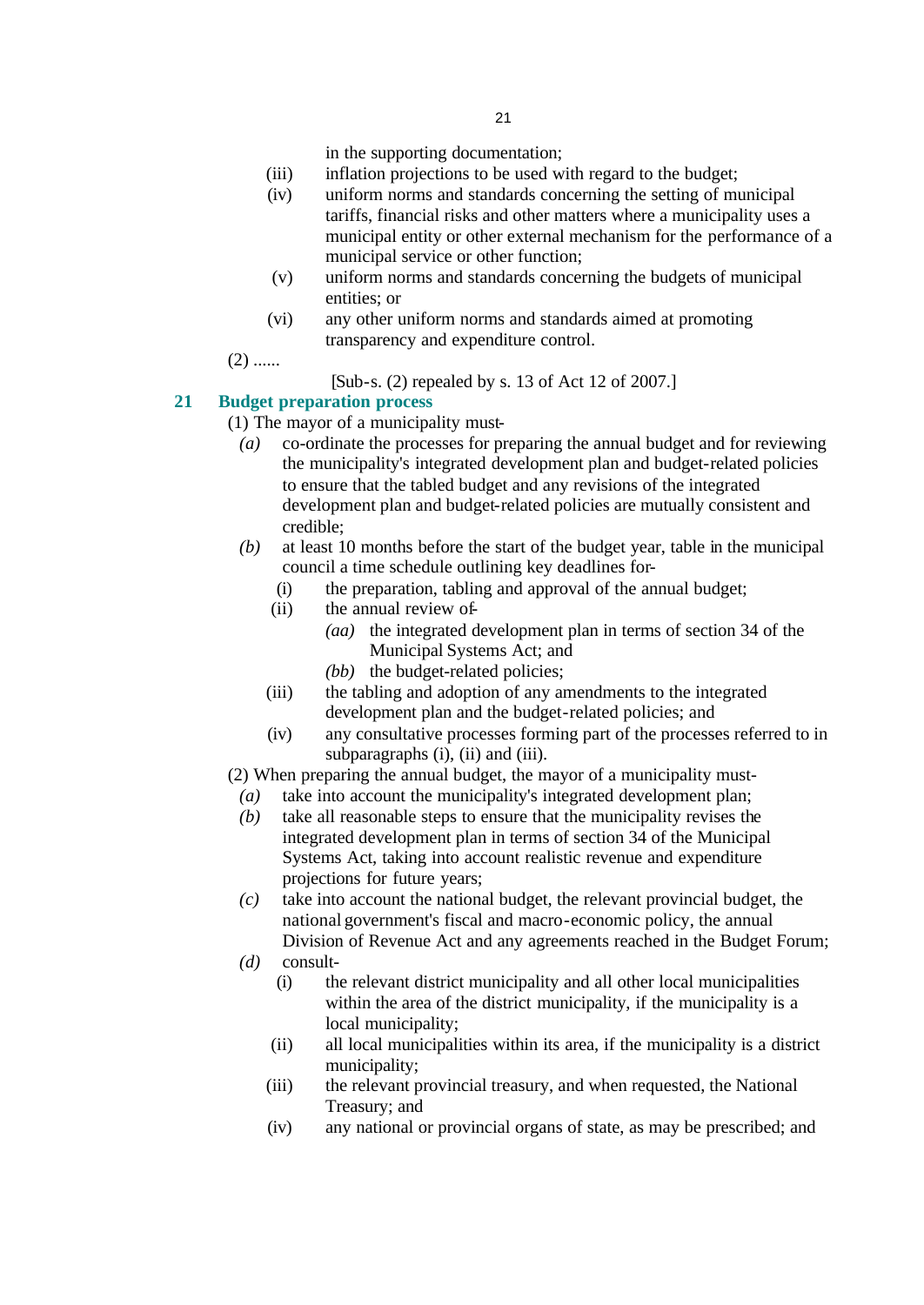- *(e)* provide, on request, any information relating to the budget-
	- (i) to the National Treasury; and
	- (ii) subject to any limitations that may be prescribed, to-
		- *(aa)* the national departments responsible for water, sanitation, electricity and any other service as may be prescribed;
		- *(bb)* any other national and provincial organ of states, as may be prescribed; and
		- *(cc)* another municipality affected by the budget.

## **22 Publication of annual budgets**

Immediately after an annual budget is tabled in a municipal council, the accounting officer of the municipality must-

- *(a)* in accordance with Chapter 4 of the Municipal Systems Act-
	- (i) make public the annual budget and the documents referred to in section  $17(3)$ ; and
	- (ii) invite the local community to submit representations in connection with the budget; and
- *(b)* submit the annual budget-
	- (i) in both printed and electronic formats to the National Treasury and the relevant provincial treasury; and
	- (ii) in either format to any prescribed national or provincial organs of state and to other municipalities affected by the budget.

## **23 Consultations on tabled budgets**

(1) When the annual budget has been tabled, the municipal council must consider any views of-

- *(a)* the local community; and
- *(b)* the National Treasury, the relevant provincial treasury and any provincial or national organs of state or municipalities which made submissions on the budget.

(2) After considering all budget submissions, the council must give the mayor an opportunity-

- *(a)* to respond to the submissions; and
- *(b)* if necessary, to revise the budget and table amendments for consideration by the council.

(3) The National Treasury may issue guidelines on the manner in which municipal councils should process their annual budgets, including guidelines on the formation of a committee of the council to consider the budget and to hold public hearings.

(4) No guidelines issued in terms of subsection (3) are binding on a municipal council unless adopted by the council.

## **24 Approval of annual budgets**

(1) The municipal council must at least 30 days before the start of the budget year consider approval of the annual budget.

(2) An annual budget-

- *(a)* must be approved before the start of the budget year;
- *(b)* is approved by the adoption by the council of a resolution referred to in section 17 (3) *(a)* (i); and
- *(c)* must be approved together with the adoption of resolutions as may be necessary-
	- (i) imposing any municipal tax for the budget year;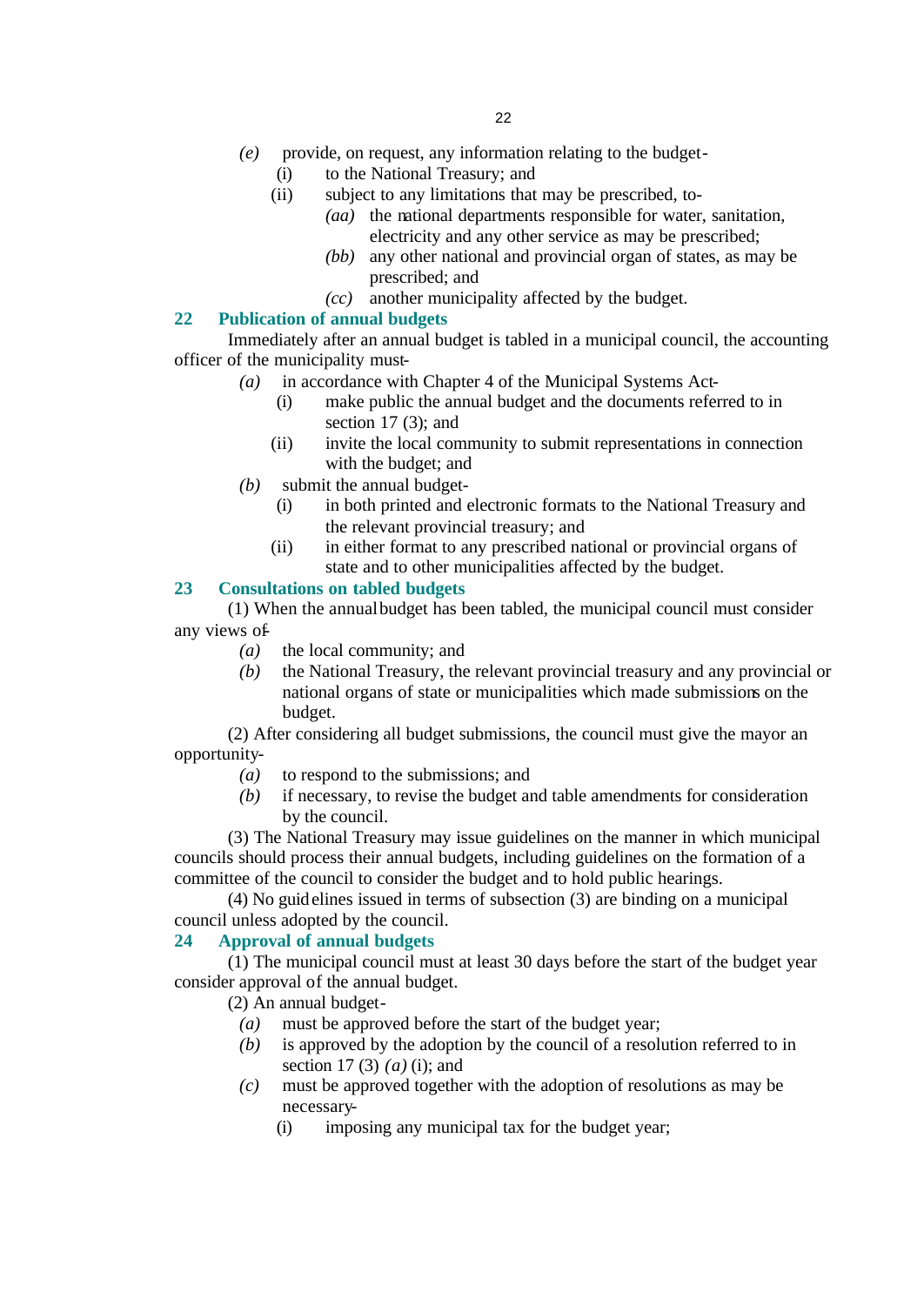- (ii) setting any municipal tariffs for the budget year;
- (iii) approving measurable performance objectives for revenue from each source and for each vote in the budget;
- (iv) approving any changes to the municipality's integrated development plan; and
- (v) approving any changes to the municipality's budget-related policies.

(3) The accounting officer of a municipality must submit the approved annual budget to the National Treasury and the relevant provincial treasury.

# **25 Failure to approve budget before start of budget year**

(1) If a municipal council fails to approve an annual budget, including revenueraising measures necessary to give effect to the budget, the council must reconsider the budget and again vote on the budget, or on an amended version thereof, within seven days of the council meeting that failed to approve the budget.

(2) The process provided for in subsection (1) must be repeated until a budget, including revenue-raising measures necessary to give effect to the budget, is approved.

(3) If a municipality has not approved an annual budget, including revenue-raising measures necessary to give effect to the budget, by the first day of the budget year, the mayor must immediately comply with section 55.

#### **26 Consequences of failure to approve budget before start of budget year**

(1) If by the start of the budget year a municipal council has not approved an annual budget or any revenue-raising measures necessary to give effect to the budget, the provincial executive of the relevant province must intervene in the municipality in terms of section 139 (4) of the Constitution by taking any appropriate steps to ensure that the budget or those revenue-raising measures are approved, including dissolving the council and-

- *(a)* appointing an administrator until a newly elected council has been declared elected; and
- *(b)* approving a temporary budget or revenue-raising measures to provide for the continued functioning of the municipality.

(2) Sections 34 (3) and (4) and 35 of the Municipal Structures Act apply when a provincial executive dissolves a municipal council.

(3) When approving a temporary budget for a municipality in terms of subsection  $(1)$  (b), the provincial executive is not bound by any provision relating to the budget process applicable to a municipality in terms of this Act or other legislation. Such a budget must, after the intervention has ended, be replaced by a budget approved by the newly elected council, provided that the provisions of this Chapter relating to annual budgets are substantially complied with in line with any revised time frames approved by the MEC for finance in the province.

(4) Until a budget for the municipality is approved in terms of subsection (1), funds for the requirements of the municipality may, with the approval of the MEC for finance in the province, be withdrawn from the municipality's bank accounts in accordance with subsection (5).

(5) Funds withdrawn from a municipality's bank accounts in terms of subsection  $(4)$ -

- *(a)* may be used only to defray current and capital expenditure in connection with votes for which funds were appropriated in the approved budget for the previous financial year; and
- *(b)* may not-
	- (i) during any month, exceed eight per cent of the total amount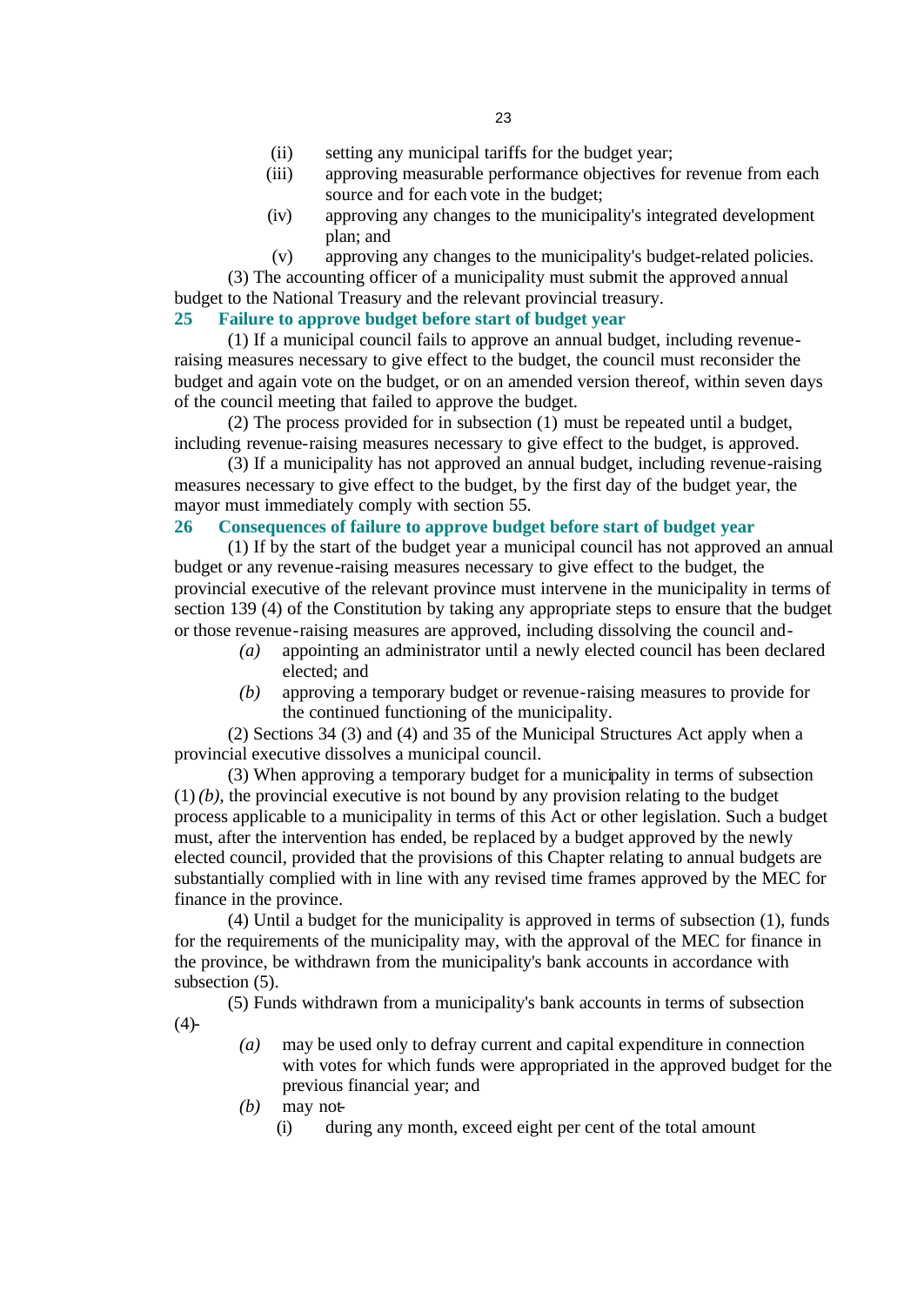appropriated in that approved budget for current expenditure, which percentage must be scaled down proportionately if revenue flows are not at least at the same level as the previous financial year; and

(ii) exceed the amount actually available.

(6) The funds provided for in subsection (4) are not additional to funds appropriated for the budget year, and any funds withdrawn in terms of subsection (5) must be regarded as forming part of the funds appropriated in a subsequently approved annual budget for the budget year.

## **27 Non-compliance with provisions of this Chapter**

(1) The mayor of a municipality must, upon becoming aware of any impending non-compliance by the municipality of any provisions of this Act or any other legislation pertaining to the tabling or approval of an annual budget or compulsory consultation processes, inform the MEC for finance in the province, in writing, of such impending noncompliance.

(2) If the impending non-compliance pertains to a time provision, except section 16 (1), the MEC for finance may, on application by the mayor and on good cause shown, extend any time limit or deadline contained in tha t provision, provided that no such extension may compromise compliance with section 16 (1). An MEC for finance must-

- *(a)* exercise the power contained in this subsection in accordance with a prescribed framework; and
- *(b)* promptly notify the National Treasury, in writing, of any extensions given in terms of this subsection, together with the name of the municipality and the reasons.

(3) The mayor of a municipality must, upon becoming aware of any actual noncompliance by the municipality of a provisio n of this Chapter, inform the council, the MEC for finance and the National Treasury, in writing, of-

- *(a)* such non-compliance; and
- *(b)* any remedial or corrective measures the municipality intends to implement to avoid a recurrence.

(4) Non-compliance by a municipality with a provision of this Chapter relating to the budget process or a provision in any legislation relating to the approval of a budgetrelated policy, does not affect the validity of an annual or adjustments budget.

(5) The provincial executive may intervene in terms of the appropriate provision of section 139 of the Constitution if a municipality cannot or does not comply with a provision of this Chapter, including a provision relating to process.

## **28 Municipal adjustments budgets**

(1) A municipality may revise an approved annual budget through an adjustments budget.

(2) An adjustments budget-

- *(a)* must adjust the revenue and expenditure estimates downwards if there is material under-collection of revenue during the current year;
- *(b)* may appropriate additional revenues that have become available over and above those anticipated in the annual budget, but only to revise or accelerate spending programmes already budgeted for;
- *(c)* may, within a prescribed framework, authorise unforeseeable and unavoidable expenditure recommended by the mayor of the municipality;
- *(d)* may authorise the utilisation of projected savings in one vote towards spending under another vote;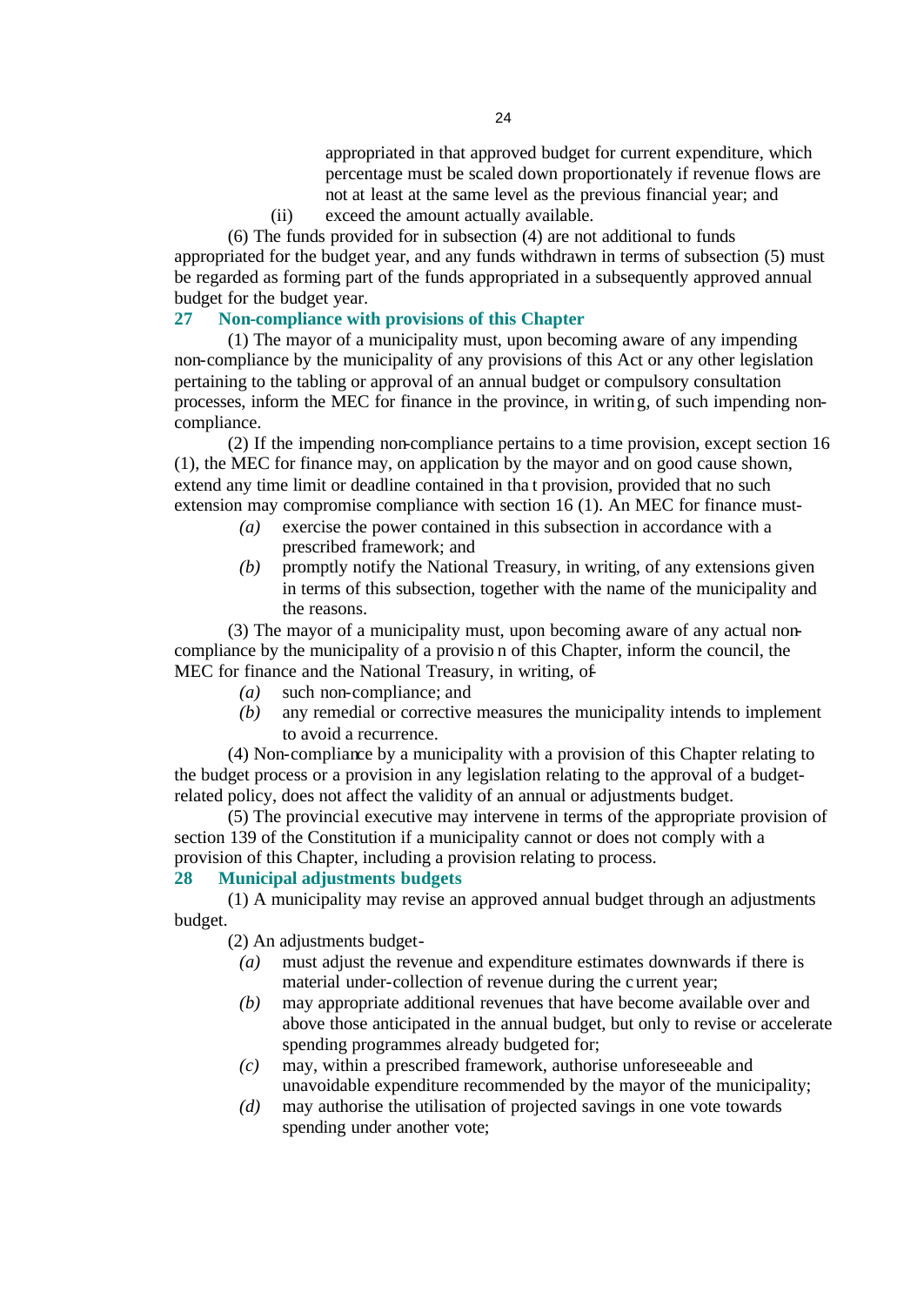- *(e)* may authorise the spending of funds that were unspent at the end of the past financial year where the under-spending could not reasonably have been foreseen at the time to include projected roll-overs when the annual budget for the current year was approved by the council;
- *(f)* may correct any errors in the annual budget; and
- *(g)* may provide for any other expenditure within a prescribed framework.
- (3) An adjustments budget must be in a prescribed form.

(4) Only the mayor may table an adjustments budget in the municipal council, but an adjustments budget in terms of subsection (2) *(b)* to *(g)* may only be tabled within any prescribed limitations as to timing or frequency.

(5) When an adjustments budget is tabled, it must be accompanied by-

- *(a)* an explanation how the adjustments budget affects the annual budget;
- *(b)* a motivation of any material changes to the annual budget;
- *(c)* an explanation of the impact of any increased spending on the annual budget and the annual budgets for the next two financial years; and
- *(d)* any other supporting documentation that may be prescribed.

(6) Municipal tax and tariffs may not be increased during a financial year.

[Sub-s. (6) substituted by s. 13 of Act 12 of 2007.]

(7) Sections 22 *(b)*, 23 (3) and 24 (3) apply in respect of an adjustments budget, and in such application a reference in those sections to an annual budget must be read as a reference to an adjustments budget.

[Date of commencement of s. 28: 1 July 2005.]

## **29 Unforeseen and unavoidable expenditure**

(1) The mayor of a municipality may in emergency or other exceptional circumstances authorise unforeseeable and unavoidable expenditure for which no provision was made in an approved budget.

(2) Any such expenditure-

- *(a)* must be in accordance with any framework that may be prescribed;
- *(b)* may not exceed a prescribed percentage of the approved annual budget;
- *(c)* must be reported by the mayor to the municipal council at its next meeting; and
- *(d)* must be appropriated in an adjustments budget.

(3) If such adjustments budget is not passed within 60 days after the expenditure was incurred, the expenditure is unauthorised and section 32 applies.

## **30 Unspent funds**

The appropriation of funds in an annual or adjustments budget lapses to the extent that those funds are unspent at the end of the financial year to which the budget relates, except in the case of an appropriation for expenditure made for a period longer than that financial year in terms of section 16 (3).

## **31 Shifting of funds between multi-year appropriations**

When funds for a capital programme are appropriated in terms of section 16 (3) for more than one financial year, expenditure for that programme during a financial year may exceed the amount of that year's appropriation for that programme, provided that-

- *(a)* the increase does not exceed 20 per cent of that year's appropriation for the programme;
- *(b)* the increase is funded within the following year's appropriation for that programme;
- *(c)* the municipal manager certifies that-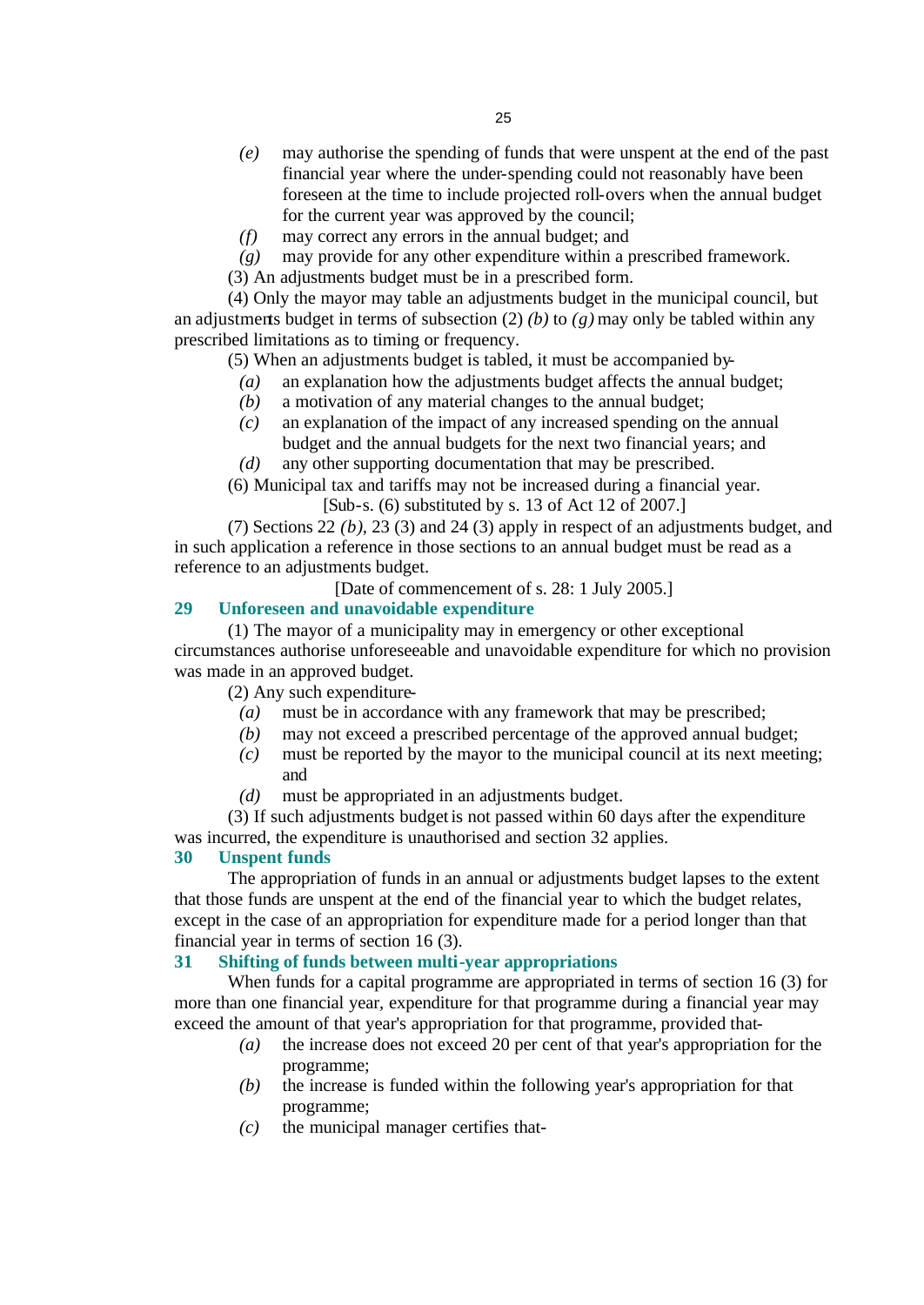- (i) actual revenue for the financial year is expected to exceed budgeted revenue; and
- (ii) sufficient funds are available for the increase without incurring further borrowing beyond the annual budget limit;
- *(d)* prior written approval is obtained from the mayor for the increase; and
- *(e)* the documents referred to in paragraphs *(c)* and *(d)* are submitted to the relevant provincial treasury and the Auditor-General.
- **32 Unauthorised, irregular or fruitless and wasteful expenditure**
	- (1) Without limiting liability in terms of the common law or other legislation-
		- *(a)* a political office-bearer of a municipality is liable for unauthorised expenditure if that office-bearer knowingly or after having been advised by the accounting officer of the municipality that the expenditure is likely to result in unauthorised expenditure, instructed an official of the municipality to incur the expenditure;
		- *(b)* the accounting officer is liable for unauthorised expenditure deliberately or negligently incurred by the accounting officer, subject to subsection (3);
		- *(c)* any political office-bearer or official of a municipality who deliberately or negligently committed, made or authorised an irregular expenditure, is liable for that expenditure; or
		- *(d)* any political office-bearer or official of a municipality who deliberately or negligently made or authorised a fruitless and wasteful expenditure is liable for that expenditure.

(2) A municipality must recover unauthorised, irregular or fruitless and wasteful expenditure from the person liable for that expenditure unless the expenditure-

- *(a)* in the case of unauthorised expenditure, is-
	- (i) authorised in an adjustments budget; or
	- (ii) certified by the municipal council, after investigation by a council committee, as irrecoverable and written off by the council; and
- *(b)* in the case of irregular or fruitless and wasteful expenditure, is, after investigation by a council committee, certified by the council as irrecoverable and written off by the council.

(3) If the accounting officer becomes aware that the council, the mayor or the executive committee of the municipality, as the case may be, has taken a decision which, if implemented, is likely to result in unauthorised, irregular or fruitless and wasteful expenditure, the accounting officer is not liable for any ensuing unauthorised, irregular or fruitless and wasteful expenditure provided that the accounting officer has informed the council, the mayor or the executive committee, in writing, that the expenditure is likely to be unauthorised, irregular or fruitless and wasteful expenditure.

(4) The accounting officer must promptly inform the mayor, the MEC for local government in the province and the Auditor-General, in writing, of-

- *(a)* any unauthorised, irregular or fruitless and wasteful expenditure incurred by the municipality;
- *(b)* whether any person is responsible or under investigation for such unauthorised, irregular or fruitless and wasteful expenditure; and
- *(c)* the steps that have been taken-
	- (i) to recover or rectify such expenditure; and
	- (ii) to prevent a recurrence of such expenditure.
- (5) The writing off in terms of subsection (2) of any unauthorised, irregular or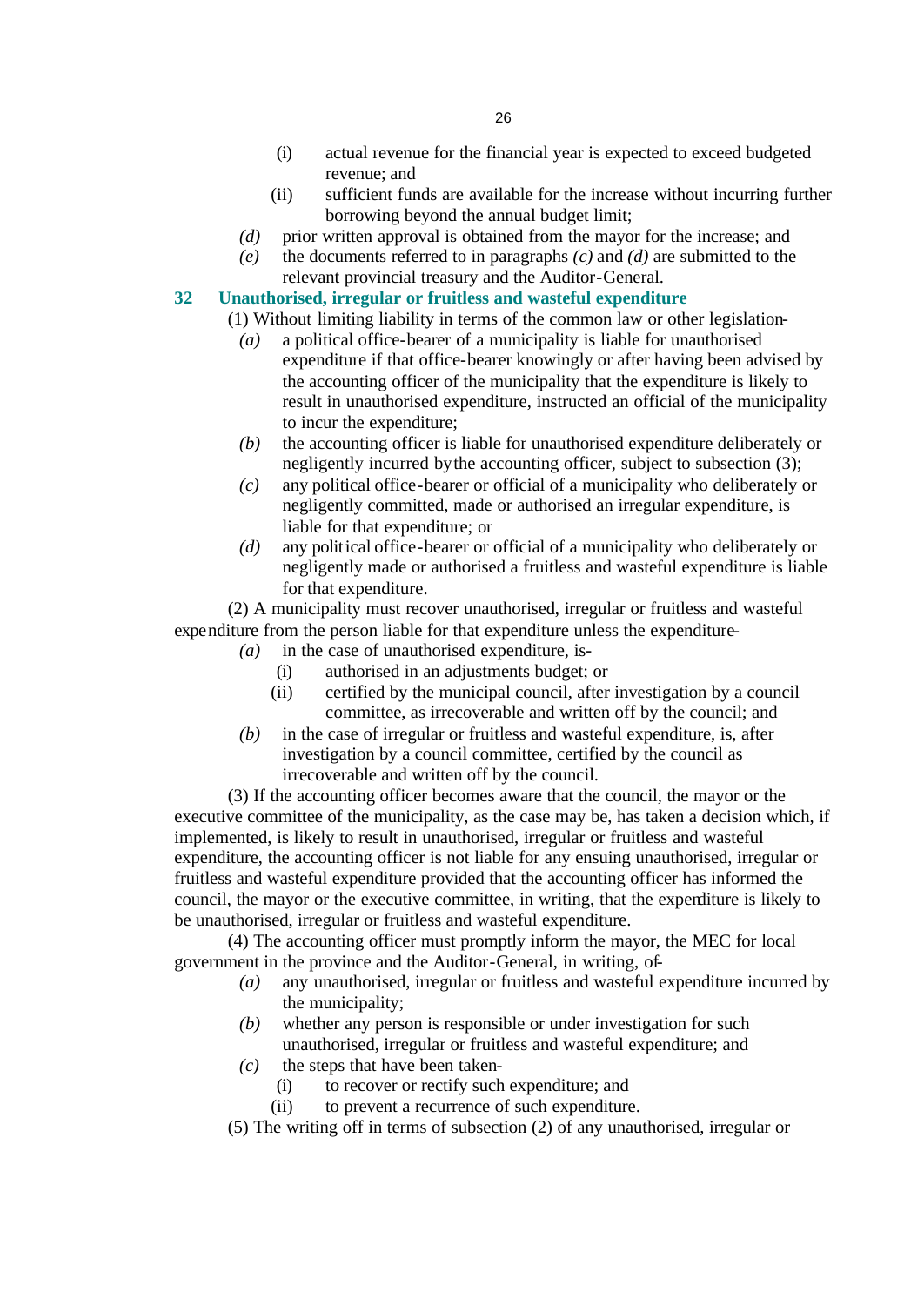fruitless and wasteful expenditure as irrecoverable, is no excuse in criminal or disciplinary proceedings against a person charged with the commission of an offence or a breach of this Act relating to such unauthorised, irregular or fruitless and wasteful expenditure.

(6) The accounting officer must report to the South African Police Service all cases of alleged-

- *(a)* irregular expenditure that constitute a criminal offence; and
- *(b)* theft and fraud that occurred in the municipality.

(7) The council of a municipality must take all reasonable steps to ensure that all cases referred to in subsection (6) are reported to the South African Police Service if-

- *(a)* the charge is against the accounting officer; or
- *(b)* the accounting officer fails to comply with that subsection.

(8) The Minister, acting with the concurrence of the Cabinet member responsible for local government, may regulate the application of this section by regulation in terms of section 168.

## **33 Contracts having future budgetary implications**

(1) A municipality may enter into a contract which will impose financial obligations on the municipality beyond a financial year, but if the contract will impose financial obligations on the municipality beyond the three years covered in the annual budget for that financial year, it may do so only if-

- *(a)* the municipal manager, at least 60 days before the meeting of the municipal council at which the contract is to be approved-
	- (i) has, in accordance with section 21A of the Municipal Systems Act-
		- *(aa)* made public the draft contract and an information statement summarising the municipality's obligations in terms of the proposed contract; and
		- *(bb)* invited the local community and other interested persons to submit to the municipality comments or representations in respect of the proposed contract; and
	- (ii) has solicited the views and recommendations of-
		- *(aa)* the National Treasury and the relevant provincial treasury;
		- *(bb)* the national department responsible for local government; and
		- *(cc)* if the contract involves the provision of water, sanitation, electricity, or any other service as may be prescribed, the responsible national department;
- *(b)* the municipal council has taken into account-
	- (i) the municipality's projected financial obligations in terms of the proposed contract for each financial year covered by the contract;
	- (ii) the impact of those financial obligations on the municipality's future municipal tariffs and revenue;
	- (iii) any comments or representations on the proposed contract received from the local community and other interested persons; and
	- (iv) any written views and recommendations on the proposed contract by the National Treasury, the relevant provincial treasury, the national department responsible for local government and any natio nal department referred to in paragraph *(a)* (ii) *(cc)*; and
- *(c)* the municipal council has adopted a resolution in which-
	- (i) it determines that the municipality will secure a significant capital investment or will derive a significant financial econo mic or financial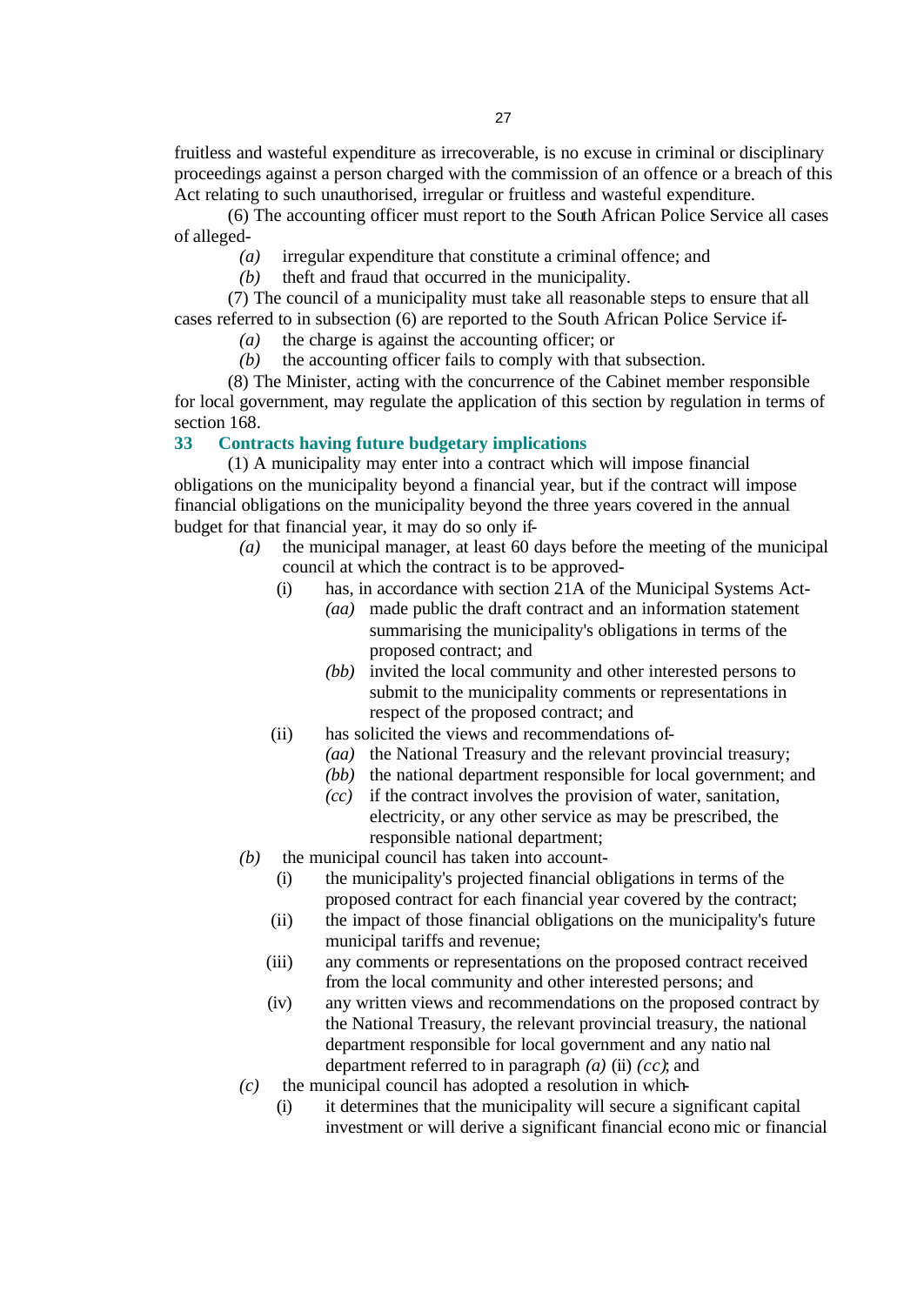benefit from the contract;

- (ii) it approves the entire contract exactly as it is to be executed; and
- (iii) it authorises the municipal manager to sign the contract on behalf of the municipality.

(2) The process set out in subsection (1) does not apply to-

- *(a)* contracts for long-term debt regulated in terms of section 46 (3);
- *(b)* employment contracts; or
- *(c)* contracts-
	- (i) for categories of goods as may be prescribed; or
	- (ii) in terms of which the financial obligation on the municipality is below-
		- *(aa)* a prescribed value; or
		- *(bb)* a prescribed percentage of the municipality's approved budget for the year in which the contract is concluded.

(3) *(a)* All contracts referred to in subsection (1) and all other contracts that impose a financial obligation on a municipality-

- (i) must be made available in their entirety to the municipal council; and
- (ii) may not be withheld from public scrutiny except as provided for in terms of the Promotion of Access to Information Act, 2000 (Act 2 of 2000).

*(b)* Paragraph *(a)* (i) does not apply to contracts in respect of which the financial obligation on the municipality is below a prescribed value.

(4) This section may not be read as exempting the municipality from the provisions of Chapter 11 to the extent that those provisions are applicable in a particular case.

## **CHAPTER 5**

## **CO-OPERATIVE GOVERNMENT (ss 34-44)**

## **34 Capacity building**

(1) The national and provincial governments must by agreement assist municipalities in building the capacity of municipalities for efficient, effective and transparent financial management.

(2) The national and provincial governments must support the efforts of municipalities to identify and resolve their financial problems.

(3) When performing its monitoring function in terms of section 155 (6) of the Constitution, a provincial government-

- *(a)* must share with a municipality the results of its monitoring to the extent that those results may assist the municipality in improving its financial management;
- *(b)* must, upon detecting any emerging or impending financial problems in a municipality, alert the municipality to those problems; and
- *(c)* may assist the municipality to avert or resolve financial problems. [Date of commencement of sub-s. (3): 1 July 2005.]

(4) Non-compliance with this section or any other provision of this Act by the national or a provincial government does not affect the responsibility of a municipality, its political structures, political office-bearers and officials to comply with this Act.

## **35 Promotion of co-operative government by national and provincial institutions** National and provincial departments and public entities must-

*(a)* in their fiscal and financial relations with the local sphere of government, promote co-operative government in accordance with Chapter 3 of the Constitution;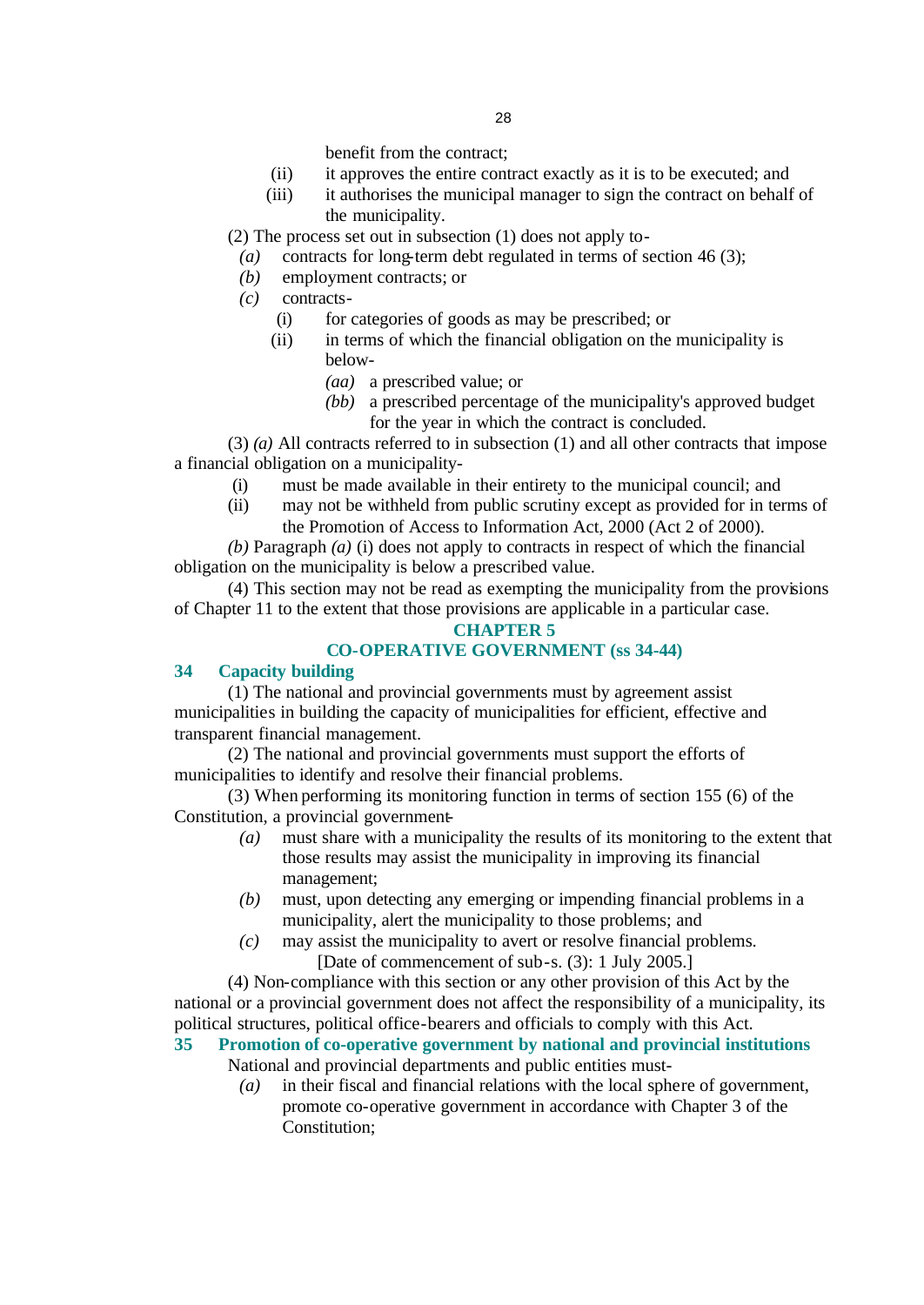- *(b)* promptly meet their financial commitments towards municipalities;
- *(c)* provide timely information and assistance to municipalities to enable municipalities-
	- (i) to plan properly, including in developing and revising their integrated development plans; and
	- (ii) to prepare their budgets in accordance with the processes set out in Chapter 4 of this Act; and
- *(d)* comply with the Public Finance Management Act, the annual Division of Revenue Act and the Intergovernmental Fiscal Relations Act, 1997 (Act 97 of 1997), to the extent that those Acts regulate intergovernmental relations with the local sphere of government.

## **36 National and provincial allocations to municipalities**

(1) In order to provide predictability and certainty about the sources and levels of intergovernmental funding for municipalities, the accounting officer of a national or provincial department and the accounting authority of a national or provincial public entity responsible for the transfer of any proposed allocations to a municipality, must by no later than 20 January of each year notify the National Treasury or the relevant provincial treasury, as may be appropriate, of all proposed allocations, and the projected amounts of those allocations, to be transferred to each municipality during each of the next three financial years.

(2) The Minister or the MEC responsible for finance in a province must, to the extent possible, when tabling the national annual budget in the National Assembly or the provincial annual budget in the provincial legislature, make public particulars of any allocations due to each municipality in terms of that budget, including the amount to be transferred to the municipality during each of the next three financial years.

# **37 Promotion of co-operative government by municipalities**

(1) Municipalities must-

- *(a)* in their fiscal and financial relations with the national and provincial spheres of government and other municipalities, promote co-operative government in accordance with Chapter 3 of the Constitution and the Intergovernmental Fiscal Relations Act;
- *(b)* provide budgetary and other financial information to relevant municipalities and national and provincial organs of state; and
- *(c)* promptly meet all financial commitments towards other municipalities or national and provincial organs of state.

(2) In order to enable municipalities to include allocations from other

municipalities in their budgets and to plan effectively for the spending of such allocations, the accounting officer of a municipality responsible for the transfer of any allocation to another municipality must, by no later than 120 days before the start of its budget year, notify the receiving municipality of the projected amount of any allocation proposed to be transferred to that municipality during each of the next three financial years.

# **38 Stopping of funds to municipalities**

- (1) The National Treasury may stop-
	- *(a)* the transfer of funds due to a municipality as its share of the local government's equitable share referred to in section 214 (1) *(a)* of the Constitution, but only if the municipality commits a serious or persistent breach of the measures established in terms of section 216 (1) of the Constitution; or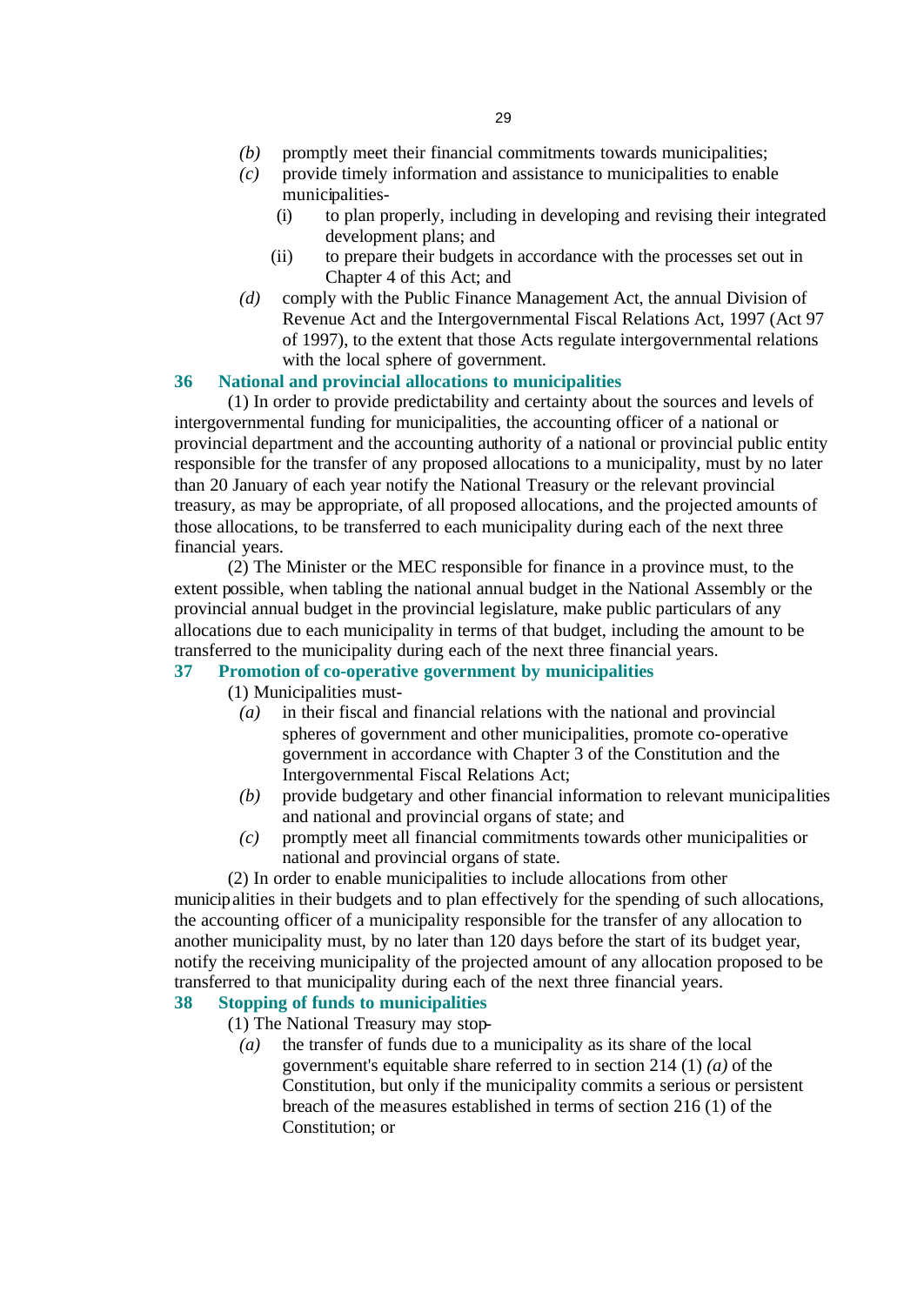- *(b)* the transfer of funds due to a municipality as an allocation referred to in section 214 (1) *(c)* of the Constitution, but only if the municipality or the municipal entity for which the funds are destined-
	- (i) commits a serious or persistent breach of the measures established in terms of section 216 (1) of the Constitution; or
	- (ii) breaches or fails to comply with any conditions subject to which the allocation is made.

(2) Before the National Treasury stops the transfer of funds to a municipality in terms of subsection  $(1)$  *(a)* or *(b)*, it must-

- *(a)* give the municipality an opportunity to submit written representations with regard to the proposed stopping of the funds;
- *(b)* inform the MEC for local government in the province; and
- *(c)* consult the Cabinet member responsible for the national department making the transfer.

(3) If the stopping of funds in terms of subsection (1) *(a)* or *(b)* affects the provision of basic municipal services in the municipality, the provincial executive must monitor the continuation of those services. Section 139 of the Constitution applies if the municipality cannot or does not fulfil its obligations with regard to the provision of those services.

(4) When considering whether to stop the transfer of funds to a municipality in terms of subsection  $(1)$  (*a*) or (*b*) (i), the National Treasury must take into account all relevant facts, including-

- *(a)* the municipality's compliance with the requirements of this Act, in particular those relating to-
	- (i) annual financial statements, including the submission to the Auditor-General of its annual financial statements; and
	- (ii) budgets, including the submission of information on the budget and implementation of the budget to the National Treasury and the relevant provincial treasury; and
- *(b)* the municipality's co-operation with other municipalities on fiscal and financial matters, in the case of district and local municipalities. [Date of commencement of s. 38: 1 April 2005.]

## **39 Stopping of equitable share allocations to municipalities**

(1) A decision by the National Treasury to stop the transfer to a municipality of funds referred to in section 38 (1) *(a)*-

- *(a)* lapses after the expiry of 120 days, subject to approval of the decision in terms of paragraph *(b)* of this subsection and renewal of the decision in terms of subsection (2); and
- *(b)* may be enforced immediately, but will lapse retrospectively unless Parliament approves it following a process substantially the same as that established in terms of section 75 of the Constitution, and prescribed by the joint rules and orders of Parliament. This process must be completed within 30 days of the decision by the National Treasury to stop the transfer of the funds.

(2) Parliament may renew a decision to stop the transfer of funds referred to in section 38 (1) *(a)* for no more than 120 days at a time, following the process established in terms of subsection  $(1)$ *(b)* of this section.

(3) Before Parliament approves or renews a decision to stop the transfer of funds to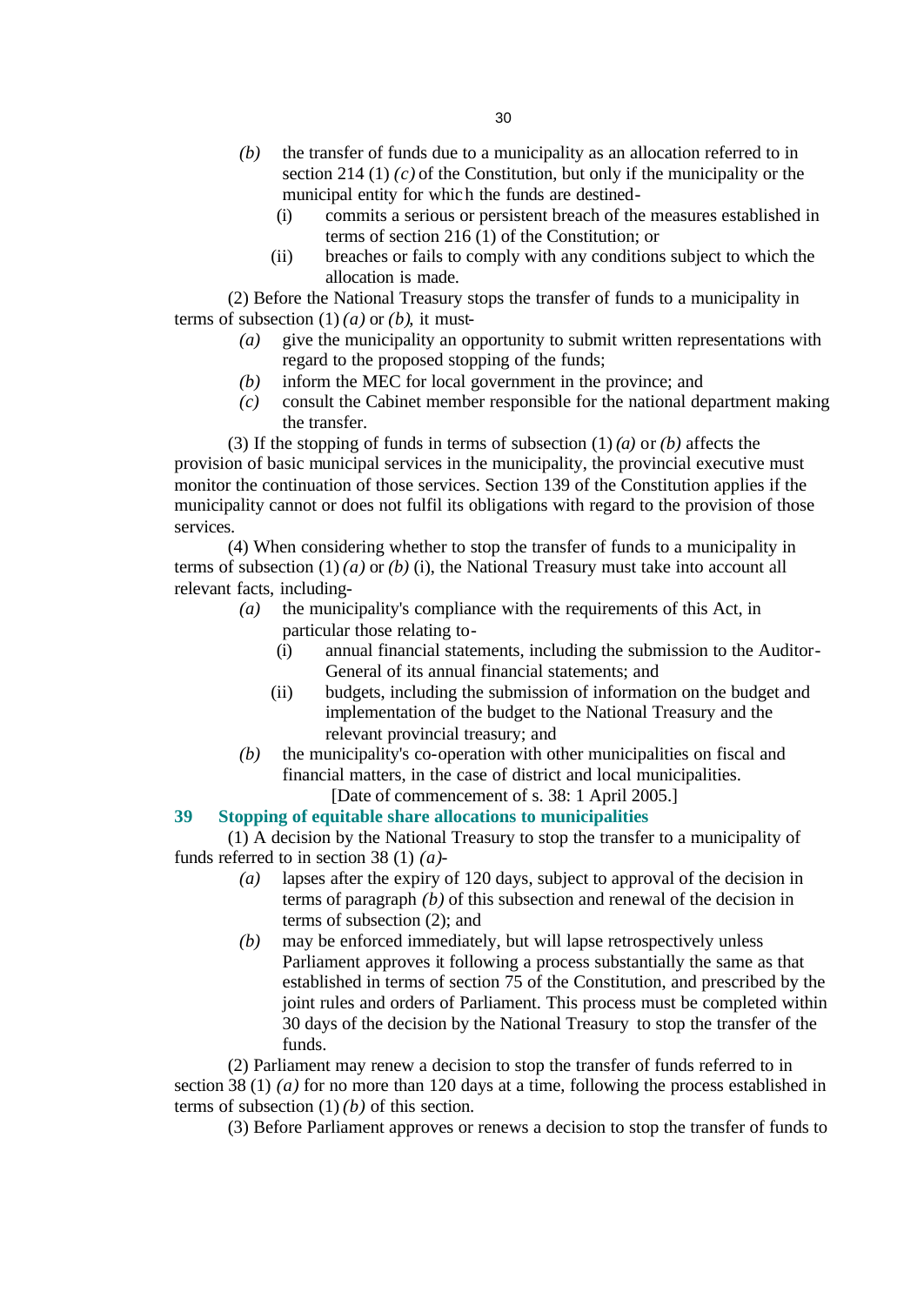a municipality-

- *(a)* the Auditor-General must report to Parliament, if requested to do so by Parliament; and
- *(b)* the municipality must be given an opportunity to answer the allegations against it, and to state its case, before a committee.

[Date of commencement of s. 39: 1 April 2005.]

## **40 Stopping of other allocations to municipalities**

If the transfer of funds to a municipality has been stopped in terms of section 38 (1) *(b)* for the rest of the relevant financial year, the accounting officer of the national or provincial department responsible for the transfer must reflect such stopping of funds, together with reasons, in the annual financial statements of the department.

# [Date of commencement of s. 40: 1 April 2005.]

**41 Monitoring of prices and payments for bulk resources**

(1) The National Treasury must monitor-

- *(a)* the pricing structure of organs of state for the supply of electricity, water or any other bulk resources that may be prescribed, to municipalities and municipal entities for the provision of municipal services; and
- *(b)* payments made by municipalities and municipal entities for such bulk resources.

(2) Each organ of state providing such bulk resources to a municipality must within 15 days after the end of each month furnish the National Treasury with a written statement setting out, for each municipality or for each municipal entity providing municipal services on behalf of such municipalities-

- *(a)* the amount to be paid by the municipality or municipal entity for such bulk resources for that month, and for the financial year up to the end of that month;
- *(b)* the arrears owing and the age profile of such arrears; and
- *(c)* any actions taken by that organ of state to recover arrears. [Date of commencement of s. 41: 1 April 2005.]

## **42 Price increases of bulk resources for provision of municipal services**

(1) If a national or provincial organ of state which supplies water, electricity or any other bulk resource as may be prescribed, to a municipality or municipal entity for the provision of a municipal service, intends to increase the price of such resource for the municipality or municipal entity, it must first sub mit the proposed amendment to its pricing structure-

- *(a)* to its executive authority within the meaning of the Public Finance Management Act; and
- *(b)* to any regulatory agency for approval, if national legislation requires such approval.

(2) The organ of state referred to in subsection (1) must, at least 40 days before making a submission in terms of subsection  $(1)(a)$  or  $(b)$ , request the National Treasury and organised local government to provide written comments on the proposed amendment.

- (3) Any submission in terms of subsection (1) *(a)* or *(b)* must be accompanied by-
	- *(a)* a motivation of the reasons for the proposed amendment;
	- *(b)* an explanation of how the amendment takes account of-
		- (i) the national government's inflation targets and other macroeconomic policy objectives;
		- (ii) steps taken by the organ of state to improve its competitiveness or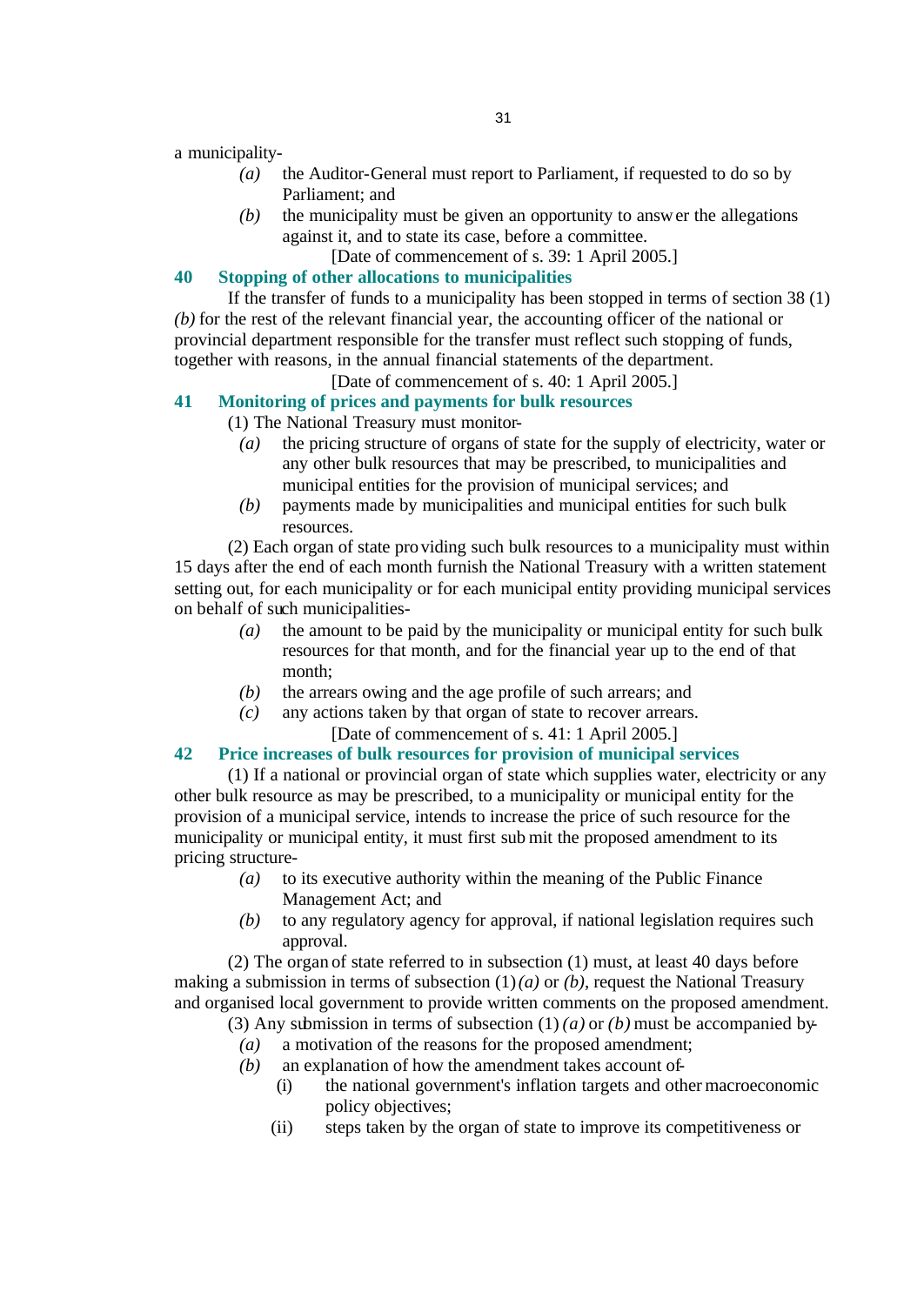efficiency in order to reduce costs;

- (iii) any objectives or targets as outlined in any corporate or other governance plan applicable to that organ of state;
- *(c)* any written comments received from the National Treasury, organised local government or any municipalities; and
- *(d)* an explanation of how such comments have been taken into account.

(4) The executive authority of the organ of state must table the amendment and the documents referred to in subsection (3) in Parliament or the relevant provincial legislature, as may be appropriate.

(5) Unless approved otherwise by the Minister, an amendment to a pricing structure which is tabled in Parliament or the relevant provincial legislature-

- *(a)* on or before 15 March in any year, does not take effect for the affected municipalities or municipal entities before 1 July in that year; or
- *(b)* after 15 March in any year, does not take effect for the affected municipalities or municipal entities before 1 July the next year.

[Date of commencement of s. 42: 1 April 2005.]

## **43 Applicability of tax and tariff capping on municipalities**

(1) If a national or provincial organ of state in terms of a power contained in any national or provincial legislation determines the upper limits of a municipal tax or tariff, such determination takes effect for municipalities on a date specified in the determination.

(2) Unless the Minister on good grounds approves otherwise, the date specified in a determination referred to in subsection (1) may-

- *(a)* if the determination was promulgated on or before 15 March in a year, not be a date before 1 July in that year; or
- *(b)* if the determination was promulgated after 15 March in a year, not be a date before 1 July in the next year.

(3) If a municipality has in accordance with section 33 or 46 (3) entered into a contract which provides for an annual or other periodic escalation of payments to be made by the municipality under the contract, no determination in terms of a power referred to in subsection (1) of the upper limits of a municipal tax or tariff applies to that municipality in so far as such upper limits would impair the municipality's ability to meet the escalation of its payments under the contract.

(4) This section does not apply to a municipal tax authorised in terms of the Municipal Fiscal Powers and Functions Act, 2007.

[Sub-s. (4) added by s. 13 of Act 12 of 2007.]

## **44 Disputes between organs of state**

(1) Whenever a dispute of a financial nature arises between organs of state, the parties concerned must as promptly as possible take all reasonable steps that may be necessary to resolve the matter out of court.

(2) If the National Treasury is not a party to the dispute, the parties-

- *(a)* must report the matter to the National Treasury; and
- *(b)* may request the National Treasury to mediate between the parties or to designate a person to mediate between them.

(3) If the National Treasury accedes to a request in terms of subsection (2), the National Treasury may determine the mediation process.

(4) This section only applies if at least one of the organs of state referred to in subsection (1) is a municipality or municipal entity.

## **CHAPTER 6**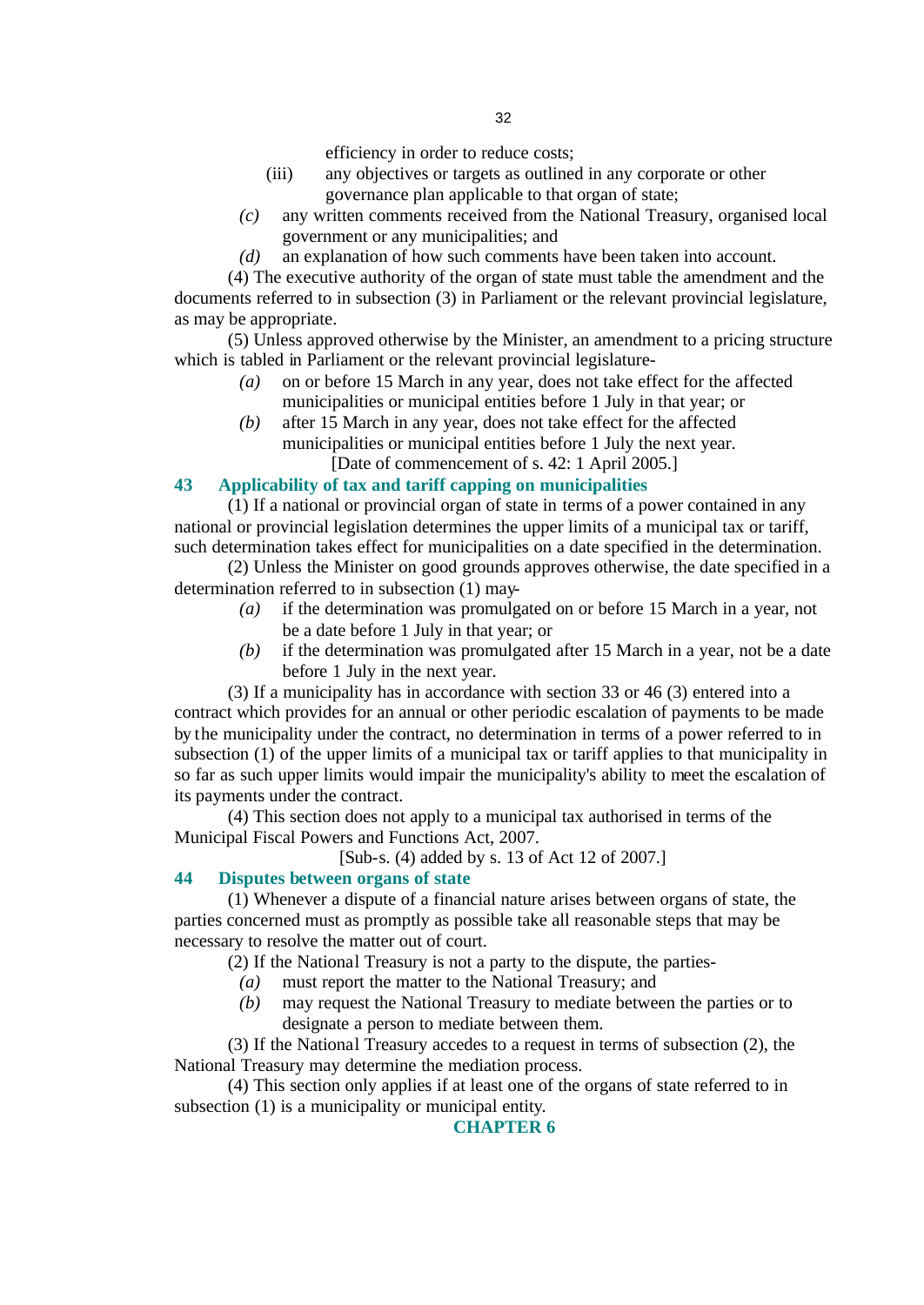## **DEBT (ss 45-51)**

## **45 Short-term debt**

(1) A municipality may incur short-term debt only in accordance with and subject to the provisions of this Act and only when necessary to bridge-

- *(a)* shortfalls within a financial year during which the debt is incurred, in expectation of specific and realistic anticipated income to be received within that financial year; or
- *(b)* capital needs within a financial year, to be repaid from specific funds to be received from enforceable allocations or long-term debt commitments.
- (2) A municipality may incur short-term debt only if-
	- *(a)* a resolution of the municipal council, signed by the mayor, has approved the debt agreement; and
	- *(b)* the accounting officer has signed the agreement or other document which creates or acknowledges the debt.

(3) For the purpose of subsection (2) *(a)*, a municipal council may-

- *(a)* approve a short-term debt transaction individually; or
- *(b)* approve an agreement with a lender for a short-term credit facility to be accessed as and when required, including a line of credit or bank overdraft facility, provided that-
	- (i) the credit limit must be specified in the resolution of the council;
	- (ii) the terms of the agreement, including the credit limit, may be changed only by a resolution of the council; and
	- (iii) if the council approves a credit facility that is limited to emergency use, the accounting officer must notify the council in writing as soon as practical of the amount, duration and cost of any debt incurred in terms of such a credit facility, as well as options for repaying such debt.

(4) A municipality-

- *(a)* must pay off short-term debt within the financial year; and [Date of commencement of para. *(a)*: 1 July 2008.]
- *(b)* may not renew or refinance short-term debt, whether its own debt or that of any other entity, where such renewal or refinancing will have the effect of extending the short-term debt into a new financial year.

(5) *(a)* No lender may wilfully extend credit to a municipality for the purpose of renewing or refinancing short-term debt that must be paid off in terms of subsection (4) *(a)*.

*(b)* If a lender wilfully extends credit to a municipality in contravention of paragraph *(a)*, the municipality is not bound to repay the loan or interest on the loan.

- (6) Subsection (5) *(b)* does not apply if the lender-
	- *(a)* relied in good faith on written representations of the municipality as to the purpose of the borrowing; and
	- *(b)* did not know and had no reason to believe that the borrowing was for the purpose of renewing or refinancing short-term debt.

## **46 Long-term debt**

(1) A municipality may incur long-term debt only in accordance with and subject to any applicable provisions of this Act, including section 19, and only for the purpose of-

*(a)* capital expenditure on property, plant or equipment to be used for the purpose of achieving the objects of local government as set out in section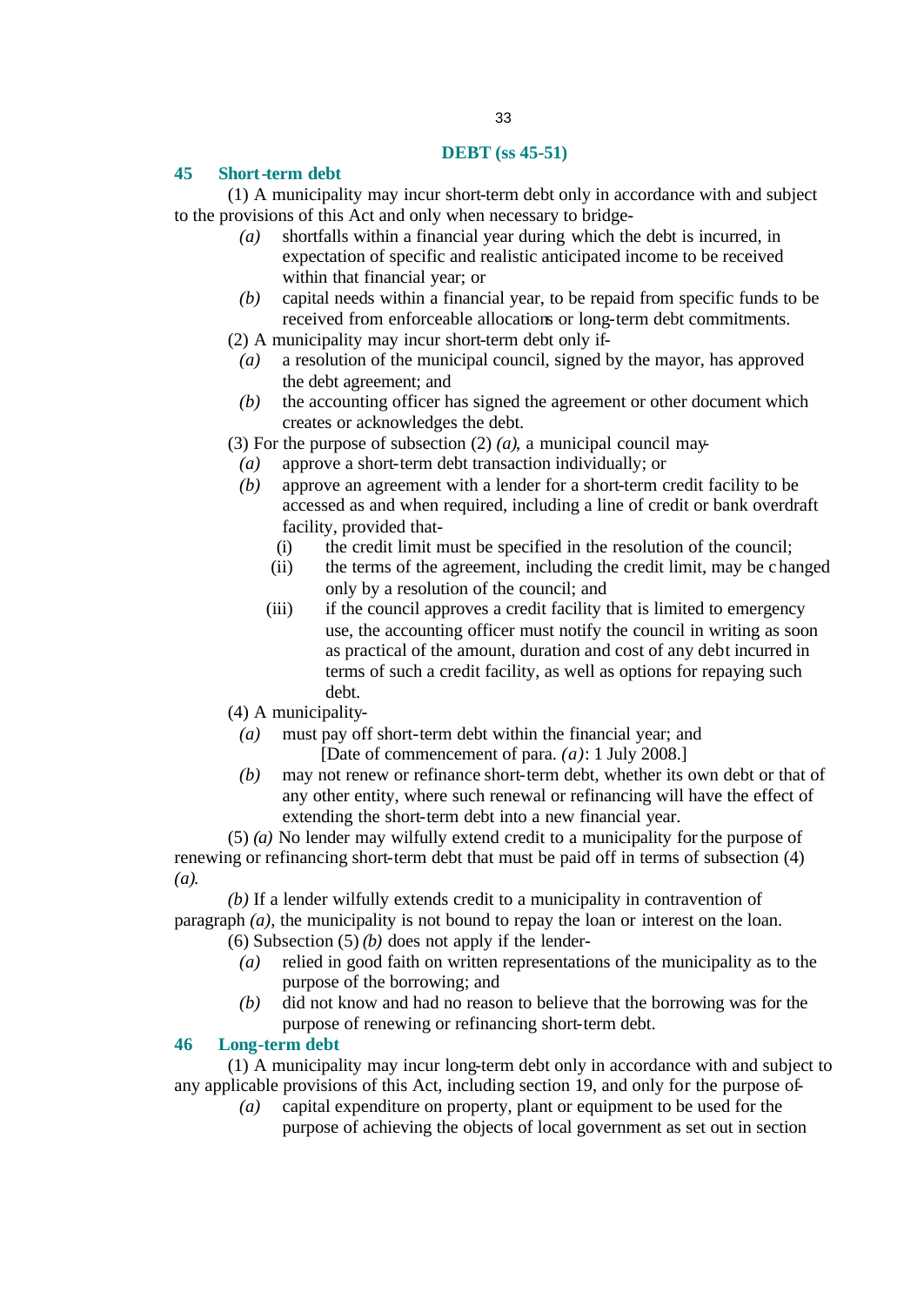- 152 of the Constitution, including costs referred to in subsection (4); or
- *(b)* re-financing existing long-term debt subject to subsection (5).
- (2) A municipality may incur long-term debt only if-
- *(a)* a resolution of the municipal council, signed by the mayor, has approved the debt agreement; and
- *(b)* the accounting officer has signed the agreement or other document which creates or acknowledges the debt.

(3) A municipality may incur long-term debt only if the accounting officer of the municipality-

- *(a)* has, in accordance with section 21A of the Municipal Systems Act-
	- (i) at least 21 days prior to the meeting of the council at which approval for the debt is to be considered, made public an information statement setting out particulars of the proposed debt, including the amount of the proposed debt, the purposes for which the debt is to be incurred and particulars of any security to be provided; and
	- (ii) invited the public, the National Treasury and the relevant provincial treasury to submit written comments or representations to the council in respect of the proposed debt; and
- *(b)* has submitted a copy of the information statement to the municipal council at least 21 days prior to the meeting of the council, together with particulars of-
	- (i) the essential repayment terms, including the anticipated debt repayment schedule; and
	- (ii) the anticipated total cost in connection with such debt over the repayment period.

# (4) Capital expenditure contemplated in subsection (1) *(a)* may include-

- *(a)* financing costs, including-
	- (i) capitalised interest for a reasonable initial period;
	- (ii) costs associated with security arrangements in accordance with section 48;
	- (iii) discounts and fees in connection with the financing;
	- (iv) fees for legal, financial, advisory, trustee, credit rating and other services directly connected to the financing; and
	- (v) costs connected to the sale or placement of debt, and costs for printing and publication directly connected to the financing;
- *(b)* costs of professional services directly related to the capital expenditure; and
- *(c)* such other costs as may be prescribed.

(5) A municipality may borrow money for the purpose of re-financing existing long-term debt, provided that-

- *(a)* the existing long-term debt was lawfully incurred;
- *(b)* the re-financing does not extend the term of the debt beyond the useful life of the property, plant or equipment for which the money was originally borrowed;
- *(c)* the net present value of projected future payments (including principal and interest payments) after re-financing is less than the net present value of projected future payments before re-financing; and
- *(d)* the discount rate used in projecting net present value referred to in paragraph *(c)*, and any assumptions in connection with the calculations,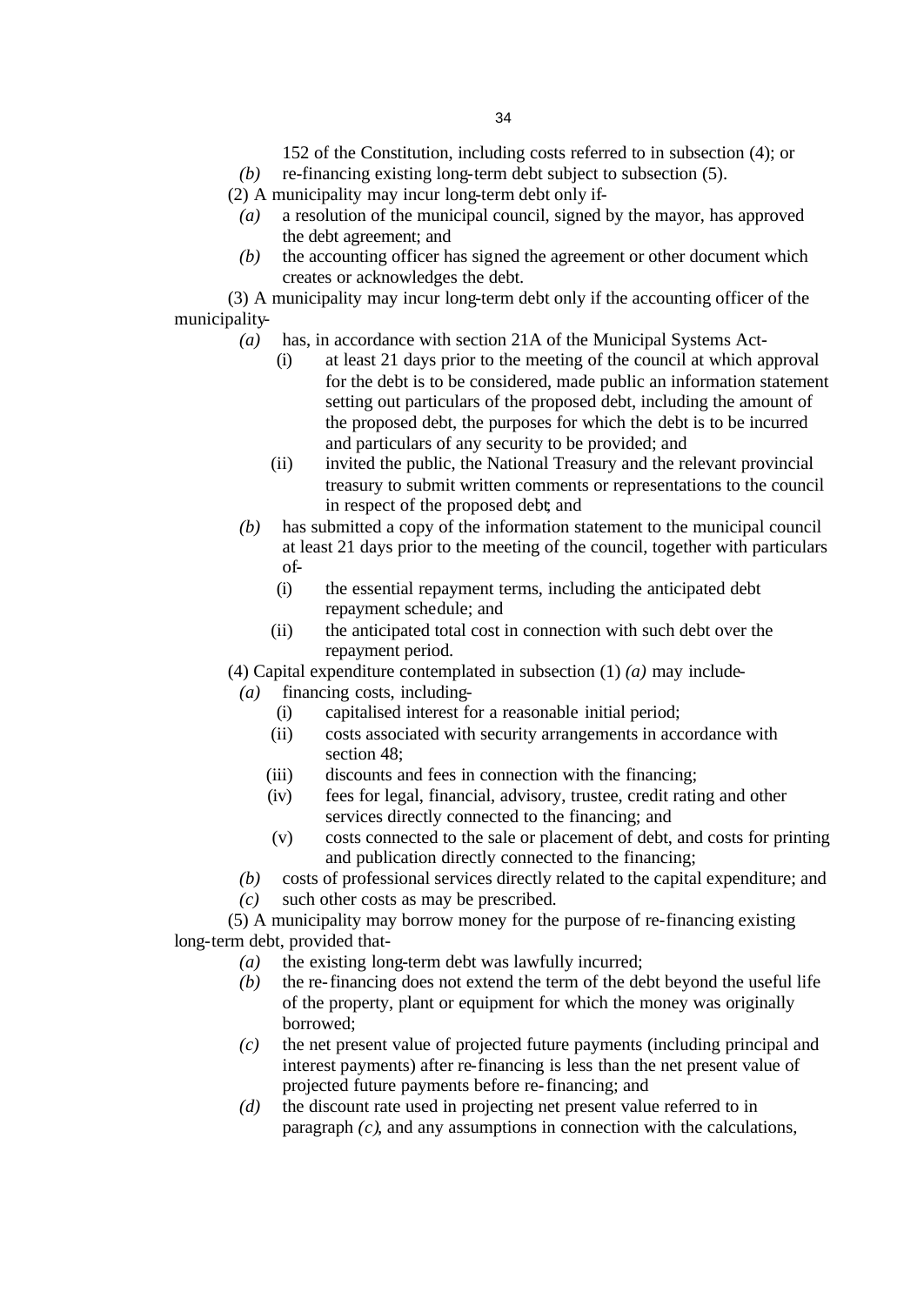must be reasonable and in accordance with criteria set out in a framework that may be prescribed.

(6) A municipality's long-term debt must be consistent with its capital budget referred to in section 17 (2).

## **47 Conditions applying to both short-term and long-term debt**

A municipality may incur debt only if-

- *(a)* the debt is denominated in Rand and is not indexed to, or affected by, fluctuations in the value of the Rand against any foreign currency; and
- *(b)* section 48 (3) has been complied with, if security is to be provided by the municipality.

## **48 Security**

(1) A municipality may, by resolution of its council, provide security for-

- *(a)* any of its debt obligations;
- *(b)* any debt obligations of a municipal entity under its sole control; or
- *(c)* contractual obligations of the municipality undertaken in connection with capital expenditure by other persons on property, plant or equipment to be used by the municipality or such other person for the purpose of achieving the objects of local government in terms of section 152 of the Constitution.

(2) A municipality may in terms of subsection (1) provide any appropriate security, including by-

- *(a)* giving a lien on, or pledging, mortgaging, ceding or otherwise hypothecating, an asset or right, or giving any other form of collateral;
- *(b)* undertaking to effect payment directly from money or sources that may become available and to authorise the lender or investor direct access to such sources to ensure payment of the secured debt or the performance of the secured obligations, but this form of security may not affect compliance with section 8 (2):
- *(c)* undertaking to deposit funds with the lender, investor or third party as security;
- *(d)* agreeing to specific payment mechanisms or procedures to ensure exclusive or dedicated payment to lenders or investors, including revenue intercepts, payments into dedicated accounts or other payment mechanisms or procedures;
- *(e)* ceding as security any category of revenue or rights to future revenue;
- *(f)* undertaking to have disputes resolved through mediation, arbitration or other dispute resolution mechanisms;
- *(g)* undertaking to retain revenues or specific municipal tariffs or other charges, fees or funds at a particular level or at a level sufficient to meet its financial obligations;
- *(h)* undertaking to make provision in its budgets for the payment of its financial obligations, including capital and interest;
- *(i)* agreeing to restrictions on debt that the municipality may incur in future until the secured debt is settled or the secured obligations are met; and
- *(j)* agreeing to such other arrangements as the municipality may consider necessary and prudent.

(3) A council resolution authorising the provision of security in terms of subsection (2) *(a)*-

*(a)* must determine whether the asset or right with respect to which the security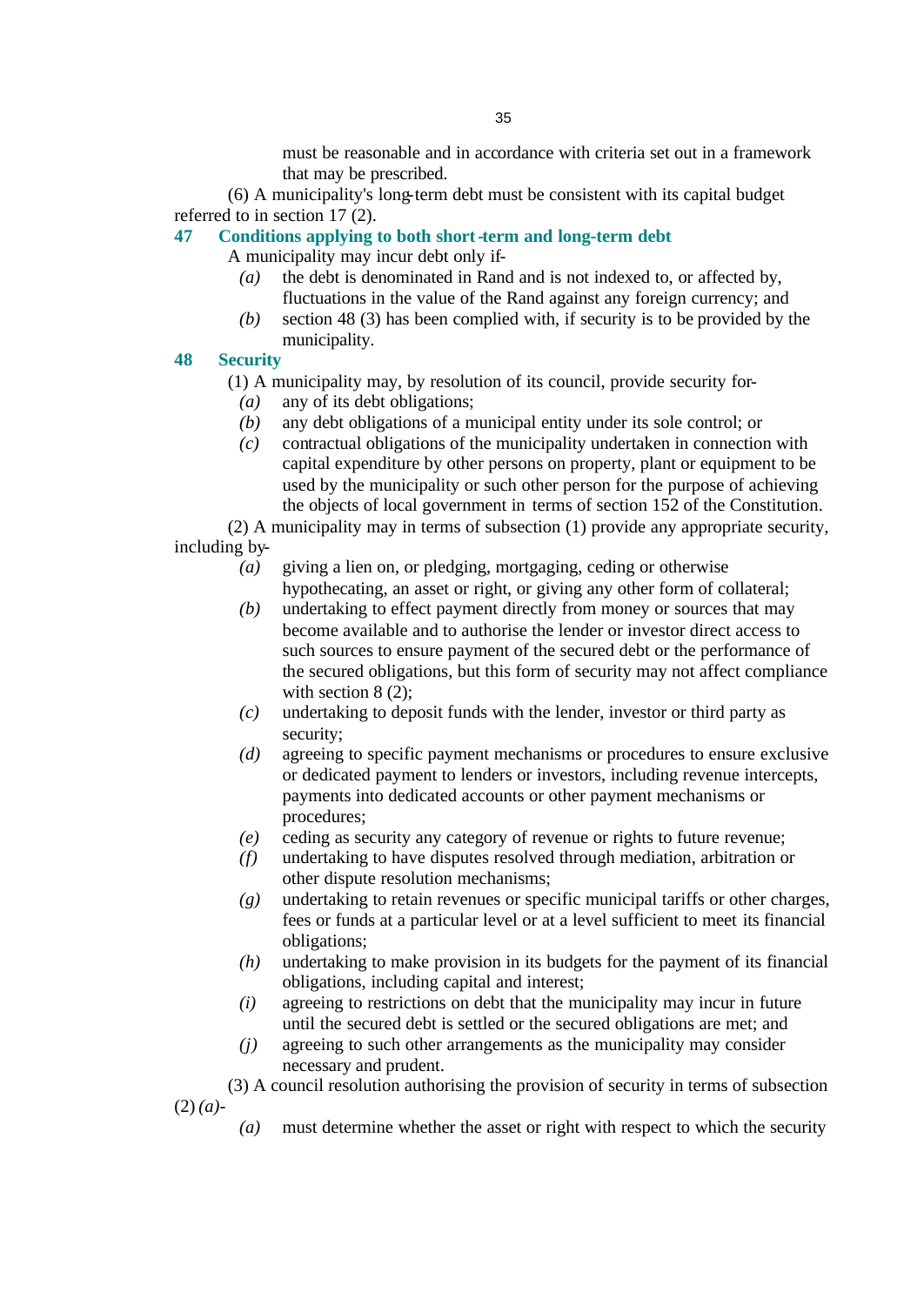is provided, is necessary for providing the minimum level of basic municipal services; and

*(b)* if so, must indicate the manner in which the availability of the asset or right for the provision of that minimum level of basic municipal services will be protected.

(4) If the resolution has determined that the asset or right is necessary for providing the minimum level of basic municipal services, neither the party to whom the municipal security is provided, nor any successor or assignee of such party, may, in the event of a default by the municipality, deal with the asset or right in a manner that would preclude or impede the continuation of that minimum level of basic municipal services.

(5) A determination in terms of subsection (3) that an asset or right is not necessary for providing the minimum level of basic municipal services is binding on the municipality until the secured debt has been paid in full or the secured obligations have been performed in full, as the case may be.

## **49 Disclosure**

(1) Any person involved in the borrowing of money by a municipality must, when interacting with a prospective lender or when preparing documentation for consideration by a prospective investor-

- *(a)* disclose all information in that person's possession or within that person's knowledge that may be material to the decision of that prospective lender or investor; and
- *(b)* take reasonable care to ensure the accuracy of any information disclosed.

(2) A lender or investor may rely on written representations of the municipality signed by the accounting officer, if the lender or investor did not know and had no reason to believe that those representations were false or misleading.

## **50 Municipal guarantees**

A municipality may not issue any guarantee for any commitment or debt of any organ of state or person, except on the following conditions:

- *(a)* The guarantee must be within limits specified in the municipality's approved budget;
- *(b)* a municipality may guarantee the debt of a municipal entity under its sole control only if the guarantee is authorised by the council in the same manner and subject to the same conditions applicable to a municipality in terms of this Chapter if it incurs debt;
- *(c)* a municipality may guarantee the debt of a municipal entity under its shared control or of any other person, but only with the approval of the National Treasury, and then only if-
	- (i) the municipality creates, and maintains for the duration of the guarantee, a cash-backed reserve equal to its total potential financial exposure as a result of such guarantee; or
	- (ii) the municipality purchases and maintains in effect for the duration of the guarantee, a policy of insurance issued by a registered insurer, which covers the full amount of the municipality's potential financial exposure as a result of such guarantee.

## **51 National and provincial guarantees**

Neither the national nor a provincial government may guarantee the debt of a municipality or municipal entity except to the extent that Chapter 8 of the Public Finance Management Act provides for such guarantees.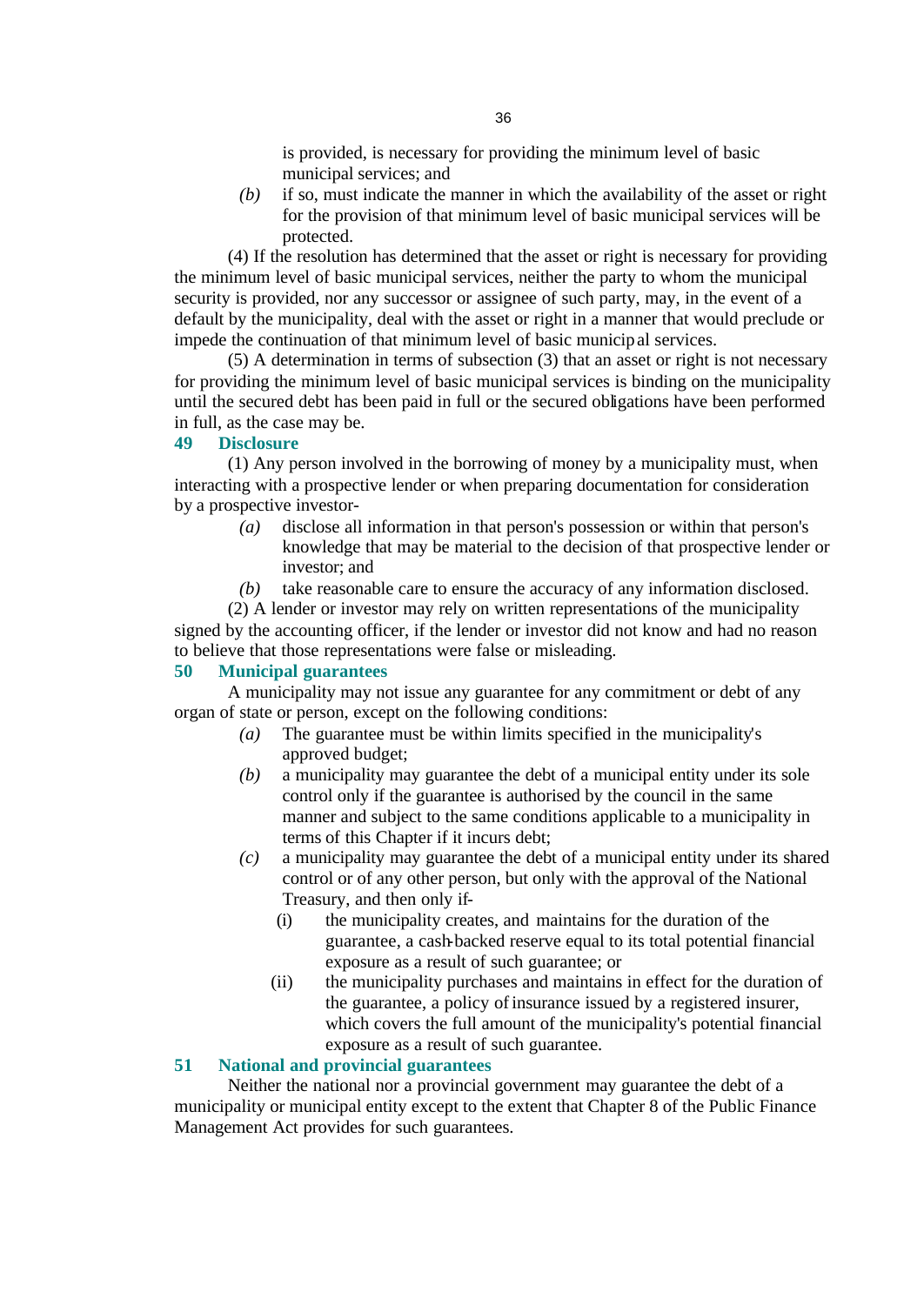#### **CHAPTER 7 RESPONSIBILITIES OF MAYORS (ss 52-59)**

#### **52 General responsibilities**

The mayor of a municipality-

- *(a)* must provide general political guidance over the fiscal and financial affairs of the municipality;
- *(b)* in providing such general political guidance, may monitor and, to the extent provided in this Act, oversee the exercise of responsibilities assigned in terms of this Act to the accounting officer and the chief financial officer, but may not interfere in the exercise of those responsibilities;
- *(c)* must take all reasonable steps to ensure that the municipality performs its constitutional and statutory functions within the limits of the municipality's approved budget;
- *(d)* must, within 30 days of the end of each quarter, submit a report to the council on the implementation of the budget and the financial state of affairs of the municipality; and
- *(e)* must exercise the other powers and perform the other duties assigned to the mayor in terms of this Act or delegated by the council to the mayor.

#### **53 Budget processes and related matters**

(1) The mayor of a municipality must-

- *(a)* provide general political guidance over the budget process and the priorities that must guide the preparation of a budget;
- *(b)* co-ordinate the annual revision of the integrated development plan in terms of section 34 of the Municipal Systems Act and the preparation of the annual budget, and determine how the integrated development plan is to be taken into account or revised for the purposes of the budget; and
- *(c)* take all reasonable steps to ensure-
	- (i) that the municipality approves its annual budget before the start of the budget year;
	- (ii) that the municipality's service delivery and budget implementation plan is approved by the mayor within 28 days after the approval of the budget; and
	- (iii) that the annual performance agreements as required in terms of section 57 (1) *(b)* of the Municipal Systems Act for the municipal manager and all senior managers-
		- *(aa)* comply with this Act in order to promote sound financial management;
		- *(bb)* are linked to the measurable performance objectives approved with the budget and to the service delivery and budget implementation plan; and
		- *(cc)* are concluded in accordance with section 57 (2) of the Municipal Systems Act.

(2) The mayor must promptly report to the municipal council and the MEC for finance in the province any delay in the tabling of an annual budget, the approval of the service delivery and budget implementation plan or the signing of the annual performance agreements.

(3) The mayor must ensure-

*(a)* that the revenue and expenditure projections for each month and the service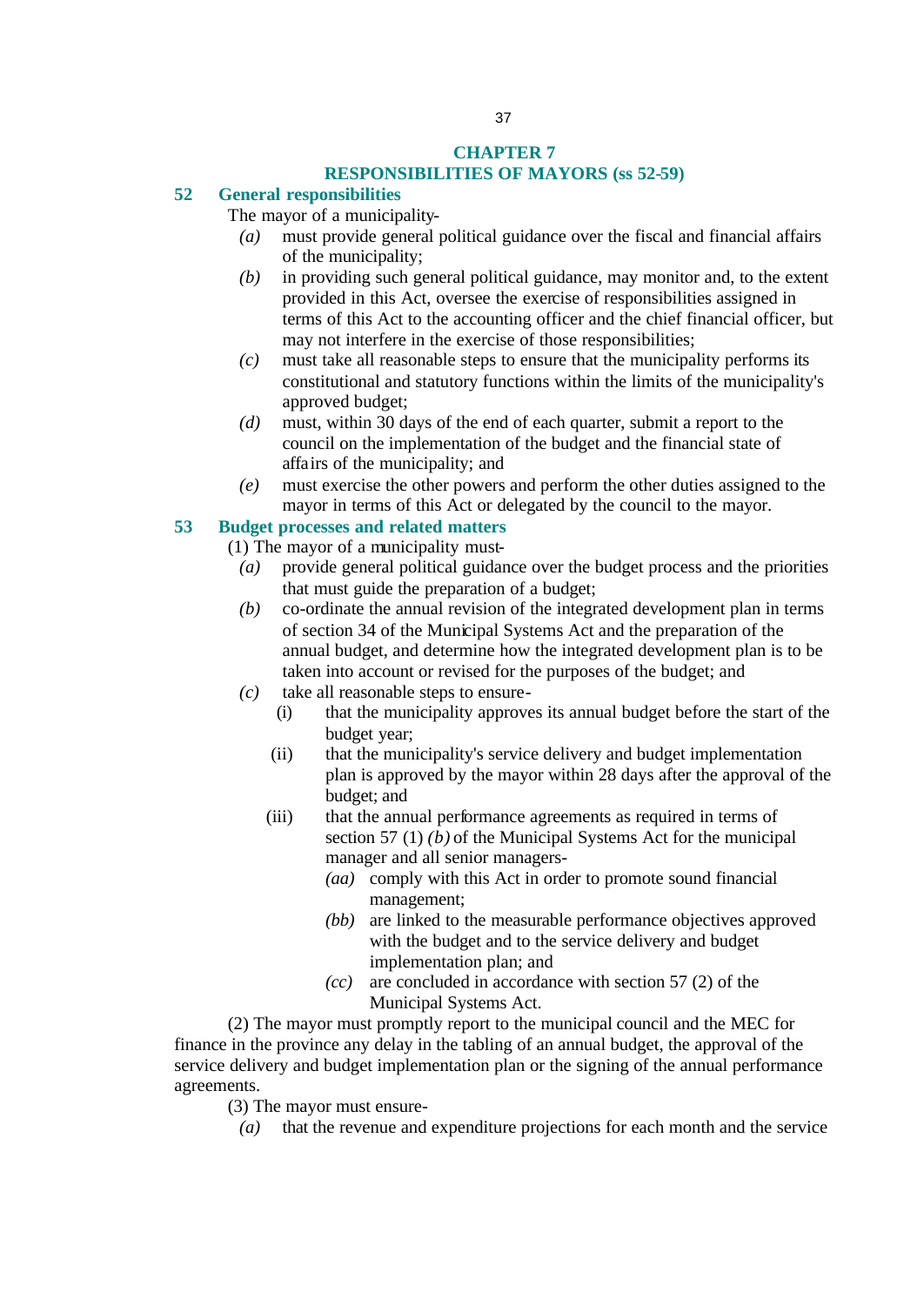delivery targets and performance indicators for each quarter, as set out in the service delivery and budget implementation plan, are made public no later than 14 days after the approval of the service delivery and budget implementation plan; and

*(b)* that the performance agreements of the municipal manager, senior managers and any other categories of officials as may be prescribed, are made public no later than 14 days after the approval of the municipality's service delivery and budget implementation plan. Copies of such performance agreements must be submitted to the council and the MEC for local government in the province.

## **54 Budgetary control and early identification of financial problems**

(1) On receipt of a statement or report submitted by the accounting officer of the municipality in terms of section 71 or 72, the mayor must-

- *(a)* consider the statement or report;
	- *(b)* check whether the municipality's approved budget is implemented in accordance with the service delivery and budget implementation plan;
	- *(c)* consider and, if necessary, make any revisions to the service delivery and budget implementation plan, provided that revisions to the service delivery targets and performance indicators in the plan may only be made with the approval of the council following approval of an adjustments budget;
	- *(d)* issue any appropriate instructions to the accounting officer to ensure- (i) that the budget is implemented in accordance with the service
		- delivery and budget implementation plan; and
		- (ii) that spending of funds and revenue collection proceed in accordance with the budget;
	- *(e)* identify any financial problems facing the municipality, including any emerging or impending financial problems; and
	- *(f)* in the case of a section 72 report, submit the report to the council by 31 January of each year.
- (2) If the municipality faces any serious financial problems, the mayor must-
	- *(a)* promptly respond to and initiate any remedial or corrective steps proposed by the accounting officer to deal with such problems, which may include-
		- (i) steps to reduce spending when revenue is anticipated to be less than projected in the municipality's approved budget;
		- (ii) the tabling of an adjustments budget; or
		- (iii) steps in terms of Chapter 13; and
	- *(b)* alert the council and the MEC for local government in the province to those problems.

(3) The mayor must ensure that any revisions of the service delivery and budget implementation plan are made public promptly.

#### **55 Report to provincial executive if conditions for provincial intervention exist**

If a municipality has not approved an annual budget by the first day of the budget year or if the municipality encounters a serious financial problem referred to in section 136, the mayor of the municipality-

- *(a)* must immediately report the matter to the MEC for local government in the province; and
- *(b)* may recommend to the MEC an appropriate provincial intervention in terms of section 139 of the Constitution.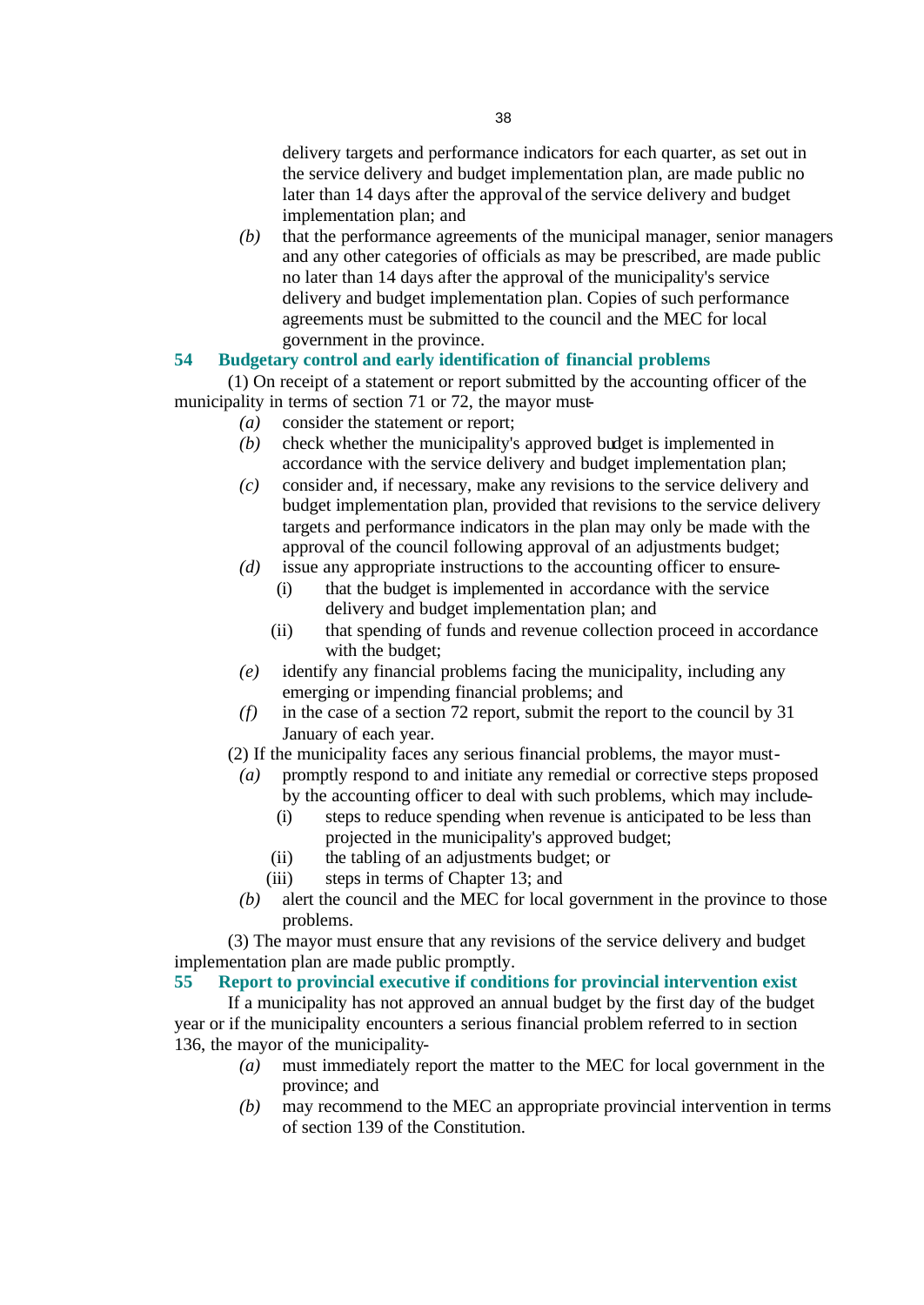#### **56 Exercise of rights and powers over municipal entities**

(1) The mayor of a municipality which has sole or shared control over a municipal entity, must guide the municipality in exercising its rights and powers over the municipal entity in a way-

- *(a)* that would reasonably ensure that the municipal entity complies with this Act and at all times remains accountable to the municipality; and
- *(b)* that would not impede the entity from performing its operational responsibilities.

(2) In guiding the municipality in the exercise of its rights and powers over a municipal entity in accordance with subsection (1), the mayor may monitor the operational functions of the entity, but may not interfere in the performance of those functions.

# **57 Municipalities which do not have mayors**

(1) The council of a municipality which does not have a mayor, must designate a councillor to exercise the powers and duties assigned by this Act to a mayor.

(2) A reference in this Act to the mayor of a municipality must, in the case of a municipality which does not have a mayor, be construed as a reference to a councillor designated by the council of the municipality in terms of subsection (1).

## **58 Municipalities with executive committees**

The powers and functions assigned by this Act to a mayor must, in the case of a municipality which has an executive committee referred to in section 43 of the Municipal Structures Act, be exercised by the mayor in consultation with the executive committee.

# **59 Delegations of mayoral powers and duties**

(1) The powers and duties assigned in terms of this Act to the mayor of a municipality, may-

- *(a)* in the case of a municipality which has an executive mayor referred to in section 55 of the Municipal Structures Act, be delegated by the executive mayor in terms of section 60 (1) of that Act to another member of the municipality's mayoral committee;
- *(b)* in the case of a municipality which has an executive committee referred to in section 43 of that Act, be delegated by the council of the municipality to another member of the executive committee; or
- *(c)* in the case of a municipality which has designated a councillor in terms of section 57 (1) of this Act, be delegated by the council to any other councillor.
- (2) A delegation in terms of subsection (1)-
	- *(a)* must be in writing;
	- *(b)* is subject to any limitations or conditions that the executive mayor or council, as the case may be, may impose; and
	- *(c)* does not divest the mayor of the responsibility concerning the exercise of the delegated power or the performance of the delegated duty.

(3) The mayor may confirm, vary or revoke any decision taken in consequence of a delegation in terms of this section, but no such variation or revocation of a decision may detract from any rights that may have accrued as a result of the decision.

#### **CHAPTER 8**

#### **RESPONSIBILITIES OF MUNICIPAL OFFICIALS (ss 60-79)**

*Part 1*

*Accounting officers* **(ss 60-76)**

**60 Municipal managers to be accounting officers**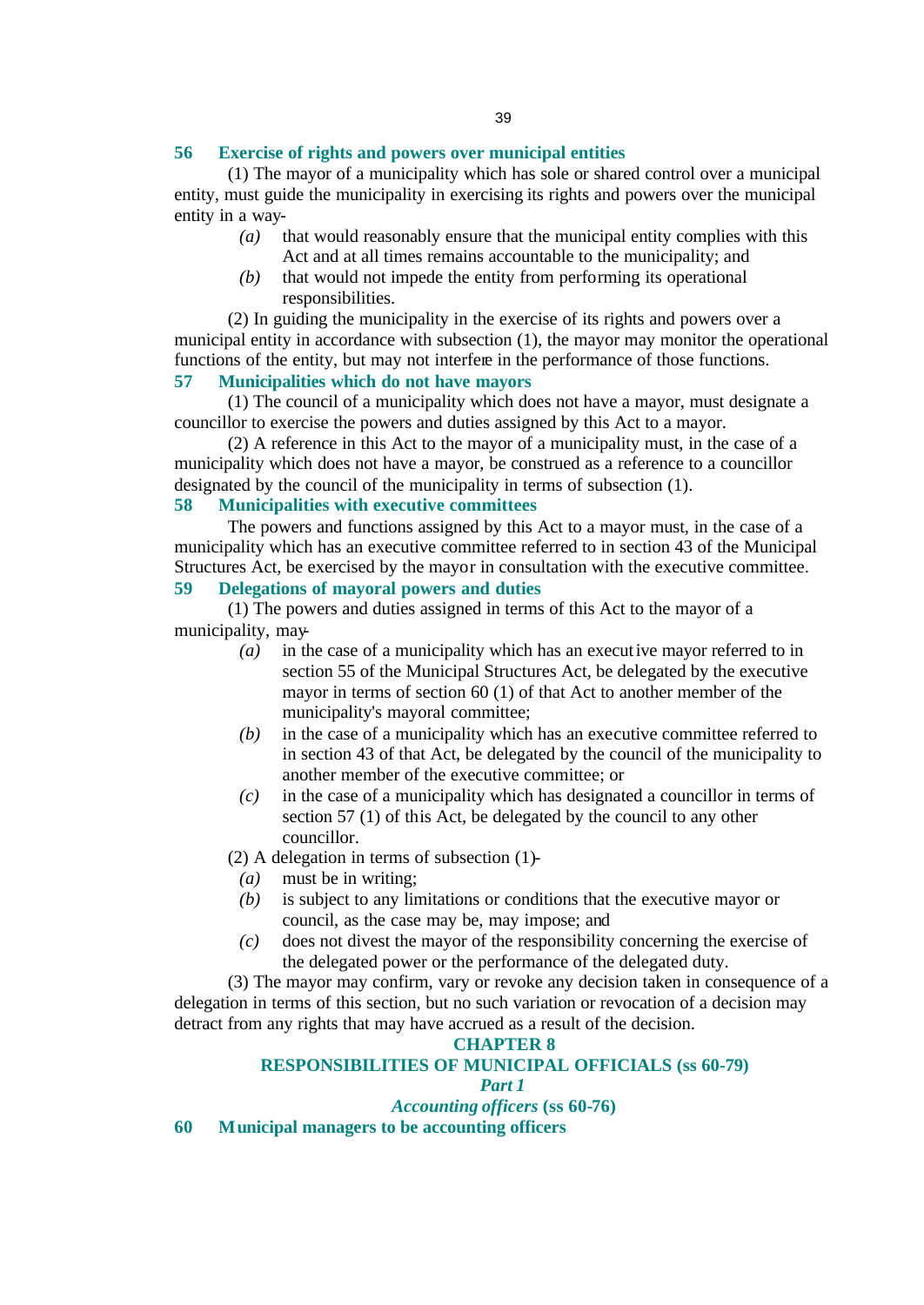The municipal manager of a municipality is the accounting officer of the municipality for the purposes of this Act, and, as accounting officer, must-

- *(a)* exercise the functions and powers assigned to an accounting officer in terms of this Act; and
- *(b)* provide guidance and advice on compliance with this Act to-
	- (i) the political structures, political office-bearers and officials of the municipality; and
	- (ii) any municipal entity under the sole or shared control of the municipality.

#### **61 Fiduciary responsibilities of accounting officers**

(1) The accounting officer of a municipality must-

- *(a)* act with fidelity, honesty, integrity and in the best interests of the municipality in managing its financial affairs;
- *(b)* disclose to the municipal council and the mayor all material facts which are available to the accounting officer or reasonably discoverable, and which in any way might influence the decisions or actions of the council or the mayor; and
- *(c)* seek, within the sphere of influence of the accounting officer, to prevent any prejudice to the financial interests of the municipality.

(2) An accounting officer may not-

- *(a)* act in a way that is inconsistent with the duties assigned to accounting officers of municipalities in terms of this Act; or
- *(b)* use the position or privileges of, or confidential information obtained as, accounting officer for personal gain or to improperly benefit another person. *Financial management*

#### **62 General financial management functions**

(1) The accounting officer of a municipality is responsible for managing the financial administration of the municipality, and must for this purpose take all reasonable steps to ensure-

- *(a)* that the resources of the municipality are used effectively, efficiently and economically;
- *(b)* that full and proper records of the financial affairs of the municipality are kept in accordance with any prescribed norms and standards;
- *(c)* that the municipality has and maintains effective, efficient and transparent systems-
	- (i) of financial and risk management and internal control; and
	- (ii) of internal audit operating in accordance with any prescribed norms and standards;
- *(d)* that unauthorised, irregular or fruitless and wasteful expenditure and other losses are prevented;
- *(e)* that disciplinary or, when appropriate, criminal proceedings are instituted against any official of the municipality who has allegedly committed an act of financial misconduct or an offence in terms of Chapter 15; and
- *(f)* that the municipality has and implements-
	- (i) a tariff policy referred to in section 74 of the Municipal Systems Act;
	- (ii) a rates policy as may be required in terms of any applicable national legislation;
	- (iii) a credit control and debt collection policy referred to in section 96 *(b)*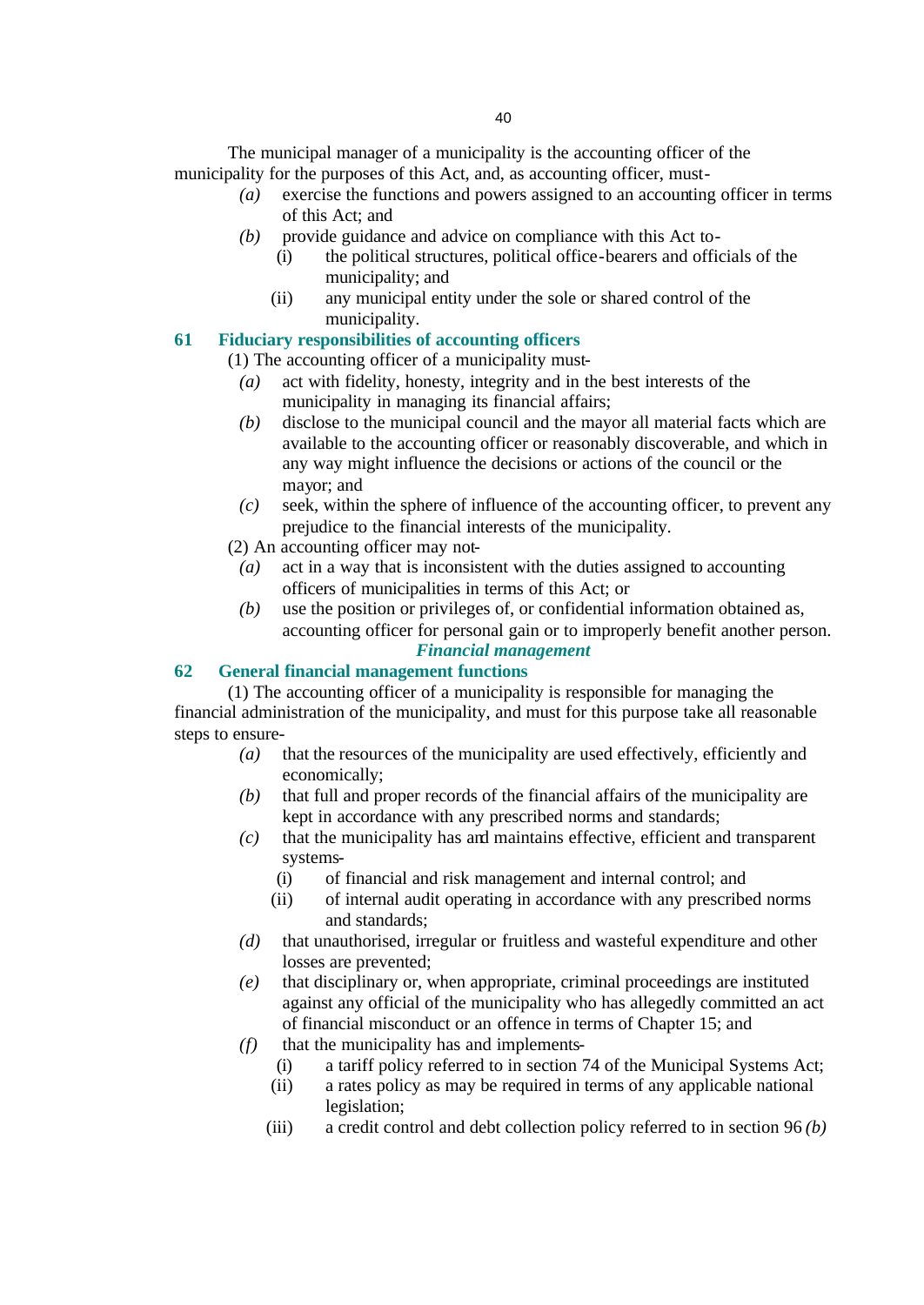of the Municipal Systems Act; and

(iv) a supply chain management policy in accordance with Chapter 11.

[Date of commencement of sub-para. (iv): 1 December 2004.]

(2) The accounting officer is responsible for and must account for all bank accounts of the municipality, including any bank account opened for-

- *(a)* any relief, charitable, trust or other fund set up by the municipality in terms of section 12; or
- *(b)* a purpose referred to in section 48 (2) *(d)*.

# **63 Asset and liability management**

- (1) The accounting officer of a municipality is responsible for the management of-
- *(a)* the assets of the municipality, including the safeguarding and the maintenance of those assets; and
- *(b)* the liabilities of the municipality.

(2) The accounting officer must for the purposes of subsection (1) take all reasonable steps to ensure-

- *(a)* that the municipality has and maintains a management, accounting and information system that accounts for the assets and liabilities of the municipality;
- *(b)* that the municipality's assets and liabilities are valued in accordance with standards of generally recognised accounting practice; and
- *(c)* that the municipality has and maintains a system of internal control of assets and liabilities, including an asset and liabilities register, as may be prescribed.

#### **64 Revenue management**

(1) The accounting officer of a municipality is responsible for the management of the revenue of the municipality.

(2) The accounting officer must for the purposes of subsection (1) take all reasonable steps to ensure-

- *(a)* that the municipality has effective revenue collection systems consistent with section 95 of the Municipal Systems Act and the municipality's credit control and debt collection policy;
- *(b)* that revenue due to the municipality is calculated on a monthly basis;
- *(c)* that accounts for municipal tax and charges for municipal services are prepared on a monthly basis, or less often as may be prescribed where monthly accounts are uneconomical;
- *(d)* that all money received is promptly deposited in accordance with this Act into the municipality's primary and other bank accounts;
- *(e)* that the municipality has and maintains a management, accounting and information system which-
	- (i) recognises revenue when it is earned;
	- (ii) accounts for debtors; and
	- (iii) accounts for receipts of revenue;
- *(f)* that the municipality has and maintains a system of internal control in respect of debtors and revenue, as may be prescribed;
- *(g)* that the municipality charges interest on arrears, except where the council has granted exemptions in accordance with its budget-related policies and within a prescribed framework; and
- *(h)* that all revenue received by the municipality, including revenue received by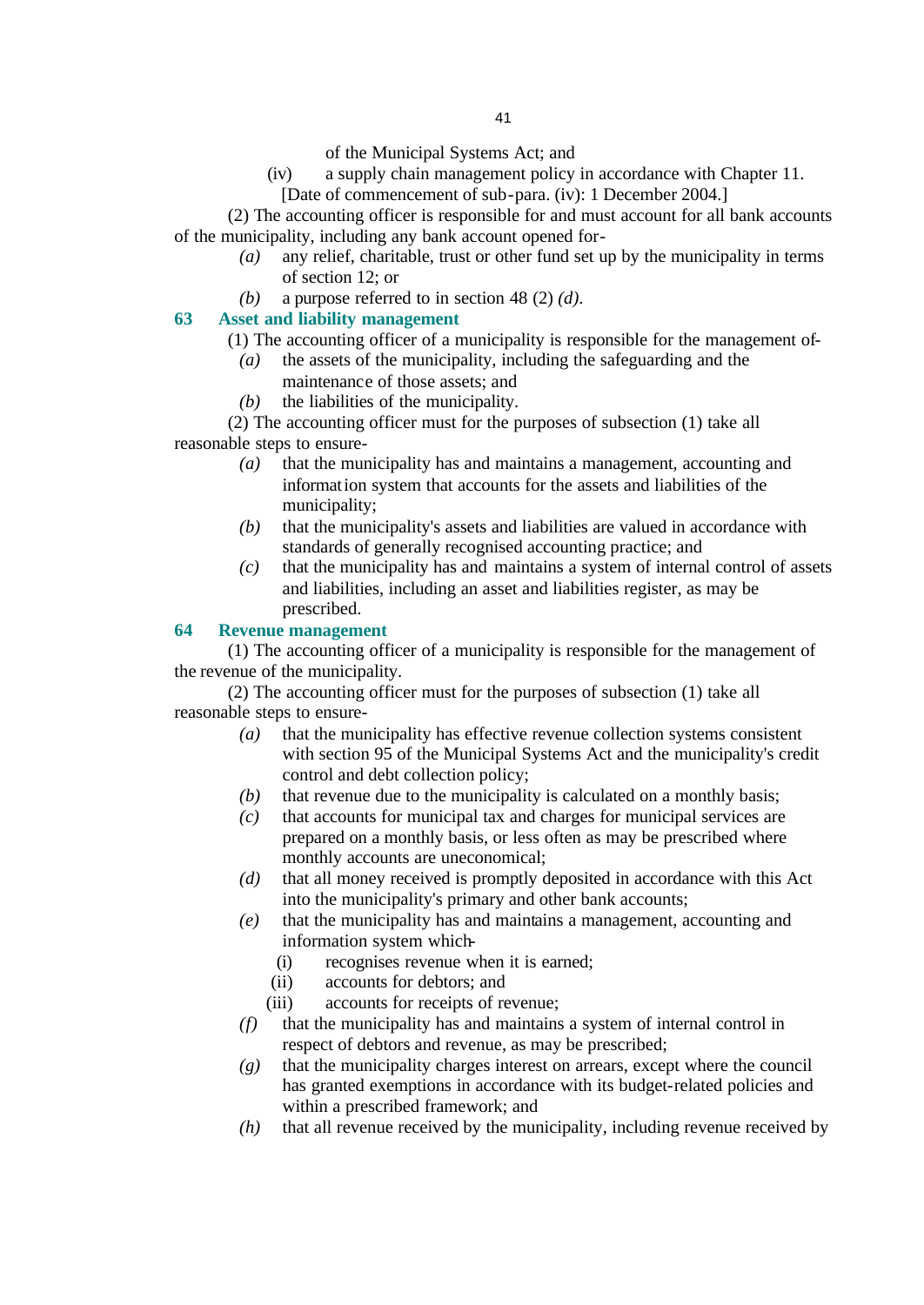any collecting agent on its behalf, is reconciled at least on a weekly basis. (3) The accounting officer must immediately inform the National Treasury of any payments due by an organ of state to the municipality in respect of municipal tax or for municipal services, if such payments are regularly in arrears for periods of more than 30 days.

(4) The accounting officer must take all reasonable steps to ensure-

- *(a)* that any funds collected by the municipality on behalf of another organ of state is transferred to that organ of state at least on a weekly basis; and
- *(b)* that such funds are not used for purposes of the municipality.

#### **65 Expenditure management**

(1) The accounting officer of a municipality is responsible for the management of the expenditure of the municipality.

(2) The accounting officer must for the purpose of subsection (1) take all reasonable steps to ensure-

- *(a)* that the municipality has and maintains an effective system of expenditure control, including procedures for the approval, authorisation, withdrawal and payment of funds;
- *(b)* that the municipality has and maintains a management, accounting and information system which-
	- (i) recognises expenditure when it is incurred;
	- (ii) accounts for creditors of the municipality; and
	- (iii) accounts for payments made by the municipality;
- *(c)* that the municipality has and maintains a system of internal control in respect of creditors and payments;
- *(d)* that payments by the municipality are made-
	- (i) directly to the person to whom it is due unless agreed otherwise for reasons as may be prescribed; and
	- (ii) either electronically or by way of non-transferable cheques, provided that cash payments and payments by way of cash cheques may be made for exceptional reasons only, and only up to a prescribed limit;
- *(e)* that all money owing by the municipality be paid within 30 days of receiving the relevant invoice or statement, unless prescribed otherwise for certain categories of expenditure;
- *(f)* that the municipality complies with its tax, levy, duty, pension, medical aid, audit fees and other statutory commitments;
- *(g)* that any dispute concerning payments due by the municipality to another organ of state is disposed of in terms of legislation regulating disputes between organs of state;
- *(h)* that the municipality's available working capital is managed effectively and economically in terms of the prescribed cash management and investment framework;
- *(i)* that the municipality's supply chain management policy referred to in section 111 is implemented in a way that is fair, equitable, transparent, competitive and cost-effective; and
- *(j)* that all financial accounts of the municipality are closed at the end of each month and reconciled with its records.

#### **66 Expenditure on staff benefits**

The accounting officer of a municipality must, in a format and for periods as may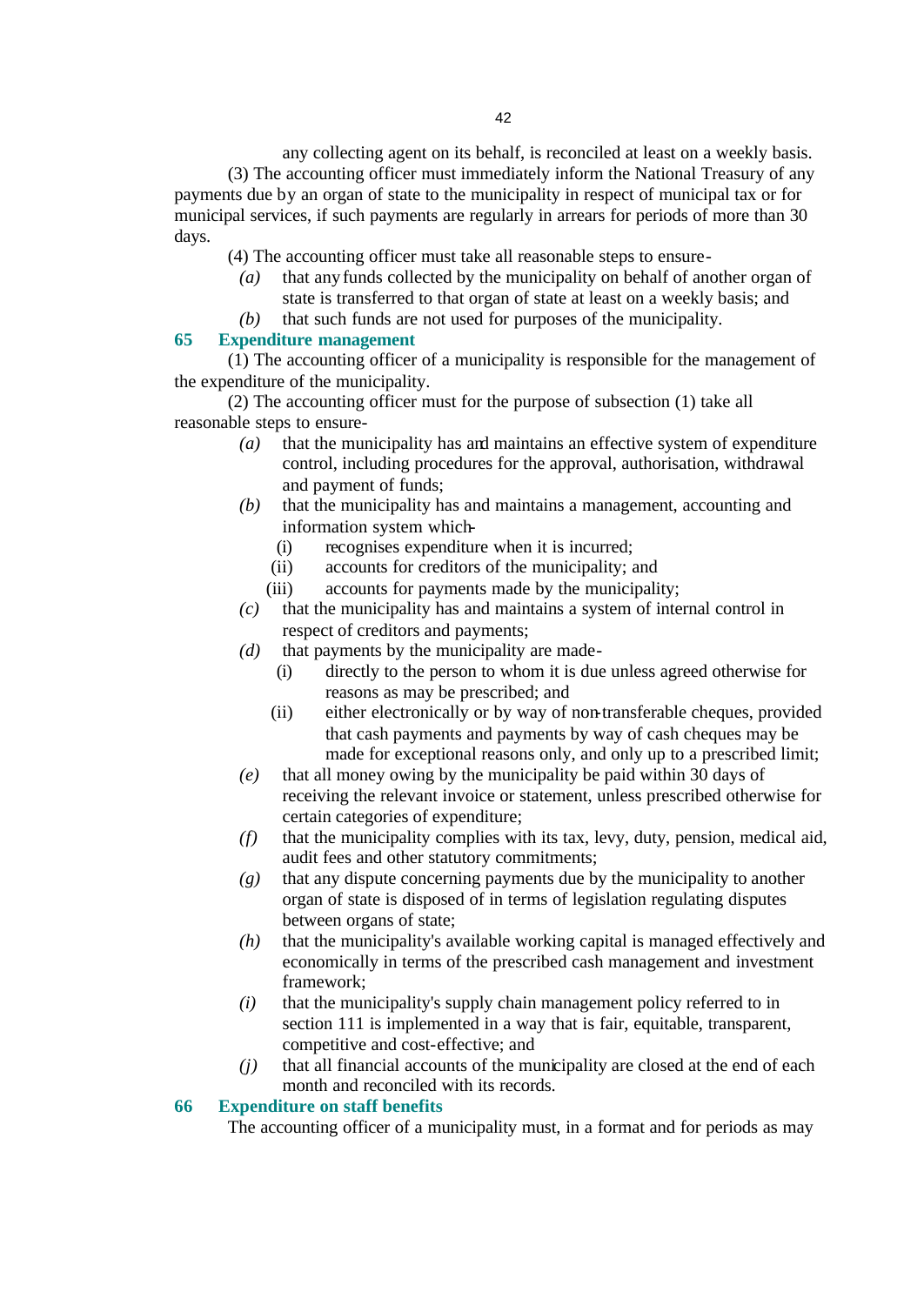be prescribed, report to the council on all expenditure incurred by the municipality on staff salaries, wages, allowances and benefits, and in a manner that discloses such expenditure per type of expenditure, namely-

- *(a)* salaries and wages;
- *(b)* contributions for pensions and medical aid;
- *(c)* travel, motor car, accommodation, subsistence and other allowances;
- *(d)* housing benefits and allowances;
- *(e)* overtime payments;
- *(f)* loans and advances; and
- *(g)* any other type of benefit or allowance related to staff.

#### **67 Funds transferred to organisations and bodies outside government**

(1) Before transferring funds of the municipality to an organisation or body outside any sphere of government otherwise than in compliance with a commercial or other business transaction, the accounting officer must be satisfied that the organisation or body-

- *(a)* has the capacity and has agreed-
	- (i) to comply with any agreement with the municipality;
	- (ii) for the period of the agreement to comply with all reporting, financial management and auditing requirements as may be stipulated in the agreement;
	- (iii) to report at least monthly to the accounting officer on actual expenditure against such transfer; and
	- (iv) to submit its audited financial statements for its financial year to the accounting officer promptly;
- *(b)* implements effective, efficient and transparent financial management and internal control systems to guard against fraud, theft and financial mismanagement; and
- *(c)* has in respect of previous similar transfers complied with all the requirements of this section.

(2) If there has been a failure by an organisation or body to comply with the requirements of subsection (1) in respect of a previous transfer, the municipality may despite subsection (1) *(c)* make a further transfer to that organisation or body provided that-

- *(a)* subsection (1) *(a)* and *(b)* is complied with; and
- *(b)* the relevant provincial treasury has approved the transfer.

(3) The accounting officer must through contractual and other appropriate mechanisms enforce compliance with subsection (1).

(4) Subsection (1) *(a)* does not apply to an organisation or body serving the poor or used by government as an agency to serve the poor, provided-

- *(a)* that the transfer does not exceed a prescribed limit; and
- *(b)* that the accounting officer-
	- (i) takes all reasonable steps to ensure that the targeted beneficiaries receive the benefit of the transferred funds; and
	- (ii) certifies to the Auditor-General that compliance by that organisation or body with subsection (1) *(a)* is uneconomical or unreasonable.

#### **68 Budget preparation**

The accounting officer of a municipality must-

*(a)* assist the mayor in performing the budgetary functions assigned to the mayor in terms of Chapters 4 and 7; and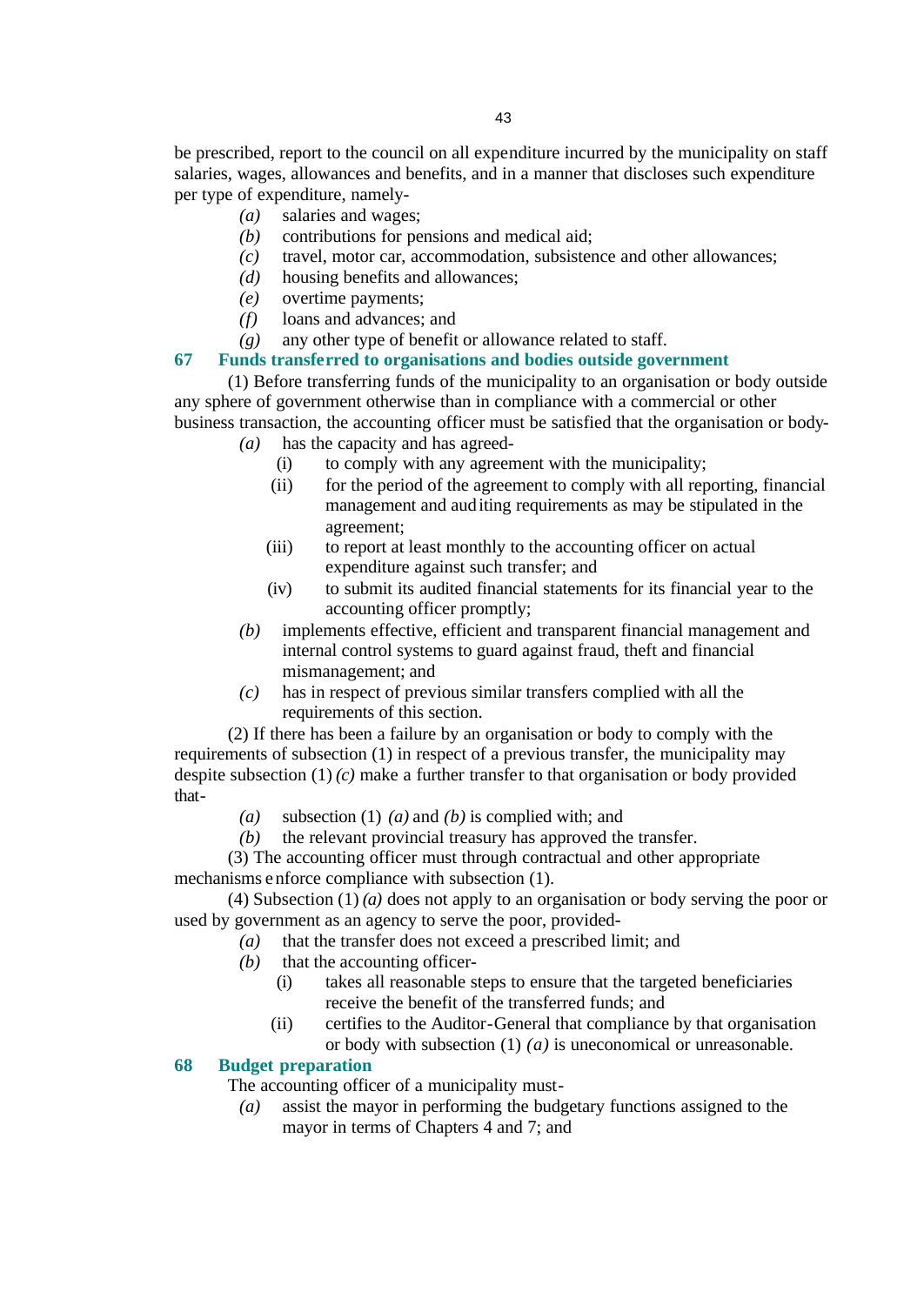*(b)* provide the mayor with the administrative support, resources and information necessary for the performance of those functions.

#### **69 Budget implementation**

(1) The accounting officer of a municipality is responsible for implementing the municipality's approved budget, including taking all reasonable steps to ensure-

- *(a)* that the spending of funds is in accordance with the budget and is reduced as necessary when revenue is anticipated to be less than projected in the budget or in the service delivery and budget implementation plan; and
- *(b)* that revenue and expenditure are properly monitored.

(2) When necessary, the accounting officer must prepare an adjustments budget and submit it to the mayor for consideration and tabling in the municipal council.

(3) The accounting officer must no later than 14 days after the approval of an annual budget submit to the mayor-

- *(a)* a draft service delivery and budget implementation plan for the budget year; and
- *(b)* drafts of the annual performance agreements as required in terms of section 57 (1) *(b)* of the Municipal Systems Act for the municipal manager and all senior managers.

#### **70 Impending shortfalls, overspending and overdrafts**

(1) The accounting officer of a municipality must report in writing to the municipal council-

- *(a)* any impending-
	- (i) shortfalls in budgeted revenue; and
	- (ii) overspending of the municipality's budget; and
- *(b)* any steps taken to prevent or rectify such shortfalls or overspending.

(2) If a municipality's bank account, or if the municipality has more than one bank account, the consolidated balance in those bank accounts, shows a net overdrawn position for a period exceeding a prescribed period, the accounting officer of the municipality must promptly notify the National Treasury in the prescribed format of-

- *(a)* the amount by which the account or accounts are overdrawn;
	- *(b)* the reasons for the overdrawn account or accounts; and
	- *(c)* the steps taken or to be taken to correct the matter.

(3) When determining the net overdrawn position for purposes of subsection (2), the accounting officer must exclude any amounts reserved or pledged for any specific purpose or encumbered in any other way.

#### *Reports and reportable matters*

#### **71 Monthly budget statements**

(1) The accounting officer of a municipality must by no later than 10 working days after the end of each month submit to the mayor of the municipality and the relevant provincial treasury a statement in the prescribed format on the state of the municipality's budget reflecting the following particulars for that month and for the financial year up to the end of that month:

- *(a)* Actual revenue, per revenue source;
- *(b)* actual borrowings;
- *(c)* actual expenditure, per vote;
- *(d)* actual capital expenditure, per vote;
- *(e)* the amount of any allocations received;
- *(f)* actual expenditure on those allocations, excluding expenditure on-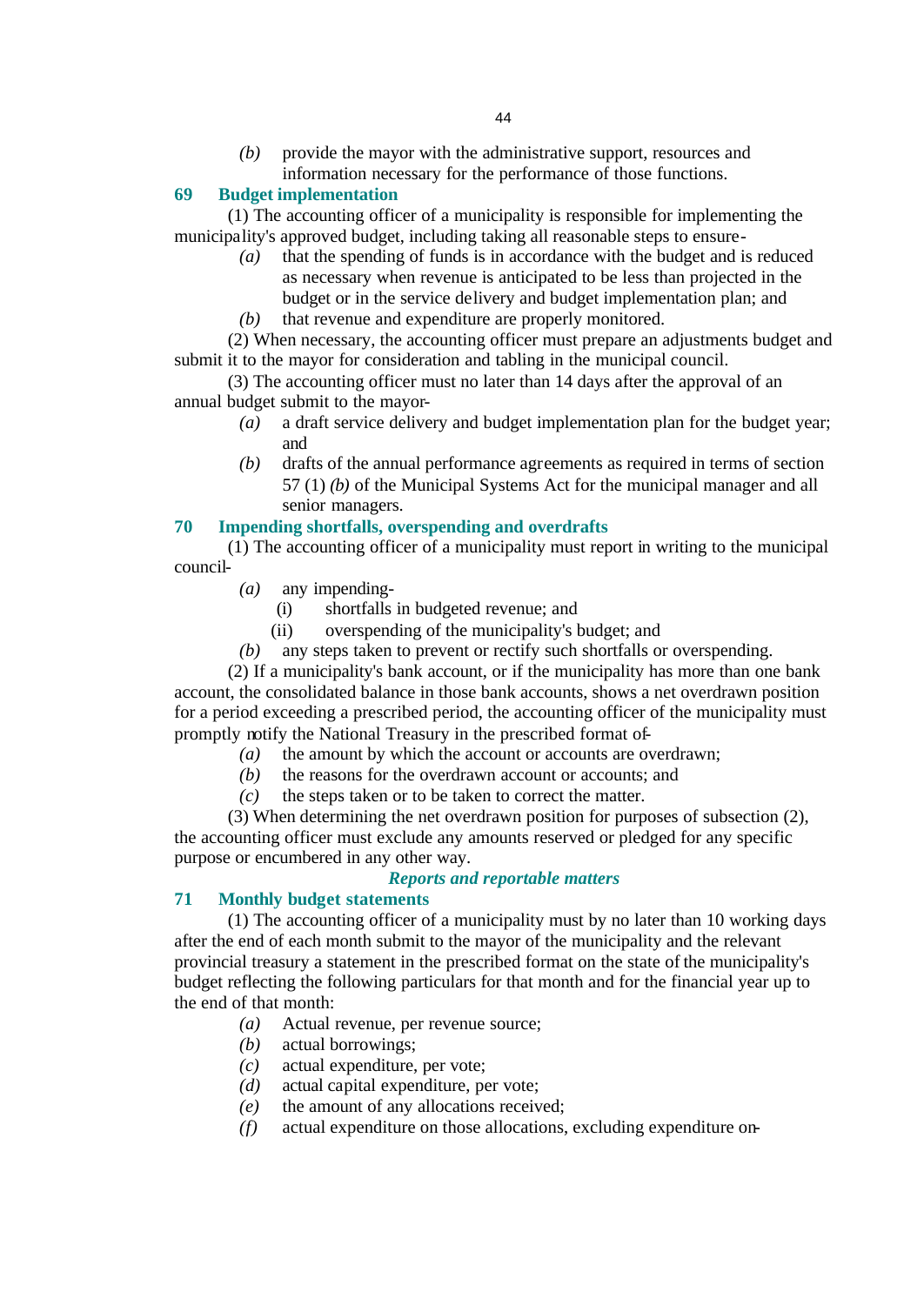- (i) its share of the local government equitable share; and
- (ii) allocations exempted by the annual Division of Revenue Act from compliance with this paragraph; and
- *(g)* when necessary, an explanation of-
	- (i) any material variances from the municipality's projected revenue by source, and from the municipality's expenditure projections per vote;
	- (ii) any material variances from the service delivery and budget implementation plan; and
	- (iii) any remedial or corrective steps taken or to be taken to ensure that projected revenue and expenditure remain within the municipality's approved budget.

(2) The statement must include-

- *(a)* a projection of the relevant municipality's revenue and expenditure for the rest of the financial year, and any revisions from initial projections; and
- *(b)* the prescribed information relating to the state of the budget of each municipal entity as provided to the municipality in terms of section 87 (10).

(3) The amounts reflected in the statement must in each case be compared with the corresponding amounts budgeted for in the municipality's approved budget.

(4) The statement to the provincial treasury must be in the format of a signed document and in electronic format.

(5) The accounting officer of a municipality which has received an allocation referred to in subsection  $(1)(e)$  during any particular month must, by no later than 10 working days after the end of that month, submit that part of the statement reflecting the particulars referred to in subsection (1) *(e)* and *(f)* to the national or provincial organ of state or municipality which transferred the allocation.

(6) The provincial treasury must by no later than 22 working days after the end of each month submit to the National Treasury a consolidated statement in the prescribed format on the state of the municipalities' budgets, per municipality and per municipal entity.

(7) The provincial treasury must, within 30 days after the end of each quarter, make public as may be prescribed, a consolidated statement in the prescribed format on the state of municipalities' budgets per municipality and per municipal entity. The MEC for finance must submit such consolidated statement to the provincial legislature no later than 45 days after the end of each quarter.

[Date of commencement of s. 71: 1 December 2004.]

#### **72 Mid-year budget and performance assessment**

(1) The accounting officer of a municipality must by 25 January of each year-

- *(a)* assess the performance of the municipality during the first half of the financial year, taking into account-
	- (i) the monthly statements referred to in section 71 for the first half of the financial year;
	- (ii) the municipality's service delivery performance during the first half of the financial year, and the service delivery targets and performance indicators set in the service delivery and budget implementation plan;
	- (iii) the past year's annual report, and progress on resolving problems identified in the annual report; and
	- (iv) the performance of every municipal entity under the sole or shared control of the municipality, taking into account reports in terms of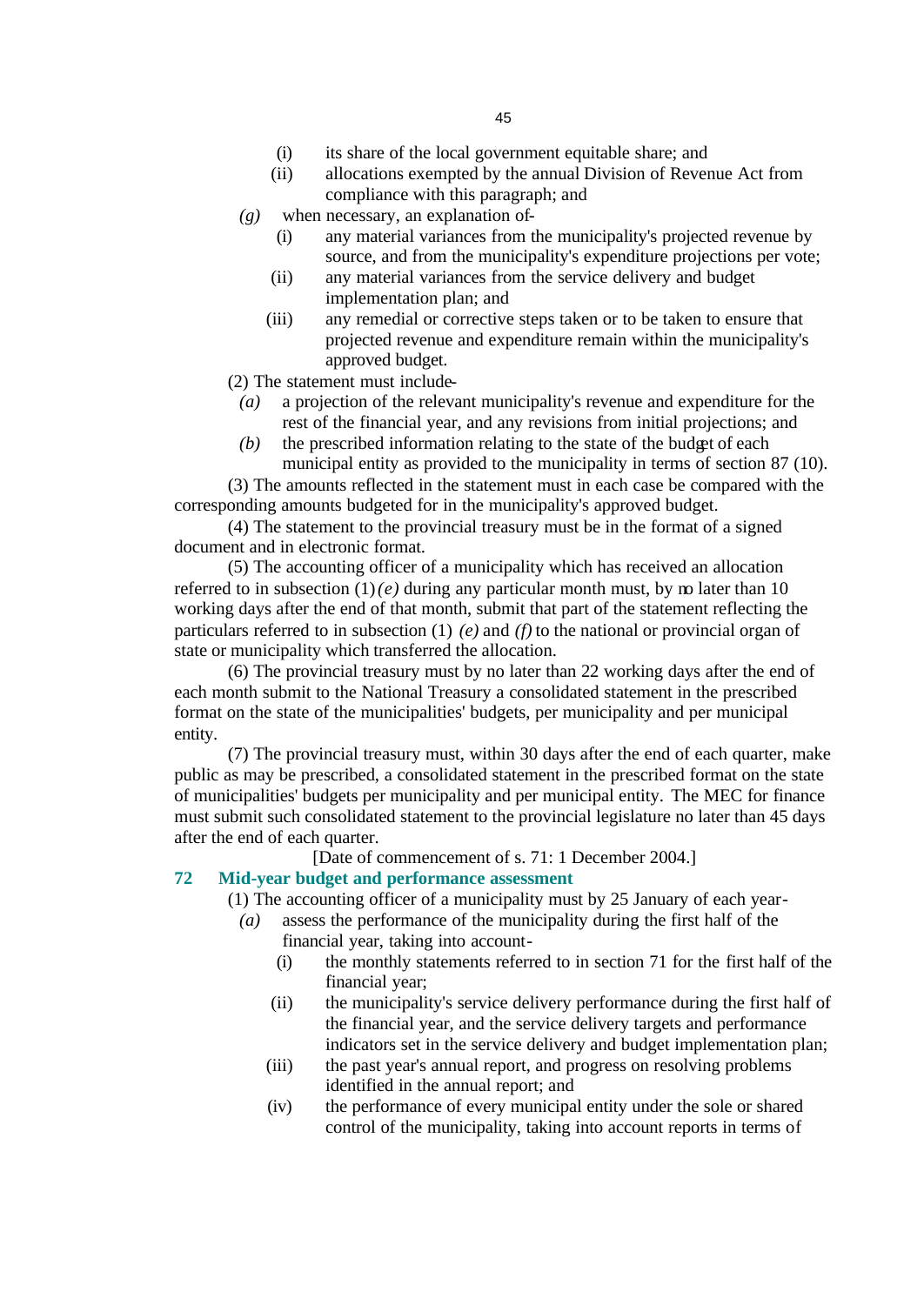section 88 from any such entities; and

- *(b)* submit a report on such assessment to-
	- (i) the mayor of the municipality;
	- (ii) the National Treasury; and
	- (iii) the relevant provincial treasury.

(2) The statement referred to in section 71 (1) for the sixth month of a financial year may be incorporated into the report referred to in subsection (1) *(b)* of this section.

(3) The accounting officer must, as part of the review-

- *(a)* make recommendations as to whether an adjustments budget is necessary; and
- *(b)* recommend revised projections for revenue and expenditure to the extent that this may be necessary.

# **73 Reports on failure to adopt or implement budget-related and other policies**

The accounting officer must inform the provincial treasury, in writing, of-

- *(a)* any failure by the council of the municipality to adopt or implement a budget-related policy or a supply chain management policy referred to in section 111; or
- *(b)* any non-compliance by a political structure or office-bearer of the municipality with any such policy.
	- [Date of commencement of s. 73: 1 July 2005.]

# **74 General reporting obligation**

(1) The accounting officer of a municipality must submit to the National Treasury, the provincial treasury, the department for local government in the province or the Auditor-General such information, returns, documents, explanations and motivations as may be prescribed or as may be required.

(2) If the accounting officer of a municipality is unable to comply with any of the responsibilities in terms of this Act, he or she must promptly report the inability, together with reasons, to the mayor and the provincial treasury.

## **75 Information to be placed on websites of municipalities**

(1) The accounting officer of a municipality must place on the website referred to in section 21A of the Municipal Systems Act the following documents of the municipality:

- *(a)* The annual and adjustments budgets and all budget-related documents;
- *(b)* all budget-related policies;
- *(c)* the annual report;
- *(d)* all performance agreements required in terms of section 57 (1) *(b)* of the Municipal Systems Act;
- *(e)* all service delivery agreements;
- *(f)* all long-term borrowing contracts;
- *(g)* all supply chain management contracts above a prescribed value;
- *(h)* an information statement containing a list of assets over a prescribed value that have been disposed of in terms of section 14 (2) or (4) during the previous quarter;
- *(i)* contracts to which subsection (1) of section 33 apply, subject to subsection (3) of that section;
- *(j)* public-private partnership agreements referred to in section 120;
- *(k)* all quarterly reports tabled in the council in terms of section 52 *(d)*; and
- *(l)* any other documents that must be placed on the website in terms of this Act or any other applicable legislation, or as may be prescribed.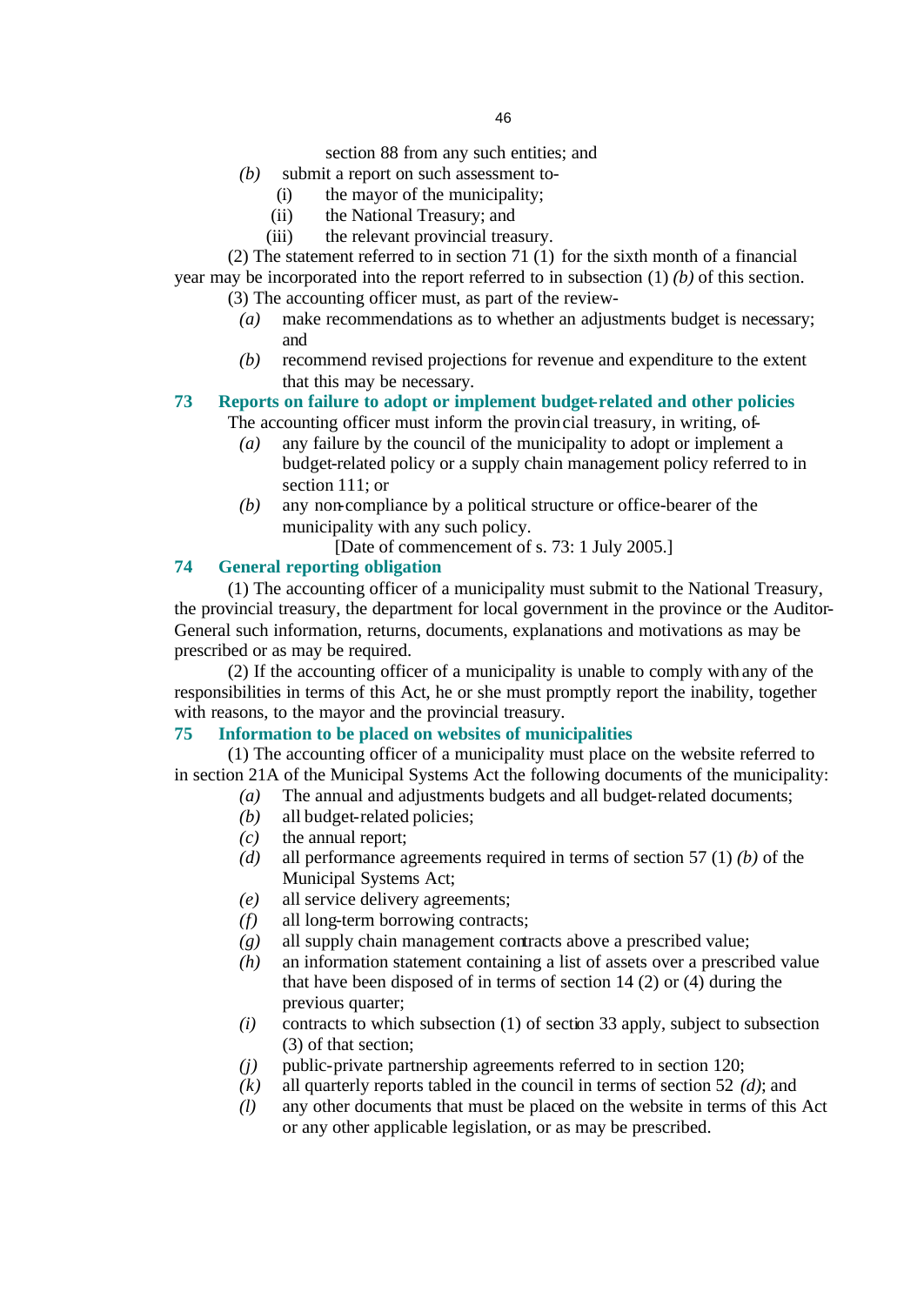(2) A document referred to in subsection (1) must be placed on the website not later than five days after its tabling in the council or on the date on which it must be made public, whichever occurs first.

#### **76 Protection of accounting officer**

Any action taken by a political structure or office-bearer of a municipality against the accounting officer of the municipality solely because of that accounting officer's compliance with a provision of this Act, is an unfair labour practice for the purposes of the Labour Relations Act, 1995 (Act 66 of 1995).

#### *Part 2*

#### *Financial administration* **(ss 77-79)**

#### **77 Top management of municipalities**

(1) The top management of a municipality's administration consists of-

- *(a)* the accounting officer;
- *(b)* the chief financial officer;
- *(c)* all senior managers who are responsible for managing the respective votes of the municipality and to whom powers and duties for this purpose have been delegated in terms of section 79; and
- *(d)* any other senior officials designated by the accounting officer.

(2) The top management must assist the accounting officer in managing and coordinating the financial administration of the municipality.

#### **78 Senior managers and other officials of municipalities**

(1) Each senior manager of a municipality and each official of a municipality exercising financial management responsibilities must take all reasonable steps within their respective areas of responsibility to ensure-

- *(a)* that the system of financial management and internal control established for the municipality is carried out diligently;
- *(b)* that the financial and other resources of the municipality are utilised effectively, efficiently, economically and transparently;
- *(c)* that any unauthorised, irregular or fruitless and wasteful expenditure and any other losses are prevented;
- *(d)* that all revenue due to the municipality is collected;
- *(e)* that the assets and liabilities of the municipality are managed effectively and that assets are safeguarded and maintained to the extent necessary;
- *(f)* that all information required by the accounting officer for compliance with the provisions of this Act is timeously submitted to the accounting officer; and
- *(g)* that the provisions of this Act, to the extent applicable to that senior manager or official, including any delegations in terms of section 79, are complied with.

(2) A senior manager or such official must perform the functions referred to in subsection (1) subject to the directions of the accounting officer of the municipality. **79 Delegations** 

(1) The accounting officer of a municipality-

- *(a)* must, for the proper application of this Act in the municipality's administration, develop an appropriate system of delegation that will both maximise administrative and operational efficiency and provide adequate checks and balances in the municipality's financial administration;
- *(b)* may, in accordance with that system, delegate to a member of the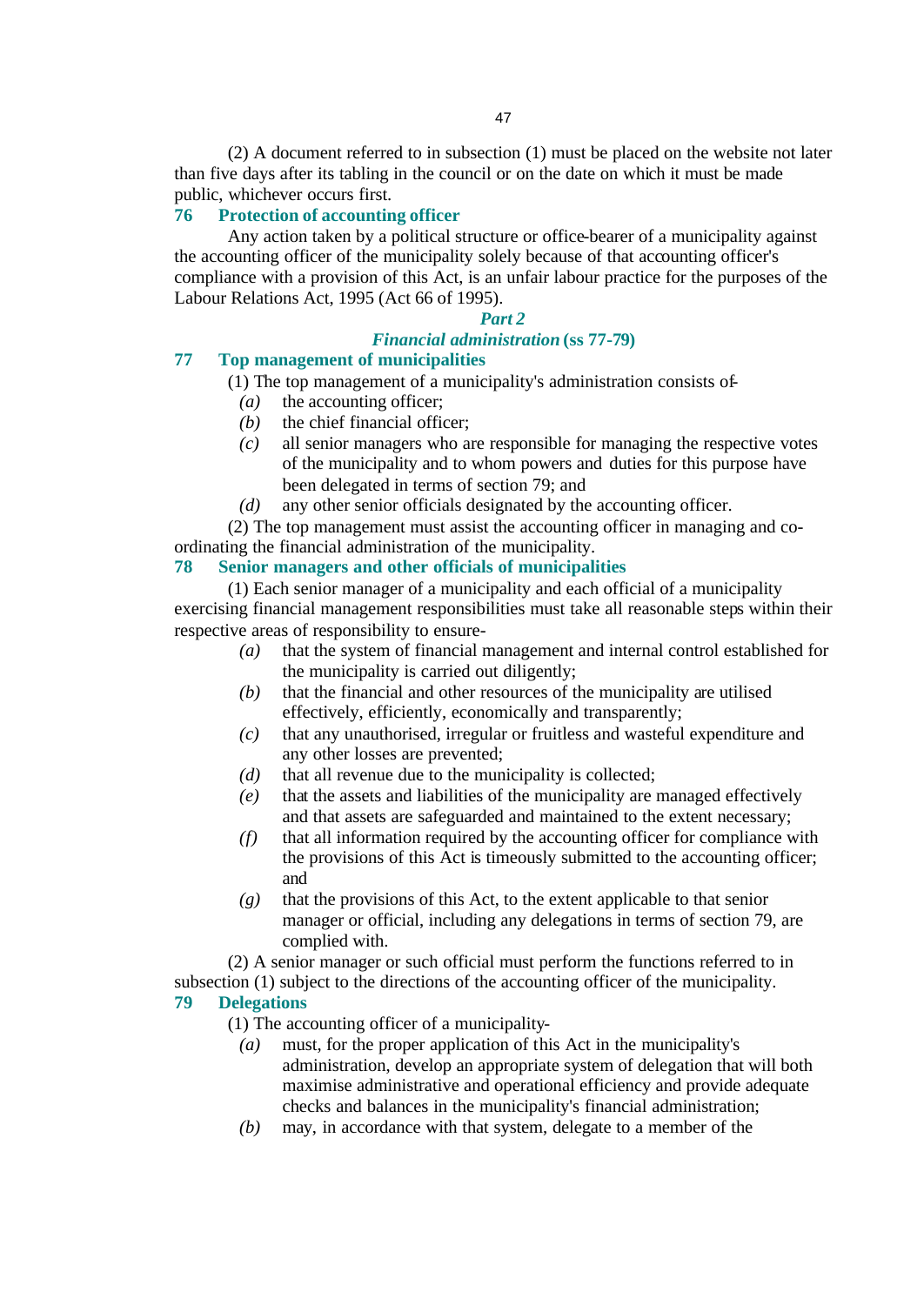municipality's top management referred to in section 77 or any other official of the municipality-

- (i) any of the powers or duties assigned to an accounting officer in terms of this Act; or
- (ii) any powers or duties reasonably necessary to assist the accounting officer in complying with a duty which requires the accounting officer to take reasonable or appropriate steps to ensure the achievement of the aims of a specific provision of this Act; and
- *(c)* must regularly review delegations issued in terms of paragraph *(b)* and, if necessary, amend or withdraw any of those delegations.

(2) The accounting officer may not delegate to any political structure or political office-bearer of the municipality any of the powers or duties assigned to accounting officers in terms of this Act.

(3) A delegation in terms of subsection (1)-

- *(a)* must be in writing;
- *(b)* is subject to such limitations and conditions as the accounting officer may impose in a specific case;
- *(c)* may either be to a specific individual or to the holder of a specific post in the municipality;
- *(d)* may, in the case of a delegation to a member of the municipality's top management in terms of subsection (1) (b), authorise that member to subdelegate the delegated power or duty to an official or the holder of a specific post in that member's area of responsibility; and
- *(e)* does not divest the accounting officer of the responsibility concerning the exercise of the delegated power or the performance of the delegated duty.

(4) The accounting officer may confirm, vary or revoke any decision taken in consequence of a delegation or sub-delegation in terms of this section, but no such variation or revocation of a decision may detract from any rights that may have accrued as a result of the decision.

#### **CHAPTER 9**

# **MUNICIPAL BUDGET AND TREASURY OFFICES (ss 80-83)**

#### **80 Establishment**

(1) Every municipality must have a budget and treasury office.

- (2) A budget and treasury office consists of-
	- *(a)* a chief financial officer designated by the accounting officer of the municipality;
	- *(b)* officials of the municipality allocated by the accounting officer to the chief financial officer; and
	- *(c)* any other persons contracted by the municipality for the work of the office.

## **81 Role of chief financial officer**

(1) The chief financial officer of a municipality-

- *(a)* is administratively in charge of the budget and treasury office;
- *(b)* must advise the accounting officer on the exercise of powers and duties assigned to the accounting officer in terms of this Act;
- *(c)* must assist the accounting officer in the administration of the municipality's bank accounts and in the preparation and implementation of the municipality's budget;
- *(d)* must advise senior managers and other senior officials in the exercise of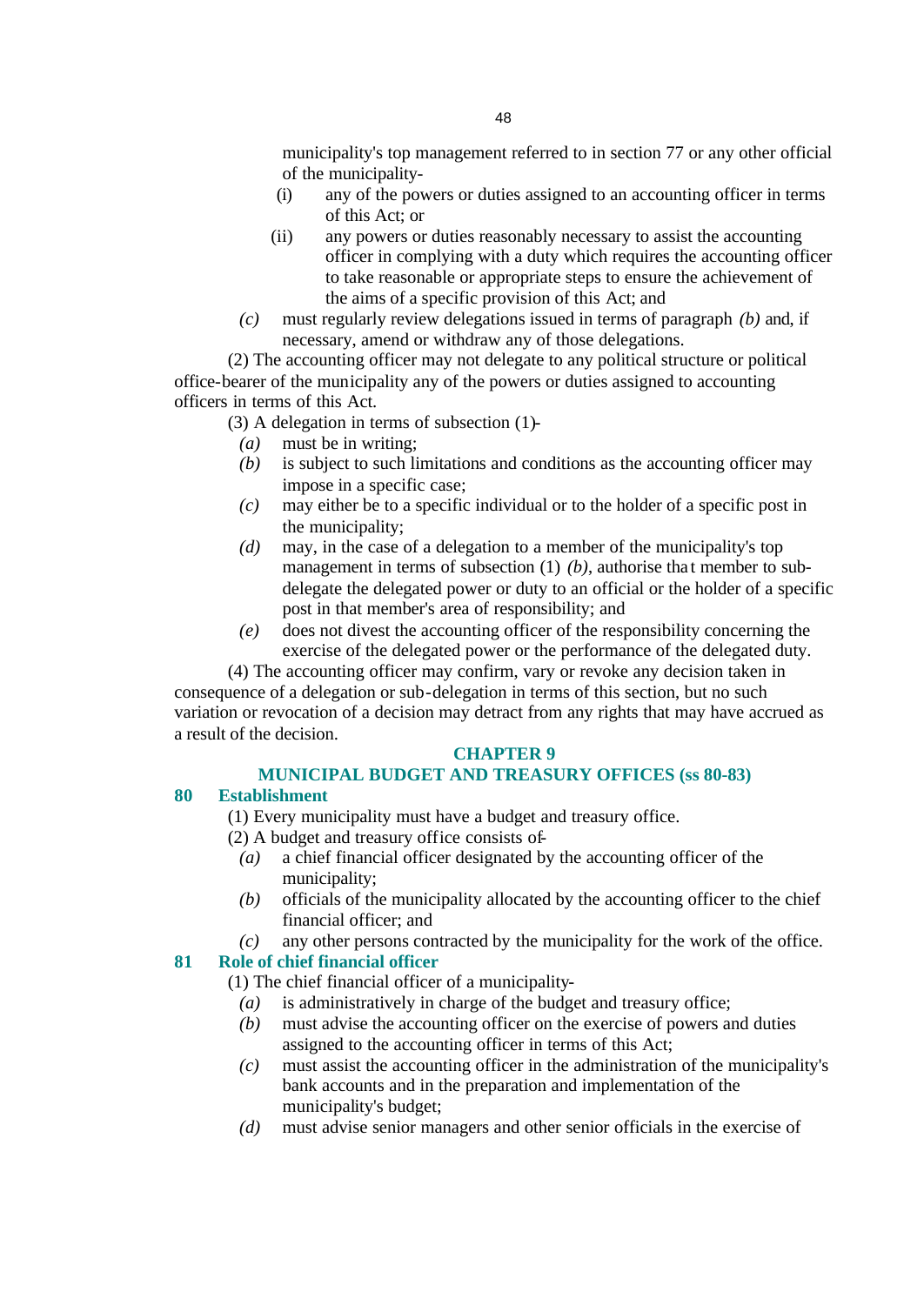powers and duties assigned to them in terms of section 78 or delegated to them in terms of section 79; and

*(e)* must perform such budgeting, accounting, analysis, financial reporting, cash management, debt management, supply chain management, financial management, review and other duties as may in terms of section 79 be delegated by the accounting officer to the chief financial officer.

(2) The chief financial officer of a municipality is accountable to the accounting officer for the performance of the duties referred to in subsection (1).

#### **82 Delegations**

(1) The chief financial officer of a municipality may sub-delegate any of the duties referred to in section 81 (1)*(b)*, *(d)* and  $(e)$ -

- *(a)* to an official in the budget and treasury office;
- *(b)* to the holder of a specific post in that office; or
- *(c)* with the concurrence of the accounting officer, to-
	- (i) any other official of the municipality; or
	- (ii) any person contracted by the municipality for the work of the office.

(2) If the chief financial officer sub-delegates any duties in terms of subsection (1) to a person who is not an employee of the municipality, the chief financial officer must be satisfied that effective systems and procedures are in place to ensure control and accountability.

(3) A sub-delegation in terms of subsection (1)-

- *(a)* must be in writing;
- *(b)* is subject to such limitations or conditions as the chief financial officer may impose; and
- *(c)* does not divest the chief financial officer of the responsibility concerning the delegated duty.

(4) The chief financial officer may confirm, vary or revoke any decision taken in consequence of a sub-delegation in terms of subsection (1), but no such variation or revocation of a decision may detract from any rights that may have accrued as a result of the decision.

#### **83 Competency levels of professional financial officials**

(1) The accounting officer, senior managers, the chief financial officer and other financial officials of a municipality must meet the prescribed financial management competency levels.

(2) A municipality must for the purposes of subsection (1) provide resources or opportunities for the training of officials referred to in that subsection to meet the prescribed competency levels.

(3) The National Treasury or a provincial treasury may assist municipalities in the training of officials referred to in subsection (1).

[Date of commencement of s. 83: 1 July 2006.]

# **CHAPTER 10**

# **MUNICIPAL ENTITIES (ss 84-109)**

#### *Part 1*

## *Establishment* **(s 84)**

#### **84 Financial implications for municipalities**

(1) When considering the establishment of, or participation in, a municipal entity, a municipality must first-

*(a)* determine precisely the function or service that such entity would perform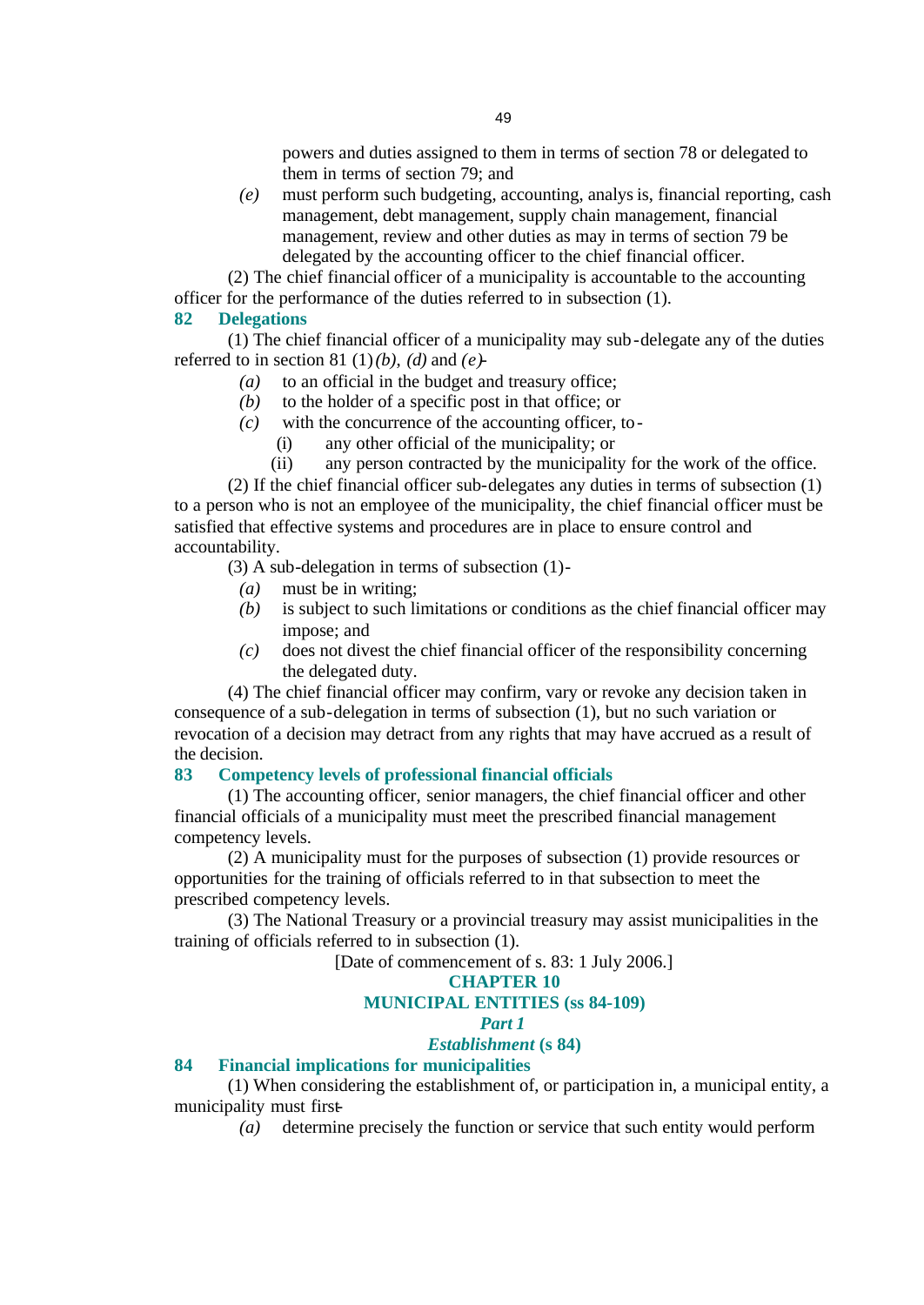on behalf of the municipality; and

- *(b)* make an assessment of the impact of the shifting of that function or service to the entity on the municipality's staff, assets and liabilities, including an assessment of-
	- (i) the number of staff of the municipality to be transferred to the entity;
	- (ii) the number of staff of the municipality that would become redundant because of the shifting of that function or service;
	- (iii) the cost to the municipality of any staff retrenchments or the retention of redundant staff;
	- (iv) any assets of the municipality to be transferred to the entity;
	- (v) any assets of the municipality that would become obsolete because of the shifting of that function or service;
	- (vi) any liabilities of the municipality to be ceded to the entity; and
	- (vii) any debt of the municipality attributed to that function or service which the municipality would retain.
- (2) A municipality may establish or participate in a municipal entity only if-
- *(a)* the municipal manager, at least 90 days before the meeting of the municipal council at which the proposed establishment of the entity, or the municipality's proposed participation in the entity, is to be approved-
	- (i) has, in accordance with section 21A of the Municipal Systems Act-
		- *(aa)* made public an information statement setting out the municipality's plans for the municipal entity together with the assessment which the municipality must conduct in terms of subsection (1); and
		- *(bb)* invited the local community, organised labour and other interested persons to submit to the municipality comments or representations in respect of the matter; and
	- (ii) has solicited the views and recommendations of-
		- *(aa)* the National Treasury and the relevant provincial treasury;
		- *(bb)* the national and provincial departments responsible for local government; and
		- *(cc)* the MEC for local government in the province; and
- *(b)* the municipal council has taken into account-
	- (i) the assessment referred to in subsection  $(1)$ ;
	- (ii) any comments or representations on the matter received from the local community, organised labour and other interested persons;
	- (iii) any written views and recommendations on the matter received from the National Treasury, the relevant provincial treasury, the national department responsible for local government or the MEC for local government in the province.

(3) For the purposes of this section, 'establish' includes the acquisition of an interest in a private company that would render that private company a municipal entity.

#### *Part 2*

#### *Financial governance* **(ss 85-92)**

#### **85 Bank accounts**

(1) A municipal entity must open and maintain at least one bank account in the name of the entity.

(2) All money received by a municipal entity must be paid into its bank account or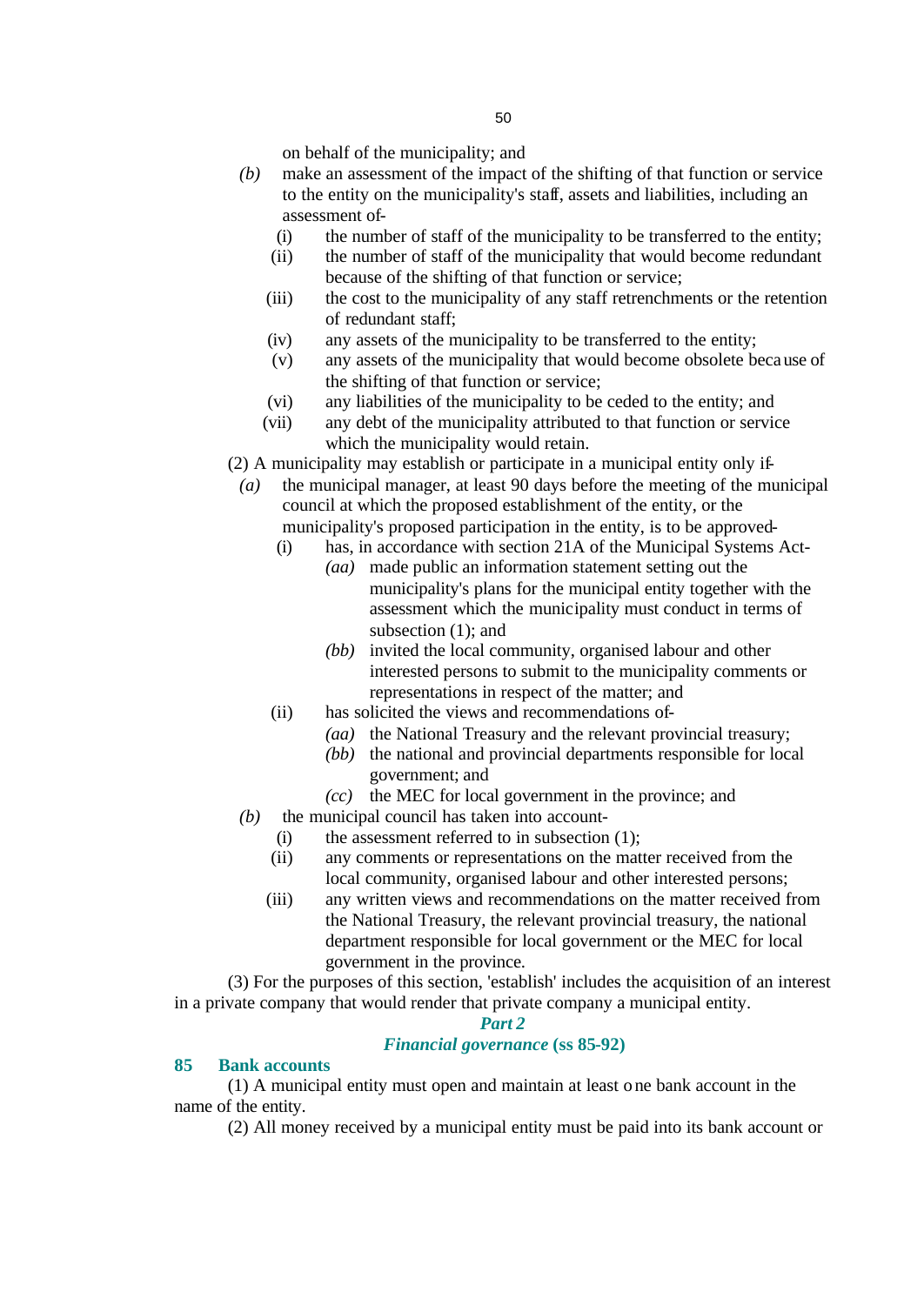accounts, and this must be done promptly and in accordance with any requirements that may be prescribed.

(3) A municipal entity may not open a bank account-

- *(a)* abroad;
- *(b)* with an institution not registered as a bank in terms of the Banks Act, 1990 (Act 94 of 1990);
- *(c)* otherwise than in the name of the entity; and
- *(d)* without the approval of its board of directors.

(4) Money may be withdrawn from a municipal entity's bank account only in accordance with requirements that may be prescribed.

(5) The accounting officer of a municipal entity-

- *(a)* must administer all the entity's bank accounts;
- *(b)* is accountable to the board of directors of the entity for the entity's bank accounts; and
- *(c)* must enforce any requirements that may be prescribed in terms of subsection (4).

#### **86 Bank account details**

(1) The accounting officer of a municipal entity must submit to the entity's parent municipality, in writing-

- *(a)* within 90 days after the entity has opened a new bank account, the name of the bank where the account has been opened, and the type and number of the account; and
- *(b)* annually before the start of a financial year, the name of each bank where the entity holds a bank account, and the type and number of each account.

(2) The accounting officer of the municipal entity's parent municipality, or if there are more than one parent municipality, any one of the accounting officers of those municipalities as may be agreed between them, must upon receipt of the information referred to in subsection (1), submit that information to the Auditor-General, the National Treasury and the relevant provincial treasury, in writing.

#### **87 Budgets**

(1) The board of directors of a municipal entity must for each financial year submit a proposed budget for the entity to its parent municipality not later than 150 days before the start of the entity's financial year or earlier if requested by the parent municipality.

(2) The parent municipality must consider the proposed budget of the entity and assess the entity's priorities and objectives. If the parent municipality makes any recommendations on the proposed budge t, the board of directors of the entity must consider those recommendations and, if necessary, submit a revised budget to the parent municipality not later than 100 days before the start of the financial year.

(3) The mayor of the parent municipality must table the proposed budget of the municipal entity in the council when the annual budget of the municipality for the relevant year is tabled.

(4) The board of directors of a municipal entity must approve the budget of the municipal entity not later than 30 days before the start of the financial year, taking into account any hearings or recommendations of the council of the parent municipality.

(5) The budget of a municipal entity must-

- *(a)* be balanced;
- *(b)* be consistent with any service delivery agreement or other agreement between the entity and the entity's parent municipality;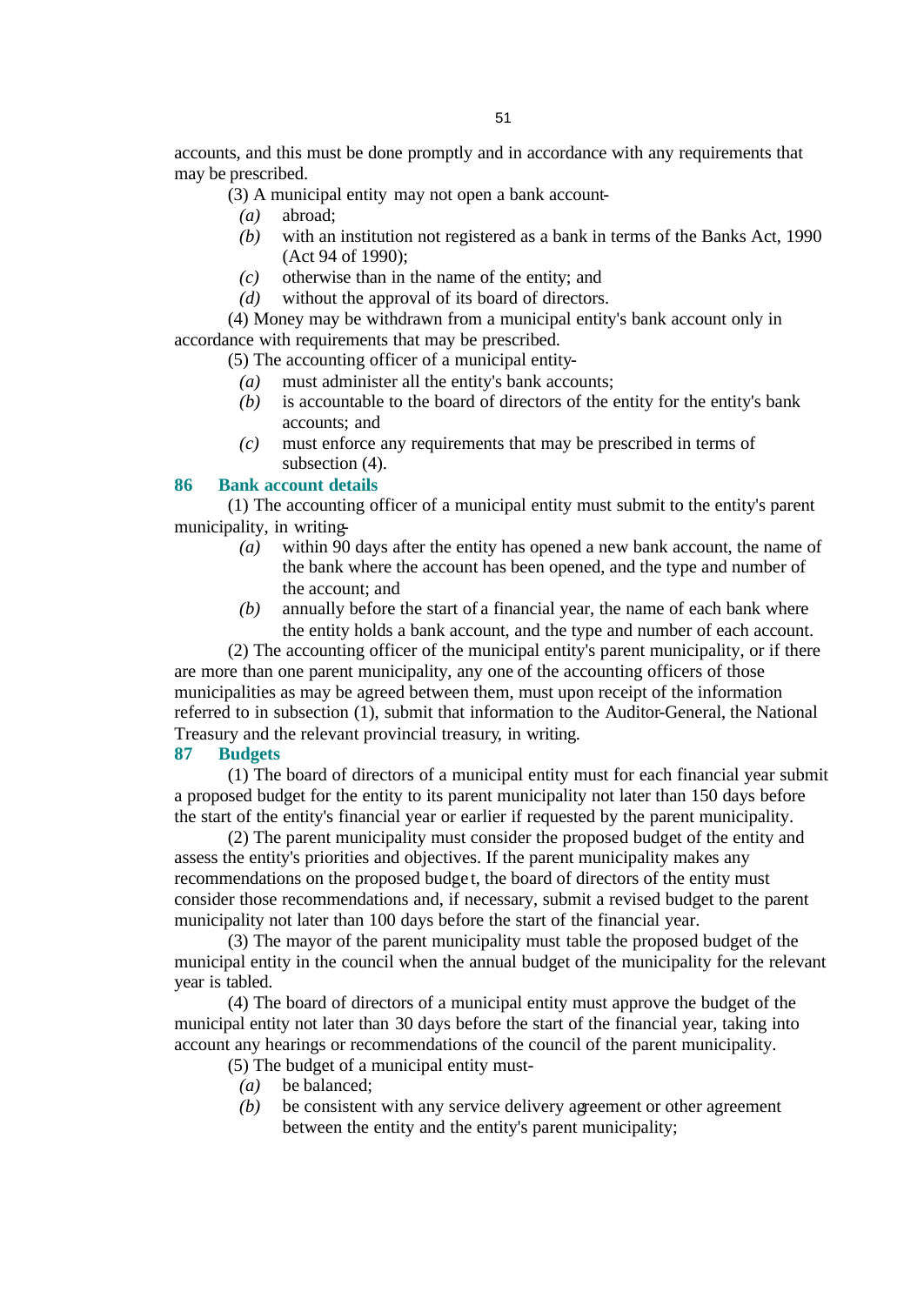- *(c)* be within any limits determined by the entity's parent municipality, including any limits on tariffs, revenue, expenditure and borrowing;
- *(d)* include a multi-year business plan for the entity that-
	- (i) sets key financial and non-financial performance objectives and measurement criteria as agreed with the parent municipality;
	- (ii) is consistent with the budget and integrated development plan of the entity's parent municipality;
	- (iii) is consistent with any service delivery agreement or other agreement between the entity and the entity's parent municipality; and
	- (iv) reflects actual and potential liabilities and commitments, including particulars of any proposed borrowing of money during the period to which the plan relates; and
- *(e)* otherwise comply with the requirements of section 17 (1) and (2) to the extent that such requirements can reasonably be applied to the entity.

(6) The board of directors of a municipal entity may, with the approval of the mayor, revise the budget of the municipal entity, but only for the following reasons:

- *(a)* To adjust the revenue and expenditure estimates downwards if there is material under-collection of revenue during the current year;
- *(b)* to authorise expenditure of any additional allocations to the municipal entity from its parent municipality;
- *(c)* to authorise, within a prescribed framework, any unforeseeable and unavoidable expenditure approved by the mayor of the parent municipality;
- *(d)* to authorise any other expenditure within a prescribed framework.

(7) Any projected allocation to a municipal entity from its parent municipality must be provided for in the annual budget of the parent municipality, and to the extent not so provided, the entity's budget must be adjusted.

(8) A municipal entity may incur expenditure only in accordance with its approved budget or an adjustments budget.

(9) The mayor must table the budget or adjusted budget and any adjustments budget of a municipal entity as approved by its board of directors, at the next council meeting of the municipality.

(10) A municipal entity's approved budget or adjusted budget must be made public in substantially the same way as the budget of a municipality must be made public.

(11) The accounting officer of a municipal entity must by no later than seven working days after the end of each month submit to the accounting officer of the parent municipality a statement in the prescribed format on the state of the entity's budget reflecting the following particulars for that month and for the financial year up to the end of that month:

- *(a)* Actual revenue, per revenue source;
- *(b)* actual borrowings;
- *(c)* actual expenditure;
- *(d)* actual capital expenditure;
- *(e)* the amount of any allocations received;
- *(f)* actual expenditure on those allocations, excluding expenditure on allocations exempted by the annual Division of Revenue Act from compliance with this paragraph; and
- *(g)* when necessary, an explanation of-
	- (i) any material variances from the entity's projected revenue by source,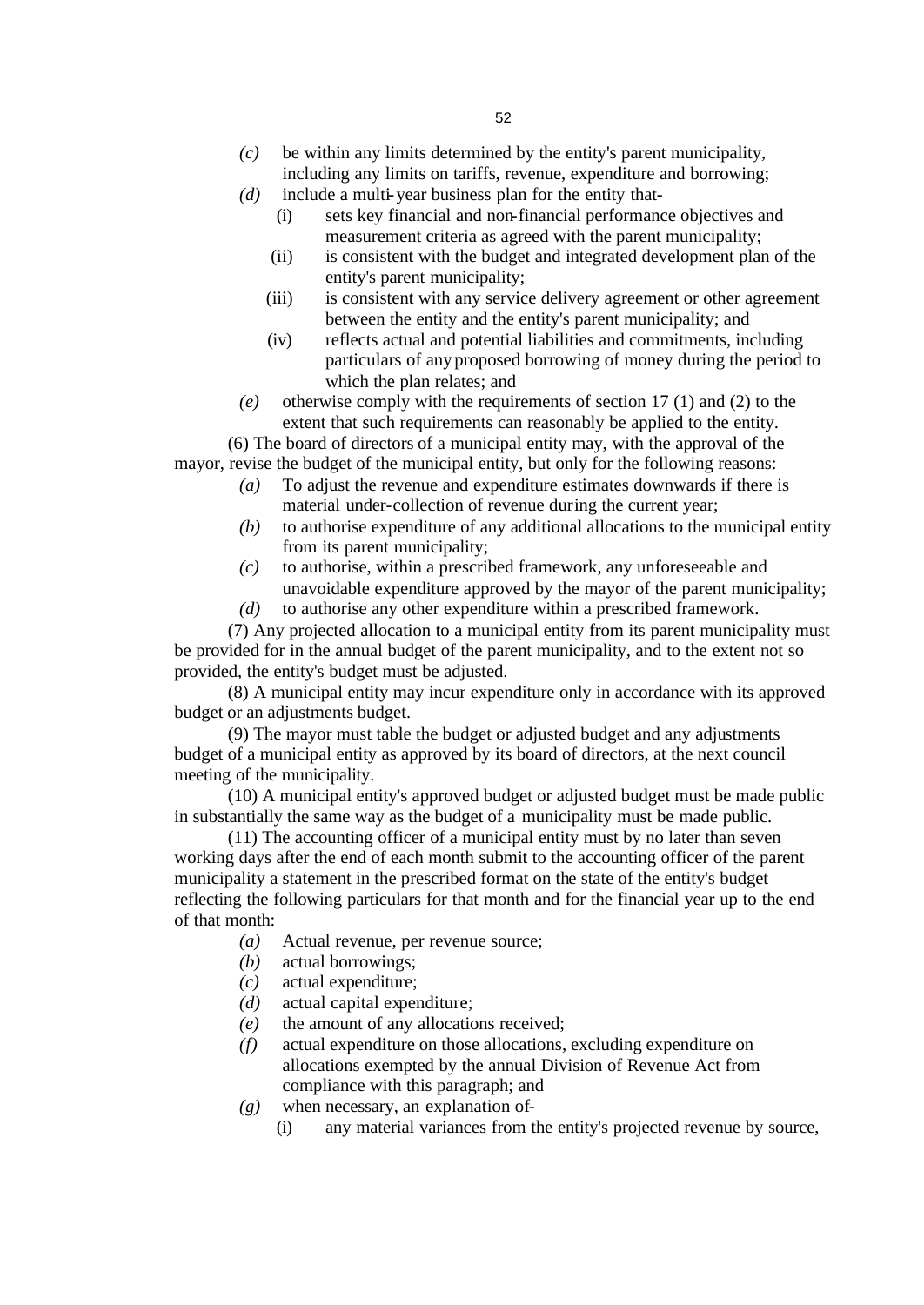and from the entity's expenditure projections;

- (ii) any material variances from the service delivery agreement and the business plan; and
- (iii) any remedial or corrective steps taken or to be taken to ensure that projected revenue and expenditure remain within the entity's approved budget.

(12) The statement must include a projection of revenue and expenditure for the rest of the financial year, and any revisions from initial projections.

(13) The amounts reflected in the statement must in each case be compared with the corresponding amounts budgeted for in the entity's approved budget.

(14) The statement to the accounting officer of the municipality must be in the format of a signed document and in electronic format.

#### **88 Mid-year budget and performance assessment**

(1) The accounting officer of a municipal entity must by 20 January of each year-

- *(a)* assess the performance of the entity during the first half of the financial year, taking into account-
	- (i) the monthly statements referred to in section 87 for the first half of the financial year and the targets set in the service delivery, business plan or other agreement with the entity's parent municipality; and
	- (ii) the entity's annual report for the past year, and progress on resolving problems identified in the annual report; and
- *(b)* submit a report on such assessment to-
	- (i) the board of directors of the entity; and
	- (ii) the parent municipality of the entity.
- (2) A report referred to in subsection (1) must be made public.

#### **89 Remuneration packages**

The parent municipality of a municipal entity must-

- *(a)* determine the upper limits of the salary, allowances and other benefits of the chief executive officer and senior managers of the entity; and
- *(b)* monitor and ensure that the municipal entity reports to the council on all expenditure incurred by that municipal entity on directors and staff remuneration matters, and in a manner that discloses such expenditure per type of expenditure namely:
	- (i) Salaries and wages;
	- (ii) contributions for pensions and medical aid;
	- (iii) travel, motor car, accommodation, subsistence and other allowances;
	- (iv) housing benefits and allowances;
	- (v) overtime payments;
	- (vi) loans and advances; and

(vii) any other type of benefit or allowance related to directors and staff. **90 Disposal of capital assets** 

(1) A municipal entity may not transfer ownership as a result of a sale or other transaction or otherwise dispose of a capital asset needed to provide the minimum level of basic municipal services.

(2) A municipal entity may transfer ownership or otherwise dispose of a capital asset other than an asset contemplated in subsection (1), but only after the council of its parent municipality, in a meeting open to the public-

*(a)* has decided on reasonable grounds that the asset is not needed to provide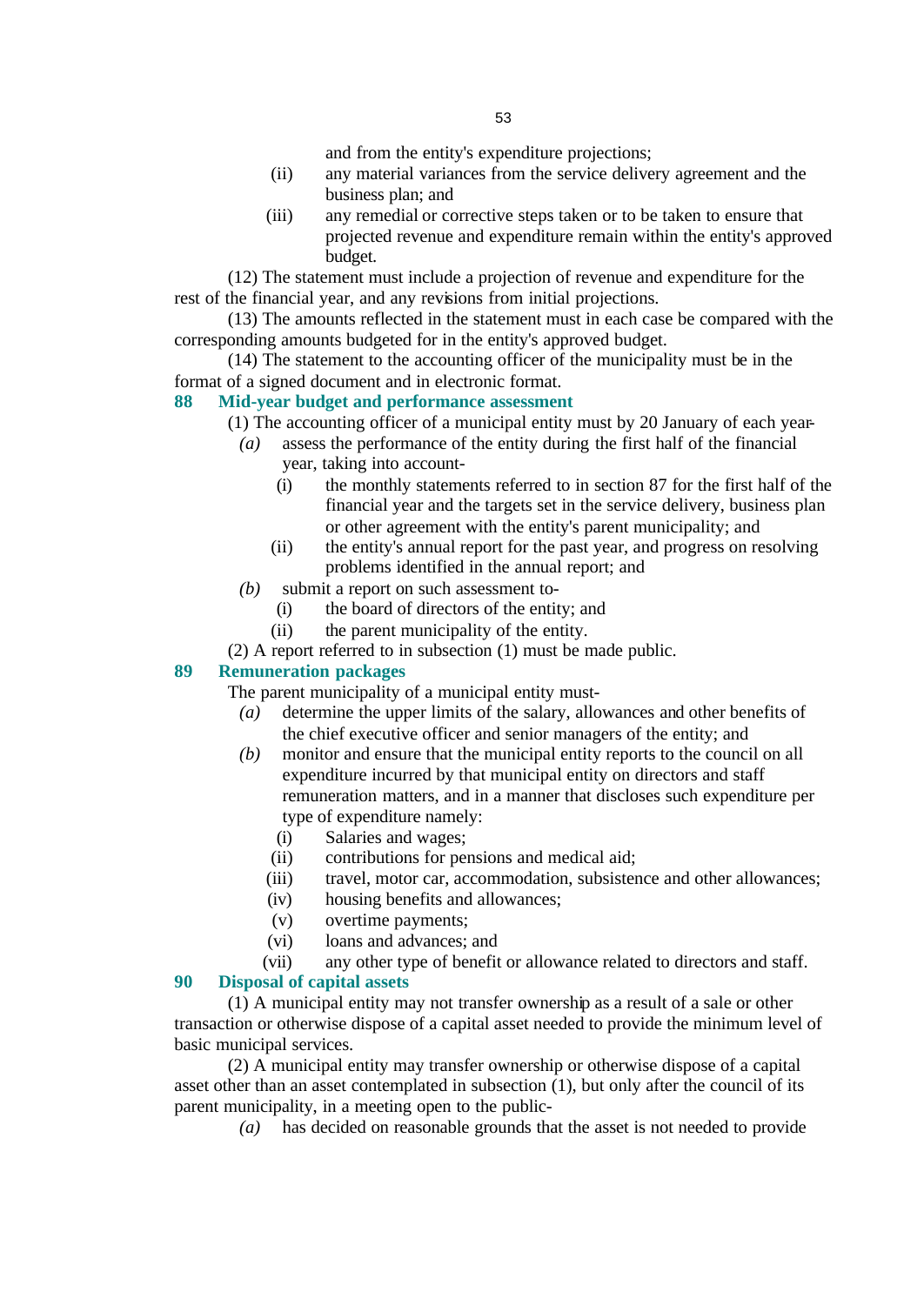the minimum level of basic municipal services; and

*(b)* has considered the fair market value of the asset and the economic and community value to be received in exchange for the asset.

(3) A decision by a municipal council that a specific capital asset is not needed to provide the minimum level of basic municipal services may not be reversed by the municipality or municipal entity after that asset has been sold, transferred or otherwise disposed of.

(4) A municipal council may delegate to the accounting officer of a municipal entity its power to make the determinations referred to in subsection (2) *(a)* and *(b)* in respect of movable capital assets of the entity below a value determined by the council.

(5) Any transfer of ownership of a capital asset in terms of subsection (2) or (4) must be fair, equitable, transparent and competitive and consistent with the supply chain management policy which the municipal entity must have and maintain in terms of section 111.

(6) This section does not apply to the transfer of a capital asset to a municipality or another municipal entity or to a national or provincial organ of state in circumstances and in respect of categories of assets approved by the National Treasury provided that such transfers are in accordance with a prescribed framework.<sup> $ii$ \*</sup>

#### **91 Financial year**

The financial year of a municipal entity must be the same as that of municipalities. [Date of commencement of s. 91: 1 July 2005.]

#### **92 Audit**

The Auditor-General must audit and report on the accounts, financial statements and financial management of each municipal entity.

# *Part 3*

## *Accounting officers* **(ss 93-100)**

#### **93 Chief executive officer to be accounting officer**

The chief executive officer of a municipal entity appointed in terms of section 93J of the Municipal Systems Act is the accounting officer of the entity.

## **94 Fiduciary duties of accounting officers**

- (1) The accounting officer of a municipal entity must-
	- *(a)* exercise utmost care to ensure reasonable protection of the assets and records of the entity;
	- *(b)* act with fidelity, honesty, integrity and in the best interest of the entity in managing the financial affairs of the entity;
	- *(c)* disclose to the entity's parent municipality and the entity's board of directors all material facts, including those reasonably discoverable, which in any way may influence the decisions or actions of the parent municipality or the board of directors; and
	- *(d)* seek, within the sphere of influence of that accounting officer, to prevent any prejudice to the financial interests of the parent municipality or the municipal entity.
- (2) The accounting officer may not-
	- *(a)* act in a way that is inconsistent with the responsibilities assigned to accounting officers of municipal entities in terms of this Act; or
	- *(b)* use the position or privileges of, or confidential information obtained as accounting officer, for personal gain or to improperly benefit another person.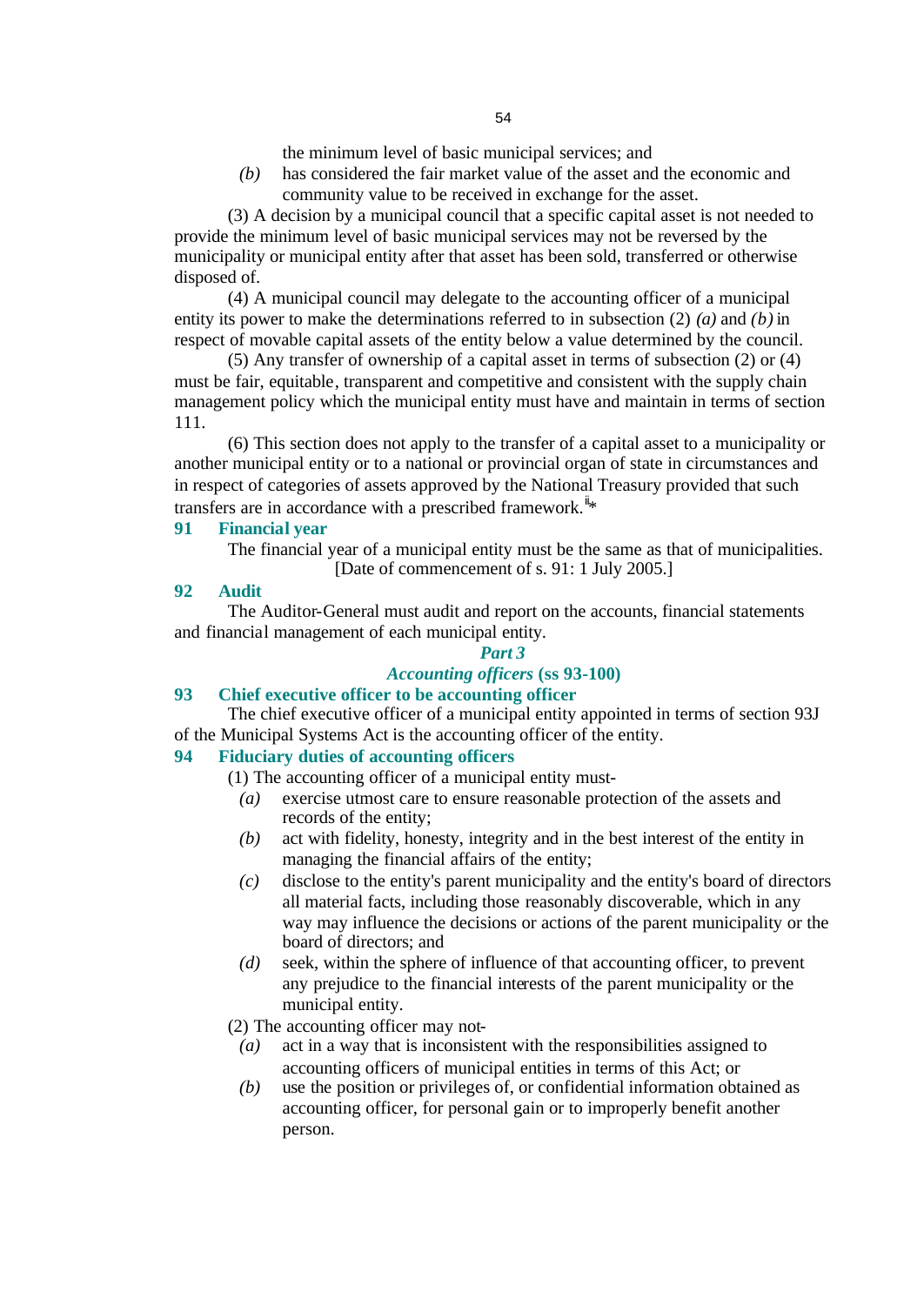## **95 General financial management functions of accounting officers**

The accounting officer of a municipal entity is responsible for managing the financial administration of the entity, and must for this purpose take all reasonable steps to ensure-

- *(a)* that the resources of the entity are used effectively, efficiently, economically and transparently;
- *(b)* that full and proper records of the financial affairs of the entity are kept;
- *(c)* that the entity has and maintains effective, efficient and transparent systems-
	- (i) of financial and risk management and internal control; and
	- (ii) of internal audit complying with and operating in accordance with any prescribed norms and standards;
- *(d)* that irregular and fruitless and wasteful expenditure and other losses are prevented;
- *(e)* that expenditure is in accordance with the operational polic ies of the entity; and
- *(f)* that disciplinary or, when appropriate, criminal proceedings, are instituted against any official of the entity who has allegedly committed an act of financial misconduct or an offence in terms of Chapter 15.

## **96 Asset and liability management**

(1) The accounting officer of a municipal entity is responsible for the management

of-

- *(a)* the assets of the entity, including the safeguarding and maintenance of those assets; and
- *(b)* the liabilities of the entity.

(2) The accounting officer must, for the purposes of subsection (1), take all reasonable steps to ensure that the entity has and maintains-

- *(a)* a management, accounting and information system that accounts for proper assets and liabilities of the management systems of the municipal entity; and
- *(b)* a system of internal control of assets and liabilities, including an asset and liabilities register, as may be prescribed.

## **97 Revenue management**

The accounting officer of a municipal entity must take all reasonable steps to ensure-

- *(a)* that the entity has and implements effective revenue collection systems to give effect to its budget;
- *(b)* that all revenue due to the entity is collected;
- *(c)* that any funds collected by the entity on behalf of a municipality-
	- (i) are transferred to that municipality strictly in accordance with the agreement between the entity the municipality; and
	- (ii) are not used for the purposes of the entity;
- *(d)* that the municipal entity has effective revenue collection systems consistent with those of the parent municipality;
- *(e)* that revenue due to the entity is calculated on a monthly basis;
- *(f)* that accounts for service charges are prepared on a monthly basis, or less often as may be prescribed where monthly accounts are uneconomical;
- *(g)* that all money received is promptly deposited in accordance with this Act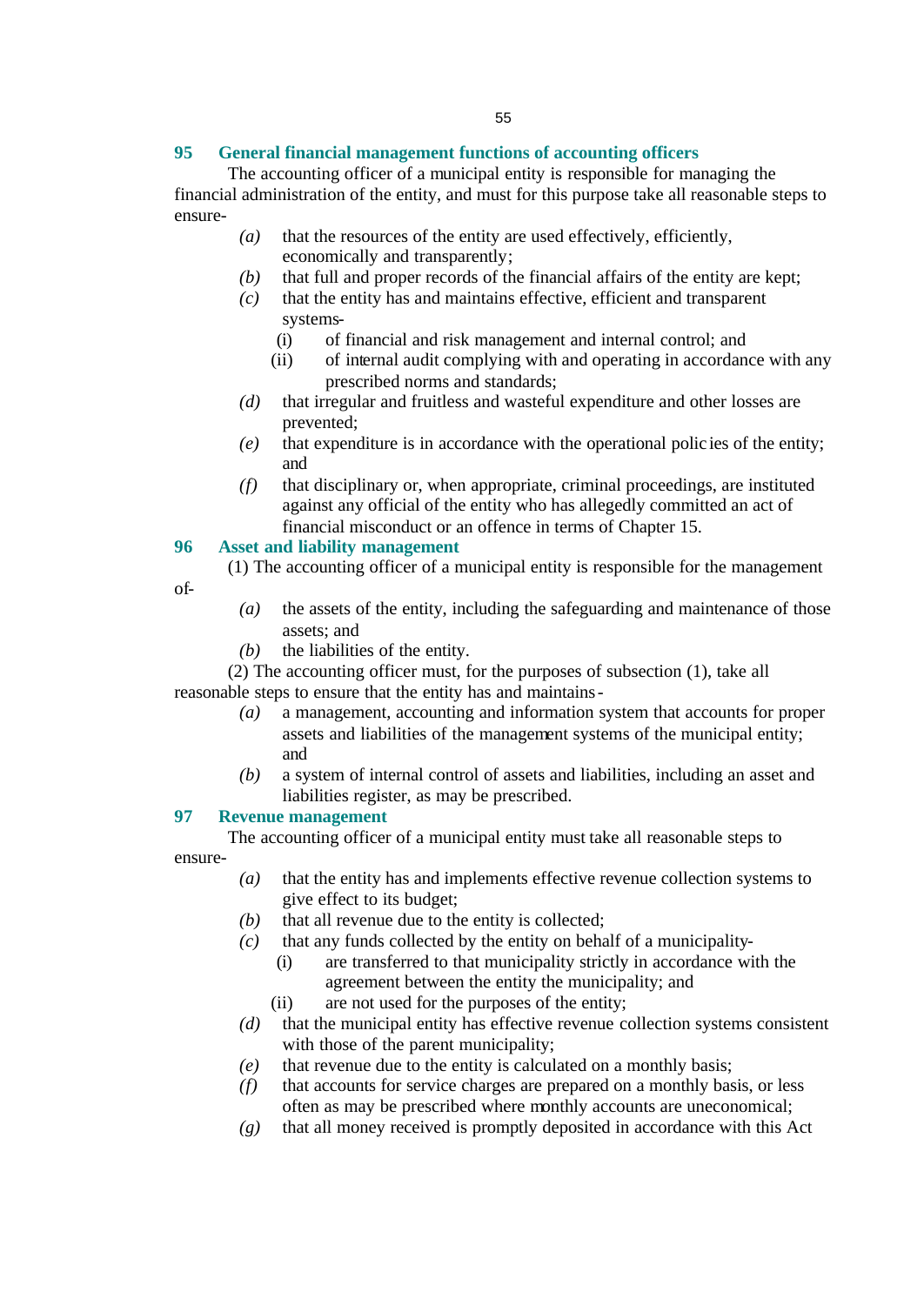into the municipal entity's bank accounts;

- *(h)* that the municipal entity has and maintains a management, accounting and information system which-
	- (i) recognises revenue when it is earned;
	- (ii) accounts for debtors; and
	- (iii) accounts for receipts of revenue;
- *(i)* that the municipal entity has and maintains a system of internal control in respect of debtors and revenue, as may be prescribed; and
- *(j)* that all revenue received by the municipal entity, including revenue received by any collecting agent on its behalf, is reconciled at least on a weekly basis.

(3) The accounting officer must immediately inform the parent municipality of any payments due by an organ of state to the entity in respect of service charges, if such payments are regularly in arrears for periods of more than 30 days.

#### **98 Monthly reconciliation of revenue and accounts**

The accounting officer of a municipal entity must take all reasonable steps to ensure that-

- *(a)* all revenue received by the entity, including revenue received by any collecting agency on its behalf, is reconciled on a monthly or more regular basis; and
- *(b)* all accounts of the entity are reconciled each month.

#### **99 Expenditure management**

(1) The accounting officer of a municipal entity is responsible for the management of the expenditure of the entity.

(2) The accounting officer must for the purpose of subsection (1) take all reasonable steps to ensure-

- *(a)* that the entity has and maintains an effective system of expenditure control including procedures for the approval, authorisation, withdrawal and payment of funds;
- *(b)* that all money owing by the entity is paid within 30 days of receiving the relevant invoice or statement unless prescribed otherwise for certain categories of expenditure;
- *(c)* that the entity has and maintains a management, accounting and information system which-
	- (i) recognises expenditure when it is incurred;
	- (ii) accounts for creditors of the entity; and
	- (iii) accounts for payments made by the entity;
- *(d)* that the entity has and maintains a system of internal control in respect of creditors and payments;
- *(e)* that payments by the entity are made-
	- (i) directly to the person to whom it is due unless agreed otherwise only for reasons as may be prescribed; and
	- (ii) either electronically or by way of non-transferable cheques, provided that cash payments and payments by way of cash cheques may be made for exceptional reasons only, and only up to a prescribed limit;
- *(f)* that the entity complies with its tax, duty, pension, medical aid, audit fees and other statutory commitments;
- *(g)* that the entity's available working capital is managed effectively and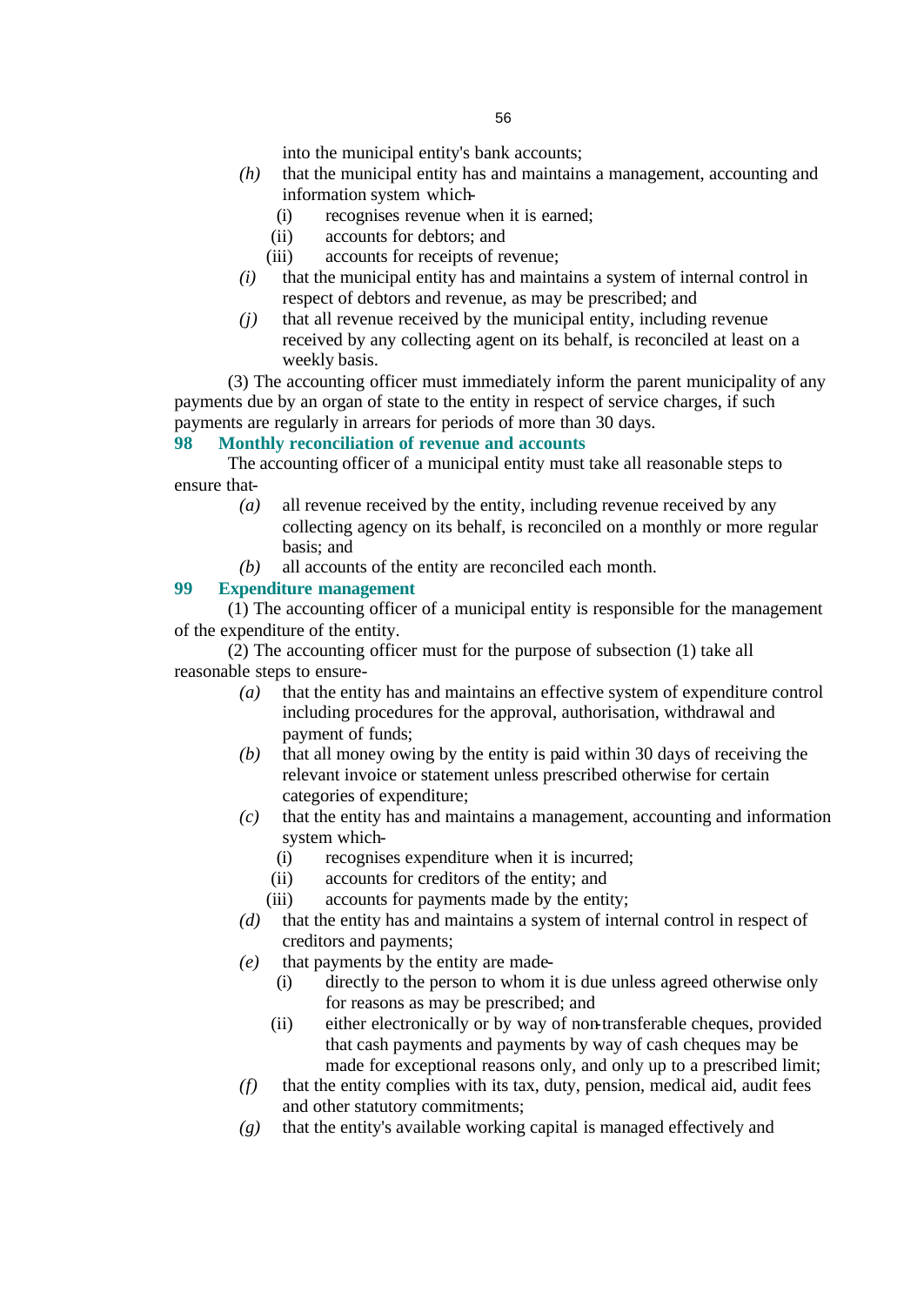economically in terms of any prescribed cash management and investment framework; and

*(h)* that the entity has and implements a supply chain management policy in accordance with section 111 in a way that is fair, equitable, transparent and cost-effective.

### **100 Budget implementation**

The accounting officer of a municipal entity is responsible for implementing the entity's budget, including taking effective and appropriate steps to ensure that-

- *(a)* the spending of funds is in accordance with the budget;
- *(b)* revenue and expenditure are properly monitored; and
- *(c)* spending is reduced as necessary when revenue is anticipated to be less than projected in the budget.

## *Part 4*

#### *Reports and reportable matters* **(ss 101-104)**

**101 Impending under collection, shortfalls, overspending, overdrafts, and nonpayment**

(1) The accounting officer of a municipal entity must report, in writing, to the board of directors of the entity, at its next meeting, and to the accounting officer of the entity's parent municipality any financial problems of the entity, including-

- *(a)* any impending or actual-
	- (i) under collection of revenue due;
	- (ii) shortfalls in budgeted revenue;
	- (iii) overspending of the entity's budget;
	- (iv) delay in the entity's payments to any creditors; or
	- (v) overdraft in any bank account of the entity for a period exceeding 21 days; and
- *(b)* any steps taken to rectify such financial problems.

(2) The accounting officer of the municipality must table a report referred to in subsection (1) in the municipal council at its next meeting.

#### **102 Irregular or fruitless and wasteful expenditure**

(1) On discovery of any irregular expenditure or any fruitless and wasteful expenditure, the board of directors of a municipal entity must promptly report, in writing, to the mayor and municipal manager of the entity's parent municipality and the Auditor-General-

- *(a)* particulars of the expenditure; and
- *(b)* any steps that have been taken-
	- (i) to recover the expenditure; and
	- (ii) to prevent a recurrence of the expenditure.

(2) The board of directors of a municipal entity must promptly report to the South African Police Service any-

- *(a)* irregular expenditure that may constitute a criminal offence; and
- *(b)* other losses suffered by the municipal entity which resulted from suspected criminal conduct.

#### **103 Reporting of improper interference by councillors**

The accounting officer of a municipal entity must promptly report to the speaker of the council of the entity's parent municipality any interference by a councillor outside that councillor's assigned duties, in-

*(a)* the financial affairs of the municipal entity; or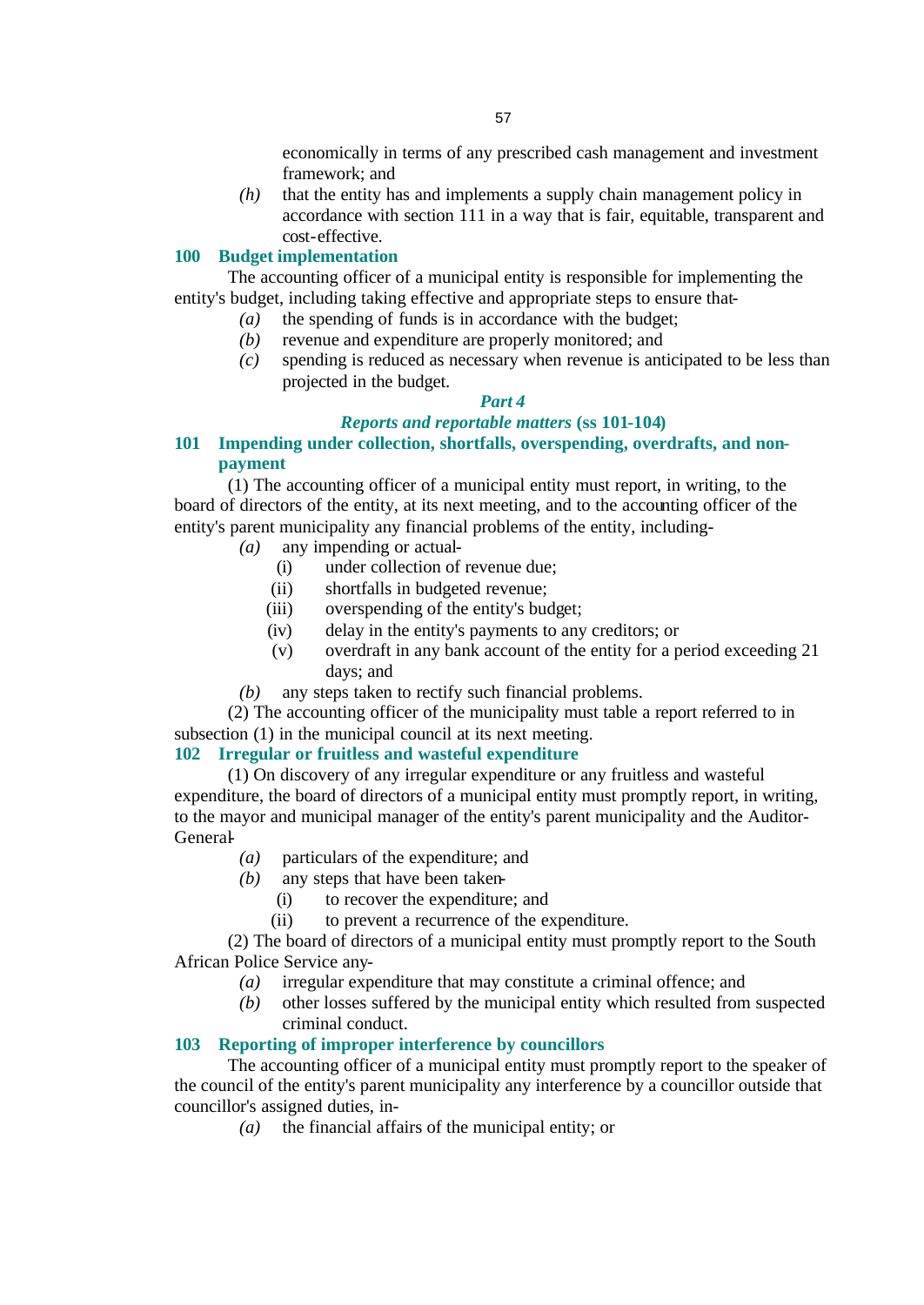# **104 General reporting obligations**

(1) The accounting officer of a municipal entity-

- *(a)* is, except where otherwise provided in this Act, responsible for the submission by the entity of all reports, returns, notices and other information to the entity's parent municipality, as may be required by this Act; and
- *(b)* must submit to the accounting officer of the entity's parent municipality, the National Treasury, the relevant provincial treasury, the department of local government in the province or the Auditor-General such information, returns, documents, explanations and motivations as may be prescribed or as may be required.

(2) If the accounting officer of a municipal entity is unable to comply with any of the responsibilities in terms of this Act, he or she must promptly report the inability, together with reasons, to the council of the entity's parent municipality.

# *Part 5*

# *Other officials of municipal entities* **(ss 105-107)**

# **105 Duties of other officials**

(1) Each official of a municipal entity exercising financial management responsibilities must take all reasonable steps within that official's area of responsibility to ensure-

- *(a)* that the system of financial management and internal control established for the entity is carried out diligently;
- *(b)* that the financial and other resources of the entity are utilised effectively, efficiently, economically and transparently;
- *(c)* that any irregular expenditure, fruitless and wasteful expenditure and other losses are prevented;
- *(d)* that all revenue due to the entity is collected;
- *(e)* that the provisions of this Act to the extent applicable to that official, including any delegations in terms of section 106, are complied with; and
- *(f)* that the assets and liabilities of the entity are managed effectively, and that assets are safeguarded and maintained to the extent necessary.
- (2) An official of a municipal entity must perform the functions referred to in subsection (1) subject to the directio ns of the accounting officer of the entity.

# **106 Delegation of powers and duties by accounting officers**

(1) The accounting officer of a municipal entity-

- *(a)* may delegate to an official of that entity-
	- (i) any of the powers or duties assigned or delegated to the accounting officer in terms of this Act; or
	- (ii) any powers or duties reasonably necessary to assist the accounting officer in complying with a duty which requires the accounting officer to take reasonable or appropriate steps to ensure the achievement of the aims of a specific provision of this Act; and
- *(b)* must regularly review delegations issued in terms of paragraph *(a)* and, if necessary, amend or withdraw any of those delegations.
- (2) A delegation in terms of subsection (1)-
- *(a)* must be in writing;
- *(b)* is subject to any limitations and conditions the accounting officer may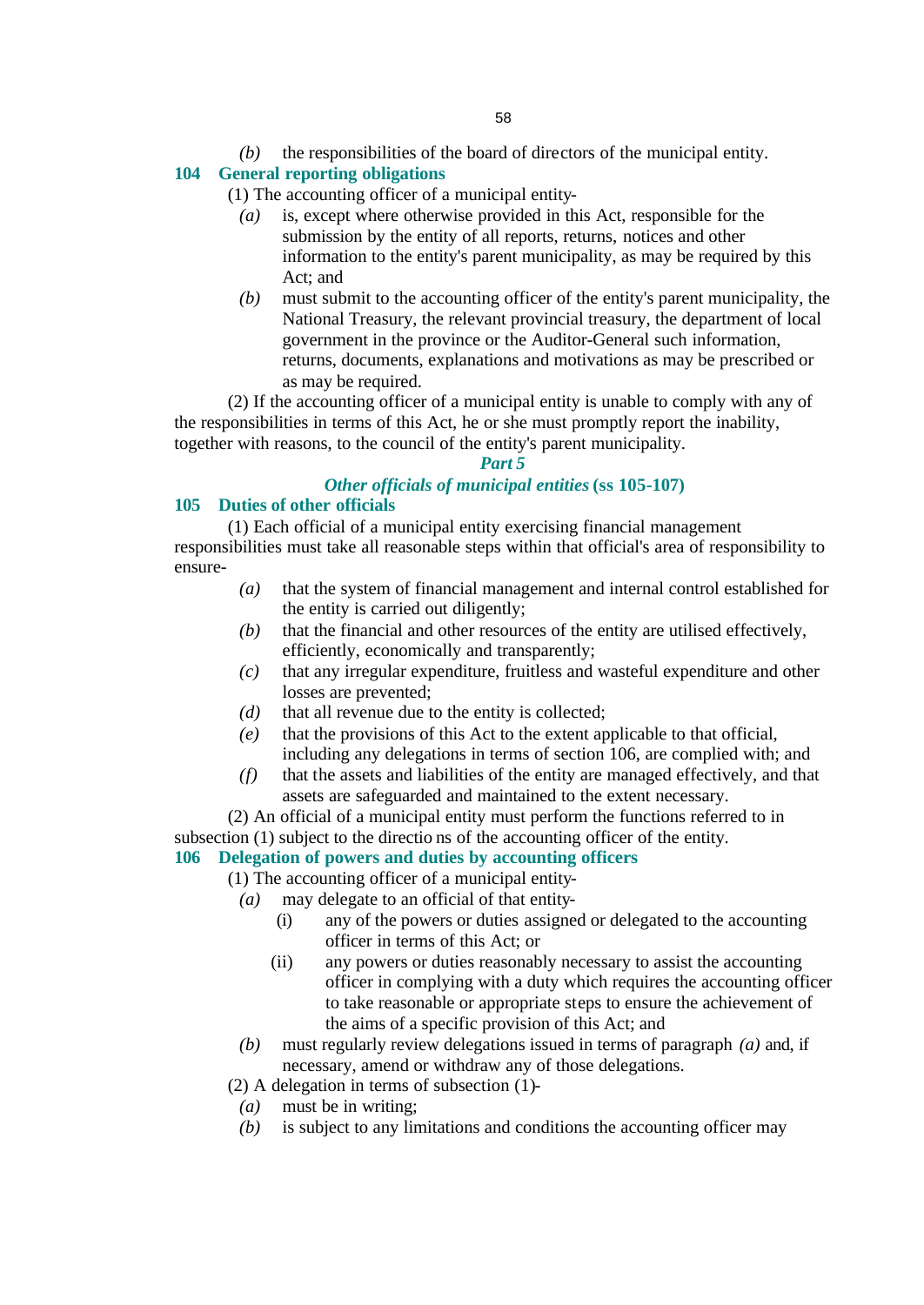impose;

- *(c)* may be either to a specific individual or to the holder of a specific post in the municipal entity; and
- *(d)* does not divest the accounting officer of the responsibility concerning the exercise of the delegated power or the performance of the delegated duty.

(3) An accounting officer may confirm, vary or revoke any decision taken by an official in consequence of a delegation in terms of subsection (1), but no such variation or revocation of a decision may detract from any rights that may have accrued as a result of the decision.

#### **107 Competency levels of professional financial officials**

The accounting officer, senior managers, any chief financial officer and all other financial officials of a municipal entity must meet the prescribed financial management competency levels.

> [Date of commencement of s. 107: 1 July 2006.] *Part 6*

#### *General* **(ss 108-109)**

#### **108 Borrowing of money**

(1) A municipal entity may borrow money, but only in accordance with-

- *(a)* the entity's multi-year business plan referred to in section 87 (5) *(d)*; and
- *(b)* the provisions of Chapter 6 to the extent that those provisions can be applied to a municipal entity.

(2) In applying Chapter 6 to a municipal entity, a reference in that Chapter to a municipality, a municipal council or an accounting officer must be read as referring to a municipal entity, the board of directors of a municipal entity or the accounting officer of a municipal entity, respectively.

#### **109 Financial problems in municipal entities**

If a municipal entity experiences serious or persistent financial problems and the board of directors of the entity fails to act effectively, the parent municipality must either-

- *(a)* take appropriate steps in terms of its rights and powers over that entity, including its rights and powers in terms of any relevant service delivery or other agreement;
- *(b)* impose a financial recovery plan, which must meet the same criteria set out in section 142 for a municipal financial recovery plan; or
- *(c)* liquidate and disestablish the entity.

## **CHAPTER 11**

## **GOODS AND SERVICES (ss 110-120)**

#### *Part 1*

#### *Supply chain management* **(ss 110-119)**

#### **110 Application of this Part**

- (1) This Part, subject to subsection (2), applies to-
	- *(a)* the procurement by a municipality or municipal entity of goods and services;
	- *(b)* the disposal by a municipality or municipal entity of goods no longer needed;
	- *(c)* the selection of contractors to provide assistance in the provision of municipal services otherwise than in circumstances where Chapter 8 of the Municipal Systems Act applies; and
	- *(d)* the selection of external mechanisms referred to in section 80 (1) *(b)* of the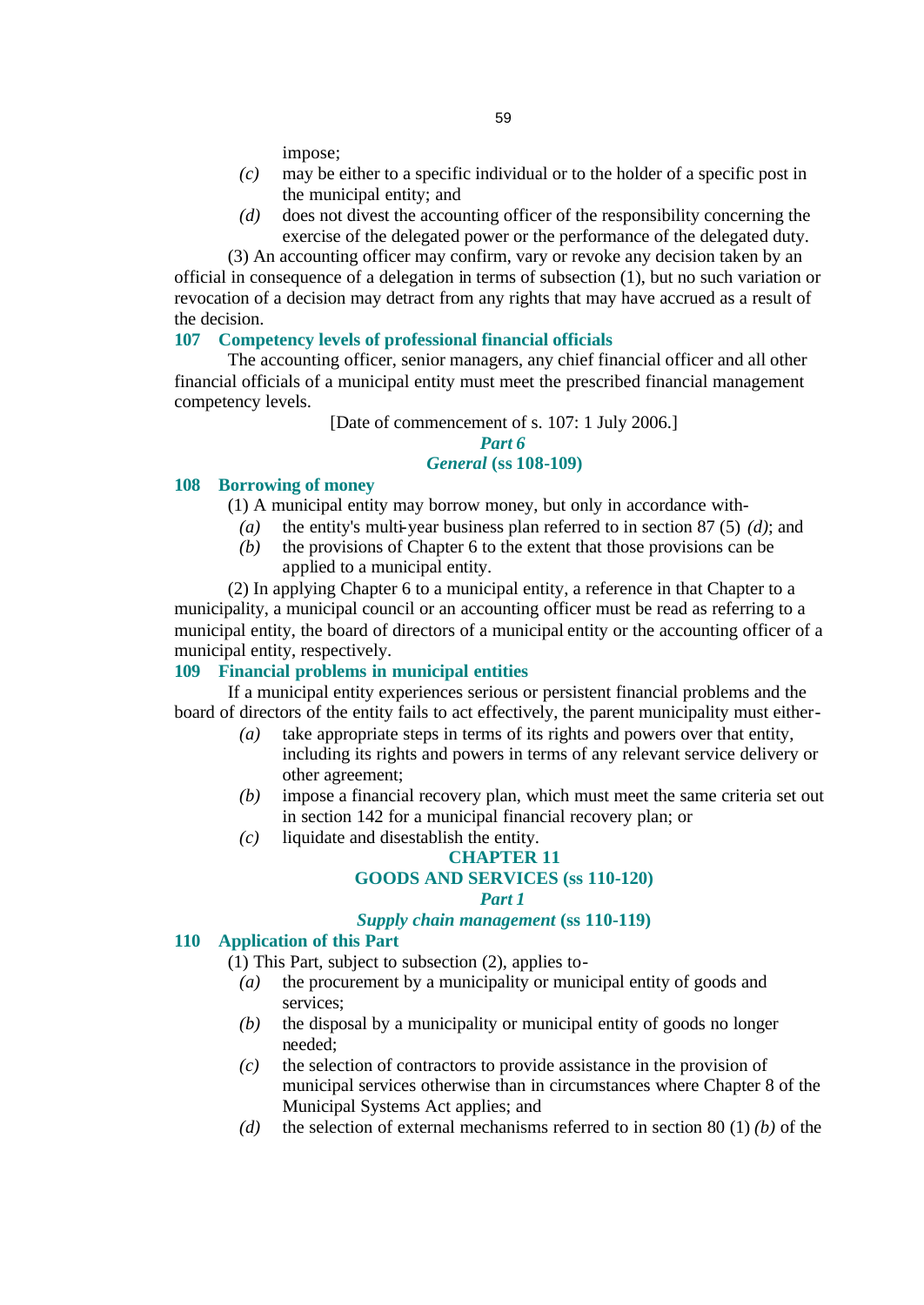(2) This Part, except where specifically provided otherwise, does not apply if a municipality or municipal entity contracts with another organ of state for-

- *(a)* the provision of goods or services to the municipality or municipal entity;
- *(b)* the provision of a municipal service or assistance in the provision of a municipal service; or
- *(c)* the procurement of goods and services under a contract secured by that other organ of state, provided that the relevant supplier has agreed to such procurement.

(3) The disposal of goods by a municipality or municipal entity in terms of this Part must be read with sections 14 and 90.

[Date of commencement of s. 110: 1 December 2004.]

# **111 Supply chain management policy**

Each municipality and each municipal entity must have and implement a supply chain management policy which gives effect to the provisions of this Part.

# [Date of commencement of s. 111: 1 December 2004.]

# **112 Supply chain management policy to comply with prescribed framework**

(1) The supply chain management policy of a municipality or municipal entity must be fair, equitable, transparent, competitive and cost-effective and comply with a prescribed regulatory framework for municipal supply chain management, which must cover at least the following:

- *(a)* The range of supply chain management processes that municipalities and municipal entities may use, including tenders, quotations, auctions and other types of competitive bidding;
- *(b)* when a municipality or municipal entity may or must use a particular type of process;
- *(c)* procedures and mechanisms for each type of process;
- *(d)* procedures and mechanisms for more flexible processes where the value of a contract is below a prescribed amount;
- *(e)* open and transparent pre-qualification processes for tenders or other bids;
- *(f)* competitive bidding processes in which only pre-qualified persons may participate;
- *(g)* bid documentation, advertising of and invitations for contracts;
- *(h)* procedures and mechanisms for-
	- (i) the opening, registering and recording of bids in the presence of interested persons;
	- (ii) the evaluation of bids to ensure best value for money;
	- (iii) negotiating the final terms of contracts; and
	- (iv) the approval of bids;
- *(i)* screening processes and security clearances for prospective contractors on tenders or other bids above a prescribed value;
- *(j)* compulsory disclosure of any conflicts of interests prospective contractors may have in specific tenders and the exclusion of such prospective contractors from those tenders or bids;
- *(k)* participation in the supply chain management system of persons who are not officials of the municipality or municipal entity, subject to section 117;
- *(l)* the barring of persons from participating in tendering or other bidding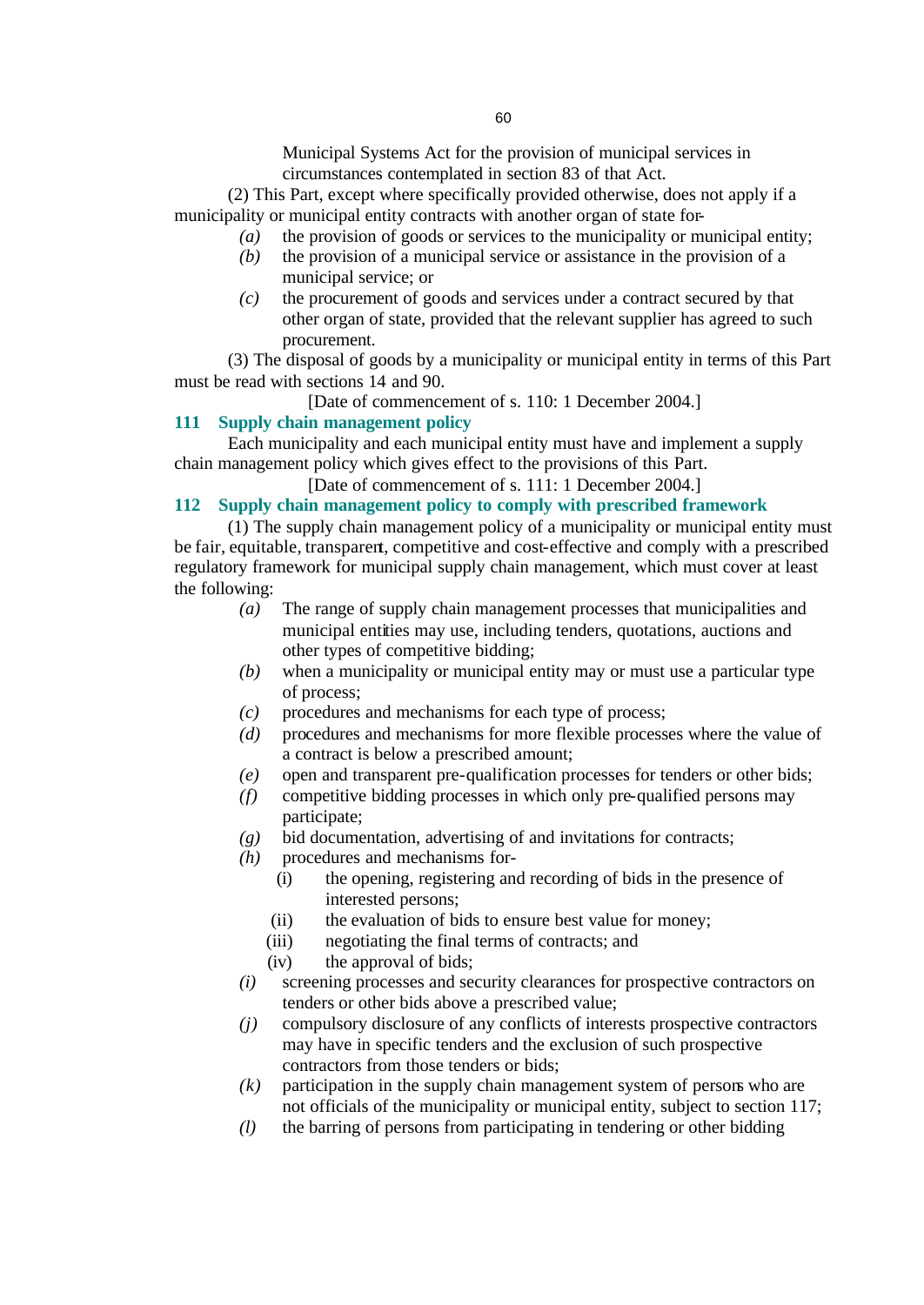processes, including persons-

- (i) who were convicted for fraud or corruption during the past five years;
- (ii) who wilfully neglected, reneged on or failed to comply with a government contract during the past five years; or
- (iii) whose tax matters are not cleared by South African Revenue Service; *(m)* measures for-
	- (i) combating fraud, corruption, favouritism and unfair and irregular practices in municipal supply chain management; and
	- (ii) promoting ethics of officials and other role players involved in municipal supply chain management;
- *(n)* the invalidation of recommendations or decisions that were unlawfully or improperly made, taken or influenced, including recommendations or decisions that were made, taken or in any way influenced by-
	- (i) councillors in contravention of item 5 or 6 of the Code of Conduct for Councillors set out in Schedule 1 to the Municipal Systems Act; or
	- (ii) municipal officials in contravention of item 4 or 5 of the Code of Conduct for Municipal Staff Members set out in Schedule 2 to that Act;
- *(o)* the procurement of goods and services by municipalities or municipal entities through contracts procured by other organs of state;
- *(p)* contract management and dispute settling procedures; and
- *(q)* the delegation of municipal supply chain management powers and duties, including to officials.

(2) The regulatory framework for municipal supply chain management must be fair, equitable, transparent, competitive and cost-effective.

[Date of commencement of s. 112: 1 December 2004.]

## **113 Unsolicited bids**

(1) A municipality or municipal entity is not obliged to consider an unsolicited bid received outside its normal bidding process.

(2) If a municipality or municipal entity decides to consider an unsolicited bid received outside a normal bidding process, it may do so only in accordance with a prescribed framework.

(3) The framework must strictly regulate and limit the power of municipalities and municipal entities to approve unsolicited bids received outside their normal tendering or other bidding processes.

[Date of commencement of s. 113: 1 December 2004.]

#### **114 Approval of tenders not recommended**

(1) If a tender other than the one recommended in the normal course of implementing the supply chain management policy of a municipality or municipal entity is approved, the accounting officer of the municipality or municipal entity must, in writing, notify the Auditor-General, the relevant provincial treasury and the National Treasury and, in the case of a municipal entity, also the parent municipality, of the reasons for deviating from such recommendation.

(2) Subsection (1) does not apply if a different tender was approved in order to rectify an irregularity.

[Date of commencement of s. 114: 1 December 2004.]

## **115 Implementation of system**

(1) The accounting officer of a municipality or municipal entity must-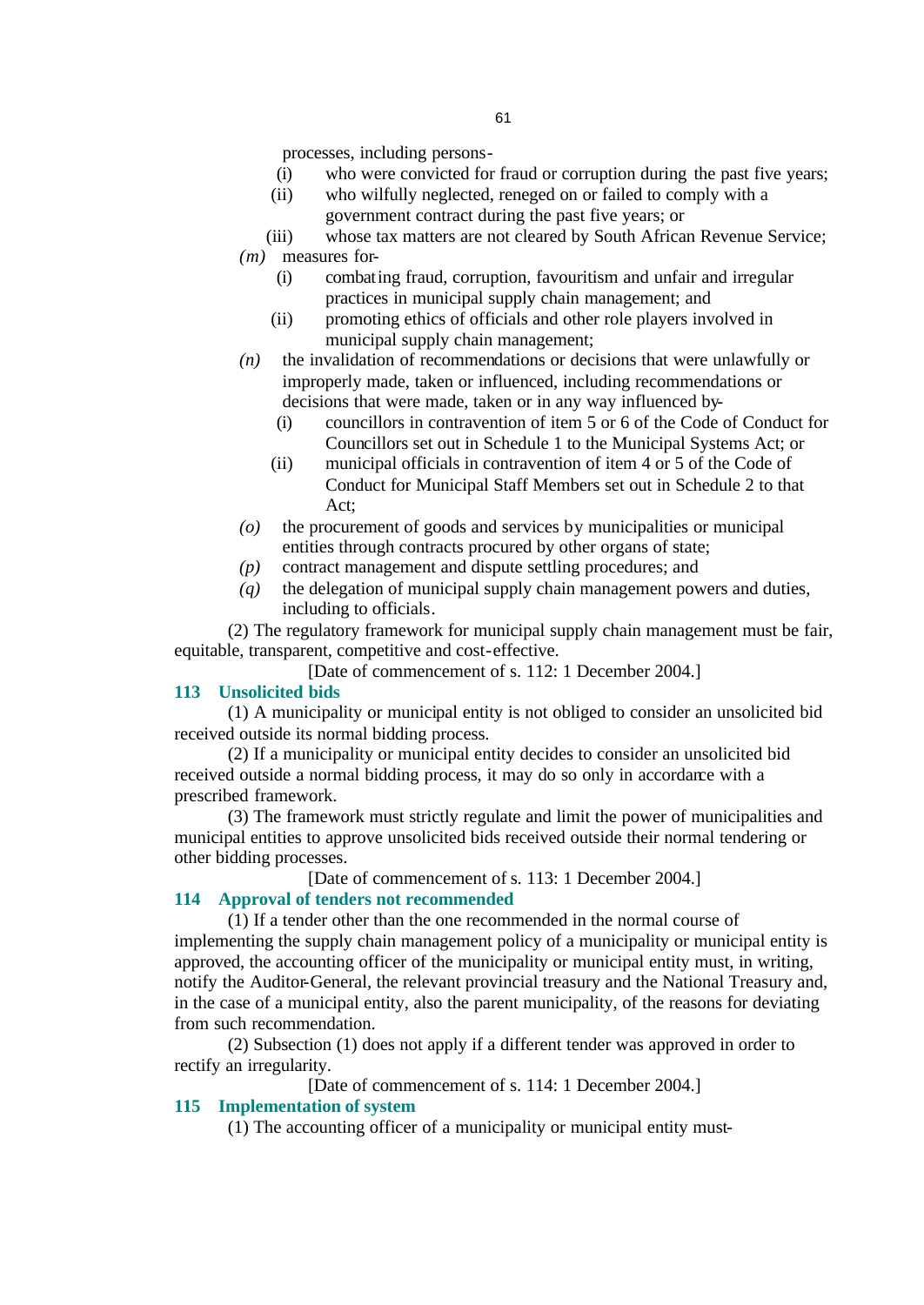- *(a)* implement the supply chain management policy of the municipality or municipal entity; and
- *(b)* take all reasonable steps to ensure that proper mechanisms and separation of duties in the supply chain management system are in place to minimise the likelihood of fraud, corruption, favouritism and unfair and irregular practices.
- (2) No person may impede the accounting officer in fulfilling this responsibility. [Date of commencement of s. 115: 1 December 2004.]

#### **116 Contracts and contract management**

(1) A contract or agreement procured through the supply chain management system of a municipality or municipal entity must-

- *(a)* be in writing;
- *(b)* stipulate the terms and conditions of the contract or agreement, which must include provisions providing for-
	- (i) the termination of the contract or agreement in the case of non- or under- performance;
	- (ii) dispute resolution mechanisms to settle disputes between the parties;
	- (iii) a periodic review of the contract or agreement once every three years in the case of a contract or agreement for longer than three years; and (iv) any other matters that may be prescribed.
- (2) The accounting officer of a municipality or municipal entity must-
	- *(a)* take all reasonable steps to ensure that a contract or agreement procured through the supply chain management policy of the municipality or municipal entity is properly enforced;
	- *(b)* monitor on a monthly basis the performance of the contractor under the contract or agreement;
	- *(c)* establish capacity in the administration of the municipality or municipal entity-
		- (i) to assist the accounting officer in carrying out the duties set out in paragraphs *(a)* and *(b)*; and
		- (ii) to oversee the day-to-day management of the contract or agreement; and
	- *(d)* regularly report to the council of the municipality or the board of directors of the entity, as may be appropriate, on the management of the contract or agreement and the performance of the contractor.

(3) A contract or agreement procured through the supply chain management policy of the municipality or municipal entity may be amended by the parties, but only after-

- *(a)* the reasons for the proposed amendment have been tabled in the council of the municipality or, in the case of a municipal entity, in the council of its parent municipality; and
- *(b)* the local community-
	- (i) has been given reasonable notice of the intention to amend the contract or agreement; and
	- (ii) has been invited to submit representations to the municipality or municipal entity.

[Date of commencement of s. 116: 1 December 2004.]

## **117 Councillors barred from serving on municipal tender committees**

No councillor of any municipality may be a member of a municipal bid committee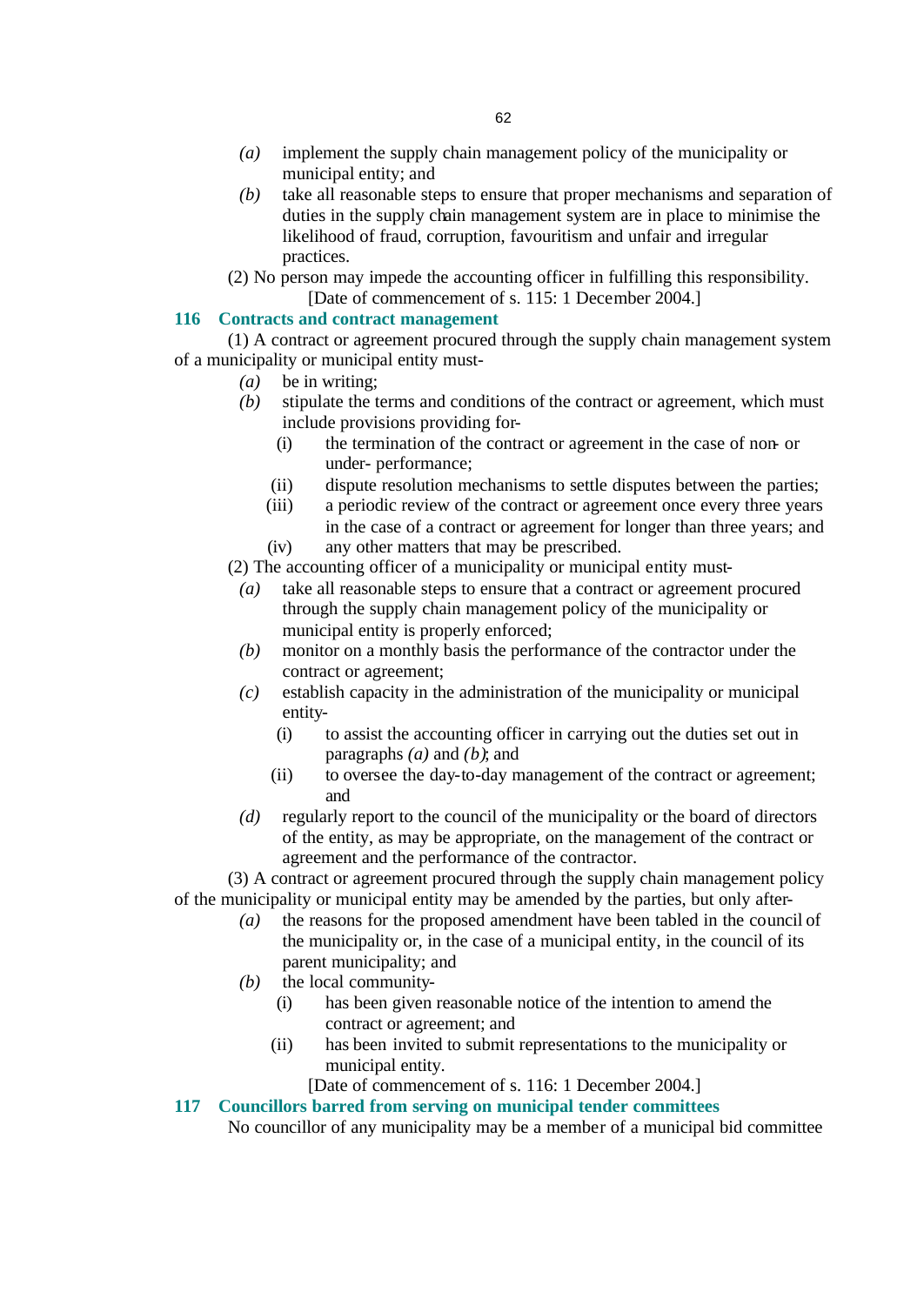or any other committee evaluating or approving tenders, quotations, contracts or other bids, nor attend any such meeting as an observer.

# **118 Interference**

No person may-

- *(a)* interfere with the supply chain management system of a municipality or municipal entity; or
- *(b)* amend or tamper with any tenders, quotations, contracts or bids after their submission.

## **119 Competency levels of officials involved in municipal supply chain management**

(1) The accounting officer and all other officials of a municipality or municipal entity involved in the implementation of the supply chain management policy of the municipality or municipal entity must meet the prescribed competency levels.

(2) A municipality and a municipal entity must for the purposes of subsection (1) provide resources or opportunities for the training of officials referred to in that subsection to meet the prescribed competency levels.

(3) The National Treasury or a provincial treasury may assist municipalities and municipal entities in the training of officials referred to in subsection (1).

[Date of commencement of s. 119: 1 July 2006.]

#### *Part 2*

# *Public-private partnerships* **(s 120)**

#### **120 Conditions and process for public-private partnerships**

(1) A municipality may enter into a public-private partnership agreement, but only if the municipality can demonstrate that the agreement will-

- *(a)* provide value for money to the municipality;
- *(b)* be affordable for the municipality; and
- *(c)* transfer appropriate technical, operational and financial risk to the private party.

(2) A public-private partnership agreement must comply with any prescribed regulatory framework for public-private partnerships.

(3) If the public-private partnership involves the provision of a municipal service, Chapter 8 of the Municipal Systems Act must also be complied with.

(4) Before a public-private partnership is concluded, the municipality must conduct a feasibility study that-

- *(a)* explains the strategic and operational benefits of the public-private partnership for the municipality in terms of its objectives;
- *(b)* describes in specific terms-
	- (i) the nature of the private party's role in the public-private partnership;
	- (ii) the extent to which this role, both legally and by nature, can be performed by a private party; and
	- (iii) how the proposed agreement will-
		- *(aa)* provide value for money to the municipality;
		- *(bb)* be affordable for the municipality;
		- *(cc)* transfer appropriate technical, operational and financial risks to the private party; and
		- *(dd)* impact on the municipality's revenue flows and its current and future budgets;
- *(c)* takes into account all relevant information; and
- *(d)* explains the capacity of the municipality to effectively monitor, manage and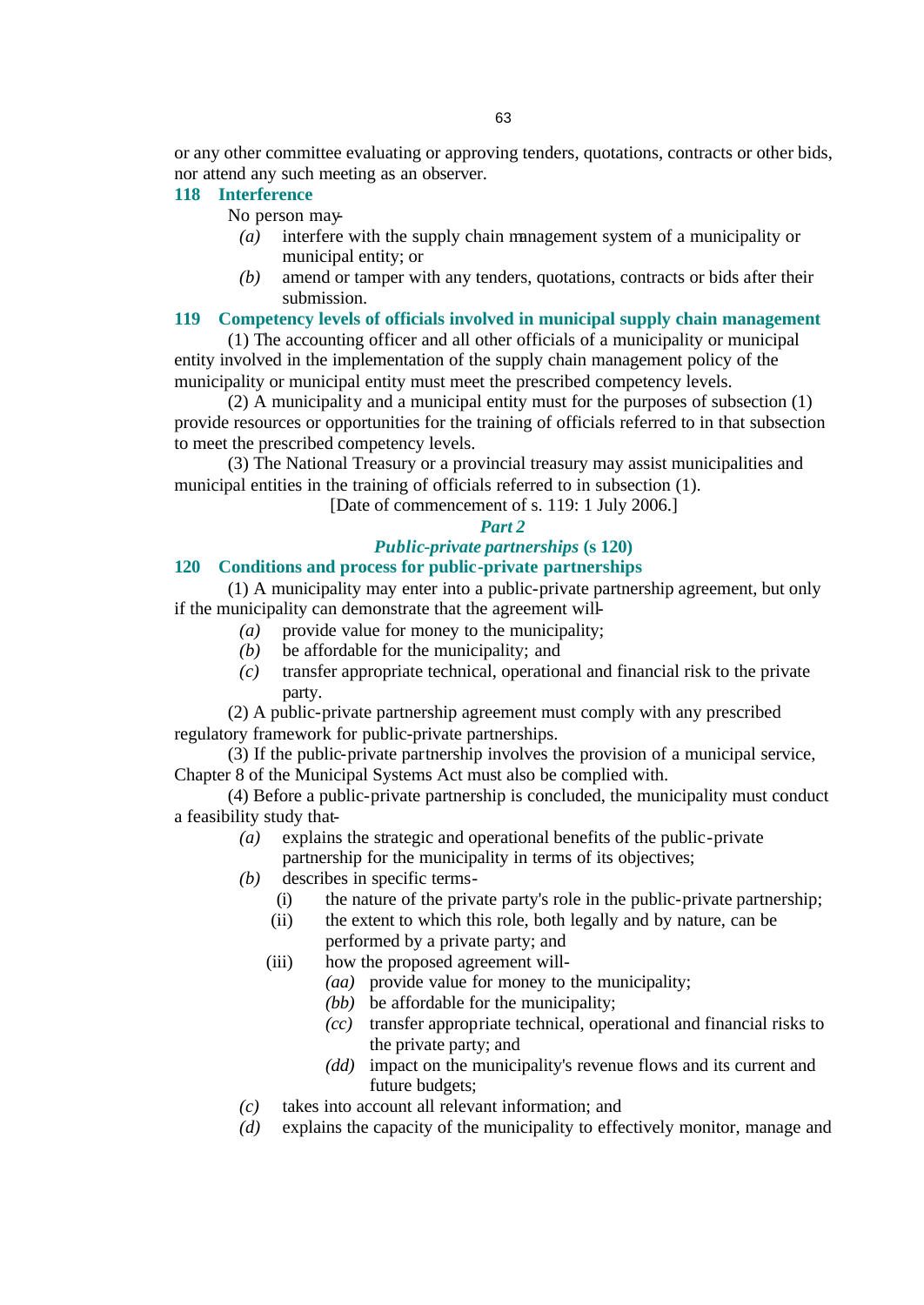enforce the agreement.

(5) The national government may assist municipalities in carrying out and assessing feasibility studies referred to in subsection (4).

(6) When a feasibility study has been completed, the accounting officer of the municipality must-

- *(a)* submit the report on the feasibility study together with all other relevant documents to the council for a decision, in principle, on whether the municipality should continue with the proposed public-private partnership;
- *(b)* at least 60 days prior to the meeting of the council at which the matter is to be considered, in accordance with section 21A of the Municipal Systems Act-
	- (i) make public particulars of the proposed public-private partnership, including the report on the feasibility study; and
	- (ii) invite the local community and other interested persons to submit to the municipality comments or representations in respect of the proposed public-private partnership; and
- *(c)* solicit the views and recommendations of-
	- (i) the National Treasury;
	- (ii) the national department responsible for local government;
	- (iii) if the public-private partnership involves the provision of water, sanitation, electricity or any other service as may be prescribed, the responsible national department; and
	- (iv) any other national or provincial organ of state as may be prescribed.

(7) Part 1 of this Chapter applies to the procurement of public-private partnership agreements. Section 33 also applies if the agreement will have multi-year budgetary implications for the municipality within the meaning of that section.

[Date of commencement of s. 120: 1 December 2004.]

## **CHAPTER 12**

# **FINANCIAL REPORTING AND AUDITING (ss 121-134)**

# **121 Preparation and adoption of annual reports**

(1) Every municipality and every municipal entity must for each financial year prepare an annual report in accordance with this Chapter. The council of a municipality must within nine months after the end of a financial year deal with the annual report of the municipality and of any municipal entity under the municipality's sole or shared control in accordance with section 129.

(2) The purpose of an annual report is-

- *(a)* to provide a record of the activities of the municipality or municipal entity during the financial year to which the report relates;
- *(b)* to provide a report on performance against the budget of the municipality or municipal entity for that financial year; and
- *(c)* to promote accountability to the local community for the decisions made throughout the year by the municipality or municipal entity.
- (3) The annual report of a municipality must include-
	- *(a)* the annual financial statements of the municipality, and in addition, if section 122 (2) applies, consolidated annual financial statements, as submitted to the Auditor-General for audit in terms of section 126 (1);
	- *(b)* the Auditor-General's audit report in terms of section 126 (3) on those financial statements;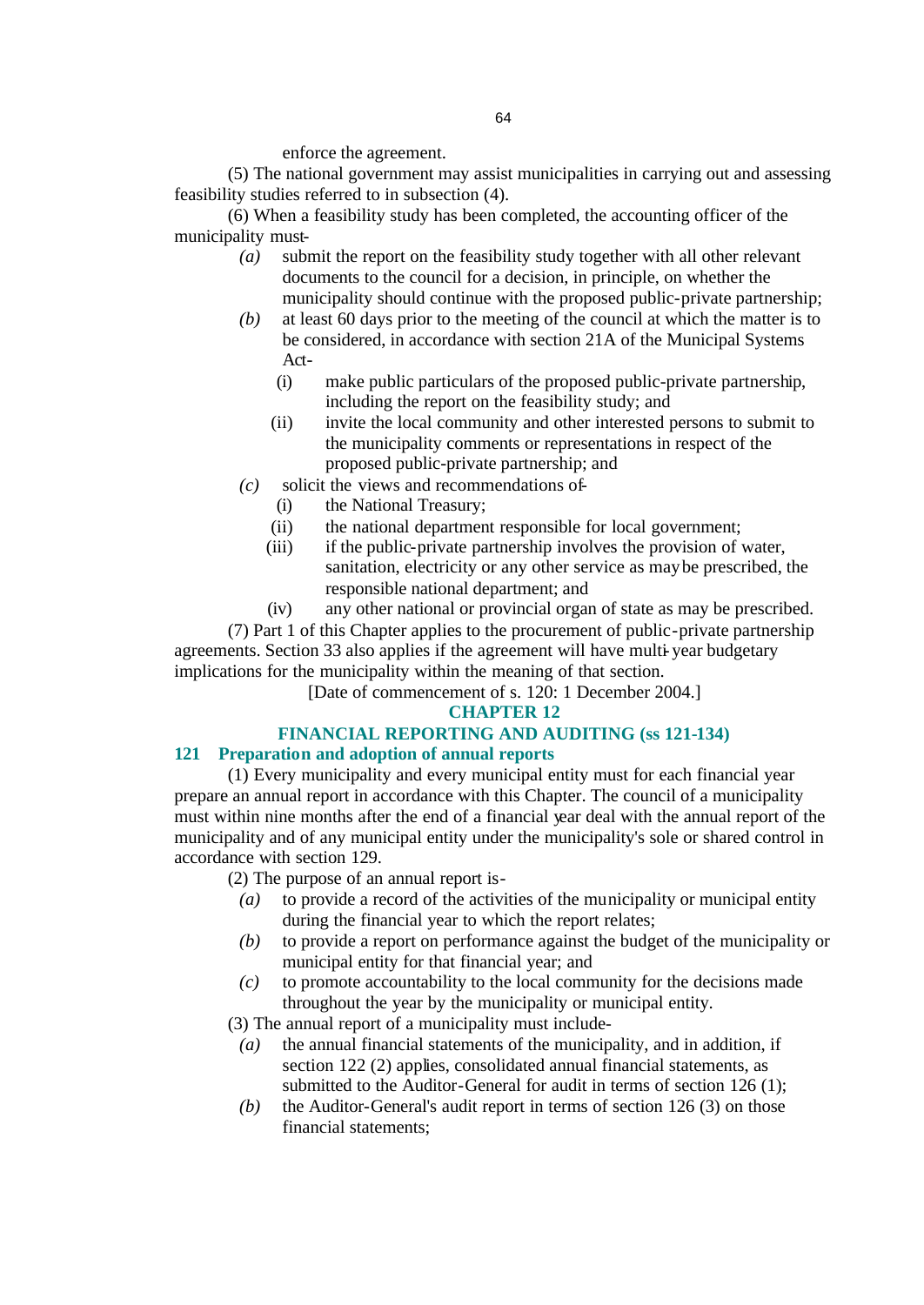- *(c)* the annual performance report of the municipality prepared by the municipality in terms of section 46 of the Municipal Systems Act;
- *(d)* the Auditor-General's audit report in terms of section 45 *(b)* of the Municipal Systems Act;
- *(e)* an assessment by the municipality's accounting officer of any arrears on municipal taxes and service charges;
- *(f)* an assessment by the municipality's accounting officer of the municipality's performance against the measurable performance objectives referred to in section 17 (3) *(b)* for revenue collection from each revenue source and for each vote in the municipality's approved budget for the relevant financial year;
- *(g)* particulars of any corrective action taken or to be taken in response to issues raised in the audit reports referred to in paragraphs *(b)* and *(d)*;
- *(h)* any explanations that may be necessary to clarify issues in connection with the financial statements;
- *(i)* any information as determined by the municipality;
- *(j)* any recommendations of the municipality's audit committee; and
- *(k)* any other information as may be prescribed.

(4) The annual report of a municipal entity must include-

- *(a)* the annual financial statements of the entity, as submitted to the Auditor-General for audit in terms of section 126 (2);
- *(b)* the Auditor-General's audit report in terms of section 126 (3) on those financial statements;
- *(c)* an assessment by the entity's accounting officer of any arrears on municipal taxes and service charges;
- *(d)* an assessment by the entity's accounting officer of the entity's performance against any measurable performance objectives set in terms the service delivery agreement or other agreement between the entity and its parent municipality;
- *(e)* particulars of any corrective action taken or to be taken in response to issues raised in the audit report referred to in paragraph *(b)*;
- *(f)* any information as determined by the entity or its parent municipality;
- *(g)* any recommendations of the audit committee of the entity or of its parent municipality; and
- *(h)* any other information as may be prescribed.

## **122 Preparation of financial statements**

(1) Every municipality and every municipal entity must for each financial year prepare annual financial statements which-

- *(a)* fairly presents the state of affairs of the municipality or entity, its performance against its budget, its management of revenue, expenditure, assets and liabilities, its business activities, its financial results, and its financial position as at the end of the financial year; and
- *(b)* disclose the information required in terms of sections 123, 124 and 125.

(2) A municipality which has sole control of a municipal entity, or which has effective control within the meaning of the Municipal Systems Act of a municipal entity which is a private company, must in addition to complying with subsection  $(1)$ , prepare consolidated annual financial statements incorporating the annual financial statements of the municipality and of such entity. Such consolidated annual financial statements must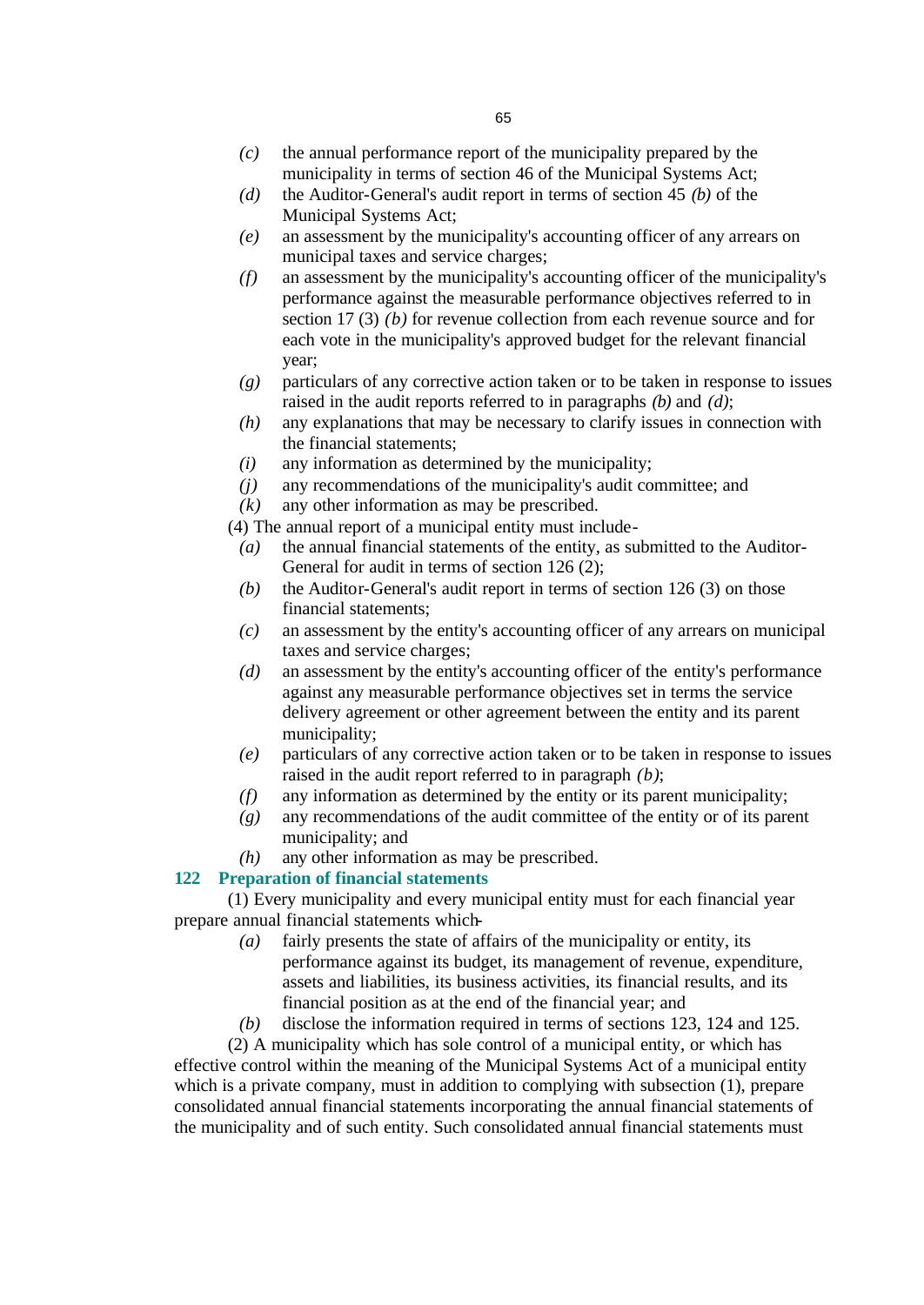comply with any requirements as may be prescribed.<sup>iii\*</sup>

(3) Both annual financial statements and consolidated annual financial statements must be prepared in accordance with generally recognised accounting practice prescribed in terms of section 91 (1) (b) of the Public Finance Management Act.<sup>N</sup>\*

# **123 Disclosures on intergovernmental and other allocations**

- (1) The annual financial statements of a municipality must disclose information on- *(a)* any allocations received by the municipality from-
	- (i) an organ of state in the national or provincial sphere of government; or
	- (ii) a municipal entity or another municipality;
	- *(b)* any allocations made by the municipality to-
		- (i) a municipal entity or another municipality; or
		- (ii) any other organ of state;
	- *(c)* how any allocations referred to in paragraph *(a)* were spent, per vote, excluding allocations received by the municipality as its portion of the equitable share or where prescribed otherwise because of the nature of the allocation;
	- *(d)* whether the municipality has complied with the conditions of-
		- (i) any allocations made to the municipality in terms of section 214 (1) *(c)* of the Constitution; and
		- (ii) any allocations made to the municipality other than by national organs of state;
	- *(e)* the reasons for any non-compliance with conditions referred to in paragraph *(d)*; and
	- *(f)* whether funds destined for the municipality in terms of the annual Division of Revenue Act were delayed or withheld, and the reasons advanced to the municipality for such delay or withholding.

(2) The annual financial statements of a municipal entity must disclose information

- on-
- *(a)* any allocations received by the entity from any municipality or other organ of state;
- *(b)* any allocations made by the entity to a municipality or other organ of state; and
- *(c)* any other information as may be prescribed.

[Date of commencement of s. 123: 1 July 2005.]

#### **124 Disclosures concerning councillors, directors and officials**

(1) The notes to the annual financial statements of a municipality must include particulars of-

- *(a)* the salaries, allowances and benefits of political office-bearers and councillors of the municipality, whether financial or in kind, including a statement by the accounting officer whether or not those salaries, allowances and benefits are within the upper limits of the framework envisaged in section 219 of the Constitution;
- *(b)* any arrears owed by individual councillors to the municipality, or a municipal entity under its sole or shared control, for rates or services and which at any time during the relevant financial year were outstanding for more than 90 days, including the names of those councillors; and
- *(c)* the salaries, allowances and benefits of the municipal manager, the chief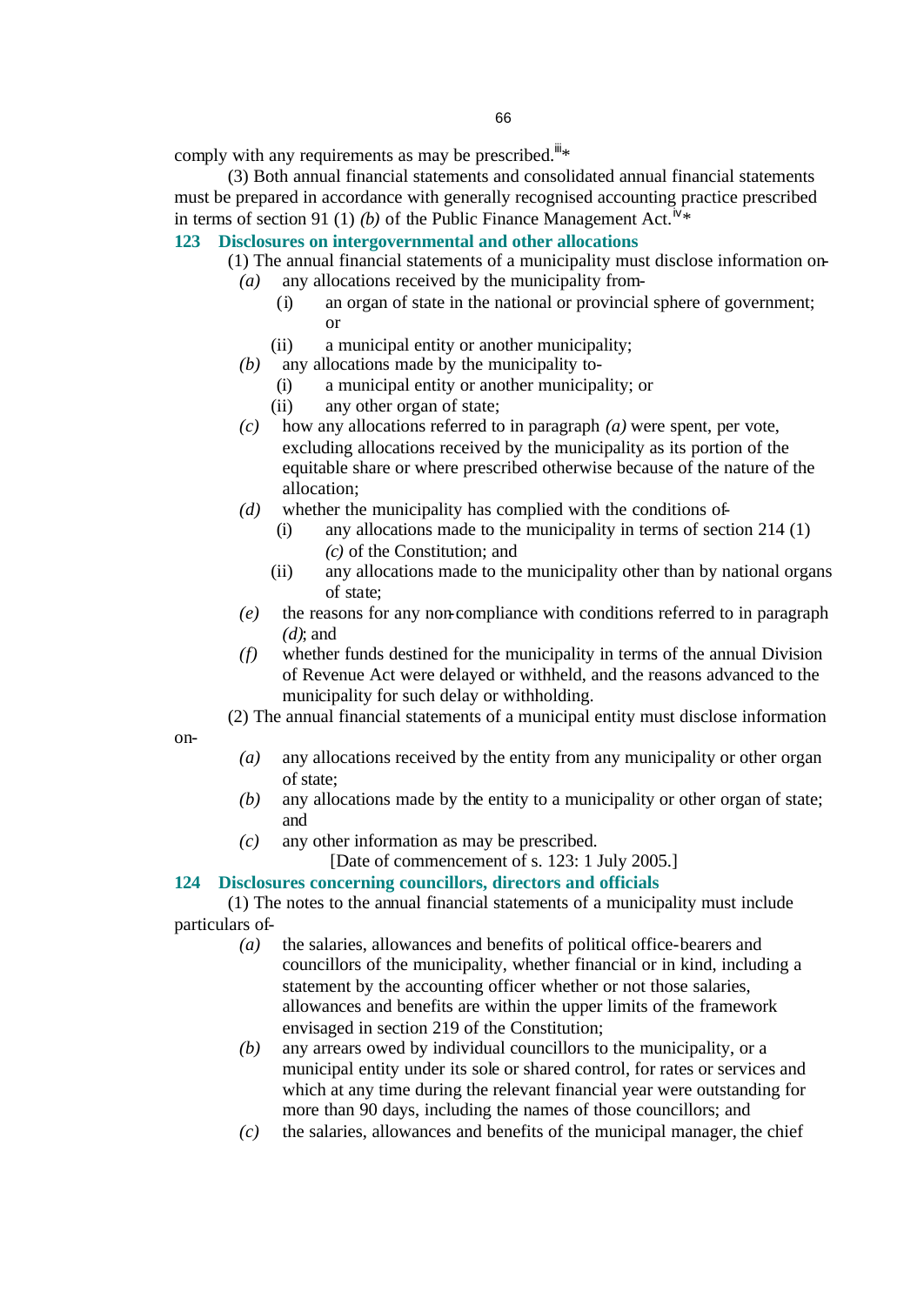financial officer, every senior manager and such categories of other officials as may be prescribed.

(2) The notes to the annual financial statements of a municipal entity must include particulars of the salaries, allowances and benefits of-

- *(a)* the members of the board of directors of the entity; and
- *(b)* the chief executive officer of the entity, every senior manager and such categories of other officials as may be prescribed.

## **125 Other compulsory disclosures**

- (1) The notes to the financial statements of a municipality must include-
	- *(a)* a list of all municipal entities under the sole or shared control of the municipality during the financial year and as at the last day of the financial year.
	- *(b)* the total amount of contributions to organised local government for the financial year, and the amount of any contributions outstanding as at the end of the financial year; and
	- *(c)* the total amounts paid in audit fees, taxes, levies, duties and pension and medical aid contributions, and whether any amounts were outstanding as at the end of the financial year.

(2) The notes to the annual financial statements of a municipality or municipal entity must disclose the following information:

- *(a)* In respect of each bank account held by the municipality or entity during the relevant financial year-
	- (i) the name of the bank where the account is or was held, and the type of account; and
	- (ii) year opening and year end balances in each of these bank accounts;
- *(b)* a summary of all investments of the municipality or entity as at the end of the financial year;
- *(c)* particulars of any contingent liabilities of the municipality or entity as at the end of the financial year;
- *(d)* particulars of-
	- (i) any material losses and any material irregular or fruitless and wasteful expenditures, including in the case of a municipality, any material unauthorised expenditure, that occurred during the financial year, and whether these are recoverable;
	- (ii) any criminal or disciplinary steps taken as a result of such losses or such unauthorised, irregular or fruitless and wasteful expenditures; and
	- (iii) any material losses recovered or written off;
- *(e)* particulars of non-compliance with this Act; and
- *(f)* any other matters that may be prescribed.

#### **126 Submission and auditing of annual financial statements**

(1) The accounting officer of a municipality-

- *(a)* must prepare the annual financial statements of the municipality and, within two months after the end of the financial year to which those statements relate, submit the statements to the Auditor-General for auditing; and
- *(b)* must in addition, in the case of a municipality referred to in section 122 (2), prepare consolidated annual financial statements in terms o f that section and, within three months after the end of the financial year to which those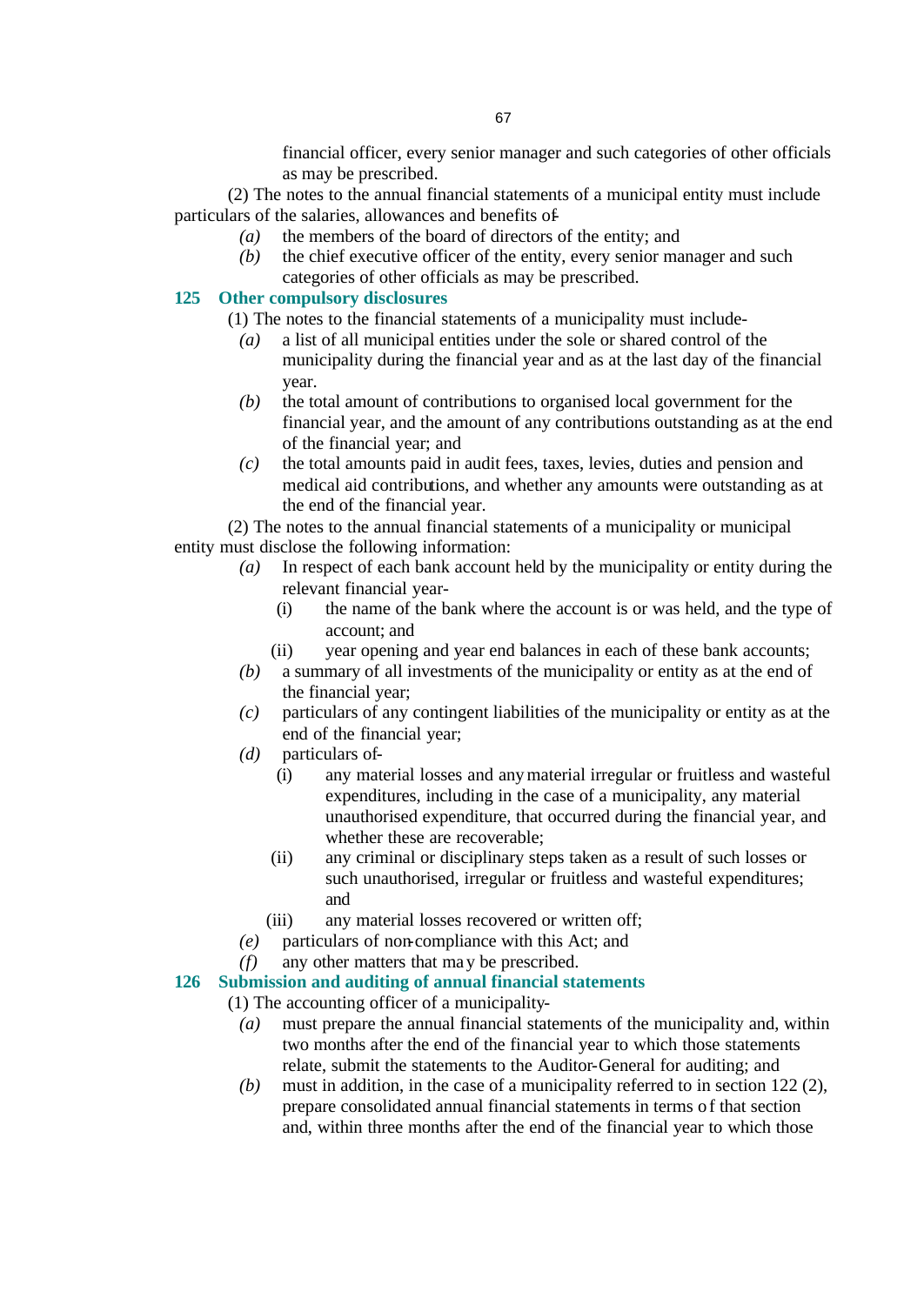statements relate, submit the statements to the Auditor-General for auditing. (2) The accounting officer of a municipal entity must prepare the annual financial statements of the entity and, within two months after the end of the financial year to which those statements relate, submit the statements to-

- *(a)* the parent municipality of the entity; and
- *(b)* the Auditor-General, for auditing.

(3) The Auditor-General must-

- *(a)* audit those financial statements; and
- *(b)* submit an audit report on those statements to the accounting officer of the municipality or entity within three months of receipt of the statements.

(4) If the Auditor-General is unable to complete an audit within three months of receiving the financial statements from an accounting officer, the Auditor-General must promptly submit a report outlining the reasons for the delay to the relevant municipality or municipal entity and to the relevant provincial legislature and Parliament.

(5) Once the Auditor-General has submitted an audit report to the accounting officer, no person other than the Auditor-General may alter the audit report or the financial statements to which the audit report relates.

[Date of commencement of s. 126: 1 July 2005.]

#### **127 Submission and tabling of annual reports**

(1) The accounting officer of a municipal entity must, within six months after the end of a financial year, or on such earlier date as may be agreed between the entity and its parent municipality, submit the entity's annual report for that financial year to the municipal manager of the entity's parent municipality.

(2) The mayor of a municipality must, within seven months after the end of a financial year, table in the municipal council the annual report of the municipality and of any municipal entity under the municipality's sole or shared control.

(3) If the mayor, for whatever reason, is unable to table in the council the annual report of the municipality, or the annual report of any municipal entity under the municipality's sole or shared control, within seven months after the end of the financial year to which the report relates, the mayor must-

- *(a)* promptly submit to the council a written exp lanation referred to in section 133 (1) *(a)* setting out the reasons for the delay, together with any components of the annual report listed in section 121 (3) or (4) that are ready; and
- *(b)* submit to the council the outstanding annual report or the outstanding components of the annual report as soon as may be possible.

(4) The Auditor-General may submit the financial statements and audit report-

- *(a)* of a municipality directly to the municipal council, the National Treasury, the relevant provincial treasury, the MEC responsible for local government in the province and any prescribed organ of state, if the mayor fails to comply with subsection (2) or (3); or
- *(b)* of a municipal entity directly to the parent municipality, the National Treasury, the relevant provincial treasury, the MEC responsible for local government in the province and any prescribed organ of state, if the accounting officer of the entity fails to comply with subsection (1).

(5) Immediately after an annual report is tabled in the council in terms of subsection (2), the accounting officer of the municipality must-

*(a)* in accordance with section 21A of the Municipal Systems Act-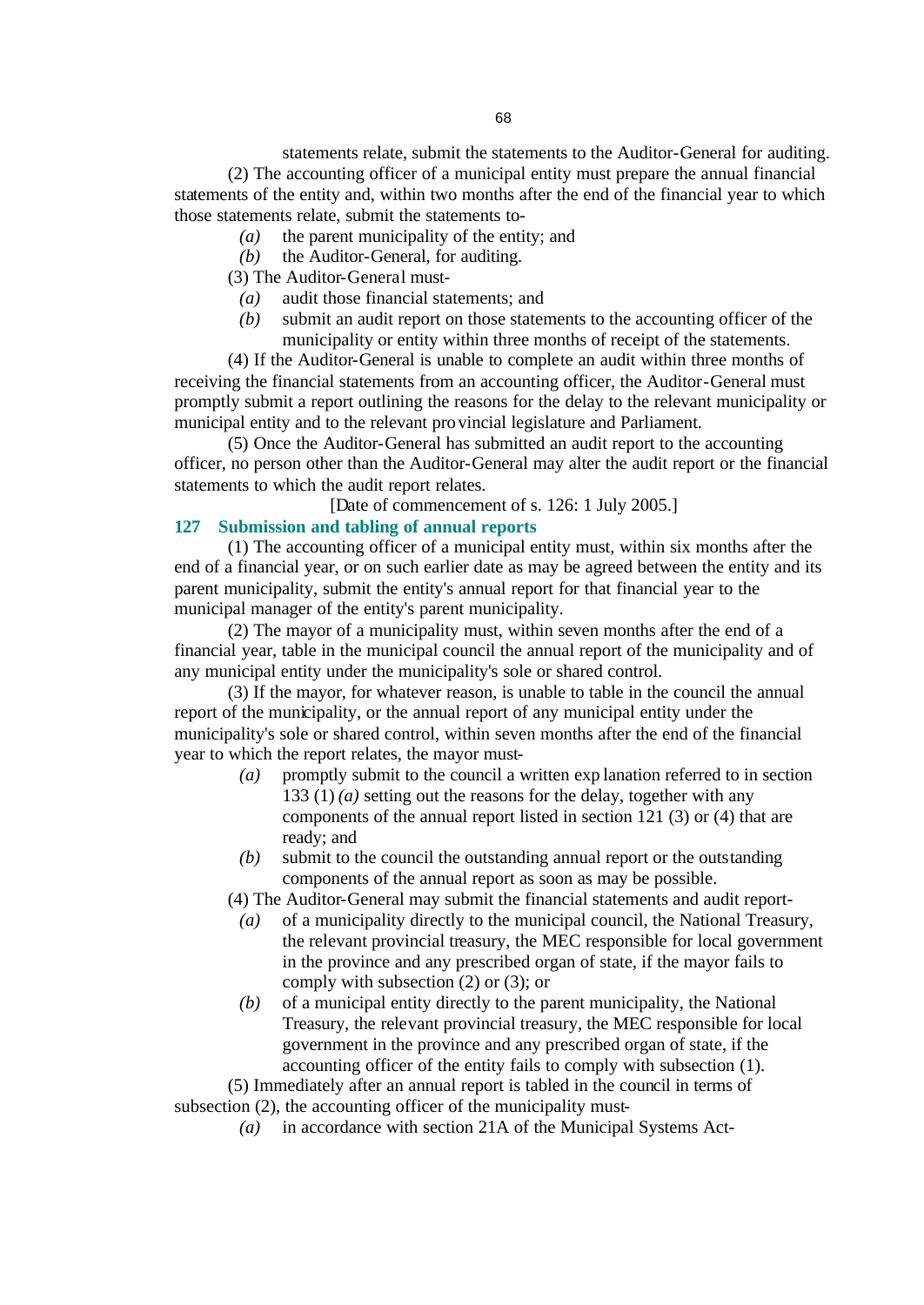- (i) make public the annual report; and
- (ii) invite the local community to submit representations in connection with the annual report; and
- *(b)* submit the annual report to the Auditor-General, the relevant provincial treasury and the provincial department responsible for local government in the province.

(6) Subsection (5), with the necessary modifications as the context may require, is also applicable if only components of the annual report are tabled in terms of subsection (3).

[Date of commencement of s. 127: 1 July 2005.]

#### **128 Compliance to be monitored**

The accounting officer of a parent municipality must-

- *(a)* monitor whether the accounting officer of any municipal entity under the sole or shared control of the municipality has complied with sections 121 (1) and 126 (2);
- *(b)* establish the reasons for any non-compliance; and
- *(c)* promptly report any non-compliance, together with the reasons for such non-compliance, to the council of the parent municipality, the relevant provincial treasury and the Auditor-General.
	- [Date of commencement of s. 128: 1 July 2005.]

# **129 Oversight reports on annual reports**

(1) The council of a municipality must consider the annual report of the municipality and of any municipal entity under the municipality's sole or shared control, and by no later than two months from the date on which the annual report was tabled in the council in terms of section 127, adopt an oversight report containing the council's comments on the annual report, which must include a statement whether the council-

- *(a)* has approved the annual report with or without reservations;
- *(b)* has rejected the annual report; or
- *(c)* has referred the annual report back for revision of those components that can be revised.

(2) The accounting officer must-

- *(a)* attend council and council committee meetings where the annual report is discussed, for the purpose of responding to questions concerning the report; and
- *(b)* submit copies of the minutes of those meetings to the Auditor-General, the relevant provincial treasury and the provincial department responsible for local government in the province.

(3) The accounting officer must in accordance with section 21A of the Municipal Systems Act make public an oversight report referred to in subsection (1) within seven days of its adoption.

(4) The National Treasury may issue guidelines on-

- *(a)* the manner in which municipal councils should consider annual reports and conduct public hearings; and
- *(b)* the functioning and composition of any public accounts or oversight committees established by the council to assist it to consider an annual report.

(5) No guidelines issued in terms of subsection (4) are binding on a municipal council unless adopted by the council.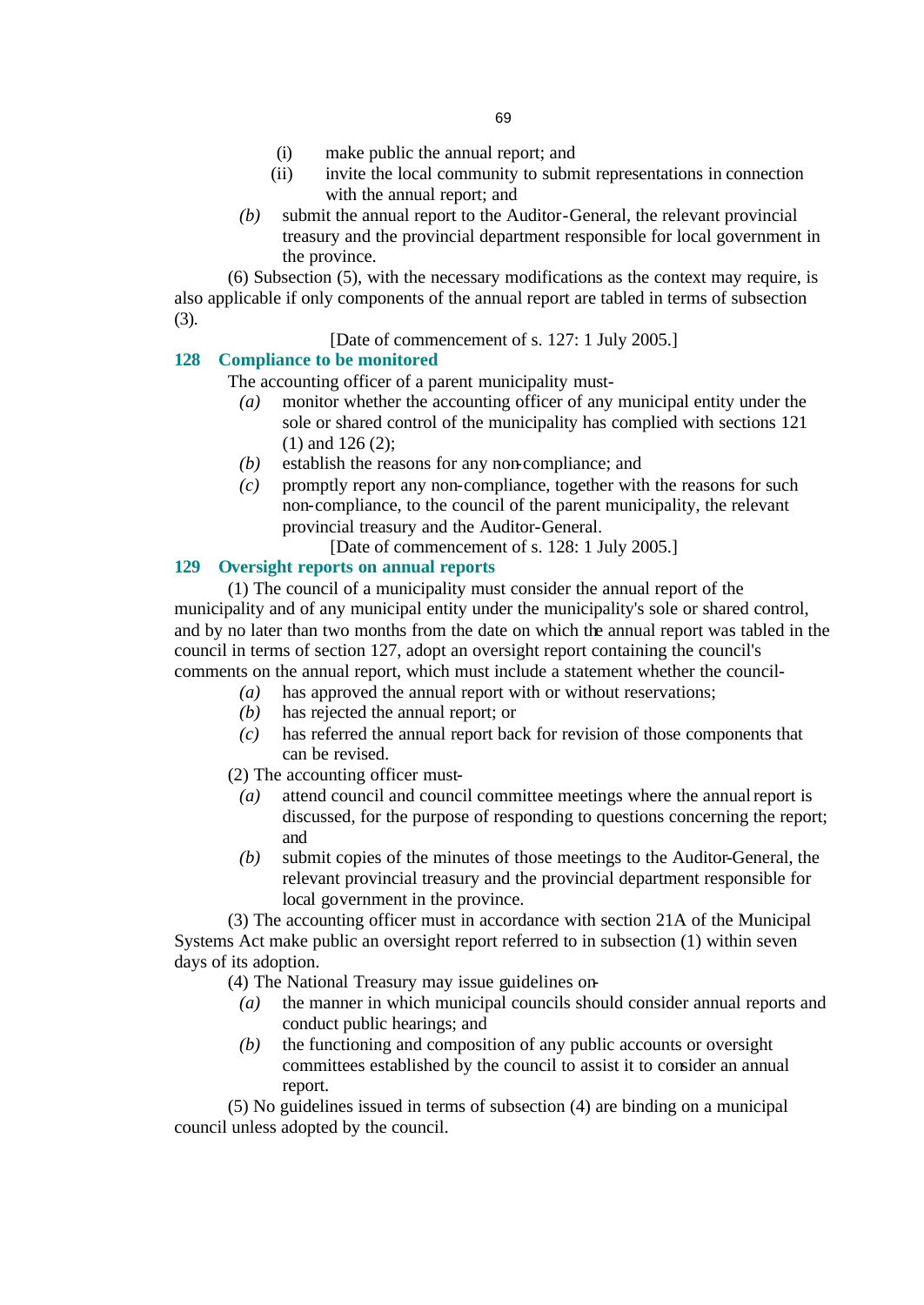(6) This section, with the necessary modifications as the context may require, is also applicable if only components of the annual report were tabled in terms of section 127 (3).

# [Date of commencement of s. 129: 1 July 2005.]

## **130 Council meetings open to public and certain public officials**

(1) The meetings of a municipal council at which an annual report is to be discussed or at which decisions concerning an annual report are to be taken, must be open to the public and any organs of state, and a reasonable time must be allowed-

- *(a)* for the discussion of any written submissions received from the local community or organs of state on the annual report; and
- *(b)* for members of the local community or any organs of state to address the council.

(2) Representatives of the Auditor-General are entitled to attend, and to speak at, any council meeting referred to in subsection (1).

(3) This section, with the necessary modifications as the context may require, is also applicable if only components of the annual report were tabled in terms of section 127 (3).

[Date of commencement of s. 130: 1 July 2005.]

#### **131 Issues raised by Auditor-General in audit reports**

(1) A municipality must address any issues raised by the Auditor-General in an audit report. The mayor of a municipality must ensure compliance by the municipality with this subsection.

(2) The MEC for local government in the province must-

- *(a)* assess all annual financial statements of municipalities in the province, the audit reports on such statements and any responses of municipalities to such audit reports, and determine whether municipalities have adequately addressed any issues raised by the Auditor-General in audit reports; and
- *(b)* report to the provincial legislature any omission by a municipality to adequately address those issues within 60 days.

[Date of commencement of s. 131: 1 July 2005.]

#### **132 Submissions to provincial legislatures**

(1) The following documents must be submitted to the provincial legislature:

- *(a)* The annual report of each municipality and each municipal entity in the province, or if only components of an annual report were tabled in terms of section 127 (3), those components; and
- *(b)* all oversight reports on those annual reports adopted in terms of section 129 (1).

(2) The accounting officer of a municipality must submit the documents referred to in subsection (1) *(a)* and *(b)* to the provincial legislature within seven days after the municipal council has adopted the relevant oversight report in terms of section 129 (1).

(3) The MEC for local government in a province must monitor whether municipalities in the province comply with subsection (2).

(4) A provincial legislature may deal with the documents referred to it in terms of subsection (1) in accordance with its constitutional powers.

(5) The National Treasury may issue guidelines on the manner in which provincial legislatures should consider the annual reports of municipalities. No guidelines issued in terms of this subsection are binding on a provincial legislature unless adopted by the legislature.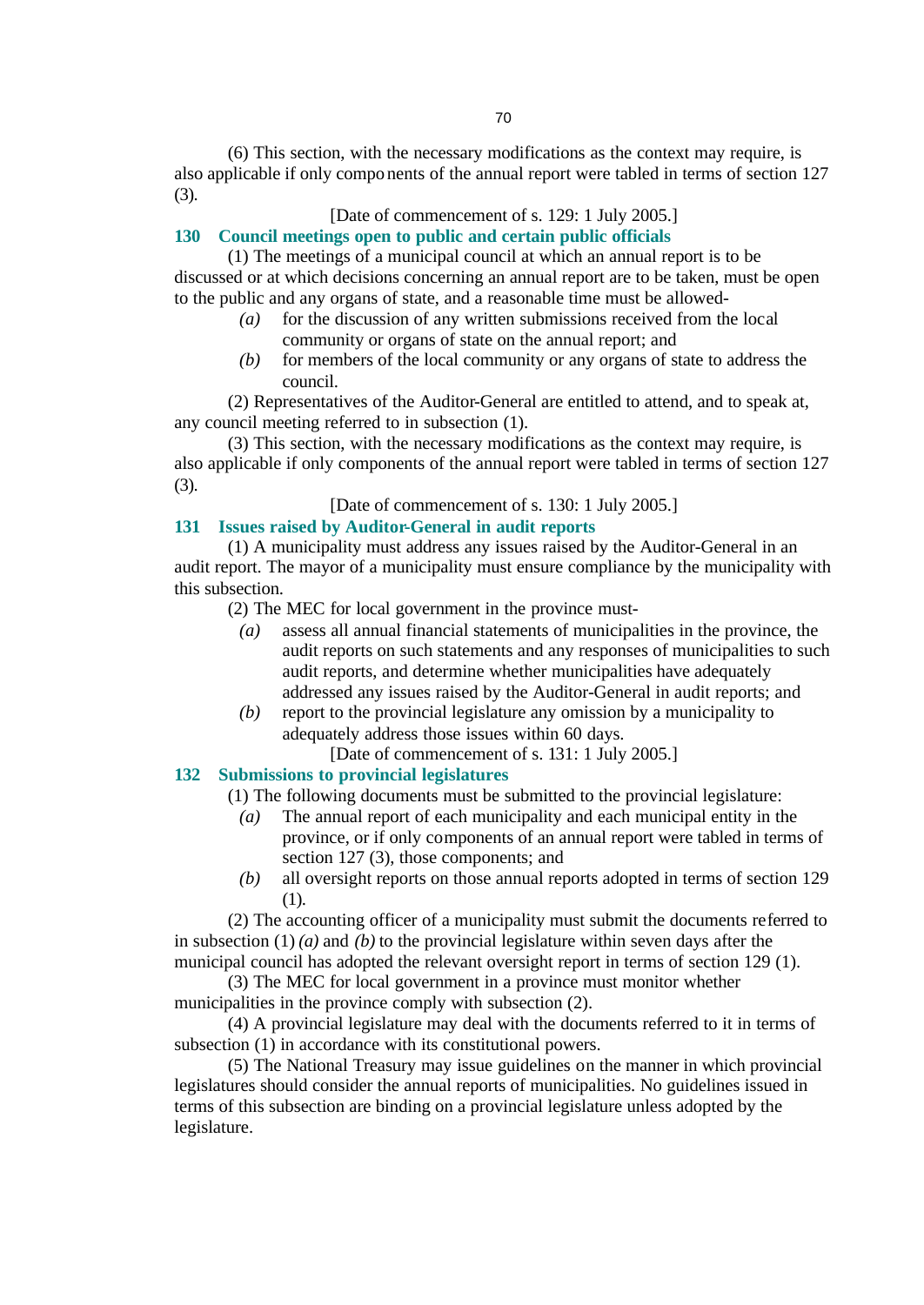#### [Date of commencement of s. 132: 1 July 2005.]

#### **133 Consequences of non-compliance with certain provisions**

(1) If the accounting officer of a municipality or municipal entity fails to submit financial statements to the Auditor-General in accordance with section 126 (1) or (2), or if the mayor fails to table the annual report of the municipality or a municipal entity in the council in accordance with section 127 (2)-

- *(a)* the mayor must promptly table in the council a written explanation setting out the reasons for the failure;
- *(b)* the Auditor-General, in the case of any failure to submit financial statements for auditing, must promptly-
	- (i) inform the speaker of the council, the National Treasury and the MEC for local government and the MEC for finance in the province of such failure; and
	- (ii) issue a special report on the failure to the relevant provincial legislature; and
- *(c)* the municipal council-
	- (i) must request the speaker or any other councillor to investigate the reasons for the failure and report to the council;
	- (ii) must take appropriate steps to ensure that the financial statements are submitted to the Auditor-General or that the annual report, including the financial statements and the audit report on those statements, is tabled in the counc il, as the case may be; and
	- (iii) may order that disciplinary steps be taken against the accounting officer or other person responsible for the failure;
- *(d)* the provincial executive may intervene in the municipality in terms of section 139 of the Constitution;
- *(e)* the National Treasury may take appropriate steps against the municipality in terms of section 5 (2) *(e)*; and
- *(f)* the provincial treasury may take appropriate steps against the municipality in terms of section 5 (4) *(d)*.
- (2) The Auditor-General must submit to Parliament and the provincial legislatures-
	- *(a)* by no later than 31 October of each year, the names of any municipalities or municipal entities which have failed to submit their financial statements to the Auditor-General in terms of section 126; and
	- *(b)* at quarterly intervals thereafter, the names of any municipalities or municipal entities whose financial statements are still outstanding at the end of each interval.
		- [Date of commencement of s. 133: 1 July 2005.]

## **134 Annual report to Parliament**

The Cabinet member responsible for local government must, as part of the report referred to in section 48 of the Municipal Systems Act, annually report to Parliament on actions taken by MECs for local government to address issues raised by the Auditor-General in audit reports on financial statements of municipalities and municipal entities.

[Date of commencement of s. 134: 1 July 2005.]

#### **CHAPTER 13**

#### **RESOLUTION OF FINANCIAL PROBLEMS (ss 135-162)**

[Date of commencement of Chapter 13: 1 July 2005.]

*Part 1*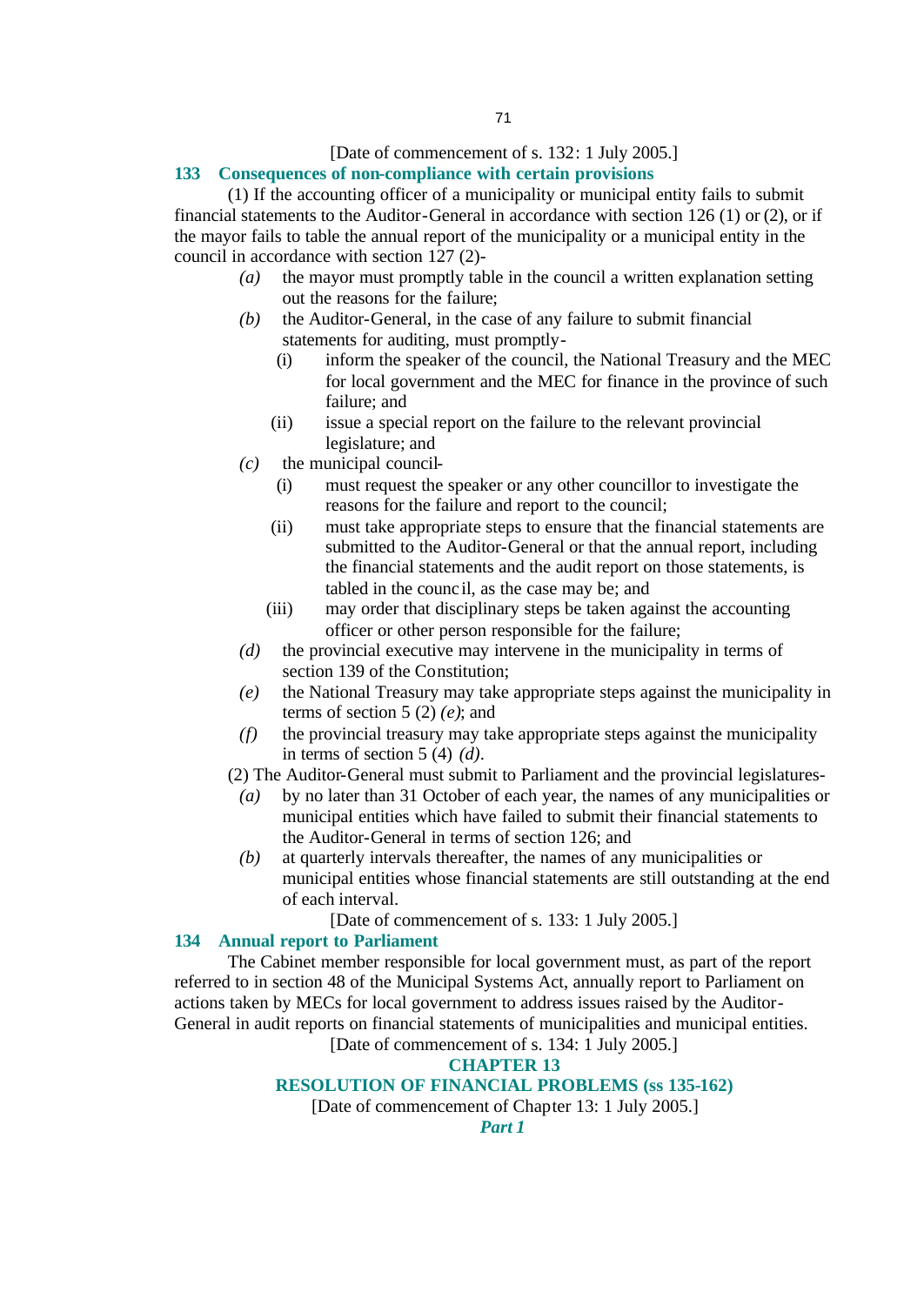## *Identification of financial problems* **(s 135)**

#### **135 Primary responsibility for resolution of financial problems**

(1) The primary responsibility to avoid, identify and resolve financial problems in a municipality rests with the municipality itself.

(2) A municipality must meet its financial commitments.

(3) If a municipality encounters a serious financial problem or anticipates problems in meeting its financial commitments, it must immediately-

- *(a)* seek solutions for the problem;
- *(b)* notify the MEC for local government and the MEC for finance in the province; and
- *(c)* notify organised local government.

[Date of commencement of s. 135: 1 July 2005.]

## *Part 2*

#### *Provincial interventions* **(ss 136-150)**

#### **136 Types of provincial interventions**

(1) If the MEC for local government in a province becomes aware that there is a serious financial problem in a municipality, the MEC must promptly-

- *(a)* consult the mayor of the municipality to determine the facts;
- *(b)* assess the seriousness of the situation and the municipality's response to the situation; and
- *(c)* determine whether the situation justifies or requires an intervention in terms of section 139 of the Constitution.

(2) If the financial problem has been caused by or resulted in a failure by the municipality to comply with an executive obligation in terms of legislation or the Constitution, and the conditions for an intervention in terms of section 139 (1) of the Constitution are met, the provincial executive must promptly decide whether or not to intervene in the municipality. If the provincial executive decides to intervene, section 137 applies.

(3) If the municipality has failed to approve a budget or any revenue-raising measures necessary to give effect to the budget, as a result of which the conditions for an intervention in terms of section 139 (4) of the Constitution are met, the provincial executive must intervene in the municipality in accordance with section 26.

(4) If the municipality, as a result of a crisis in its financial affairs, is in serious or persistent material breach of its obligations to provide basic services or to meet its financial commitments, or admits that it is unable to meet its obligations or financial commitments, as a result of which the conditions for an intervention in terms of section 139 (5) of the Constitution are met, the provincial executive must intervene in the municipality in accordance with section 139.

[Date of commencement of s. 136: 1 July 2005.]

#### **137 Discretionary provincial interventions**

(1) If the conditions for a provincial intervention in a municipality in terms of section 139 (1) of the Constitution are met and the provincial executive decides in terms of section 136 (2) of this Act to intervene in the municipality, the provincial executive may take any appropriate steps referred to in section 139 (1) of the Constitution, including-

- *(a)* assessing the seriousness of the financial problem in the municipality;
- *(b)* seeking solutions to resolve the financial problem in a way that would be sustainable and would build the municipality's capacity to manage its own financial affairs;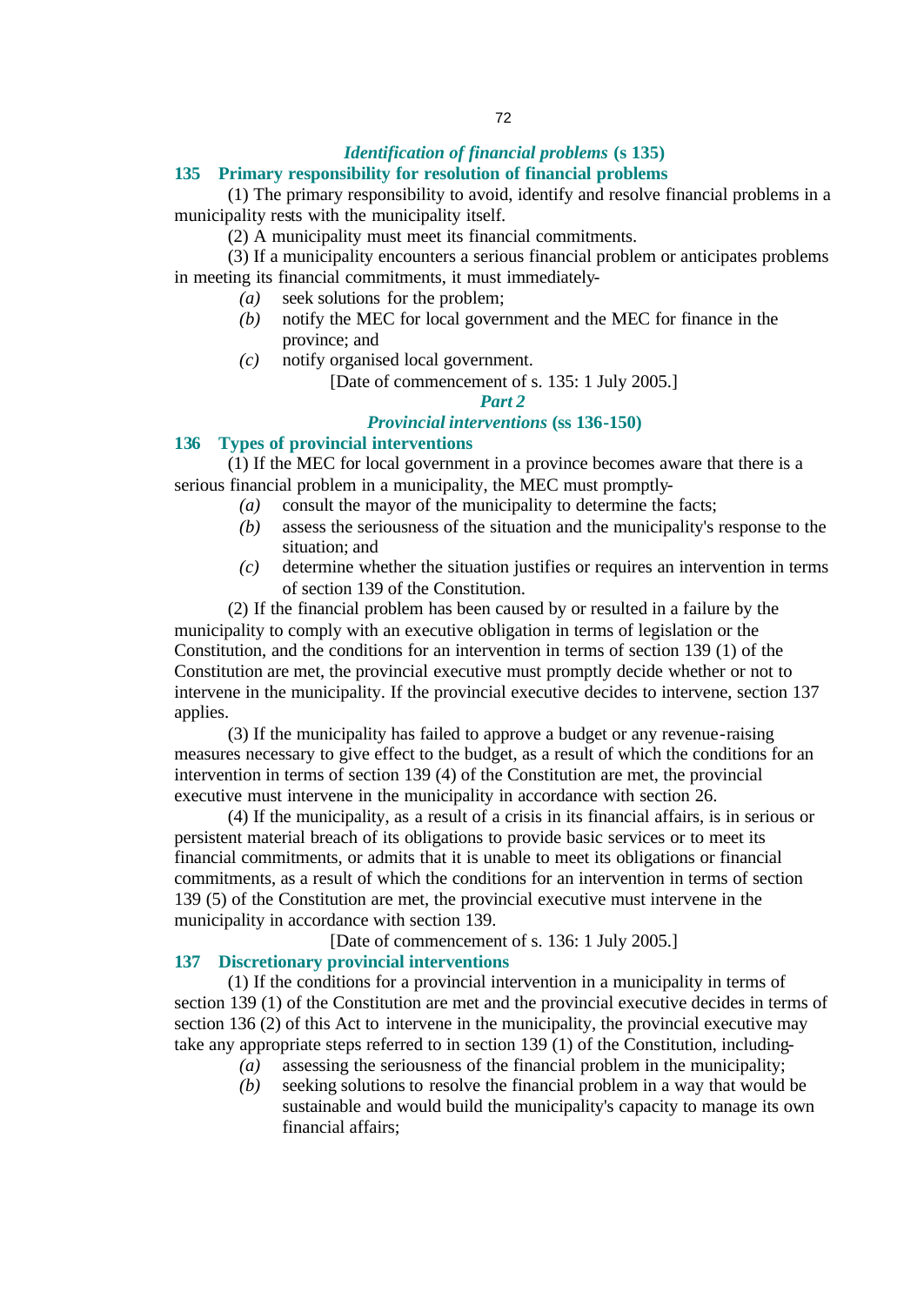- *(c)* determining whether the financial problem, singly or in combination with other problems, is sufficiently serious or sustained that the municipality would benefit from a financial recovery plan and, if so, requesting any suitably qualified person-
	- (i) to prepare an appropriate financial recovery plan for the municipality;
	- (ii) to recommend appropriate changes to the municipality's budget and revenue-raising measures that will give effect to the recovery plan; and
	- (iii) to submit the recovery plan and any recommendations referred to in subparagraphs (i) and (ii) to the MEC for local government in the province within a period determined by the MEC; and
- *(d)* consulting the mayor of the municipality to obtain the municipality's cooperation in resolving the financial problem, and if applicable, implementing the financial recovery plan.

(2) The MEC must submit any assessment in terms of subsection (1) *(a)*, any determination in terms of subsection (1) *(c)* and a copy of any request in terms of subsection (1) (c), to the municipality and the Cabinet member responsible for local government.

(3) This section does not apply to a provincial intervention which is unrelated to a financial problem in a municipality.

[Date of commencement of s. 137: 1 July 2005.]

### **138 Criteria for determining serious financial problems**

When determining for the purposes of section 137 the seriousness of a financial problem, all relevant facts must be considered, and the following factors, singly or in combination, may indicate a serious financial problem:

- *(a)* The municipality has failed to make payments as and when due;
- *(b)* the municipality has defaulted on financial obligations for financial reasons;
- *(c)* the actual current expenditure of the municipality has exceeded the sum of its actual current revenue plus available surpluses for at least two consecutive financial years;
- *(d)* the municipality had an operating deficit in excess of five per cent of revenue in the most recent financial year for which financial information is available;
- *(e)* the municipality is more than 60 days late in submitting its annual financial statements to the Auditor-General in accordance with section 126;
- *(f)* the Auditor-General has withheld an opinion or issued a disclaimer due to inadequacies in the financial statements or records of the municipality, or has issued an opinion which identifies a serious financial problem in the municipality;
- *(g)* any of the above conditions exists in a municipal entity under the municipality's sole control, or in a municipal entity for whose debts the municipality may be responsible, and the municipality has failed to intervene effectively; or
- *(h)* any other material condition exists which indicates that the municipality, or a municipal entity under the municipality's sole control, is likely to be unable for financial reasons to meet its obligations.

[Date of commencement of s. 138: 1 July 2005.]

**139 Mandatory provincial interventions arising from financial crises**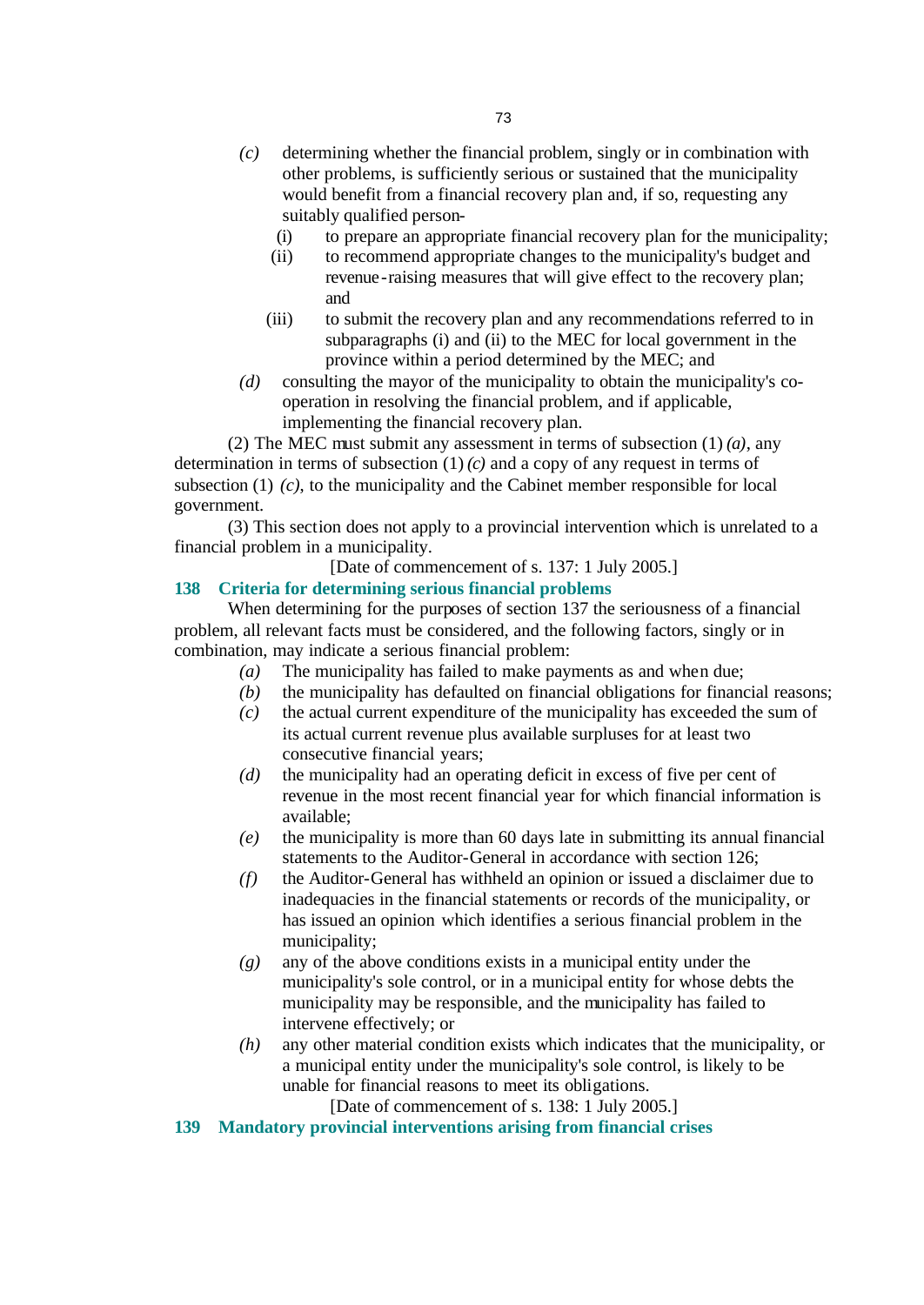(1) If a municipality, as a result of a crisis in its financial affairs, is in serious or persistent material breach of its obligations to provide basic services or to meet its financial commitments, or admits that it is unable to meet its obligations or financial commitments, the provincial executive must promptly-

- *(a)* request the Municipal Financial Recovery Servic e-
	- (i) to determine the reasons for the crisis in its financial affairs;
	- (ii) to assess the municipality's financial state;
	- (iii) to prepare an appropriate recovery plan for the municipality;
	- (iv) to recommend appropriate changes to the municipality's budget and revenue-raising measures that will give effect to the recovery plan; and
	- (v) to submit to the MEC for finance in the province-
		- *(aa)* the determination and assessment referred to in subparagraphs (i) and (ii) as a matter of urgency; and
		- *(bb)* the recovery plan and recommendations referred to in subparagraphs (iii) and (iv) within a period, not to exceed 90 days, determined by the MEC for finance; and
- *(b)* consult the mayor of the municipality to obtain the municipality's cooperation in implementing the recovery plan, including the approval of a budget and legislative measures giving effect to the recovery plan.

(2) The MEC for finance in the province must submit a copy of any request in terms of subsection (1) *(a)* and of any determination and assessment received in terms of subsection (1) *(a)* (v) *(aa)* to-

- *(a)* the municipality;
- *(b)* the Cabinet member responsible for local government; and
- *(c)* the Minister.

(3) An intervention referred to in subsection (1) supersedes any discretionary provincial intervention referred to in section 137, provided that any financial recovery plan prepared for the discretionary intervention must continue until replaced by a recovery plan for the mandatory intervention.

[Date of commencement of s. 139: 1 July 2005.]

# **140 Criteria for determining serious or persistent material breach of financial commitments**

(1) When determining whether the conditions for a mandatory intervention referred to in section 139 are met, all relevant facts must be considered.

(2) The following factors, singly or in combination, may indicate that a municipality is in serious material breach of its obligations to meet its financial commitments:

- *(a)* The municipality has failed to make any payment to a lender or investor as and when due;
- *(b)* the municipality has failed to meet a contractual obligation which provides security in terms of section 48;
- *(c)* the municipality has failed to make any other payment as and when due, which individually or in the aggregate is more than an amount as may be prescribed or, if none is prescribed, more than two per cent of the municipality's budgeted operating expenditure; or
- *(d)* the municipality's failure to meet its financial commitments has impacted, or is likely to impact, on the availability or price of credit to other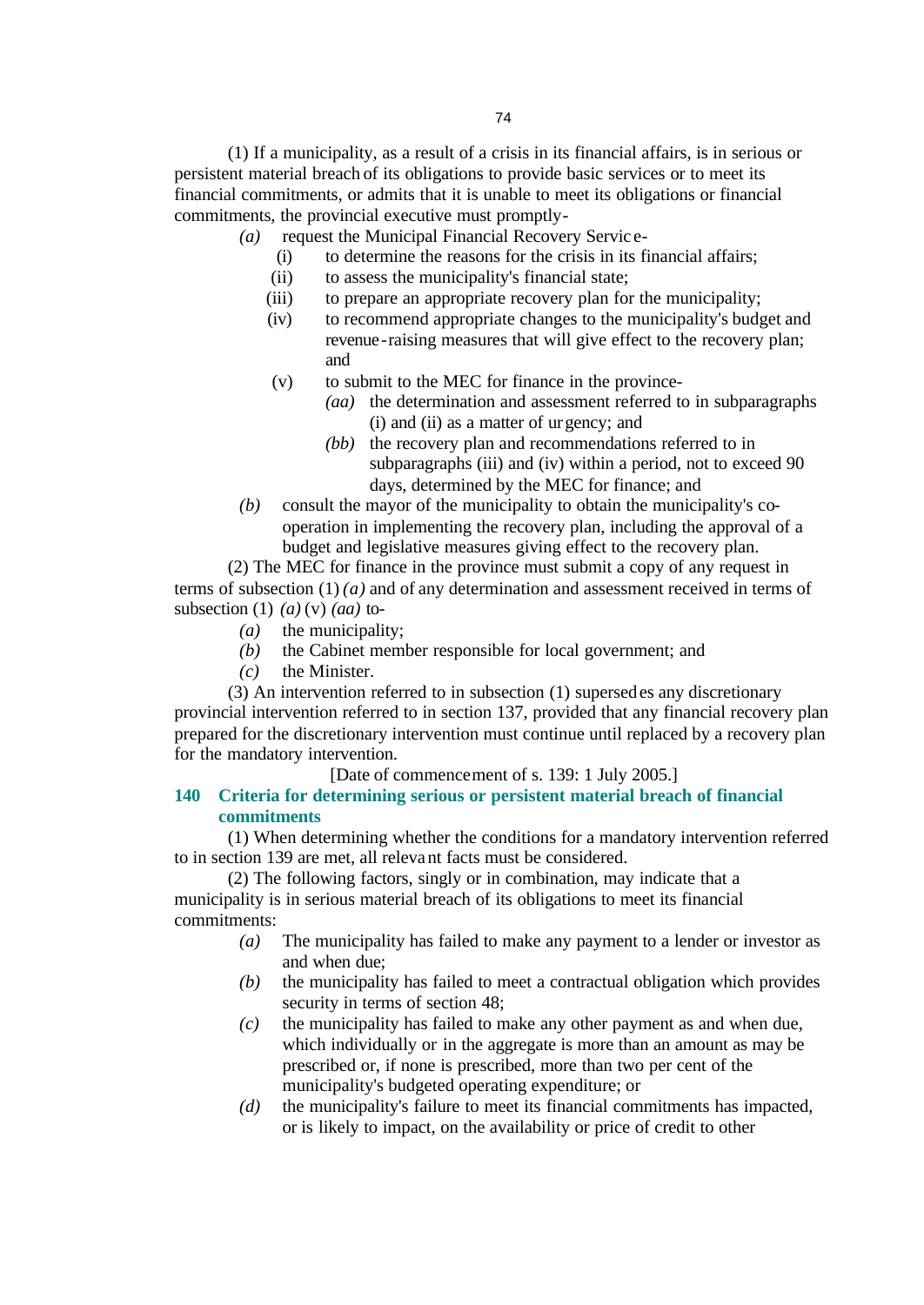municipalities.

(3) Any recurring or continuous failure by a municipality to meet its financial commitments which substantially impairs the municipality's ability to procure goods, services or credit on usual commercial terms, may indicate that the municipality is in persistent material breach of its obligations to meet its financial commitments.

(4) Subsections (2) and (3) do not apply to-

- *(a)* disputed obligations as to which there are pending legal actions between the municipality and the creditor, provided that such actions are not instituted to avoid an intervention; or
- *(b)* obligations explicitly waived by the creditor.

[Date of commencement of s. 140: 1 July 2005.]

### **141 Preparation of financial recovery plans**

(1) Any suitably qualified person may, on request by the provincial executive, prepare a financial recovery plan for a discretionary provincial intervention referred to in section 137.

(2) Only the Municipal Financial Recovery Service may prepare a financial recovery plan for a mandatory provincial intervention referred to in section 139.

(3) When preparing a financial recovery plan, the person referred to in subsection (1) or the Municipal Financial Recovery Service must-

- *(a)* consult-
	- (i) the relevant municipality;
	- (ii) the municipality's principal suppliers and creditors, to the extent they can reasonably be contacted;
	- (iii) the MEC for finance and the MEC for local government in the province; and
	- (iv) organised labour;
- *(b)* take into account-
	- (i) any financial recovery plan that has previously been prepared for the municipality; and
	- (ii) any proposed financial recovery plan, or proposals for a financial recovery plan, that may be advanced by the municipality or any creditor of the municipality; and
- *(c)* at least 14 days before finalising the plan-
	- (i) submit the plan for comment to-
		- *(aa)* the municipality;
			- *(bb)* the MEC for finance and the MEC for local government in the province;
			- *(cc)* organised local government in the province;
			- *(dd)* organised labour; and
		- *(ee)* any supplier or creditor of the municipality, on request; and
	- (ii) publish a notice in a newspaper of general circulation in the municipality-
		- *(aa)* stating the place, including any website address, where copies of the plan will be available to the public free of charge or at a reasonable price; and
		- *(bb)* inviting the local community to submit written comments in respect of the plan.
- (4) The person charged with preparing the financial recovery plan or the Municipal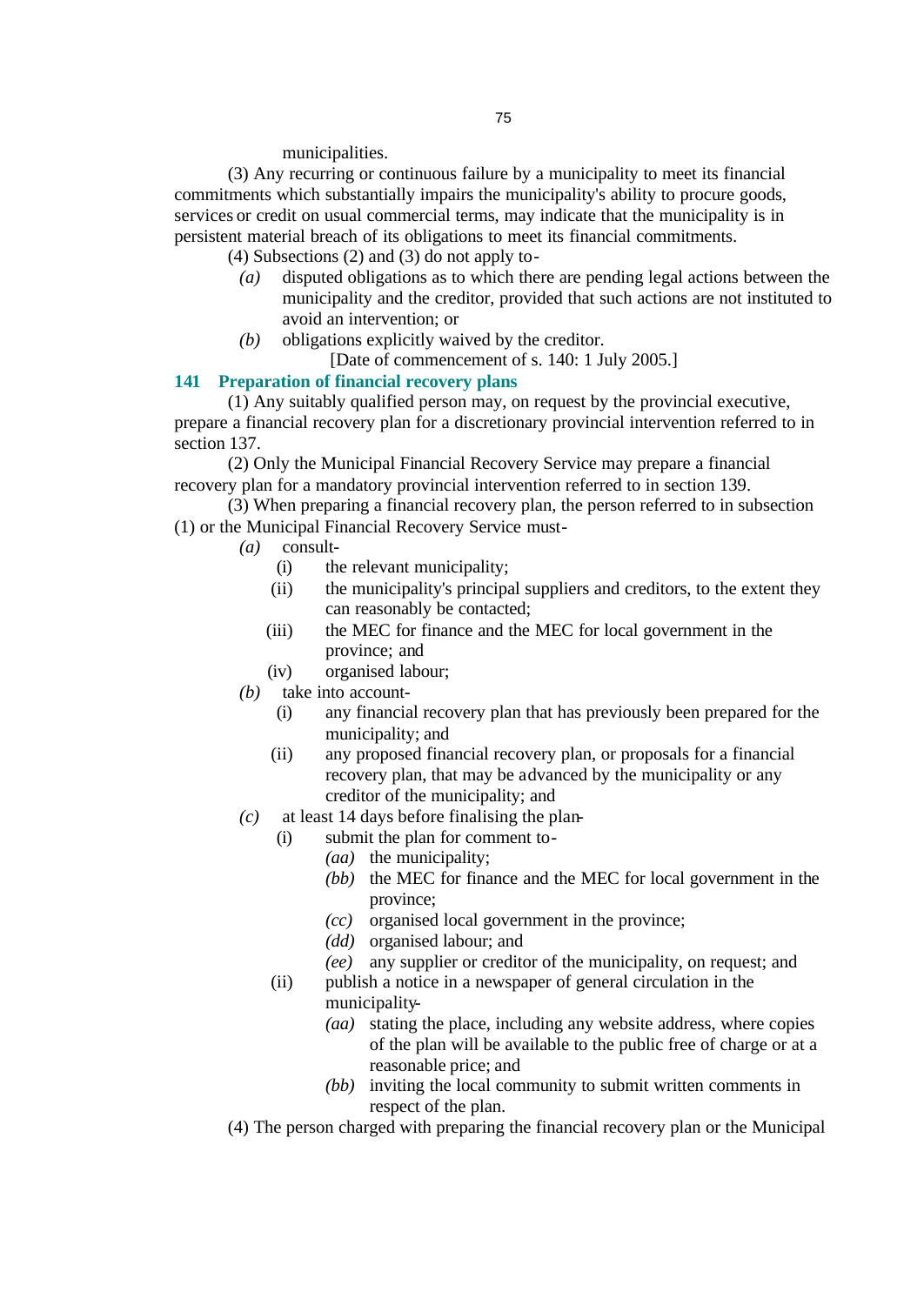Financial Recovery Service must-

- *(a)* consider any comments received pursuant to subsection (3) *(c)*;
- *(b)* finalise the financial recovery plan; and
- *(c)* submit the final plan to the MEC for finance in the province for approval in terms of section 143.

[Date of commencement of s. 141: 1 July 2005.]

# **142 Criteria for financial recovery plans**

(1) A financial recovery plan must be aimed at securing the municipality's ability to meets its obligations to provide basic services or its financial commitments, and such a plan, whether for a mandatory or discretionary intervention-

- *(a)* must-
	- (i) identify the financial problems of the municipality;
	- (ii) be designed to place the municipality in a sound and sustainable financial condition as soon as possible;
	- (iii) state the principal strategic objectives of the plan, and ways and means for achieving those objectives;
	- (iv) set out a specific strategy for addressing the municipality's financial problems, including a strategy for reducing unnecessary expenditure and increasing the collection of revenue, as may be necessary;
	- (v) identify the human and financial resources needed to assist in resolving financial problems, and where those resources are proposed to come from;
	- (vi) describe the anticipated time frame for financial recovery, and milestones to be achieved; and
	- (vii) identify what actions are necessary for the implementation of the plan, distinguishing between actions to be taken by the municipality and actions to be taken by other parties; and
- *(b)* may-
	- (i) provide for the liquidation of specific assets, excluding those needed for the provision of the minimum level of basic municipal services;
	- (ii) provide for debt restructuring or debt relief in accordance with Part 3 of this Chapter;
	- (iii) provide for special measures to prevent unauthorised, irregular and fruitless and wasteful expenditures and other losses; and
	- (iv) identify any actual and potential revenue sources.
- (2) In addition, a financial recovery plan-
	- *(a)* for a mandatory intervention must-
		- (i) set spending limits and revenue targets;
		- (ii) provide budget parameters which bind the municipality for a specified period or until stated conditions have been met; and
		- (iii) identify specific revenue-raising measures that are necessary for financial recovery, including the rate at which any municipal tax and tariffs must be set to achieve financial recovery; and
	- *(b)* for a discretionary intervention may suggest for adoption by the municipality-
		- (i) spending limits and revenue targets;
		- (ii) budget parameters for a specified period or until stated conditions have been met; and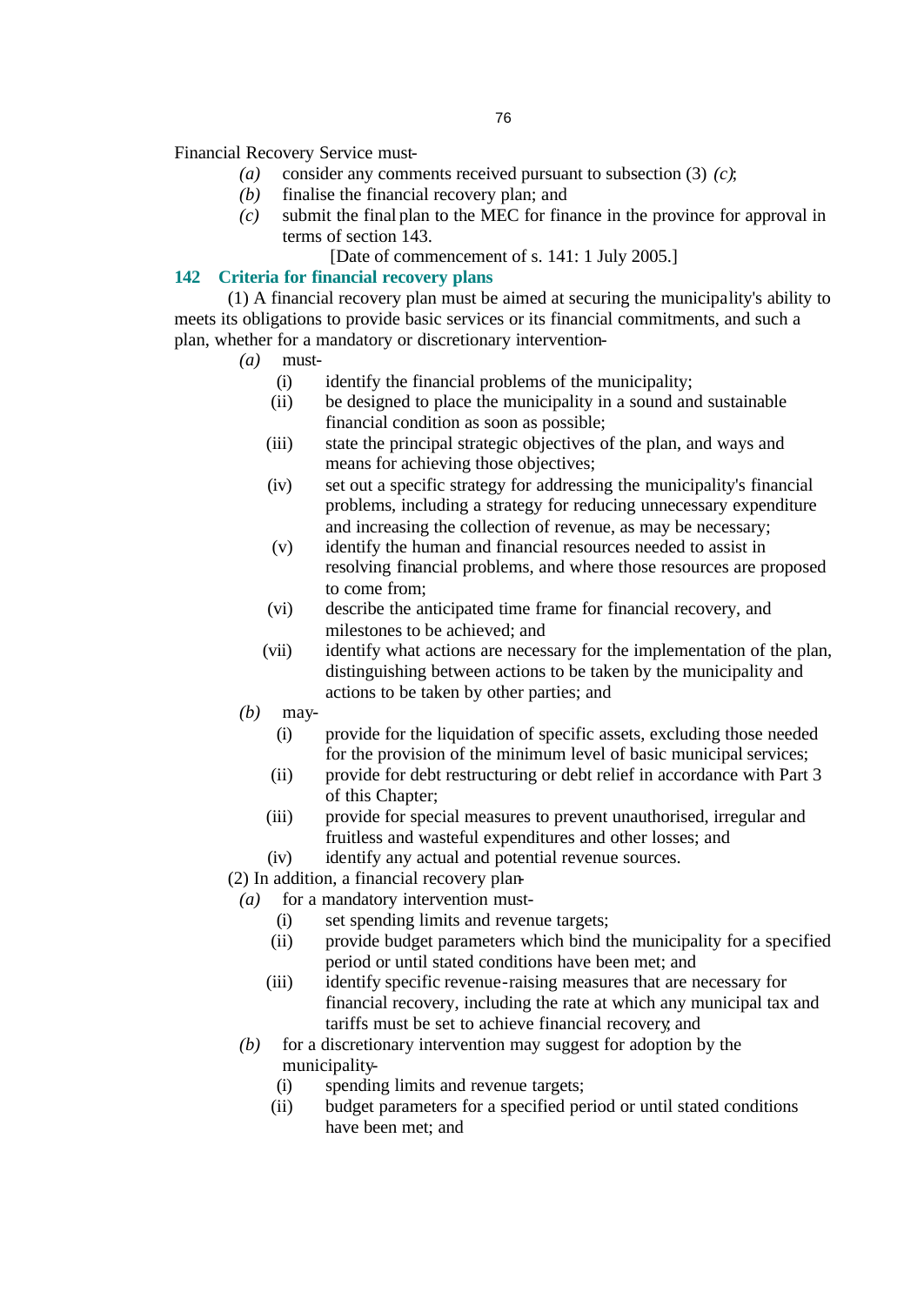(iii) specific revenue-raising measures that are necessary for financial recovery.

[Date of commencement of s. 142: 1 July 2005.]

# **143 Approval of financial recovery plans**

(1) On receipt of a financial recovery plan pursuant to a discretionary intervention referred to in section 137, the MEC for local government in the province may approve the recovery plan with or without amendments, as the MEC considers appropriate.

(2) On receipt of a financial recovery plan pursuant to a mandatory intervention referred to in section 139, the MEC for finance must verify that the process set out in section 141 has been followed and that the criteria contained in section 142 are met, and-

*(a)* if so, approve the recovery plan; or

*(b)* if not, direct what defects must be rectified.

(3) The responsible MEC must submit an approved recovery plan to-

*(a)* the municipality;

- *(b)* the Minister and the Cabinet member responsible for local government;
- *(c)* the Auditor-General; and
- *(d)* organised local government in the province.

[Date of commencement of s. 143: 1 July 2005.]

#### **144 Amendment of financial recovery plans**

(1) The MEC for local government or the MEC for finance in the province may at any time, but subject to section 141 (1) and (2), request any suitably qualified person or the Municipal Financial Recovery Service to prepare an amended financial recovery plan in accordance with the directions of the MEC.

(2) Section 141, read with such changes as the context may require, apply to the amendment of a financial recovery plan in terms of this section.

(3) No amendment of a recovery plan may impede the implementation of any court order made or agreement reached in terms of the plan before the amendment.

[Date of commencement of s. 144: 1 July 2005.]

### **145 Implementation of financial recovery plans in discretionary provincial interventions**

(1) If the financial recovery plan was prepared in a discretionary provincial intervention referred to in section 137, the municipality must-

- *(a)* implement the approved recovery plan; and
- *(b)* report monthly to the MEC for local government in the province on the implementation of the plan, in such manner as the plan may determine.

(2) The financial recovery plan binds the municipality in the exercise of its executive authority, but only to the extent to resolve the financial problems of the municipality.

(3) If the municipality cannot or does not implement the approved recovery plan, the provincial executive may in terms of section 139 (1) or (4) of the Constitution take further appropriate steps to ensure implementation of the plan.

(4) Sections 34 (3) and (4) and 35 of the Municipal Structures Act apply if a provincial executive dissolves a municipal council in terms of subsection (3).

[Date of commencement of s. 145: 1 July 2005.]

# **146 Implementation of financial recovery plans in mandatory provincial interventions**

(1) If the recovery plan was prepared in a mandatory provincial intervention referred to in section 139-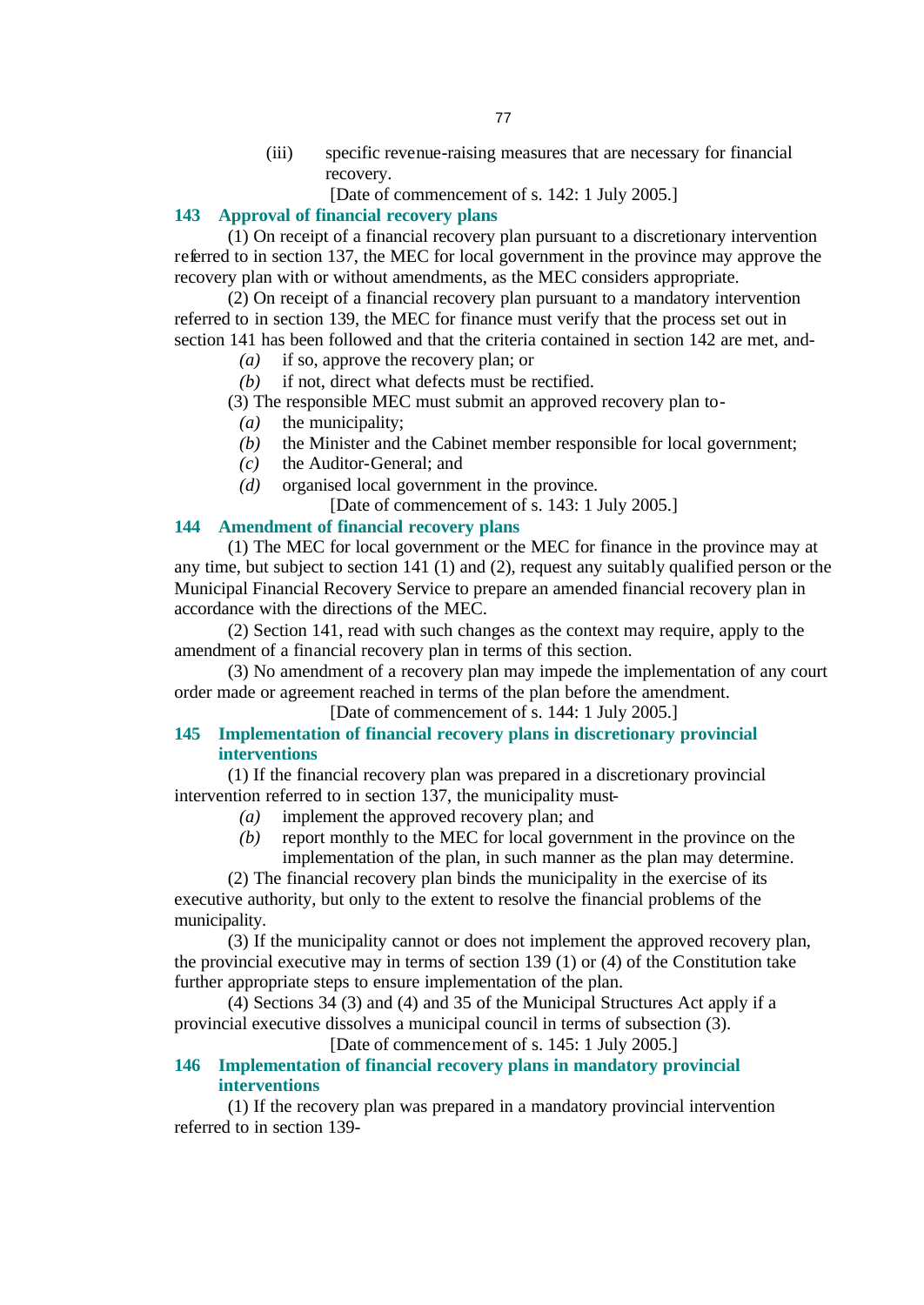- *(a)* the municipality must implement the approved recovery plan;
- *(b)* all revenue, expenditure and budget decisions must be taken within the framework of, and subject to the limitations of, the recovery plan; and
- *(c)* the municipality must report monthly to the MEC for finance in the province on the implementation of the plan in such manner as the plan may determine.

(2) The financial recovery plan binds the municipality in the exercise of both its legislative and executive authority, including the approval of a budget and legislative measures giving effect to the budget, but only to the extent necessary to achieve the objectives of the recovery plan.

(3) The provincial executive must in terms of section 139 (5) *(b)* of the Constitution either-

- *(a)* dissolve the council of the municipality, if the municipality cannot or does not approve legislative measures, including a budget or any revenue-raising measures, necessary to give effect to the recovery plan within the time frames specified in the plan and-
	- (i) appoint an administrator until a newly elected council has been declared elected; and
	- (ii) approve a temporary budget and revenue-raising measures, and other measures to give effect to the recovery plan and to provide for the continued functioning of the municipality; or
- *(b)* assume responsibility for the implementation of the recovery plan to the extent that the municipality cannot or does not take executive measures to give effect to the recovery plan.

(4) Sections 34 (3) and (4) and 35 of the Municipal Structures Act apply when a provincial executive dissolves a municipal council in terms of section 139 (5) *(b)* (i) of the Constitution.

[Date of commencement of s. 146: 1 July 2005.]

# **147 Regular review of provincial interventions**

(1) The MEC for local government or the MEC for finance in a province must at least every three months-

- *(a)* review any discretionary provincial intervention referred to in section 137 or any mandatory provincial intervention referred to in section 139, including-
	- (i) progress with resolving the municipality's financial problems and its financial recovery; and
	- (ii) the effectiveness of any financial recovery plan; and
- *(b)* submit progress reports and a final report on the intervention to-
	- (i) the municipality;
	- (ii) the Minister:
	- (iii) the Cabinet member responsible for local government;
	- (iv) the provincial legislature; and
	- (v) organised local government in the province.

(2) The MEC for local government or the MEC for finance may request the person who prepared the recovery plan, or the Municipal Financial Recovery Service, to assist the MEC in complying with subsection (1).

[Date of commencement of s. 147: 1 July 2005.]

# **148 Termination of provincial interventions**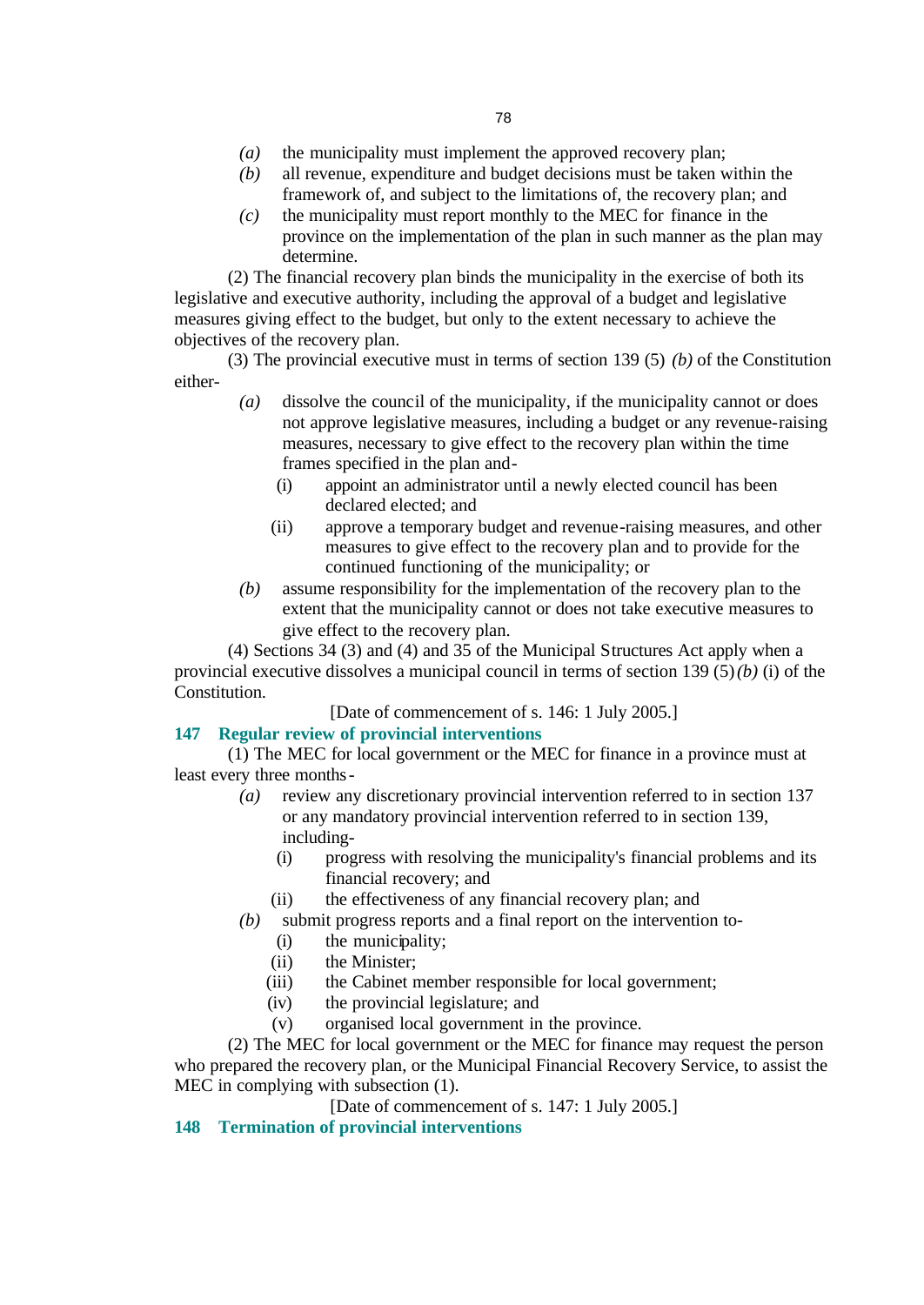- (1) A discretionary intervention referred to in section 137 must end-
	- *(a)* if it is terminated in terms of section 139 (2) *(b)* of the Constitution; or

*(b)* when-

- (i) the municipality is able and willing to fulfil the executive obligation in terms of legislation or the Constitution that gave rise to the intervention; and
- (ii) the financial problem that has been caused by or has caused the failure by the municipality to comply with that obligation is resolved.
- (2) A mandatory intervention referred to in section 139 must end when-
	- *(a)* the crisis in the municipality's financial affairs has been resolved; and
	- *(b)* the municipality's ability to meet its obligations to provide basic services or its financial commitments is secured.

(3) When a provincial intervention ends, the MEC for local government or the MEC for finance in the province must notify-

- *(a)* the municipality;
- *(b)* the Minister, in the case of a mandatory intervention;
- *(c)* the Cabinet member responsible for local government;
- *(d)* any creditors having pending litigation against the municipality;
- *(e)* the provincial legislature; and
- *(f)* organised local government in the province.
	- [Date of commencement of s. 148: 1 July 2005.]

# **149 Access to information, records and documents of municipalities**

If a provincial executive intervenes in a municipality in terms of section 139 of the Constitution, the provincial executive and its representatives have access to such information, records and documents of the municipality or of any municipal entity under the sole or shared control of the municipality as may be necessary for the intervention, including for identifying or resolving the financial problem of the municipality.

[Date of commencement of s. 149: 1 July 2005.]

#### **150 National interventions**

(1) If the conditions for a provincial intervention in a municipality in terms of section 139 (4) or (5) of the Constitution are met and the provincial executive cannot or does not or does not adequately exercise the powers or perform the functions referred to in that section, the national executive must-

- *(a)* consult the relevant provincial executive; and
- *(b)* act or intervene in terms of that section in the stead of the provincial executive.

(2) If the national executive intervenes in a municipality in terms of subsection (1)-

- *(a)* the national executive assumes for the purposes of the intervention the functions and powers of a provincial executive in terms of this Chapter;
- *(b)* the Minister assumes for the purposes of the intervention the functions and powers of an MEC for finance in terms of this Chapter; and
- *(c)* a reference in this Chapter-
	- (i) to a provincial executive must be read as a reference to the national executive;
	- (ii) to an MEC for finance must be read as a reference to the Minister; and
	- (iii) to a provincial intervention must be read as a reference to a national intervention.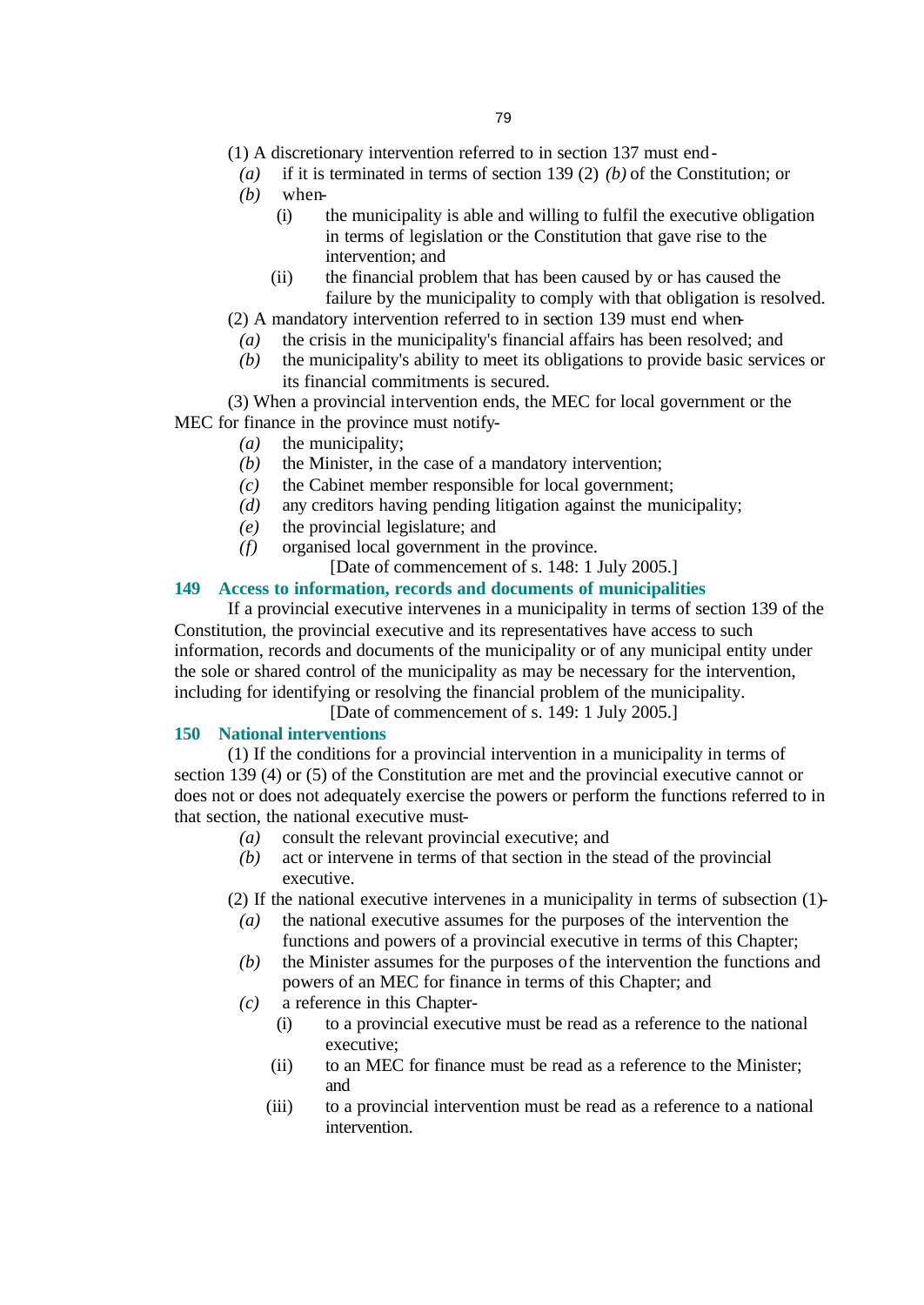### [Date of commencement of s. 150: 1 July 2005.]

#### *Part 3*

# *Debt relief and restructuring* **(ss 151-156)**

# **151 Legal rights**

Except as expressly provided for in this Part, nothing in this Chapter limits or affects-

- *(a)* the rights of any creditor or other person having a claim against a municipality;
- *(b)* any person's access to ordinary legal process in accordance with the common law and relevant legislation; or
- *(c)* the rights of a municipality or municipal entity, or of the parties to a contract with a municipality or municipal entity, to alternative dispute resolution mechanisms, notice procedures and other remedies, processes or procedures.

[Date of commencement of s. 151: 1 July 2005.]

### **152 Application for stay of legal proceedings**

(1) If a municipality is unable to meet its financial commitments, it may apply to the High Court for an order to stay, for a period not exceeding 90 days, all legal proceedings, including the execution of legal process, by persons claiming money from the municipality or a municipal entity under the sole control of the municipality.

- (2) Notice of an application in terms of subsection (1) must be given to-
	- *(a)* the MEC for local government and the MEC for finance in the province;
	- *(b)* the Minister;
	- *(c)* the Cabinet member responsible for local government;
	- *(d)* organised local government; and
	- *(e)* to the extent that they can reasonably be contacted, all persons to whom the municipality or the municipal entity owes an amount in excess of a prescribed amount, or if no amount is prescribed, in excess of R100 000.

(3) An application in terms of subsection (1) may for the purposes of section 139 (5) of the Constitution be regarded as an admission by the municipality that it is unable to meet its financial commitments.

[Date of commencement of s. 152: 1 July 2005.]

#### **153 Application for extraordinary relief**

(1) A municipality may apply to the High Court for an order-

- *(a)* to stay, for a period not exceeding 90 days at a time, all legal proceedings, including the execution of legal process, by persons claiming money from the municipality;
- *(b)* to suspend the municipality's financial obligations to creditors, or any portion of those obligations, until the municipality can meet those obligations; or
- *(c)* to terminate the municipality's financial obligations to creditors, and to settle claims in accordance with a distribution scheme referred to in section 155.

(2) The Court may make an order in terms of subsection (1) only if-

- *(a)* the provincial executive has intervened in terms of section 139 and a financial recovery plan to restore the municipality to financial health has been approved for the municipality;
- *(b)* the financial recovery plan is likely to fail without the protection of such an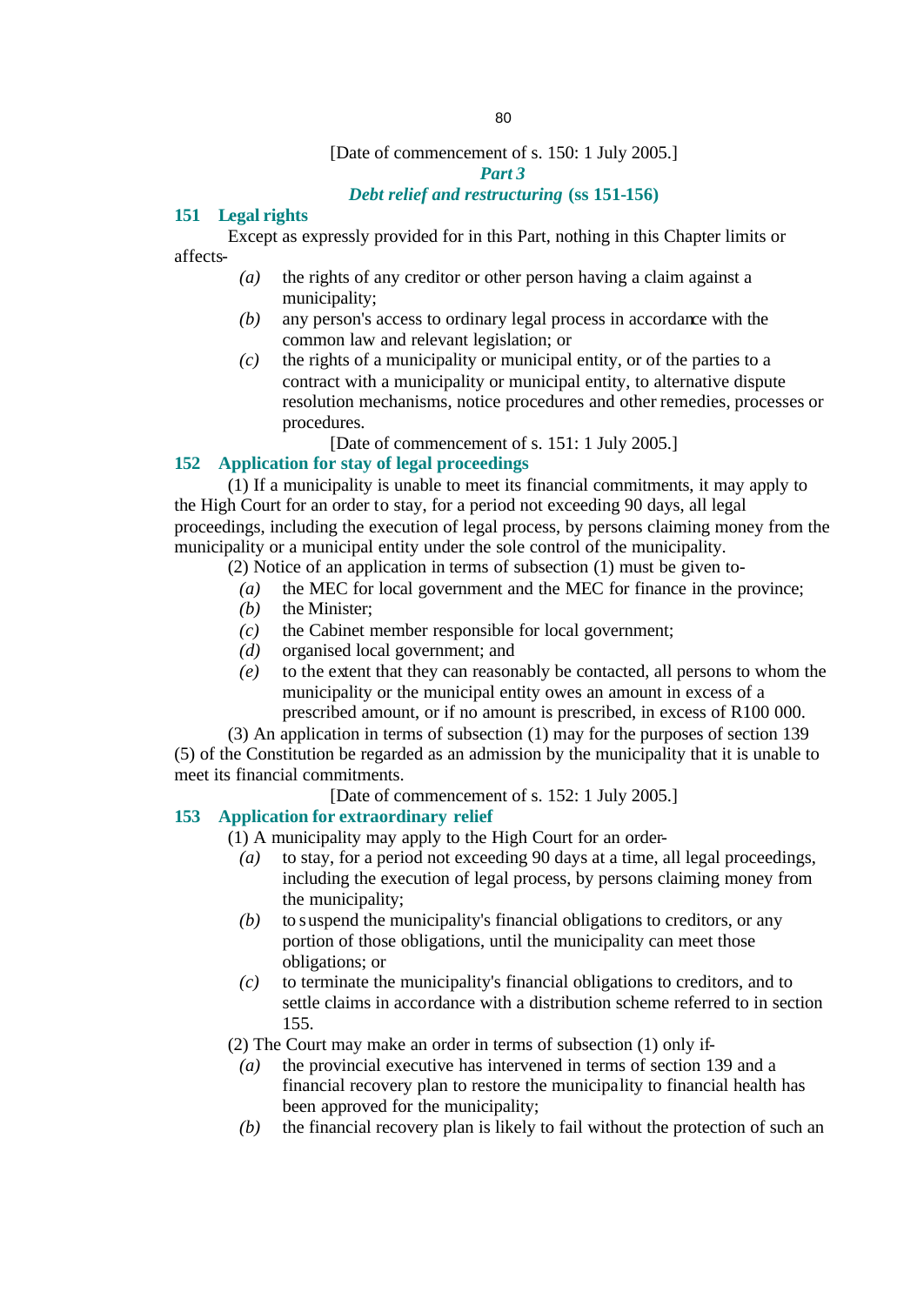order;

- *(c)* section 154 has been complied with, in the case of an application for an order referred to in subsection (1) *(b)*; and
- *(d)* section 155 (1) has been complied with, in the case of an application for an order referred to in subsection (1) *(c)*.
- (3) Notice of an application in terms of subsection (1) must be given to-
	- *(a)* all creditors to whom the municipality owes an amount in excess of a prescribed amount, or if no amount is prescribed, in excess of R100 000, in so far as those creditors can reasonably be contacted;
	- *(b)* the MEC for finance and the MEC for local government in the province;
	- *(c)* the Minister;
	- *(d)* the Cabinet member responsible for local government; and
	- *(e)* organised labour.
		- [Date of commencement of s. 153: 1 July 2005.]

#### **154 Suspension of financial obligations**

Before issuing an order in terms of section 153 (1) *(b)* for the suspension of a municipality's financial obligations to creditors, the court must be satisfied that-

- *(a)* the municipality cannot currently meet its financial obligations to creditors; and
- *(b)* all assets not reasonably necessary to sustain effective administration or to provide the minimum level of basic municipal services have been or are to be liquidated in accordance with the approved financial recovery plan for the benefit of meeting creditors' claims.
	- [Date of commencement of s. 154: 1 July 2005.]

### **155 Termination of financial obligations and settlement of claims**

(1) Before issuing an order for the termination of a municipality's financial obligations to creditors in terms of section 153 (1) *(c)*, the court must be satisfied that-

- *(a)* the municipality cannot meet its financial obligations to its creditors and is not likely to be able to do so in the foreseeable future;
- *(b)* all assets not reasonably necessary to sustain effective administration or to provide the minimum level of basic municipal services have been liquidated in accordance with the approved financial recovery plan for the benefit of meeting creditors' claims; and
- *(c)* all employees have been discharged except those affordable in terms of reasonably projected revenues as set out in the approved financial recovery plan.

(2) If the court issues an order referred to subsection (1), the MEC for finance in the province must appoint a trustee to prepare a distribution scheme for the proportional settlement of all legitimate claims against the municipality as at the date of the order. Those claims must be settled against the amount realised from the liquidation of assets referred to in subsection  $(1)(b)$ .

(3) A distribution scheme must-

- *(a)* determine the amount available for distribution;
- *(b)* list all creditors with claims which qualify for the purposes of the distribution scheme, indicating which of those are secured and the manner in which they are secured; and
- *(c)* provide for the distribution of the amount available amongst creditors in the following order of preference: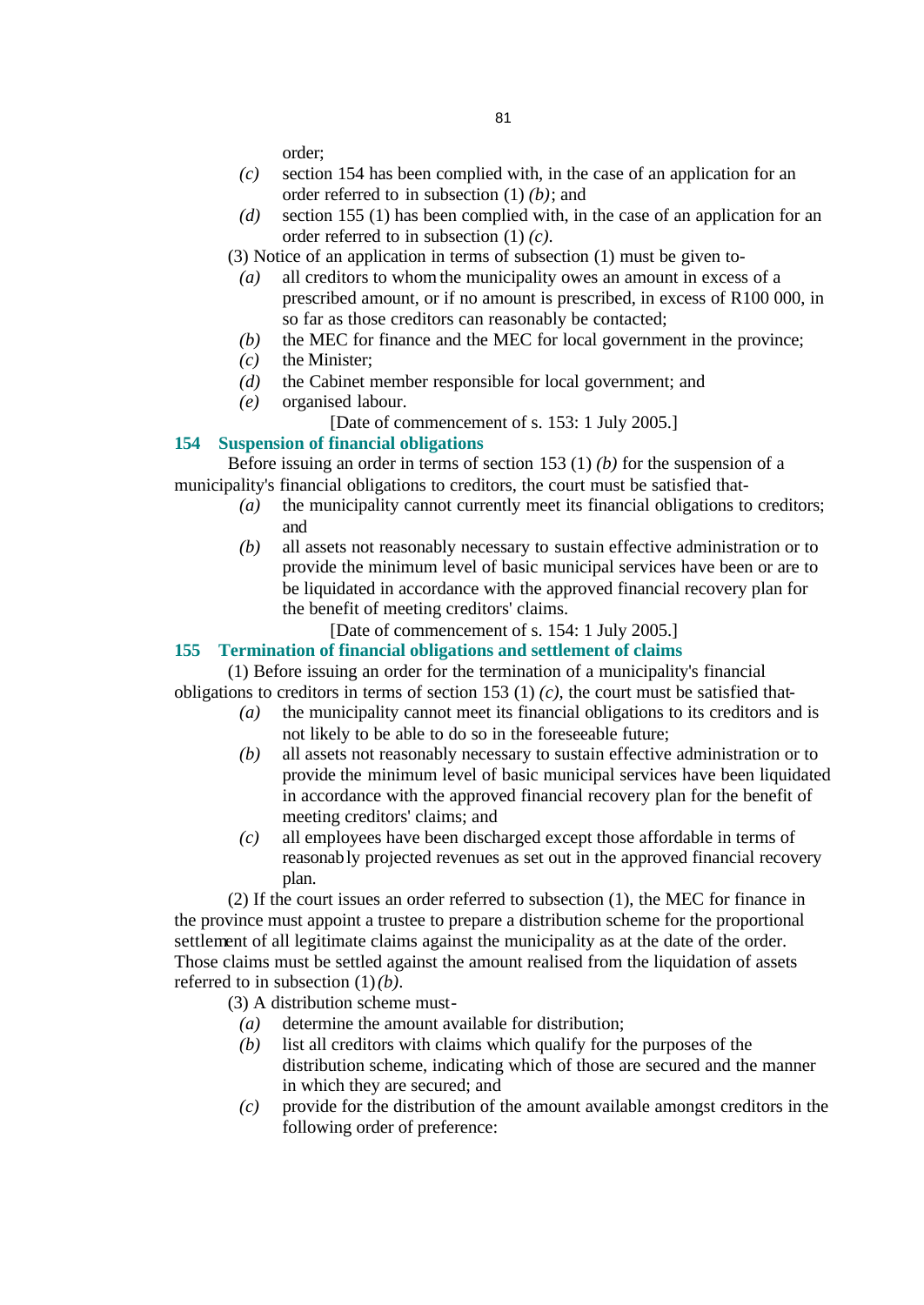- (ii) thereafter the preferences provided for in the Insolvency Act, 1936 (Act 24 of 1936), read with the necessary changes as the context may require, must be applied; and
- (iii) thereafter non-preferent claims must be settled in proportion to the amount of the different claims.
- (4) A distribution scheme may not be implemented unless approved by the court.

[Date of commencement of s. 155: 1 July 2005.]

# **156 Matters to be prescribed**

The Minister, acting with the concurrence of the Cabinet member responsible for local government, must by regulation in terms of section 168-

- *(a)* provide for an equitable process for the recognition of claims against a municipality for the purposes of sharing in a distribution scheme, provided that rejection of any claim does not prevent a creditor from proving the claim in a court; and
- *(b)* provide for public access to a distribution scheme. [Date of commencement of s. 156: 1 July 2005.]

### *Part 4*

# *Municipal Financial Recovery Service* **(ss 157-162)**

# **157 Establishment**

(1) A Municipal Financial Recovery Service is hereby established as an institution within the public service.

(2) The Municipal Financial Recovery Service forms part of, and functions within, the National Treasury.

[Date of commencement of s. 157: 1 July 2005.]

# **158 Functions and powers**

The Municipal Financial Recovery Service-

- *(a)* must perform the duties and may exercise the powers assigned to the Service in terms of this Act;
- *(b)* may, on request by the MEC for finance in a province, prepare a financial recovery plan for a municipality or, with the approval of the Director-General of the National Treasury, instruct any suitably qualified person to prepare the plan in accordance with the directions of the Service;
- *(c)* may, on request by the MEC for finance in the province, monitor the implementation of any financial recovery plans that it has prepared, and may recommend such amendments and revisions as are appropriate;
- *(d)* may on request by any municipality that is experiencing financial problems, and in co-ordination with any other provincial or national efforts, assist the municipality to identify the causes of, and potential solutions for, these financial problems;
- *(e)* may, with the approval of the Director-General of the National Treasury, obtain the services of any financial expert to perform any specific work for the Service; and
- *(f)* may collect information on municipal financial problems and on best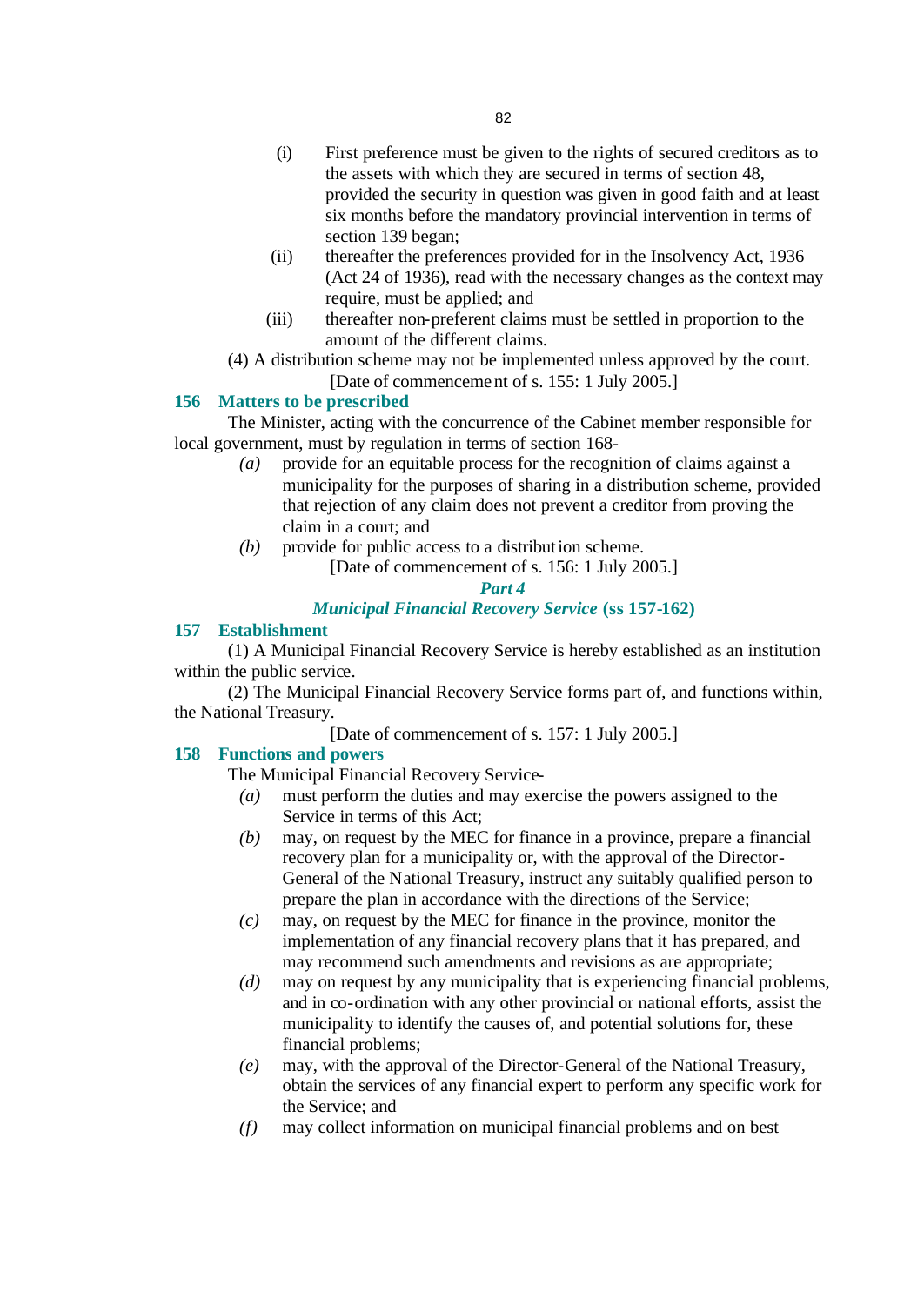practices in resolving such problems.

[Date of commencement of s. 158: 1 July 2005.]

### **159 Appointment of Head**

(1) The Minister must appoint a person as the Head of the Service, subject to subsection (2) and legislation governing the public service.

(2) A person appointed as the Head of the Service holds office in the National Treasury on terms and conditions set out in a written employment contract, which must include terms and conditions setting performance standards.

[Date of commencement of s. 159: 1 July 2005.]

### **160 Responsibilities of Head**

(1) The Head of the Service-

- *(a)* is responsible for the performance by the Service of its functions and the exercise of its powers; and
- *(b)* takes all decisions of the Service in the performance of its functions and the exercise of its powers, except those decisions of the Service taken in consequence of a delegation in terms of section 162.

(2) The Head of the Service performs the functions of office subject to the directions of the Director-General of the National Treasury.

[Date of commencement of s. 160: 1 July 2005.]

#### **161 Staff**

The staff of the Municipal Financial Recovery Service consists of-

- *(a)* the Head of the Service;
- *(b)* persons in the service of, or contracted by, the National Treasury and designated by the Director-General of the National Treasury for the work of the Service; and
- *(c)* persons seconded from an organ of state or organisation to the Service by agreement between the Director-General and that organ of state or organisation.

[Date of commencement of s. 161: 1 July 2005.]

#### **162 Delegations**

(1) The Head of the Service may delegate, in writing, any of the powers or duties of the Service to a member of the staff of the Service.

(2) A delegation in terms of subsection (1)-

- *(a)* must be in writing;
- *(b)* is subject to the limitations or conditions which the Head of the Service may impose; and
- *(c)* does not divest the Head of the Service of the responsibility concerning the exercise of the delegated power or the performance of the delegated duty.

(3) The Head of the Service may confirm, vary or revoke any decision taken in consequence of a delegation in terms of subsection (1), provided that no such variation or revocation of a decision may detract from any rights that may have accrued as a result of the decision.

[Date of commencement of s. 162: 1 July 2005.]

#### **CHAPTER 14**

### **GENERAL TREASURY MATTERS (ss 163-170)**

### **163 Liabilities and risks payable in foreign currencies**

(1) No municipality or municipal entity may incur a liability or risk payable in a foreign currency.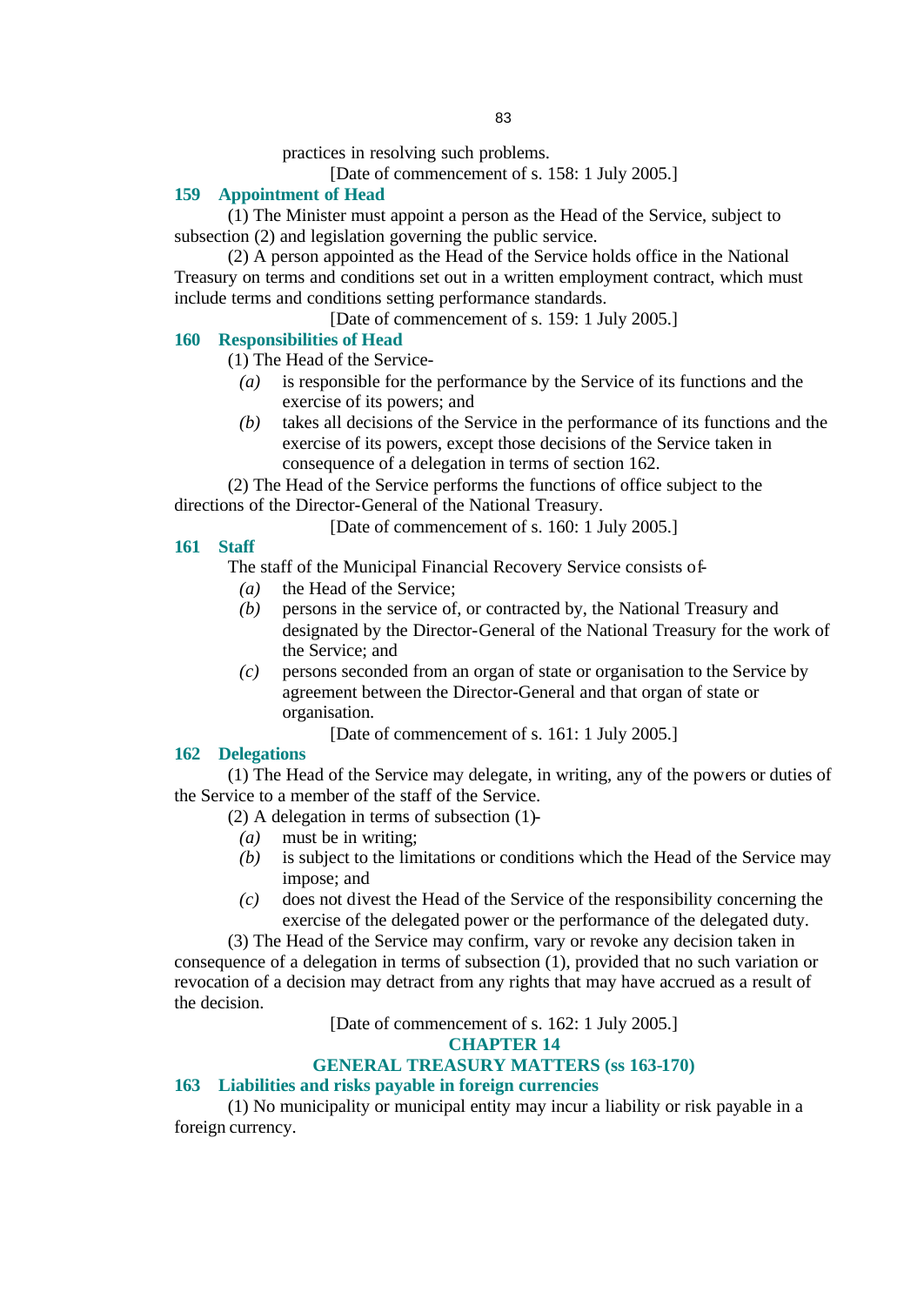- (2) Subsection (1) does not apply-
	- *(a)* to debt regulated in terms of section 47; or
	- *(b)* to the procurement of goods or services denominated in a foreign currency but the Rand value of which is determined at the time of procurement, or where this is not possible and risk is low, at the time of payment

### **164 Forbidden activities**

(1) No municipality or municipal entity may-

- *(a)* conduct any commercial activities-
	- (i) otherwise than in the exercise of the powers and functions assigned to it in terms of the Constitution or national or provincial legislation; or
	- (ii) outside the borders of the Republic;
- *(b)* provide a municipal service in an area outside its jurisdiction except with the approval of the council of the municipality having jurisdiction in that area; or
- *(c)* make loans to-
	- (i) councillors or officials of the municipality;
	- (ii) directors or officials of the entity; or
	- (iii) members of the public.

(2) If a municipality or municipal entity on the date on which this section takes effect is engaged in any activity prohibited by subsection (1) *(a)* or *(b)* and which is otherwise lawful, the municipality or entity must take all reasonable steps to rectify its position and to comply with that subsection as soon as may be reasonable in the circumstances.

#### **165 Internal audit unit**

(1) Each municipality and each municipal entity must have an internal audit unit, subject to subsection (3).

- (2) The internal audit unit of a municipality or municipal entity must-
	- *(a)* prepare a risk-based audit plan and an internal audit program for each financial year;
	- *(b)* advise the accounting officer and report to the audit committee on the implementation of the internal audit plan and matters relating to-
		- (i) internal audit;
		- (ii) internal controls;
		- (iii) accounting procedures and practices;
		- (iv) risk and risk management;
		- (v) performance management;
		- (vi) loss control; and
		- (vii) compliance with this Act, the annual Division of Revenue Act and any other applicable legislation; and
	- *(c)* perform such other duties as may be assigned to it by the accounting officer.

(3) The internal audit function referred to in subsection (2) may be outsourced if the municipality or municipal entity requires assistance to develop its internal capacity and the council of the municipality or the board of directors of the entity has determined that this is feasible or cost-effective.

#### **166 Audit committees**

(1) Each municipality and each municipal entity must have an audit committee, subject to subsection (6).

(2) An audit committee is an independent advisory body which must-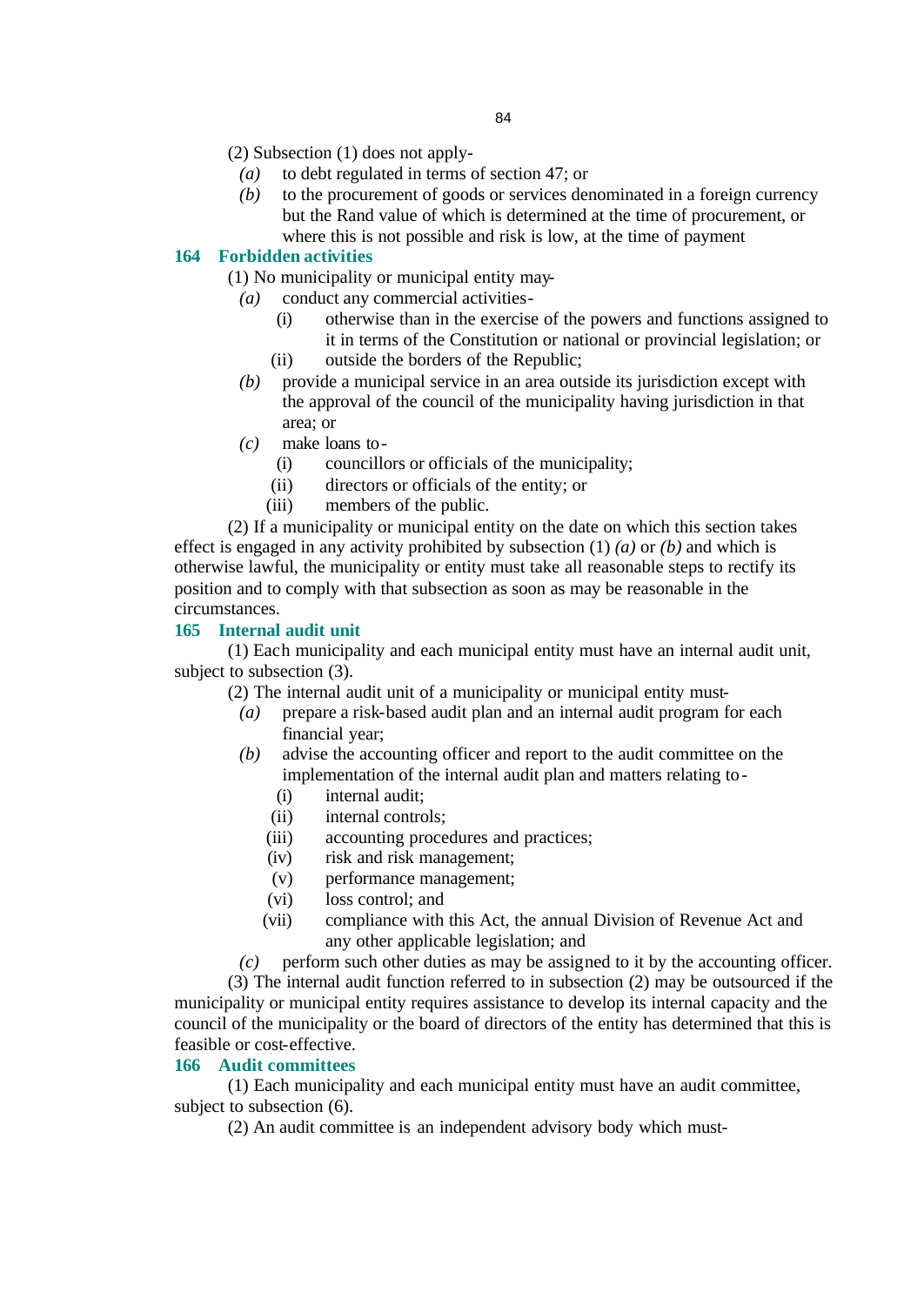- *(a)* advise the municipal council, the political office-bearers, the accounting officer and the management staff of the municipality, or the board of directors, the accounting officer and the management staff of the municipal entity, on matters relating to-
	- (i) internal financial control and internal audits;
	- (ii) risk management;
	- (iii) accounting policies;
	- (iv) the adequacy, reliability and accuracy of financial reporting and information;
	- (v) performance management;
	- (vi) effective governance;
	- (vii) compliance with this Act, the annual Division of Revenue Act and any other applicable legislation;
	- (viii) performance evaluation; and
	- (ix) any other issues referred to it by the municipality or municipal entity;
- *(b)* review the annual financial statements to provide the council of the municipality or, in the case of a municipal entity, the council of the parent municipality and the board of directors of the entity, with an authoritative and credible view of the financial position of the municipality or municipal entity, its efficiency and effectiveness and its overall level of compliance with this Act, the annual Division of Revenue Act and any other applicable legislation;
- *(c)* respond to the council on any issues raised by the Auditor-General in the audit report;
- *(d)* carry out such investigations into the financial affairs of the municipality or municipal entity as the council of the municipality, or in the case of a municipal entity, the council of the parent municipality or the board of directors of the entity, may request; and
- *(e)* perform such other functions as may be prescribed.
- (3) In performing its functions, an audit committee-
	- *(a)* has access to the financial records and other relevant information of the municipality or municipal entity; and
	- *(b)* must liaise with-
		- (i) the internal audit unit of the municipality; and
		- (ii) the person designated by the Auditor-General to audit the financial statements of the municipality or municipal entity.
- (4) An audit committee must-
	- *(a)* consist of at least three persons with appropriate experience, of whom the majority may not be in the employ of the municipality or municipal entity, as the case may be; and
	- *(b)* meet as often as is required to perform its functions, but at least four times a year.

(5) The members of an audit committee must be appointed by the council of the municipality or, in the case of a municipal entity, by the council of the parent municipality. One of the members who is not in the employ of the municipality or municipal entity, must be appointed as the chairperson of the committee. No councillor may be a member of an audit committee.

(6) A single audit committee may be established for-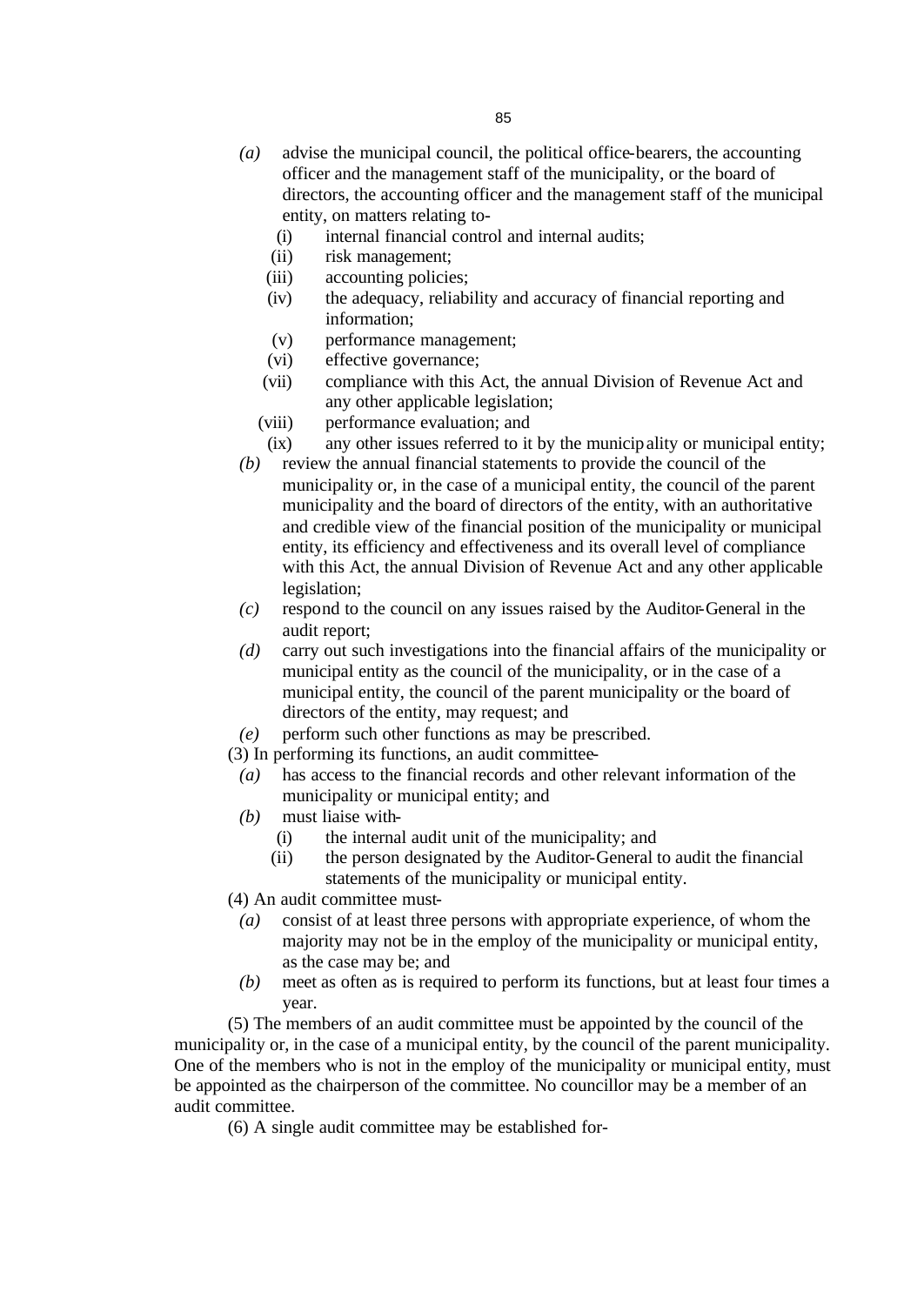- *(a)* a district municipality and the local municipalities within that district municipality; and
- *(b)* a municipality and municipal entities under its sole control.

# **167 Councillors' remuneration**

(1) A municipality may remunerate its political office-bearers and members of its political structures, but only-

- *(a)* within the framework of the Public Office-Bearers Act, 1998 (Act 20 of 1998), setting the upper limits of the salaries, allowances and benefits for those political office-bearers and members; and
- *(b)* in accordance with section 219 (4) of the Constitution.

(2) Any remuneration paid or given in cash or in kind to a person as a political office-bearer or as a member of a political structure of a municipality otherwise than in accordance with subsection (1), including any bonus, bursary, loan, advance or other benefit, is an irregular expenditure, and the municipality-

- *(a)* must, and has the right to, recover that remuneration from the political office-bearer or member; and
- *(b)* may not write off any expenditure incurred by the municipality in paying or giving that remuneration.

(3) The MEC for local government in a province must report to the provincial legislature-

- *(a)* any transgressions of subsection (1); and
- *(b)* any non-compliance with sections 17 (3)  $(k)$  (i) and (ii) and 124 (1)  $(a)$ .

### **168 Treasury regulations and guidelines**

(1) The Minister, acting with the concurrence of the Cabinet member responsible for local government, may make regulations or guidelines applicable to municipalities and municipal entities, regarding-

- *(a)* any matter that may be prescribed in terms of this Act;
- *(b)* financial management and internal control;
- *(c)* a framework for regulating the exercise of municipal tariff-fixing powers; [Para. *(c)* substituted by s. 13 of Act 12 of 2007.]
- *(d)* a framework regulating the financial commitments of municipalities and municipal entities in terms of public-private partnership agreements;
- *(e)* the establishment by municipalities of, and control ove r-
	- (i) municipal entities; and
	- (ii) business units contemplated in section 76 *(a)* (ii) of the Municipal Systems Act;
- *(f)* the safe-guarding of the financial affairs of municipalities and of municipal entities when assets, liabilities or staff are transferred from or to a municipality or a municipal entity;
- *(g)* the alienation, letting or disposal of assets by municipalities or municipal entities;
- *(h)* internal audit units and their functioning;
- *(i)* the information to be disclosed when municipalities or municipal entities issue or incur debt and the manner in which such information must be disclosed, including by way of a prospectus or other document;
- *(j)* the circumstances under which further or specific disclosures are required after money has been borrowed by a municipality or municipal entity;
- *(k)* the circumstances under which documentation or information pertaining to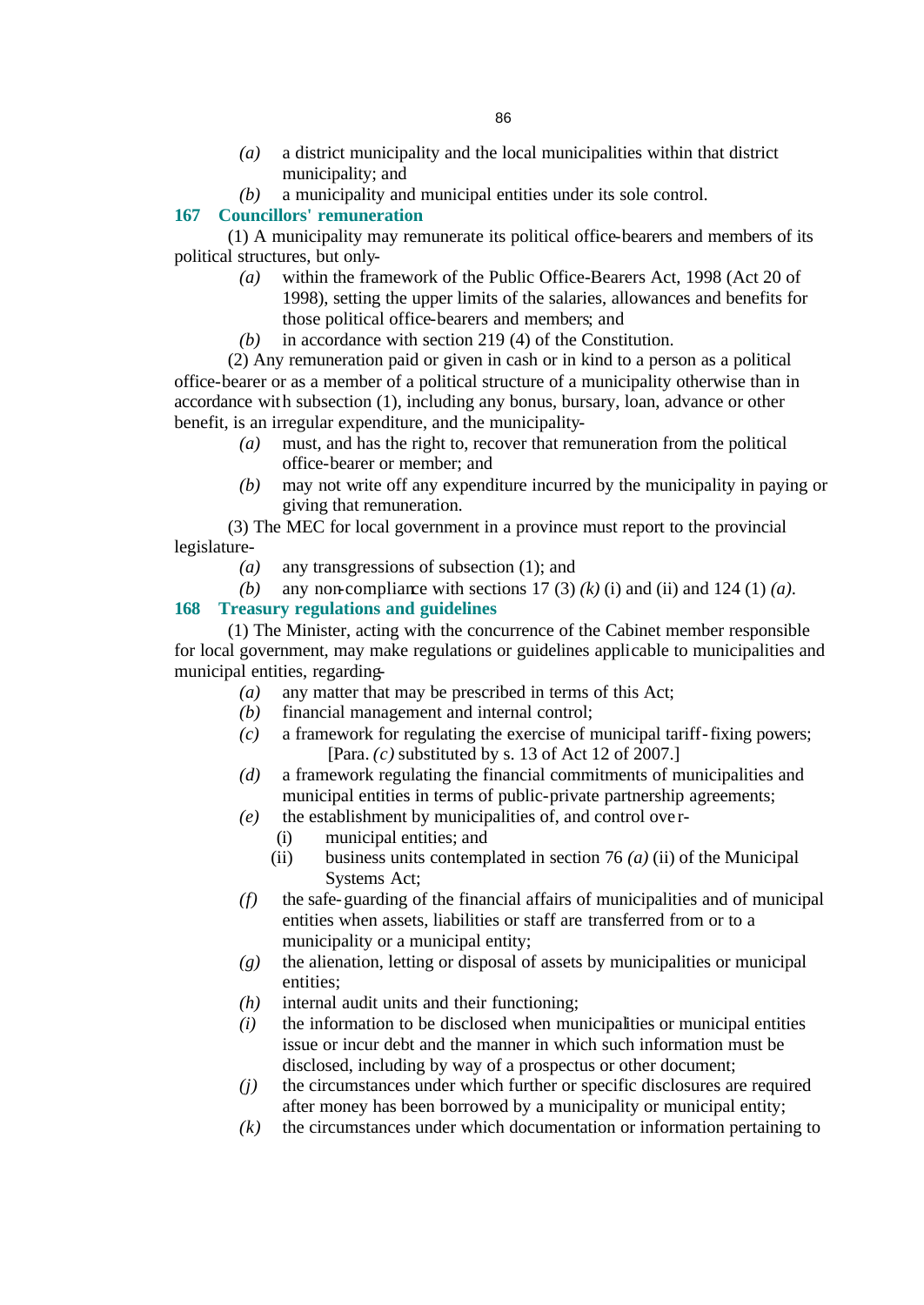municipal debt must be lodged or registered;

- *(l)* the establishment of a registry for the registration of documentation and information pertaining to municipal borrowing;
- *(m)* the settlement of claims against a municipality following an order of court in terms of section 153;
- *(n)* the information that must be placed on the websites of municipalities;
- *(o)* a framework regulating investments by municipal entities; and
- *(p)* any other matter that may facilitate the enforcement and administration of this Act.
- (2) A regulation or guideline in terms of this section may-
	- *(a)* differentiate between different-
		- (i) kinds of municipalities, which may, for the purposes of this section, be defined either in relation to categories, types or budgetary size of municipalities or in any other manner;
		- (ii) categories of municipal entities;
		- (iii) categories of accounting officers; or
		- (iv) categories of officials; or
	- *(b)* be limited in its application to a particular-
		- (i) kind of municipality, which may, for the purposes of this section, be defined either in relation to a category, type or budgetary size of municipality or in any other manner;
		- (ii) category of municipal entities;
		- (iii) category of accounting officers; or
		- (iv) category of officials.

(3) No guidelines issued in terms of subsection (1) are binding on-

- *(a)* a municipality unless adopted by its council; or
- *(b)* a municipal entity unless adopted by the council of the entity's parent municipality.

#### **169 Consultative processes before promulgation of regulations**

- (1) Before regulations in terms of section 168 are promulgated, the Minister must-
	- *(a)* consult organised local government on the substance of those regulations; and
	- *(b)* publish the draft regulations in the *Government Gazette* for public comment.

(2) Regulations made in terms of section 168 must be submitted to Parliament for parliamentary scrutiny at least 30 days before their promulgation.

### **170 Departures from treasury regulations or conditions**

(1) The National Treasury may on good grounds approve a departure from a treasury regulation or from any condition imposed in terms of this Act.

(2) Non-compliance with a regulation made in terms of section 168, or with a condition imposed by the National Treasury in terms of this Act, may on good grounds shown be condoned by the Treasury.

#### **CHAPTER 15**

### **FINANCIAL MISCONDUCT (ss 171-175)**

#### *Part 1*

### *Disciplinary proceedings* **(ss 171-172)**

#### **171 Financial misconduct by municipal officials**

(1) The accounting officer of a municipality commits an act of financial misconduct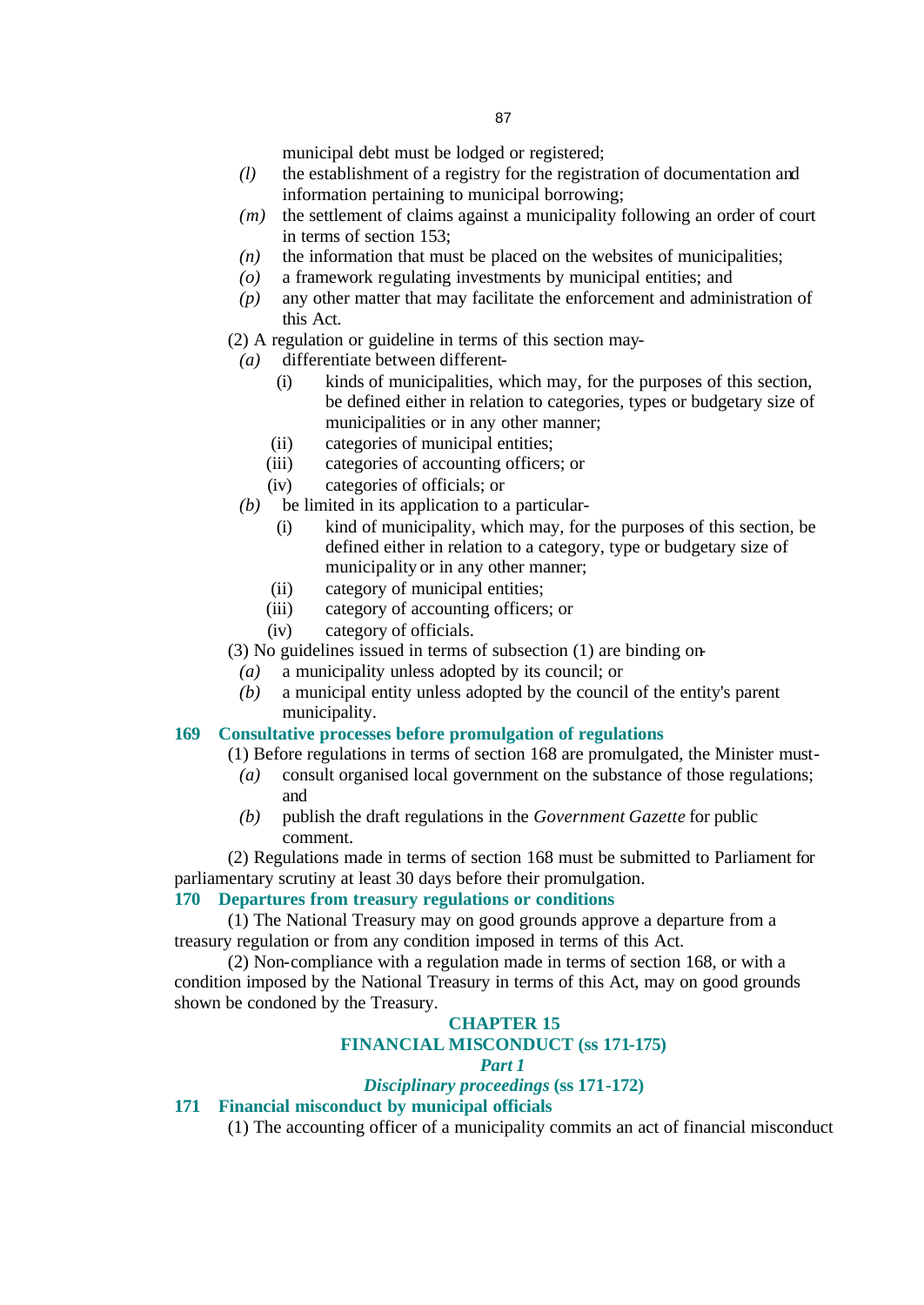if that accounting officer deliberately or negligently-

- *(a)* contravenes a provision of this Act;
- *(b)* fails to comply with a duty imposed by a provision of this Act on the accounting officer of a municipality;
- *(c)* makes or permits, or instructs another official of the municipality to make, an unauthorised, irregular or fruitless and wasteful expenditure; or
- *(d)* provides incorrect or misleading information in any document which in terms of a requirement of this Act must be-
	- (i) submitted to the mayor or the council of the municipality, or to the Auditor-General, the National Treasury or other organ of state; or
	- (ii) made public.

(2) The chief financial officer of a municipality commits an act of financial misconduct if that officer deliberately or negligently-

- *(a)* fails to carry out a duty delegated to that officer in terms of section 79 or 81 (1) *(e)*;
- *(b)* contravenes or fails to comply with a condition of any delegation of a power or duty in terms of section 79 or 81 (1) *(e)*;
- *(c)* makes or permits, or instructs another official of the municipality to make, an unauthorised, irregular or fruitless and wasteful expenditure; or
- *(d)* provides incorrect or misleading information to the accounting officer for the purposes of a document referred to in subsection (1) *(d)*.

(3) A senior manager or other official of a municipality exercising financial management responsibilities and to whom a power or duty was delegated in terms of section 79, commits an act of financial misconduct if that senior manager or official deliberately or negligently-

- *(a)* fails to carry out the delegated duty;
- *(b)* contravenes or fails to comply with a condition of the delegated power or duty;
- *(c)* makes an unauthorised, irregular or fruitless and wasteful expenditure; or
- *(d)* provides incorrect or misleading information to the accounting officer for the purposes of a document referred to in subsection (1) *(d)*.
- (4) A municipality must-
	- *(a)* investigate allegations of financial misconduct against the accounting officer, the chief financial officer, a senior manager or other official of the municipality unless those allegations are frivolous, vexatious, speculative or obviously unfounded; and
	- *(b)* if the investigation warrants such a step, institute disciplinary proceedings against the accounting officer, chief financial officer or that senior manager or other official in accordance with systems and procedures referred to in section 67 of the Municipal Systems Act, read with Schedule 2 of that Act.

#### **172 Financial misconduct by officials of municipal entities**

(1) The accounting officer of a municipal entity commits an act of financial misconduct if that accounting officer deliberately or negligently-

- *(a)* contravenes a provision of this Act;
- *(b)* fails to comply with a duty imposed by a provision of this Act on the accounting officer of a municipal entity;
- *(c)* makes or permits, or instructs another official of the municipal entity to make, an irregular or fruitless and wasteful expenditure; or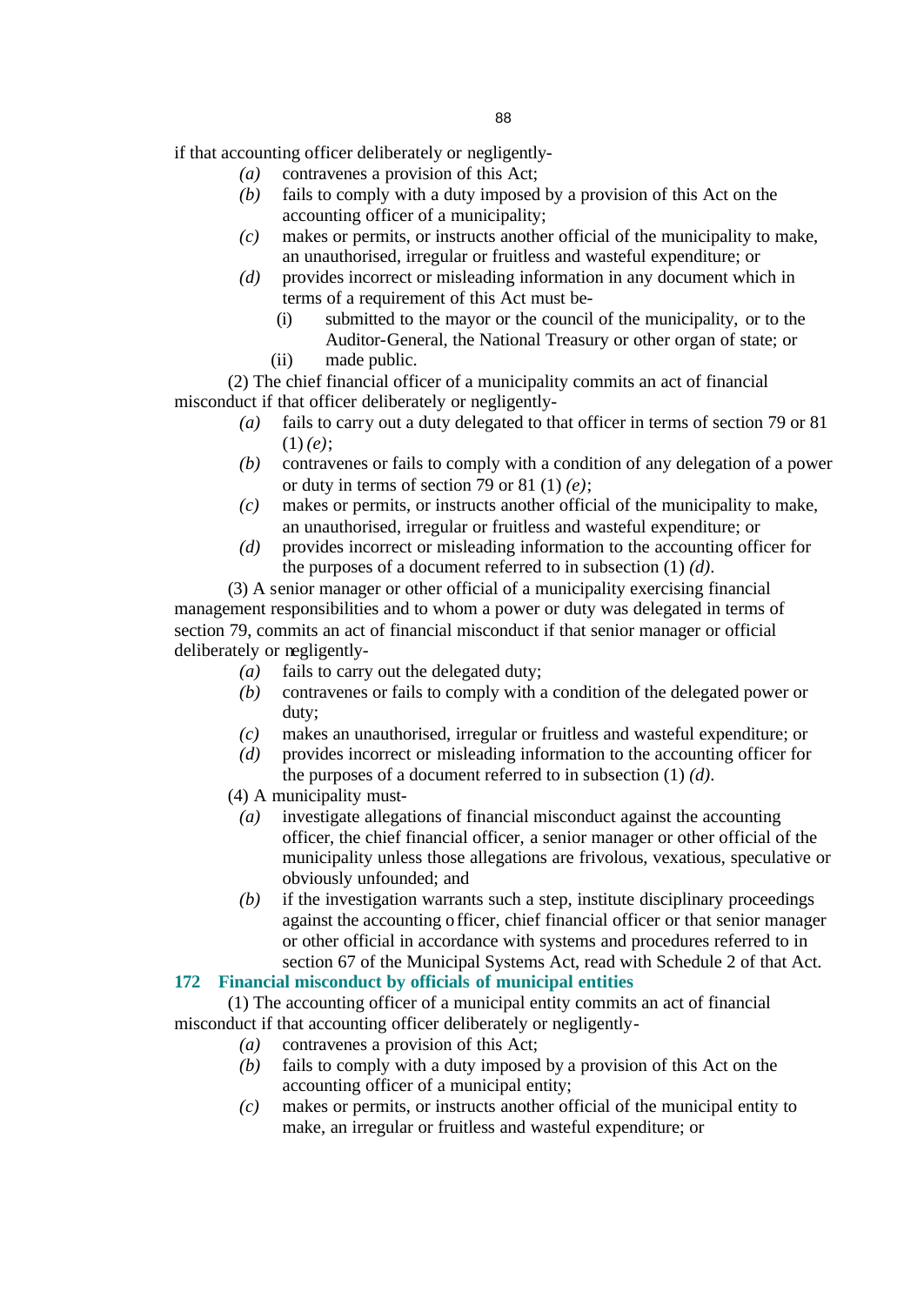- *(d)* provides incorrect or misleading information in any document which in terms of this Act must be-
	- (i) submitted to the entity's board of directors or parent municipality or to the Auditor-General; or
	- (ii) made public.

(2) A senior manager or other official of a municipal entity exercising financial management responsibilities and to whom a power or duty was delegated in terms of section 106, commits an act of financial misconduct if that senior manager or official deliberately or negligently-

- *(a)* fails to carry out the delegated duty;
- *(b)* contravenes or fails to comply with a condition of the delegated power or duty;
- *(c)* makes an irregular or fruitless and wasteful expenditure; or
- *(d)* provides incorrect or misleading information to the accounting officer for the purposes of a document referred to in subsection (1) *(d)*.
- (3) A municipal entity must-
	- *(a)* investigate allegations of financial misconduct against the accounting officer, a senior manager or other official of the entity unless those allegations are frivolous, vexatious, speculative or obviously unfounded; and
	- *(b)* if the investigation warrants such a step, institute disciplinary proceedings against the accounting officer, senior manager or official in terms of Schedule 3 of the Municipal Systems Act.

# *Part 2 Criminal proceedings* **(ss 173-174)**

# **173 Offences**

(1) The accounting officer of a municipality is guilty of an offence if that accounting officer-

- *(a)* deliberately or in a grossly negligent way-
	- (i) contravenes or fails to comply with a provision of section 61 (2) *(b)*, 62 (1), 63 (2) *(a)* or *(c)*, 64 (2) *(a)* or *(d)* or 65 (2) *(a)*, *(b)*, *(c)*, *(d)*, *(f)* or *(i)*;
	- (ii) fails to take reasonable steps to implement the municipality's supply chain management policy referred to in section 111;
	- (iii) fails to take all reasonable steps to prevent unauthorised, irregular or fruitless and wasteful expenditure; or
	- (iv) fails to take all reasonable steps to prevent corruptive practices- *(aa)* in the management of the municipality's assets or receipt of
		- money; or
		- *(bb)* in the implementation of the municipality's supply chain management policy;
- *(b)* deliberately misleads or withholds information from the Auditor-General on any bank accounts of the municipality or on money received or spent by the municipality; or
- *(c)* deliberately provides false or misleading information in any document which in terms of a requirement of this Act must be-
	- *(aa)* submitted to the Auditor-General, the National Treasury or any other organ of state; or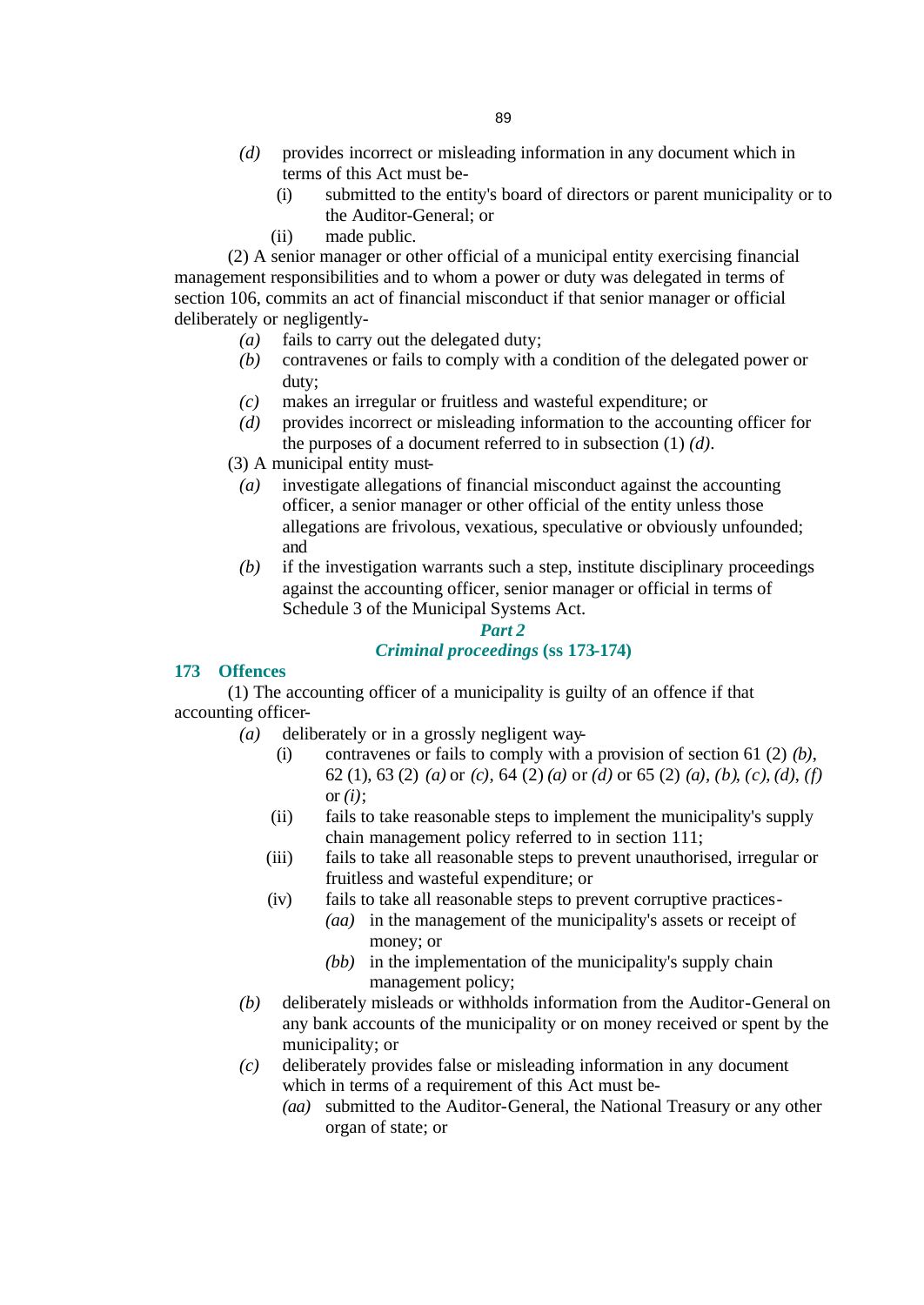### *(bb)* made public.

(2) The accounting officer of a municipal entity is guilty of an offence if that accounting officer-

- *(a)* deliberately or in a grossly negligent way-
	- (i) contravenes or fails to comply with a provision of section 94 (2) *(b)*, 95 (1), 96 (2), 97 *(a)* or 99 (2) *(a)*, *(c)* or *(e)*;
	- (ii) fails to take all reasonable steps to prevent irregular or fruitless and wasteful expenditure; or
	- (iii) fails to take all reasonable steps to prevent corruptive practices in the management of the entity's assets, receipt of money or supply chain management system;
- *(b)* deliberately misleads or withholds information from the Auditor-General or the entity's parent municipality on any bank accounts of the municipal entity or on money received or spent by the entity; or
- *(c)* deliberately provides false or misleading information in any document which in terms of a requirement of this Act must be-
	- *(aa)* submitted to the entity's parent municipality, the Auditor-General, the National Treasury or any other organ of state; or
	- *(bb)* made public.

(3) A senior manager or other official of a municipality or municipal entity exercising financial management responsibilities and to whom a power or duty was delegated in terms of section 79 or 106, is guilty of an offence if that senior manager or official deliberately or in a grossly negligent way contravenes or fails to comply with a condition of the delegation.

(4) A councillor of a municipality is guilty of an offence if that councillor-

- *(a)* deliberately influences or attempts to influence the accounting officer, the chief financial officer, a senior manager or any other official of the municipality to contravene a provision of this Act or to refrain from complying with a requirement of this Act;
- *(b)* interferes in the financial management responsibilities or functions assigned in terms of this Act to the accounting officer of the municipality or delegated to the chief financial officer of the municipality in terms of this Act;
- *(c)* interferes in the financial management responsibilities or functions assigned in terms of this Act to the accounting officer of a municipal entity under the sole or shared control of the municipality; or
- *(d)* interferes in the management or operational activities of a municipal entity under the sole or shared control of the municipality.

(5) A councillor, an official of a municipality or municipal entity, a member of the board of directors of a municipal entity or any other person is guilty of an offence if that person deliberately or in a grossly negligent way-

- *(a)* impedes an accounting officer from complying with a provision of this Act;
- *(b)* gives incorrect, untrue or misleading information material to an investment decision relating to borrowing by a municipality or municipal entity;
- *(c)* makes a withdrawal in contravention of section 11;
- *(d)* fails to comply with section 49;
- *(e)* contravenes a provision of section 115 (2), 118 or 126 (5); or
- *(f)* provides false or misleading information for the purposes of any document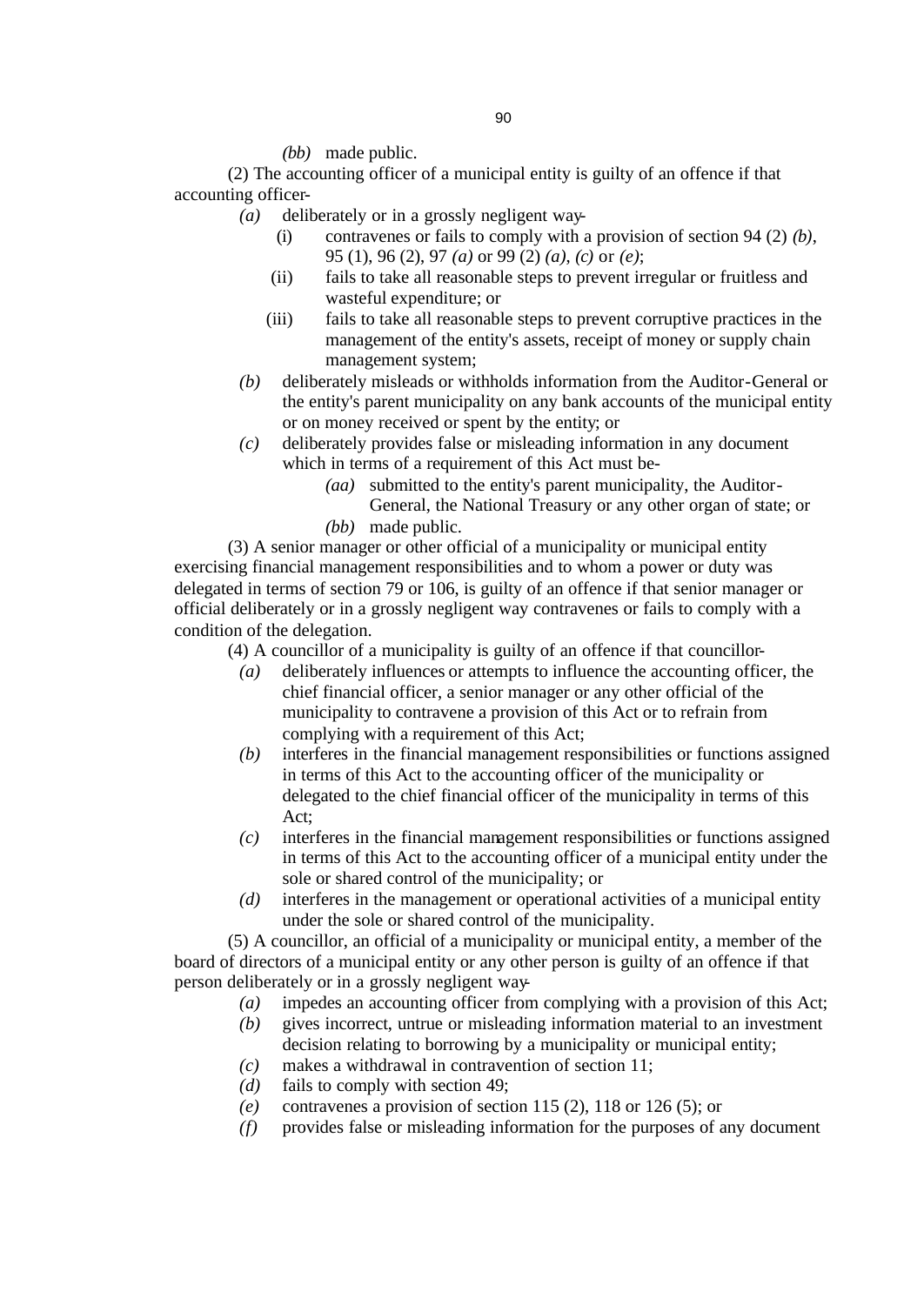which must in terms of a requirement of this Act be-

- (i) submitted to the council, mayor or accounting officer of a municipality or to the Auditor-General or the National Treasury; or
- (ii) made public.

### **174 Penalties**

A person is liable on conviction of an offence in terms of section 173 to imprisonment for a period not exceeding five years or to an appropriate fine determined in terms of applicable legislation.

# *Part 3*

# *General* **(s 175)**

# **175 Regulations on financial misconduct procedures and criminal proceedings**

(1) The Minister, acting with the concurrence of the Cabinet member responsible for local government, may make regulations prescribing-

- *(a)* the manner, form and circumstances in which allegations and disciplinary and criminal charges of financial misconduct must be reported to the National Treasury, the MEC for local government in the province and the Auditor-General, including-
	- (i) particulars of the alleged financial misconduct; and
	- (ii) steps taken in connection with such financial misconduct;
- *(b)* matters relating to internal investigations by municipalities and municipal entities of allegations of financial misconduct;
- *(c)* the circumstances in which the National Treasury or the MEC for local government in the province may direct that disciplinary steps be taken or criminal charges be laid against a person for financial misconduct;
- *(d)* criteria for the composition and functioning of a disciplinary board which hears a charge of financial misconduct;
- *(e)* the circumstances in which the findings of a disciplinary board and any sanctions imposed by the board must be reported to the National Treasury, the MEC for local government in the province and the Auditor-General; and
- *(f)* any other matters to the extent necessary to enforce the provisions of this Act.

(2) A regulation in terms of subsection (1) may-

- *(a)* differentiate between different-
	- (i) kinds of municipalities, which may, for the purposes of this section, be defined either in relation to categories, types or budgetary size of municipalities or in any other manner;
	- (ii) categories of municipal entities;
	- (iii) categories of accounting officers; or
	- (iv) categories of other officials; or
- *(b)* be limited in its application to a particular-
	- (i) kind of municipality, which may, for the purposes of this section, be defined either in relation to a category, type or budgetary size of municipality or in any other manner;
	- (ii) category of municipal entities;
	- (iii) category of accounting officers; or
	- (iv) category of other officials.

# **CHAPTER 16**

# **MISCELLANEOUS (ss 176-180)**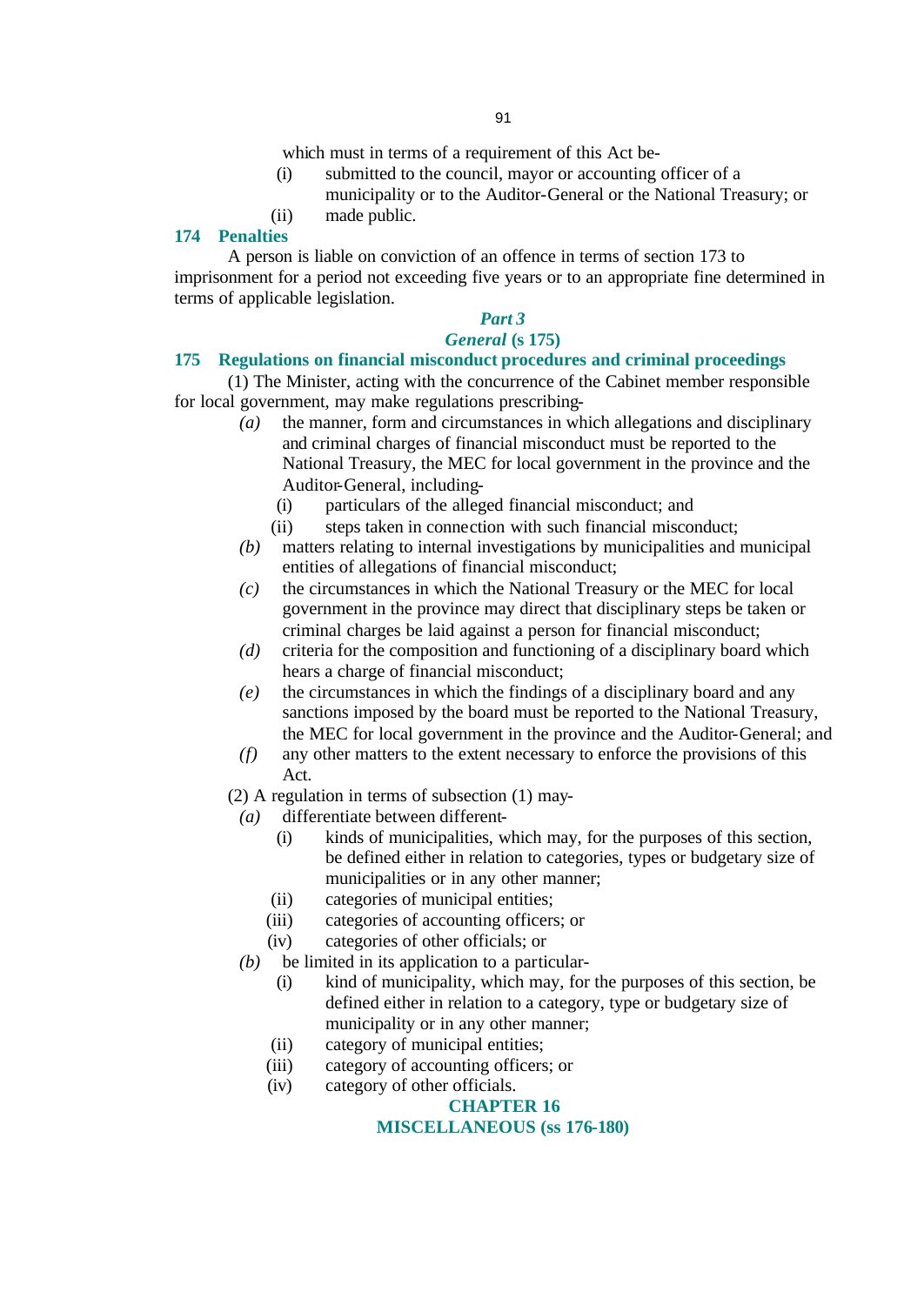### **176 Liability of functionaries exercising powers and functions in terms of this Act**

(1) No municipality or any of its political structures, political office-bearers or officials, no municipal entity or its board of directors or any of its directors or officials, and no other organ of state or person exercising a power or performing a function in terms of this Act, is liable in respect of any loss or damage resulting from the exercise of that power or the performance of that function in good faith.

(2) Without limiting liability in terms of the common law or other legislation, a municipality may recover from a political office-bearer or official of the municipality, and a municipal entity may recover from a director or official of the entity, any loss or damage suffered by it because of the deliberate or negligent unlawful actions of that political office-bearer or official when performing a function of office.

### **177 Delays and exemptions**

- (1) The Minister may by notice in the *Gazette*
	- *(a)* delay the implementation of a provision of this Act for a transitional period not exceeding five years from the date when this section takes effect; or
	- *(b)* where practicalities impede the strict application of a specific provision of this Act, exempt any municipality or municipal entity from, or in respect of, such provision for a period and on conditions determined in the notice.

(2) A delay or exemption in terms of subsection (1) may-

- *(a)* apply to-
	- (i) municipalities generally; or
	- (ii) municipal entities generally; or
- *(b)* be limited in its application to a particular-
	- (i) municipality;
	- (ii) kind of municipality, which may, for the purposes of this section, be defined either in relation to a category, type or budgetary size of municipality or in any other manner;
	- (iii) municipal entity; or
	- (iv) category of municipal entities.

(3) To facilitate the restructuring of the electricity industry as authorised by the Cabinet member responsible for such restructuring, the Minister, acting with the concurrence of the Cabinet member responsible for local government and after consultation with organised local government, may, by notice in the *Gazette*, exempt any municipality or municipal entity from any specific provision of this Act for a period of not more than four years and on conditions determined in the notice, provided that such exemption may not be understood as obligating any municipality to transfer any staff, assets or liabilities.

#### **178 Transitional provisions**

(1) Anything done in terms of a provision repealed by section 179 (1), which can be done in terms of a provision of this Act, must be regarded as having been done in terms of this Act.

(2) All municipalities must within three months of the date on which this section takes effect, submit to the National Treasury a list of-

- *(a)* all corporate entities in which the municipality or a municipal entity under its sole or shared control has an interest, specifying-
	- (i) the name and address of the corporate entity;
	- (ii) the purpose, extent and other particulars of the interest;
	- (iii) if such corporate entity is a municipal entity, whether the entity is